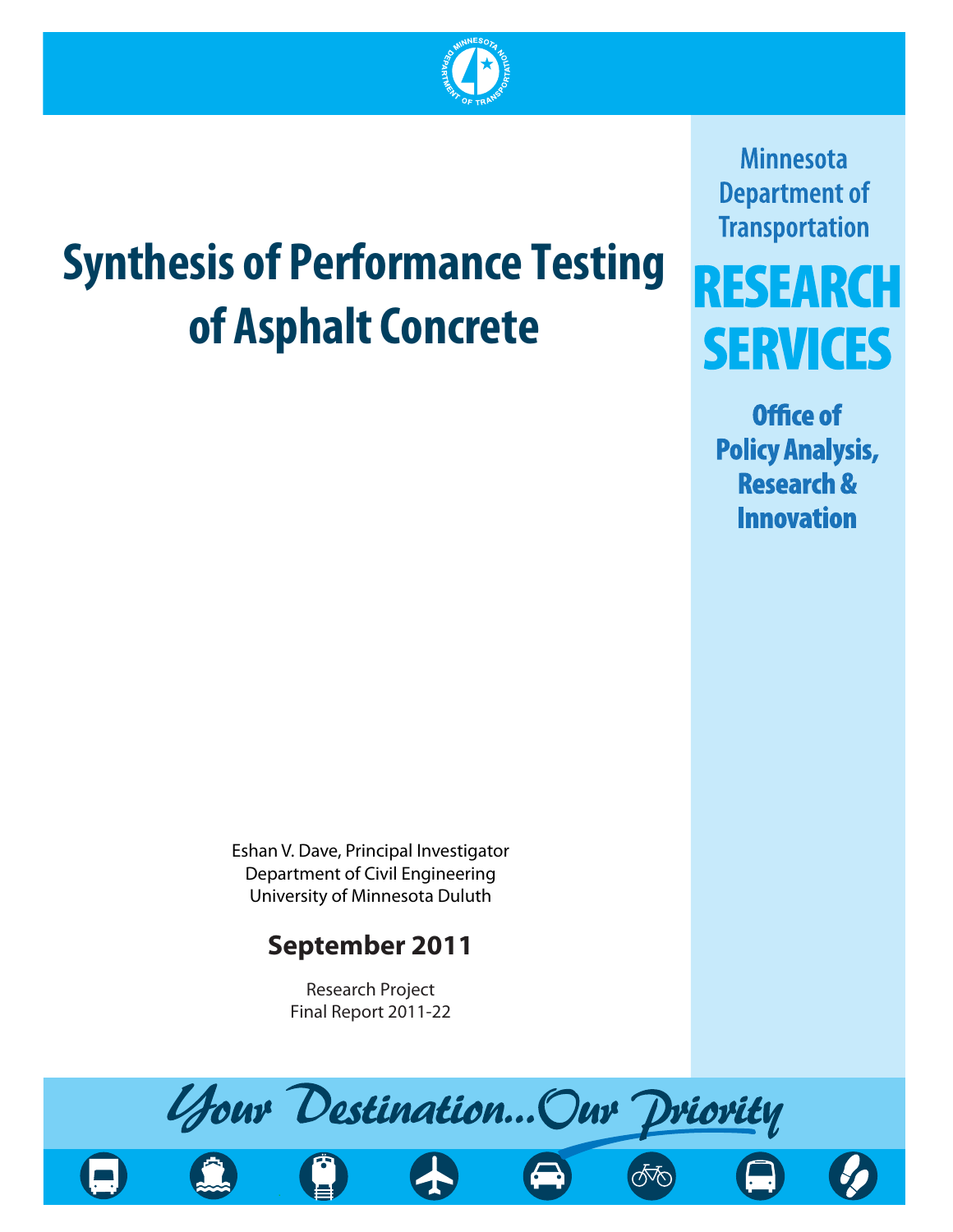All agencies, departments, divisions and units that develop, use and/or purchase written materials for distribution to the public must ensure that each document contain a statement indicating that the information is available in alternative formats to individuals with disabilities upon request. Include the following statement on each document that is distributed:

To request this document in an alternative format, call Bruce Lattu at 651-366-4718 or 1-800- 657-3774 (Greater Minnesota); 711 or 1-800-627-3529 (Minnesota Relay). You may also send an e-mail to **bruce**.lattu@state.mn.us. (Please request at least one week in advance).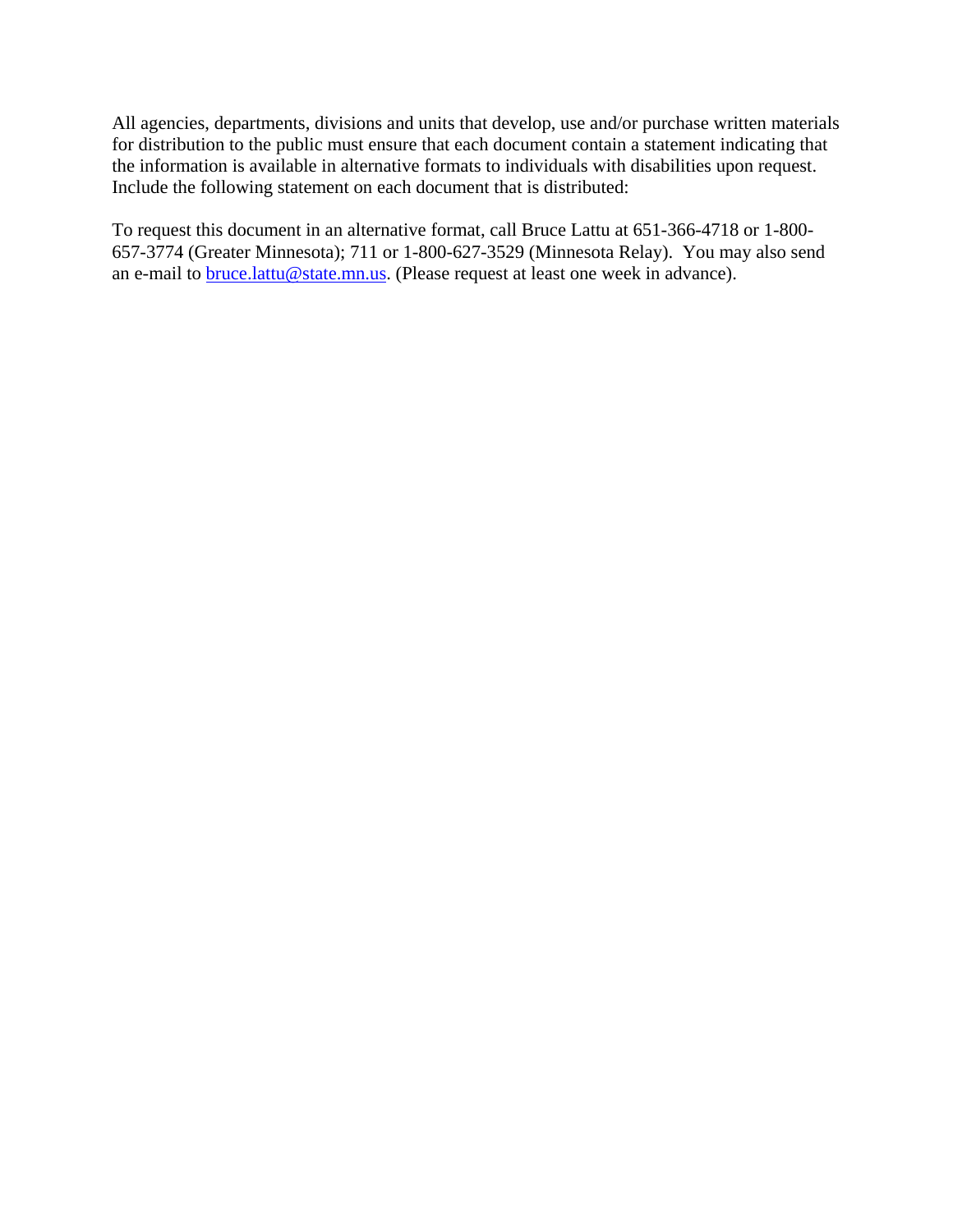## **Technical Report Documentation Page**

| 1. Report No.<br>MN/RC 2011-22                                                                                                                                                                                                                                                                                                                                                                                                                                                                                                                                                                                                                                                 | 2.                                             | 3. Recipients Accession No.                                                                                                                       |                      |  |  |
|--------------------------------------------------------------------------------------------------------------------------------------------------------------------------------------------------------------------------------------------------------------------------------------------------------------------------------------------------------------------------------------------------------------------------------------------------------------------------------------------------------------------------------------------------------------------------------------------------------------------------------------------------------------------------------|------------------------------------------------|---------------------------------------------------------------------------------------------------------------------------------------------------|----------------------|--|--|
| 4. Title and Subtitle<br>Synthesis of Performance Testing of Asphalt Concrete                                                                                                                                                                                                                                                                                                                                                                                                                                                                                                                                                                                                  |                                                | 5. Report Date<br>September 2011                                                                                                                  |                      |  |  |
|                                                                                                                                                                                                                                                                                                                                                                                                                                                                                                                                                                                                                                                                                |                                                | 6.                                                                                                                                                |                      |  |  |
| 7. Author(s)<br>Eshan V. Dave, Philip Koktan                                                                                                                                                                                                                                                                                                                                                                                                                                                                                                                                                                                                                                   |                                                | 8. Performing Organization Report No.                                                                                                             |                      |  |  |
| 9. Performing Organization Name and Address<br>Department of Civil Engineering                                                                                                                                                                                                                                                                                                                                                                                                                                                                                                                                                                                                 |                                                | 10. Project/Task/Work Unit No.                                                                                                                    | CTS Project #2011085 |  |  |
| University of Minnesota Duluth                                                                                                                                                                                                                                                                                                                                                                                                                                                                                                                                                                                                                                                 |                                                | 11. Contract (C) or Grant (G) No.                                                                                                                 |                      |  |  |
| 1405 University Drive<br>Duluth, MN 55812                                                                                                                                                                                                                                                                                                                                                                                                                                                                                                                                                                                                                                      |                                                | (c) 89261 (wo) 269                                                                                                                                |                      |  |  |
| 12. Sponsoring Organization Name and Address<br>Minnesota Department of Transportation                                                                                                                                                                                                                                                                                                                                                                                                                                                                                                                                                                                         |                                                | 13. Type of Report and Period Covered<br><b>Final Report</b>                                                                                      |                      |  |  |
| <b>Research Services Section</b>                                                                                                                                                                                                                                                                                                                                                                                                                                                                                                                                                                                                                                               |                                                | 14. Sponsoring Agency Code                                                                                                                        |                      |  |  |
| 395 John Ireland Boulevard, MS 330<br>St. Paul, MN 55455                                                                                                                                                                                                                                                                                                                                                                                                                                                                                                                                                                                                                       |                                                |                                                                                                                                                   |                      |  |  |
| 15. Supplementary Notes<br>http://www.lrrb.org/pdf/201122.pdf                                                                                                                                                                                                                                                                                                                                                                                                                                                                                                                                                                                                                  |                                                |                                                                                                                                                   |                      |  |  |
| 16. Abstract (Limit: 250 words)                                                                                                                                                                                                                                                                                                                                                                                                                                                                                                                                                                                                                                                |                                                |                                                                                                                                                   |                      |  |  |
| At present, like many other agencies, the Minnesota Department of Transportation asphalt material specifications<br>rely primarily on volumetric properties to ensure good field performance. There have been considerable amounts of<br>research efforts to develop so called "asphalt performance tests" that can link laboratory-measured parameters to<br>pavement performance. Research efforts are also undertaken to refine the asphalt mix-design method so that<br>laboratory tests and procedures can be incorporated into material specification. This research project explored<br>availability of such tests, their suitability, and their use by other agencies. |                                                |                                                                                                                                                   |                      |  |  |
| 17. Document Analysis/Descriptors<br>Asphalt tests, Performance based specifications, Surveying,<br>Survey of material specifications, State of the art, State of the<br>practice.                                                                                                                                                                                                                                                                                                                                                                                                                                                                                             |                                                | 18. Availability Statement<br>No restrictions. Document available from:<br>National Technical Information Services,<br>Alexandria, Virginia 22312 |                      |  |  |
| 19. Security Class (this report)<br>Unclassified                                                                                                                                                                                                                                                                                                                                                                                                                                                                                                                                                                                                                               | 20. Security Class (this page)<br>Unclassified | 21. No. of Pages<br>90                                                                                                                            | 22. Price            |  |  |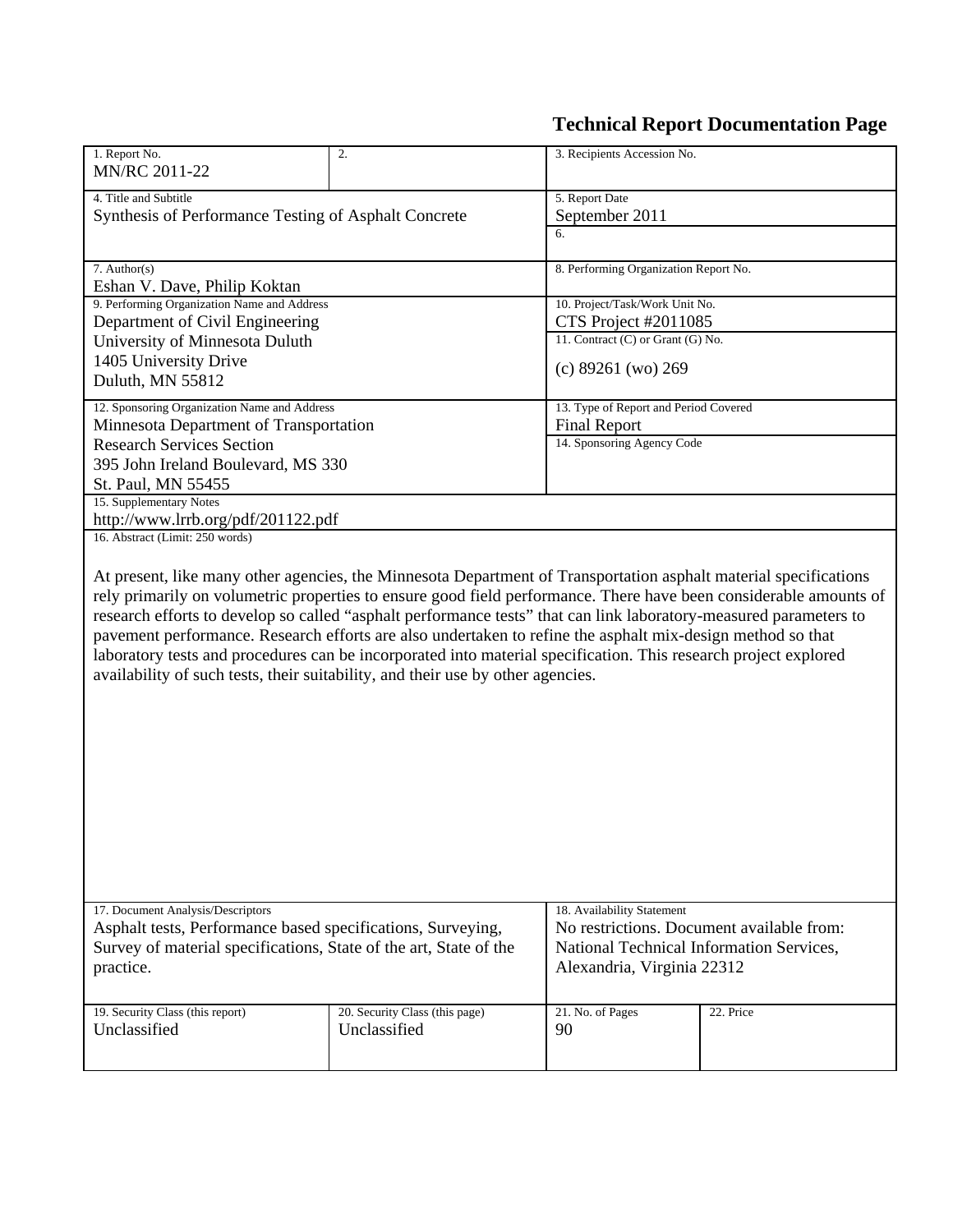### **Synthesis of Performance Testing of Asphalt Concrete**

**Final Report** 

*Prepared by:* 

Eshan V. Dave Philip Koktan

Department of Civil Engineering University of Minnesota Duluth

#### **September 2011**

*Published by:* 

Minnesota Department of Transportation Research Services Section 395 John Ireland Boulevard, MS 330 St. Paul, Minnesota 55155

This report represents the results of research conducted by the authors and does not necessarily represent the views or policies of the Minnesota Department of Transportation or the University of Minnesota Duluth. This report does not contain a standard or specified technique.

The authors, the Minnesota Department of Transportation, and the University of Minnesota Duluth do not endorse products or manufacturers. Any trade or manufacturers' names that may appear herein do so solely because they are considered essential to this report.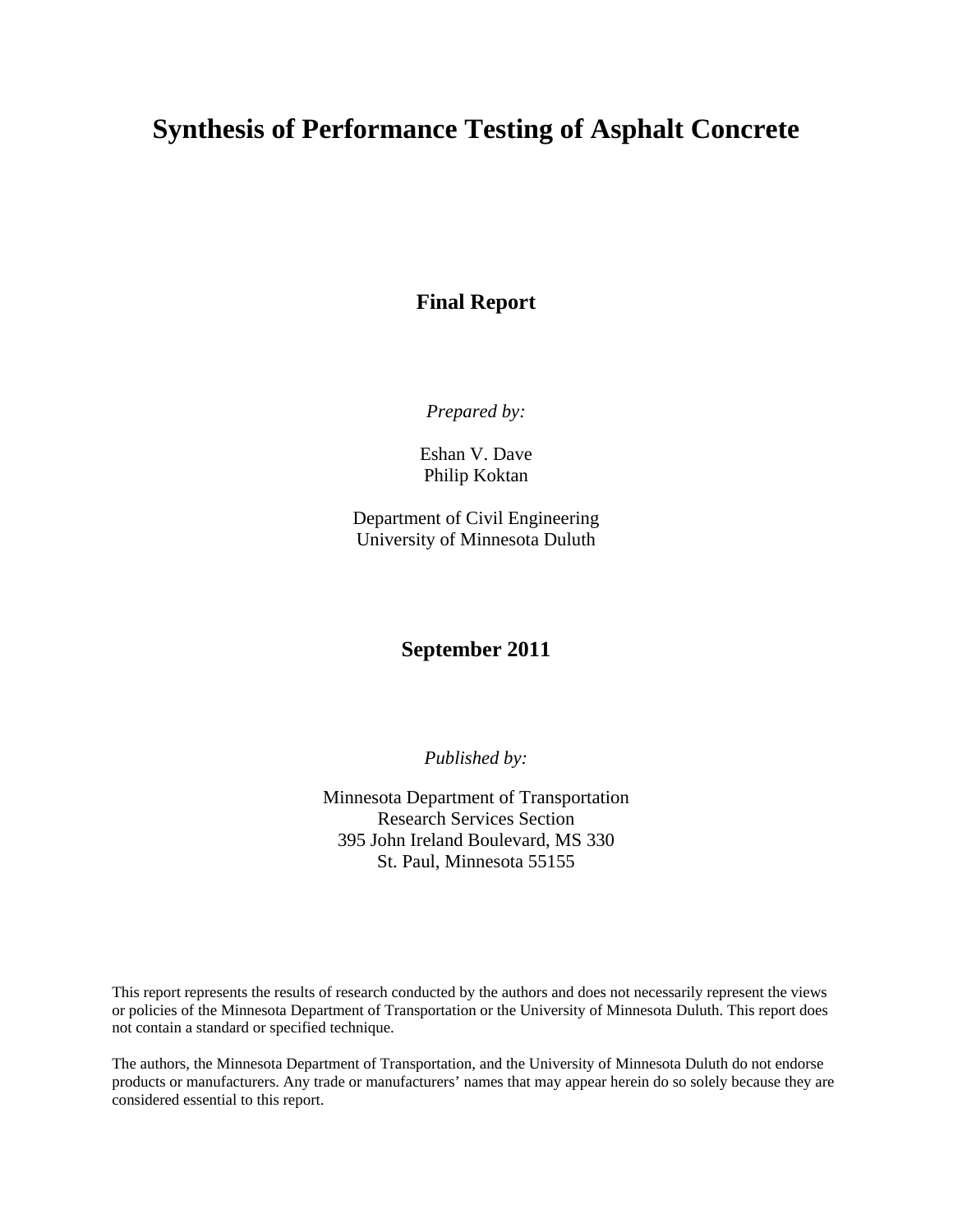#### **Acknowledgments**

This research study, which was funded by the Minnesota Department of Transportation (MnDOT), would not have been possible without the contribution of a number of individuals. The authors would like to acknowledge the MnDOT (Office of Materials and Road Research), as the significant efforts from Tim Clyne (technical liaison for the project), Ben Worel, Maureen Jensen, Shongtao Dai, John Garrity, Jim McGraw, Eddie Johnson, Roger Olson, Melissa Cole, Jerry Geib, and Tom Wood are very much appreciated. Generous help from Tom Bennert at Rutgers University in providing the provisional performance-based specifications from the New Jersey Department of Transportation is acknowledged.

We would also like thank the MnDOT Research Services Section for their help in the administration of this project, especially Alan Rindels (administrative liaison for the project). Finally we would like to thank the staff at University of Minnesota's Center for Transportation Studies (CTS) for all their help during the course of the project.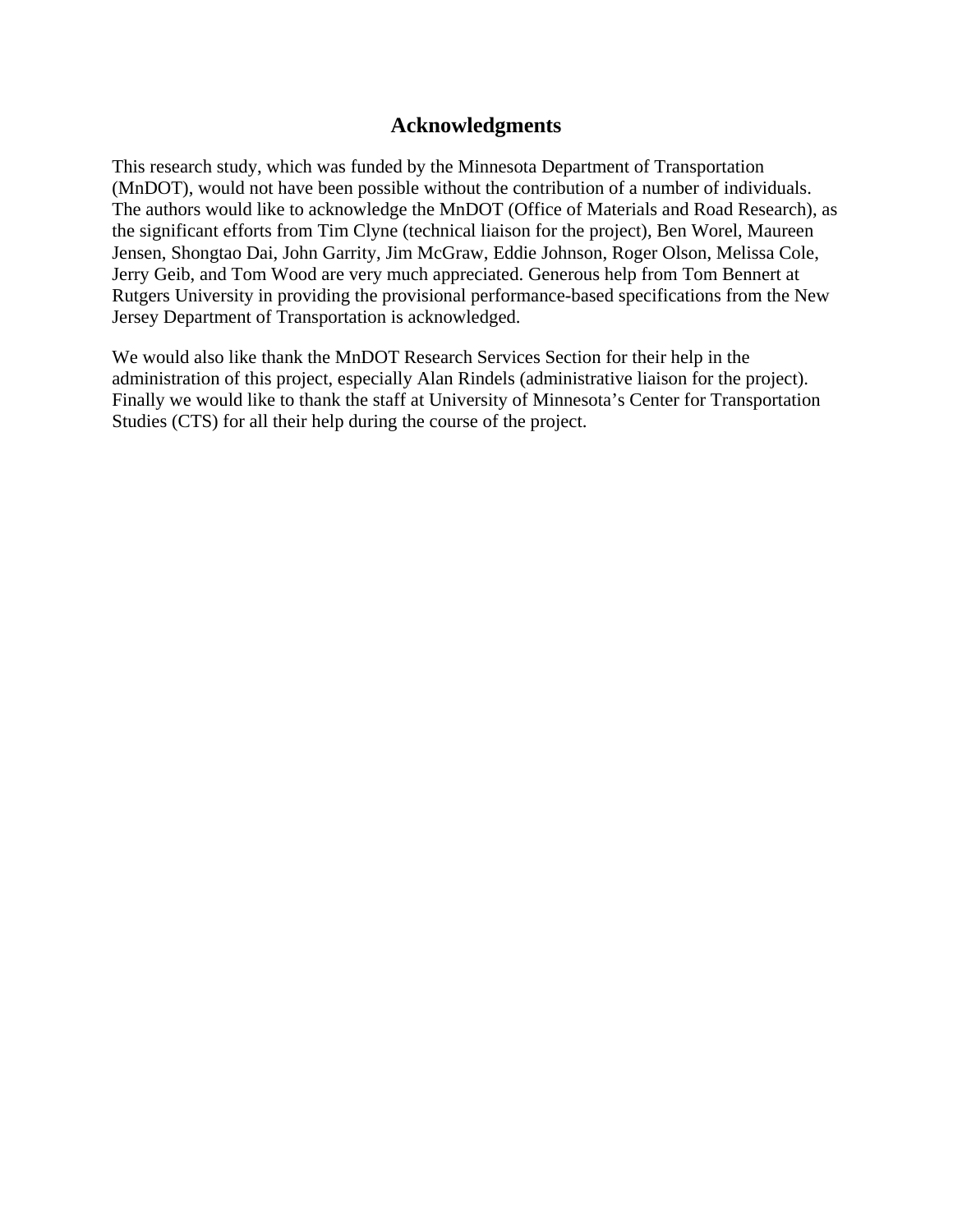#### **Table of Contents**

| 1              |       |                                                                              |  |
|----------------|-------|------------------------------------------------------------------------------|--|
|                | 1.1   |                                                                              |  |
|                | 1.2   |                                                                              |  |
|                | 1.3   |                                                                              |  |
|                | 1.4   |                                                                              |  |
| $\overline{2}$ |       |                                                                              |  |
|                | 2.1   |                                                                              |  |
|                | 2.2   |                                                                              |  |
|                | 2.3   |                                                                              |  |
|                | 2.4   | Review of State Department of Transportation Material Specifications 6       |  |
|                | 2.4.1 |                                                                              |  |
|                | 2.4.2 |                                                                              |  |
|                | 2.4.3 |                                                                              |  |
|                | 2.5   | Use of Performance-Based Specifications for Cracking Distresses 10           |  |
|                | 2.5.1 |                                                                              |  |
|                | 2.5.2 |                                                                              |  |
|                | 2.5.3 |                                                                              |  |
|                | 2.6   | Synthesis of the Current State of Practice for Asphalt Performance Tests  11 |  |
| 3              |       |                                                                              |  |
|                | 3.1   |                                                                              |  |
|                | 3.2   |                                                                              |  |
|                | 3.3   |                                                                              |  |
|                | 3.3.1 |                                                                              |  |
|                | 3.3.2 |                                                                              |  |
|                | 3.4   | Synthesis of the Current State of the Art for Asphalt Performance Tests 22   |  |
| $\overline{4}$ |       | Review of Previous MnDOT Projects on Asphalt Performance Testing  24         |  |
|                | 4.1   |                                                                              |  |
|                | 4.2   |                                                                              |  |
|                | 4.3   |                                                                              |  |
|                | 4.3.1 |                                                                              |  |
|                | 4.3.2 |                                                                              |  |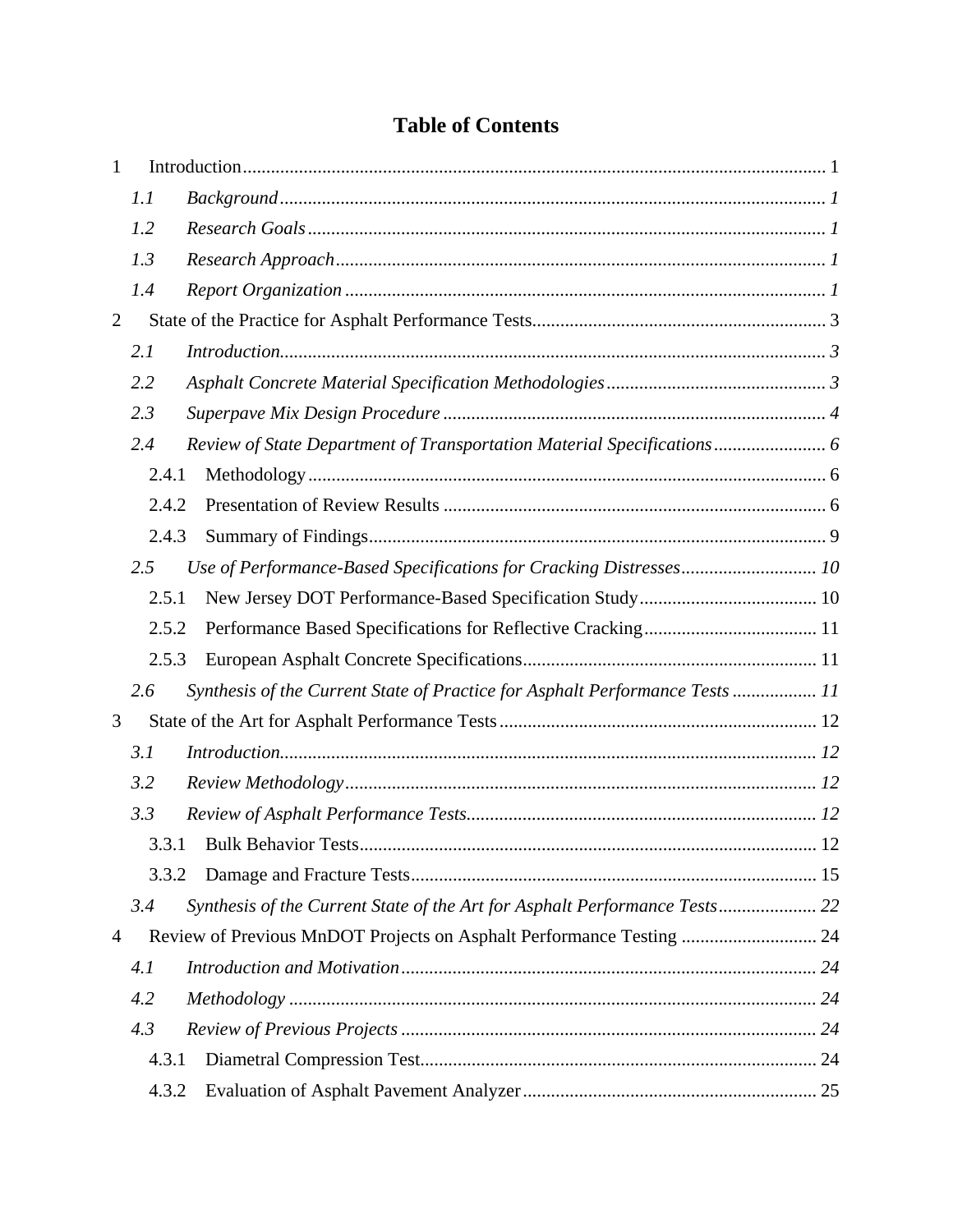|     | 4.3.3                                                                     |  |
|-----|---------------------------------------------------------------------------|--|
|     |                                                                           |  |
| 4.4 |                                                                           |  |
| 5   |                                                                           |  |
| 5.1 |                                                                           |  |
| 5.2 | Conclusions. 28                                                           |  |
| 5.3 |                                                                           |  |
|     |                                                                           |  |
|     | Appendix A : Review of State Department of Transportation Specifications  |  |
|     | Appendix B: Provisional Performance Based Specifications from NJDOT Study |  |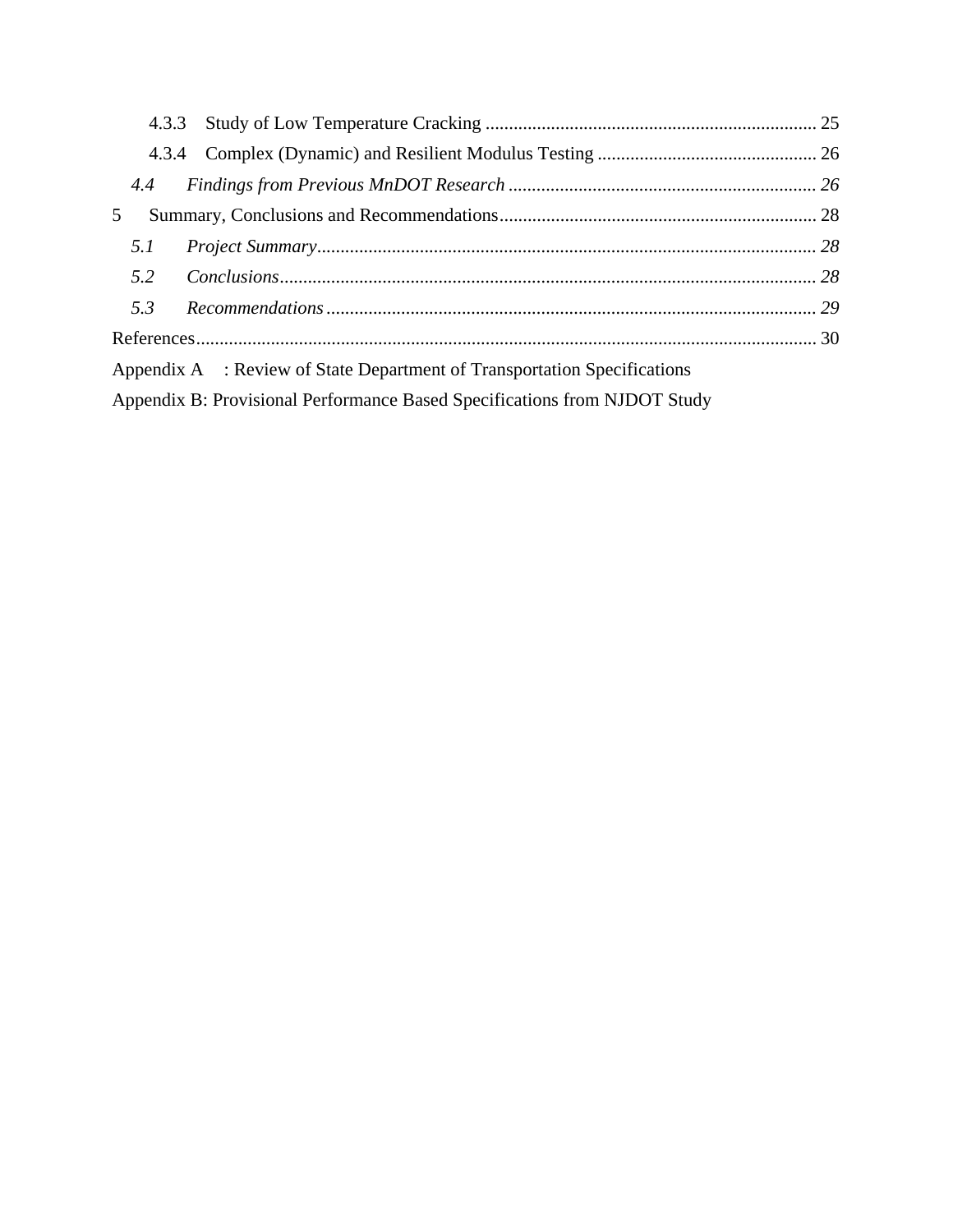#### **List of Tables**

| Table 4.1 Asphalt Performance Test Findings from Previous MnDOT Research  27 |  |
|------------------------------------------------------------------------------|--|

# **List of Figures**

| Figure 2.1 Evolution of Asphalt Material Specifications (from Gallivan, 2001)  4 |  |
|----------------------------------------------------------------------------------|--|
|                                                                                  |  |
|                                                                                  |  |
|                                                                                  |  |
|                                                                                  |  |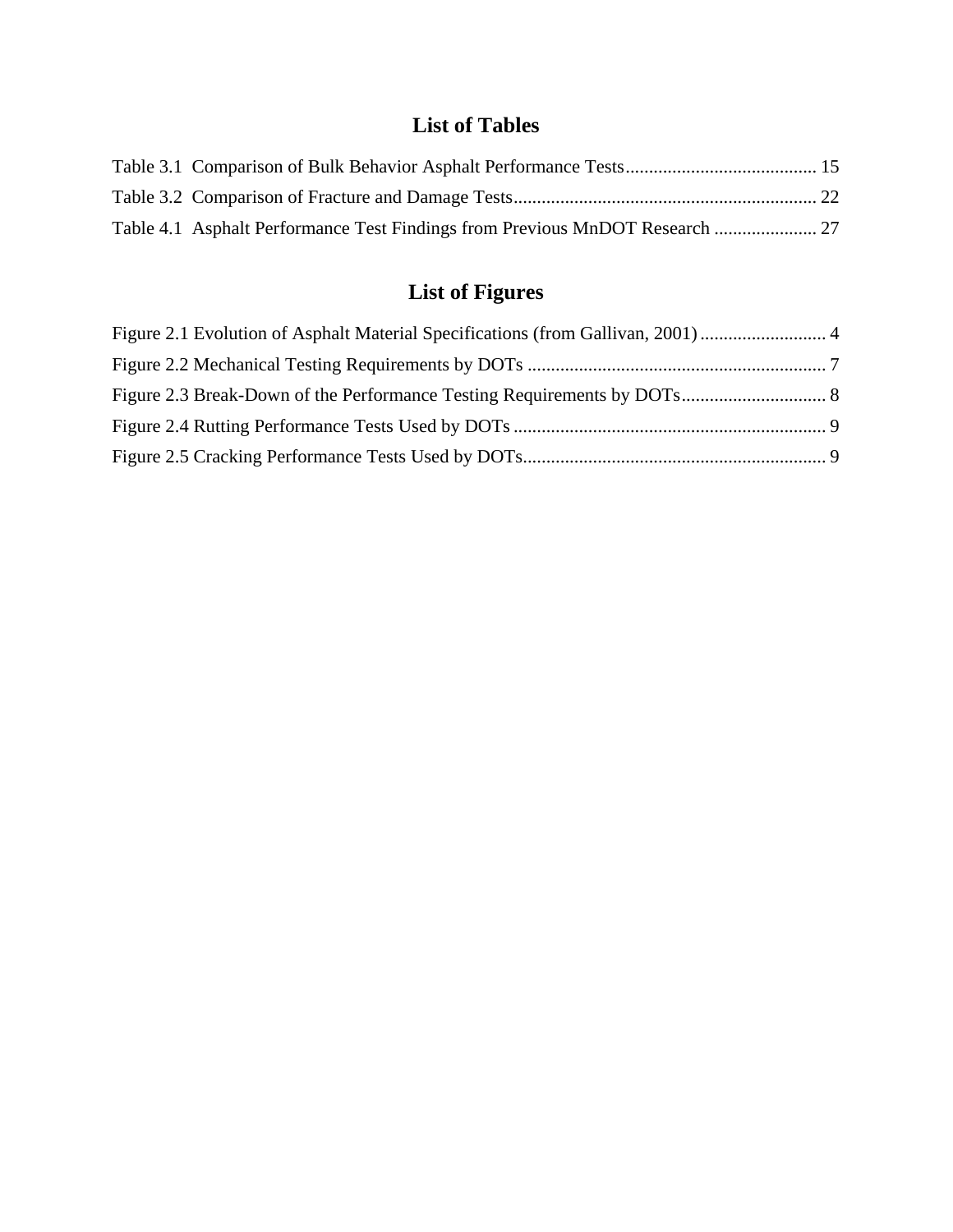#### **Executive Summary**

The current asphalt concrete material specifications for the Minnesota Department of Transportation do not require a laboratory performance test as part of acceptance criteria. Extensive research has been conducted on the topic of asphalt performance testing which has demonstrated that use of such laboratory tests can improve the longevity of asphalt pavements and reduce risk of early deterioration. The goal of this project was to synthesize the research and implementation efforts that have been undertaken for asphalt performance tests. This is an important first step in the process of identifying a suitable test that can be included in future material specifications. In order to achieve this project goal, a three-pronged approach was undertaken whereby the state of the practice and the state of the art for asphalt performance testing were determined, as well as brief review of previous MnDOT research on performance tests was conducted.

The current state of the practice for asphalt performance tests was determined through a review of various State Highway Agency (SHA) material specifications. The key findings from this review were:

- The performance test requirement in the standard material specifications has been routinely used by many agencies.
- The majority of routinely used performance tests are conducted for evaluation of potential for moisture induced damage or rutting distress.
- Few demonstrative studies have shown that use of performance testing-based material specifications is feasible, especially to tackle cracking distresses.

Technical literature pertinent to laboratory tests and their relationship to pavement performance was extensively reviewed to determine the current state of the art on the topic. The highlights of this review can be summarized as:

- The list of laboratory tests proposed for prediction of field performance is exhaustive. Very few tests from this list have undergone a satisfactory validation, and fewer are simple enough to be used on routine basis. Most tests tackle one or more asphalt pavement distress, however none can be used as a global performance indicator. The availability of vetted tests that satisfy the requirements for use as simple cracking performance test is quite limited.
- Majority of national level research effort has been on development of the asphalt mixture performance test (AMPT). Very good agreement is observed between results from this test and the pavement rutting distress. Some work has shown that this test can be used to successfully predict pavement cracking distress, however it requires use of mechanistic models.
- Tests that show greatest potential for use in performance based-material specifications in Minnesota are fracture energy tests (disk-shaped compact tension and semi-circular bend tests). Other prospective tests include, indirect tensile strength, especially from moisture damage evaluation tests; fracture tests such as semi-circular bend tests or disk-shaped compact tension test; Texas overlay tester; and four-point bending-beam fatigue test.

The fracture energy tests have shown very good correlation with cracking in field. Particularly, thermal and reflective cracking, which are prominent distresses on flexible and composite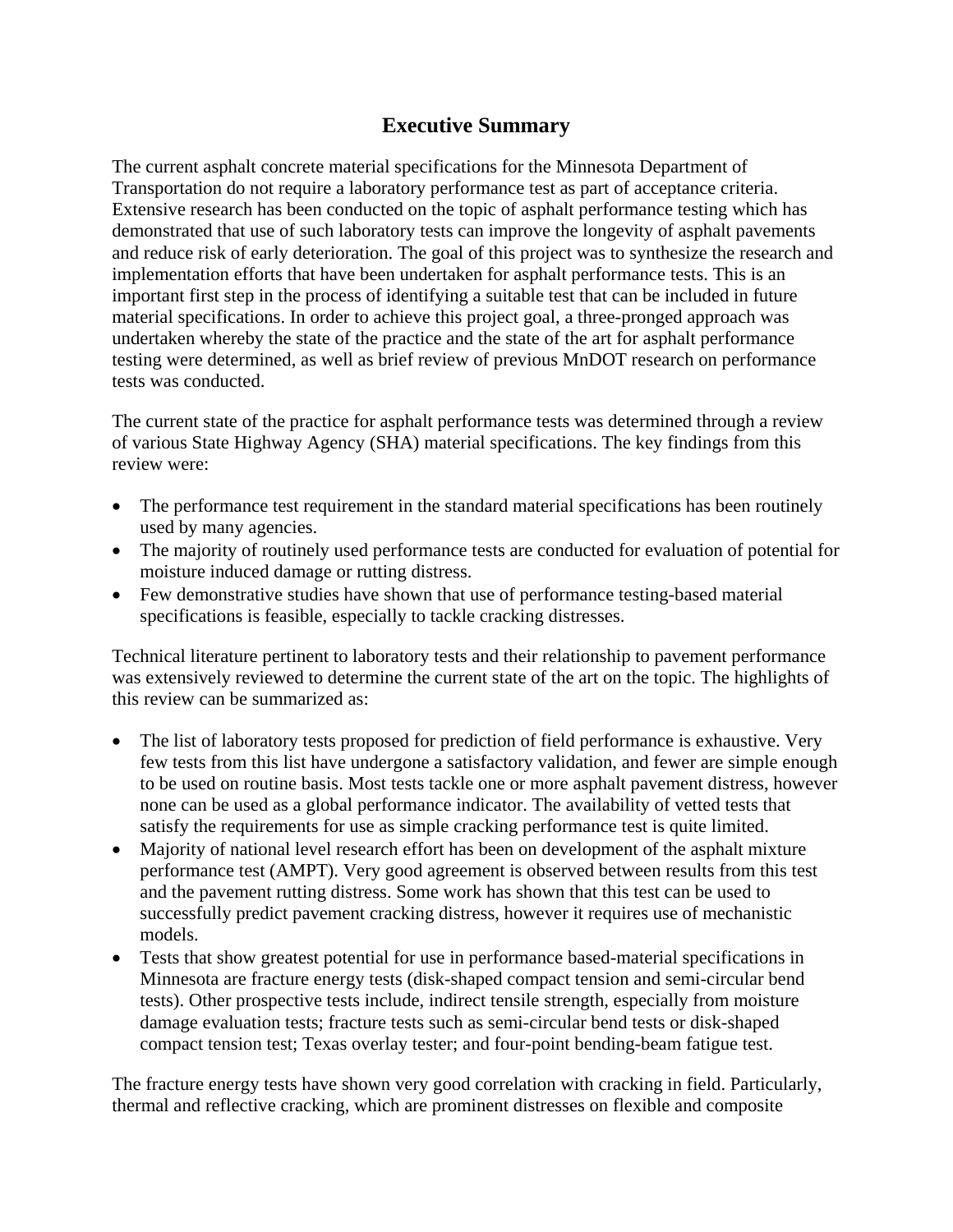pavements in Minnesota. There is need to explore simplification of fracture test procedures to make them well suited for routine usage in performance based specifications. The indirect tensile strength property for asphalt mixes are currently determined as part of the mix design process. The current specifications do not require mixes to meet this property and focus only on the ratio of tensile strengths from dry and moisture conditioned specimens to determine the moisture damage susceptibility. Use of this parameter as performance indicator will require no additional implementation on part of MnDOT or contractors. While the suitability of using this parameter as performance indicator is not known, large data set of results are already available, thus this test should be one of the starting point for future research efforts.

The review of previous research at MnDOT informed that there is large amount of performance test results and field data available, efforts are needed to combine data from various projects. This should be one of the first steps in moving forward with the current research. Such dataset and recommendations from the present study will enable identification of candidate tests that may be selected for validation and implementation studies.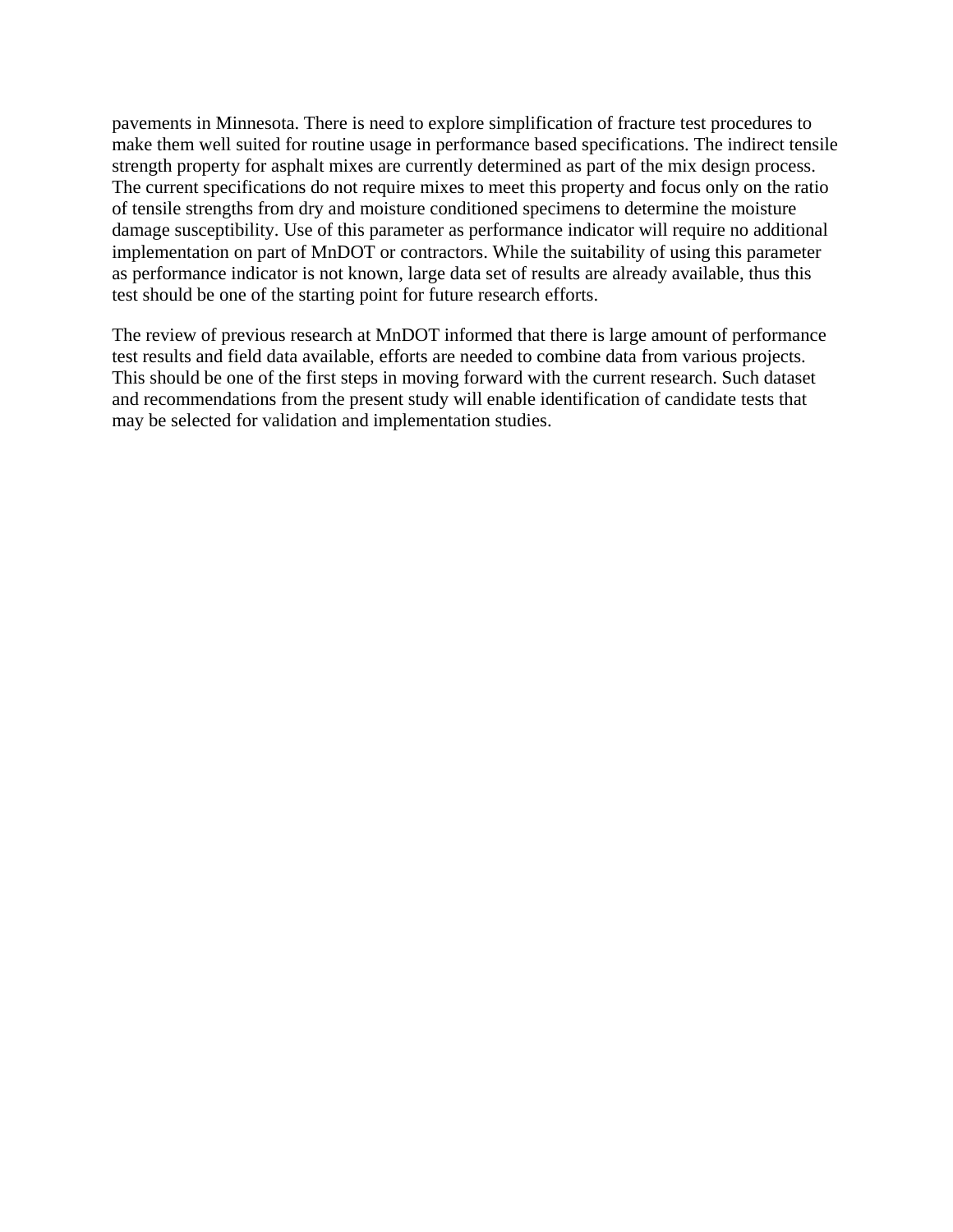#### **1 Introduction**

#### <span id="page-10-1"></span><span id="page-10-0"></span>**1.1 Background**

At present, like many other agencies, the Minnesota Department of Transportation (MnDOT) asphalt material specifications rely primarily on volumetric properties to ensure good field performance. The current asphalt material specifications do not put emphasis on need for mechanical testing of asphalt concrete. There have been considerable amounts of research efforts to develop so called "Asphalt Performance Tests" that can link laboratory measured parameters to actual pavement performance. Some research efforts are also undertaken to refine the asphalt mix design method so that laboratory tests and procedures can be incorporated as part of material specification. Research efforts are needed to explore availability of such "asphalt performance tests", their suitability and their use by other agencies. This research project focuses on answering these questions and developing plans for future research on this topic.

#### <span id="page-10-2"></span>**1.2 Research Goals**

The goal of this research is to synthesize the state of the practice and state of the art for asphalt concrete performance tests. This includes review of other State Department of Transportation (DOT) material specifications as well as review of technical literature on asphalt concrete performance tests. The summary of these reviews were prepared and are presented in this report. Research efforts were also undertaken to find previous research from MnDOT that shows links between asphalt performance tests and actual field performance. Summary of findings from those previous research are also included herein.

#### <span id="page-10-3"></span>**1.3 Research Approach**

As described in the research goals, this study primarily focuses on review of literature and material specifications. The project was approached in a three pronged manner, the efforts included:

- (1) Review of material specifications from various departments of transportation (DOTs);
- (2) Review of technical literature on asphalt performance tests; and
- (3) Preliminary review of previous research projects conducted or funded by MnDOT that dealt with asphalt performance tests.

Through above shown efforts the available information was synthesized to make variety of recommendations. These include suitability of including mechanical test in material specifications, identification potential laboratory tests that have been used by other DOTs as performance indicators, and recommendations for future studies that can be undertaken to evaluate suitability of a performance test and develop implementation plans.

#### <span id="page-10-4"></span>**1.4 Report Organization**

This report is organized into five main chapters. An overview of performance tests in context of Superpave asphalt mix design process is presented in Chapter 2 along with results from review of other State DOT material specifications. Chapter 3 presents review of asphalt performance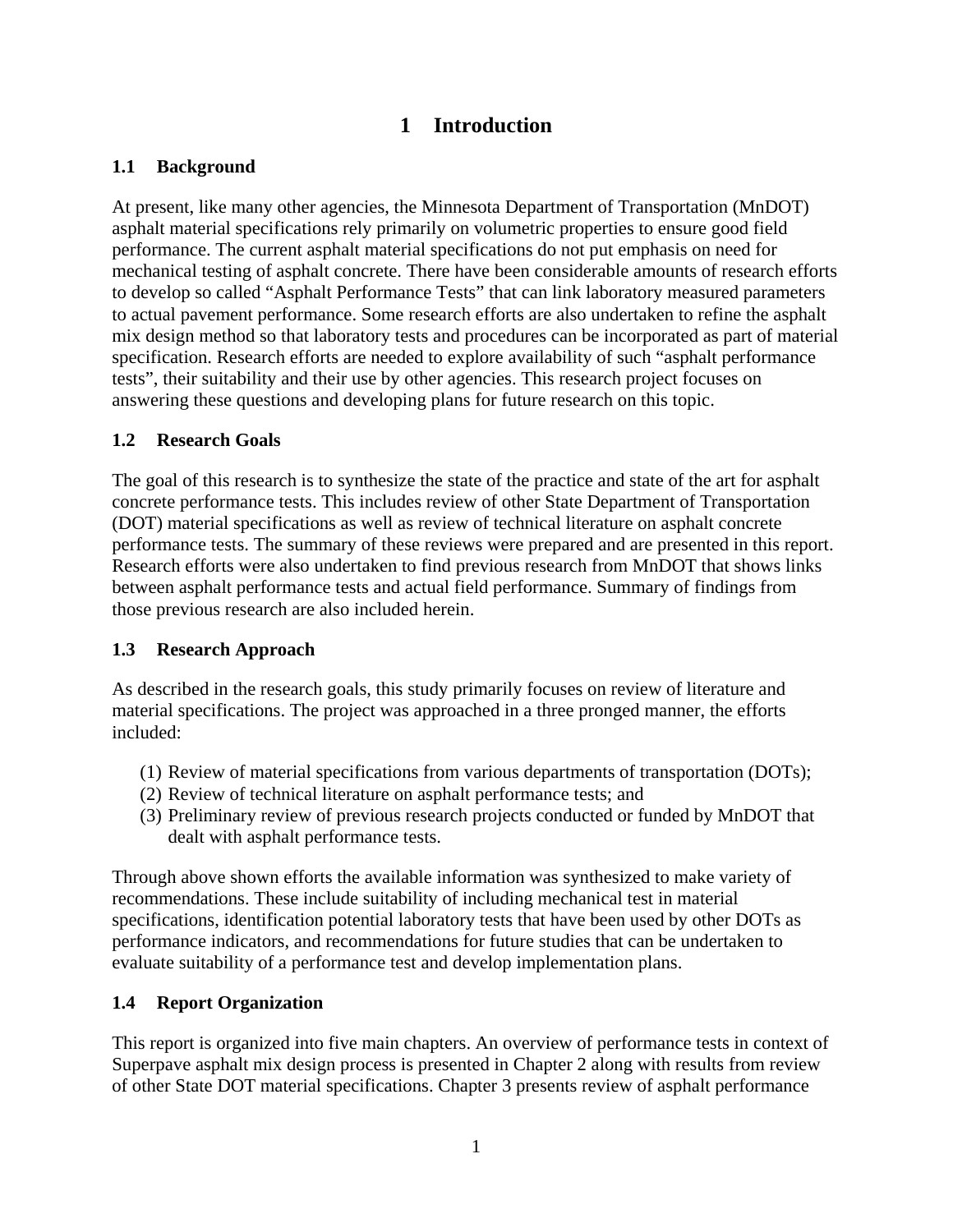tests, comments are made regarding suitability of these tests as evaluated by their capability in predicting field performance and the amount of equipment and specimen preparation needs. Chapter 4 describes brief overview of previous research undertaken at MnDOT that has availability of lab test and field performance data. Finally Chapter 5 summarizes the research project, presents the condensed findings and makes recommendations based on those findings.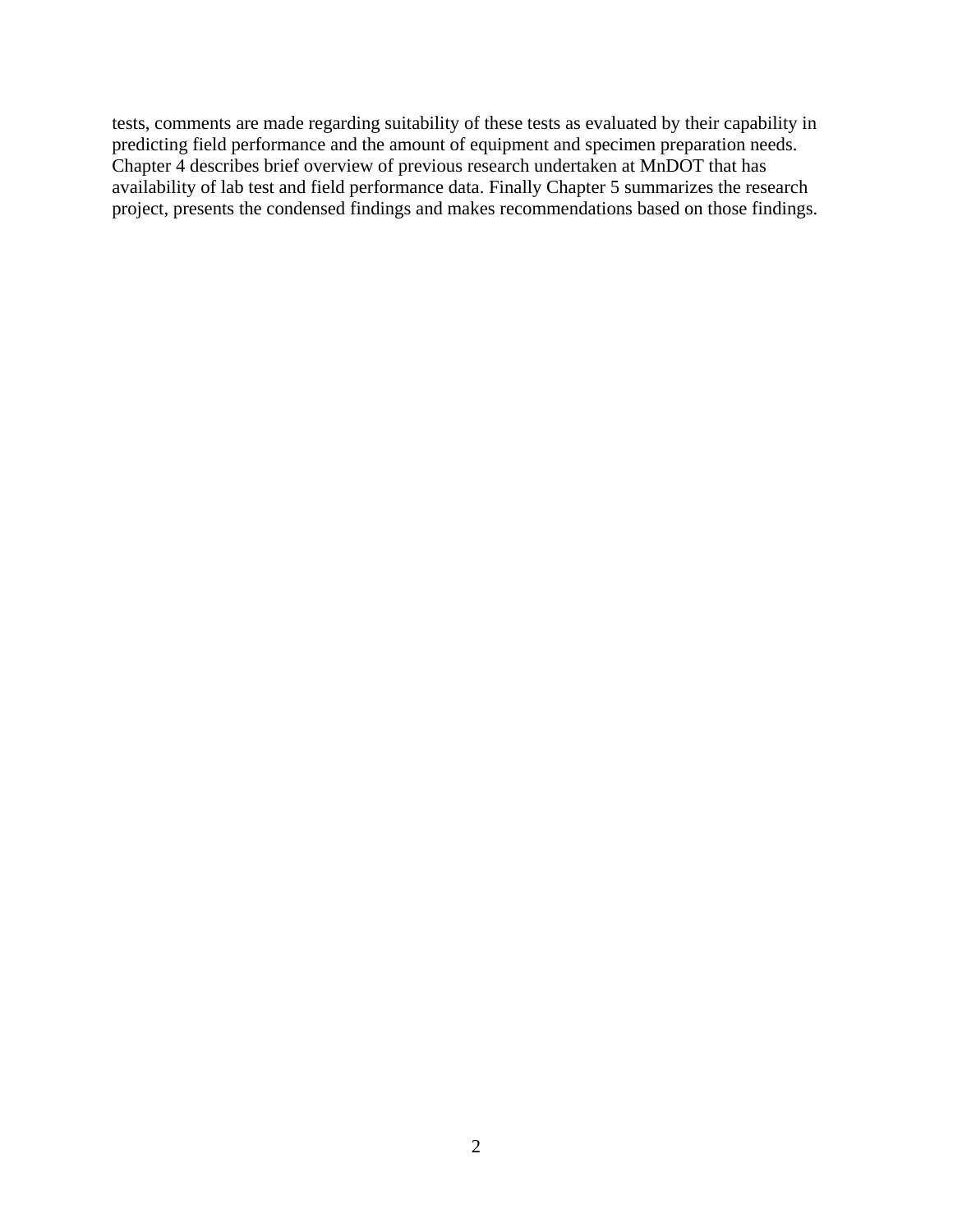#### **2 State of the Practice for Asphalt Performance Tests**

#### <span id="page-12-1"></span><span id="page-12-0"></span>**2.1 Introduction**

This chapter presents the review of the state of the practice of asphalt performance tests. The state of the practice for the context of this project was determined by conducting review of material specifications from various State Departments of Transportation (DOTs). Prior to presentation of results from the review, brief comments are made regarding the material specification processes as well as the original recommendations of AASHTO Superpave asphalt mix design process. Description of Superpave process is important, as most DOTs utilize a variant of this process for their asphalt specifications.

#### <span id="page-12-2"></span>**2.2 Asphalt Concrete Material Specification Methodologies**

Over the period of years the specification of asphalt concrete by State highway agencies has varied significantly. A review of asphalt specification development can be found elsewhere (Anderson and Russell, 2001, Gallivan, 2011). The evolution of asphalt material specifications as visualized by Gallivan (2011) is shown in Figure 2.1. The most common categories which describe various agency specifications are as follows:

- Method Specifications: These are usually highly prescriptive in nature and describe the asphalt mix design, manufacture and paving processes. The major short-coming of this approach is that a majority of performance risk is placed on the mix design and manufacture. At present, the most commonly adopted mix design procedure is Level I Superpave volumetric asphalt mix design method. This methodology does not require any major mechanical test to evaluate in field performance of the mix.
- Quality Control and Quality Assurance (QC/QA) Specifications: This type of specification approach improves upon the method specifications by ensuring the quality of final product. Typically these involve quality tests for as constructed asphalt concrete lift. Typical quality parameters include, mix laydown temperature, mix volumetrics (air void, asphalt content etc.), and as-built thicknesses of asphalt lifts. In case of QC/QA specifications the risk of inadequate field performance is still undertaken by the agency, as assumption is made that the quality indication parameters will assure good field performance. Once again the most commonly used quality indicators are linked to mix volumetrics and not a mechanical test procedure.
- End Result Specifications (ERS) and Performance Related Specifications (PRS): The use of ERS build upon the QC/QA methodology by inclusion of risk assessment (Buttlar and Manik, 2007). While, the assessment of risk inherently links the pavement performance endresult to commonly measured QC/QA quantities, usually a mechanical test for performance evaluation is not included in this type of specifications. In some cases, such as California DOT's PRS system (Deacon et al., 1997), the material volumetric and structural properties are jointly used to means for pavement specifications. Typically these types of specifications rely on well-established links between mix volumetrics and layers thicknesses and commonly anticipated pavement distresses.
- Performance Based Specifications (PBS): These type of specification procedures commonly utilize results from a mechanical test or series of mechanical tests commonly referred to as performance tests. Such performance test results allow for agencies to predict the field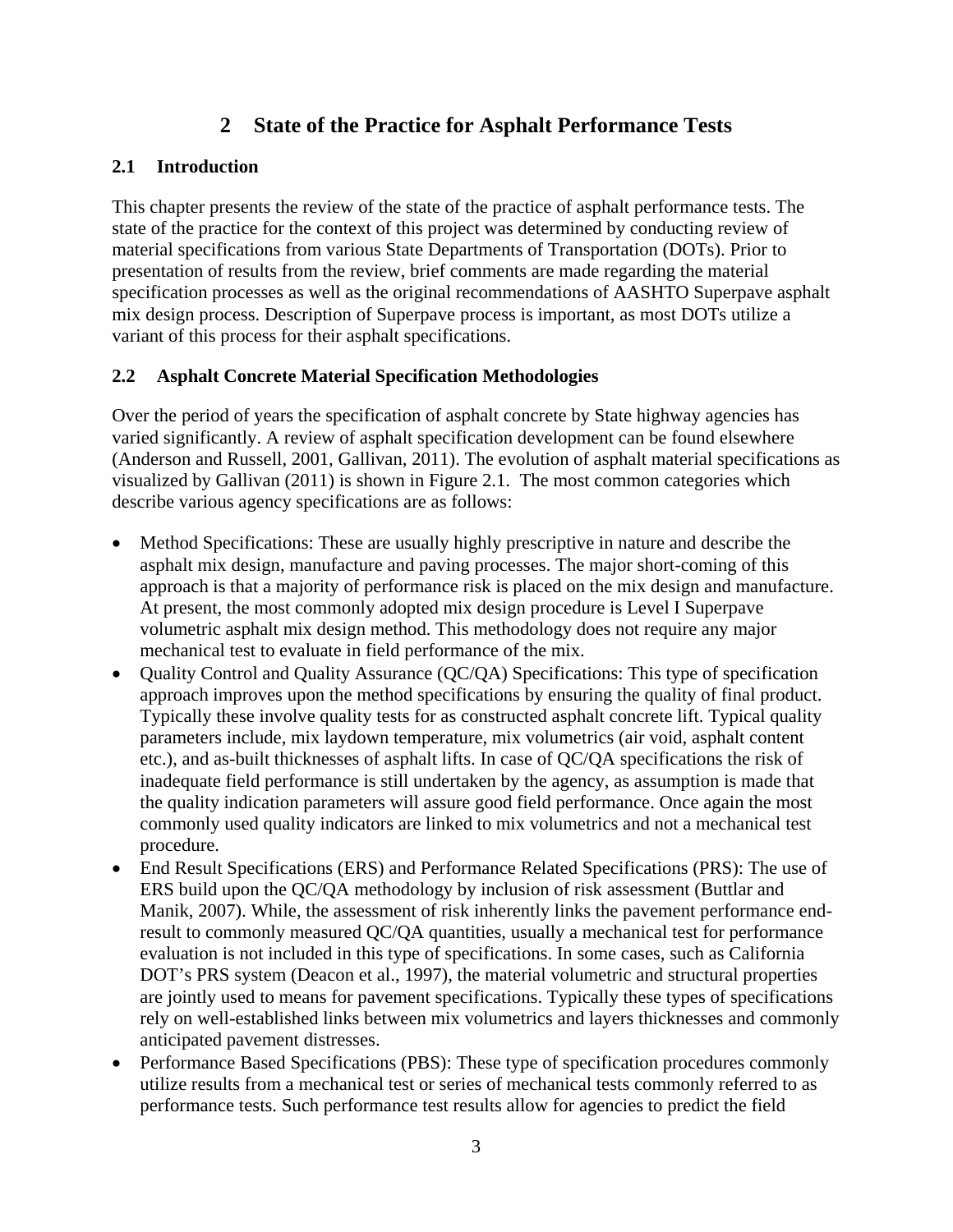performance of the pavement. By specifying a limit on the performance test result agencies can ensure good pavement life. The key hindrance in wide-spread usage of this type of specification method is lack of widely accepted and proven asphalt performance test. Several research studies have been conducted to develop performance based specifications for asphalt concrete for example, study by Williams et al. (2004) developed trial specifications for Michigan DOT. It is worthwhile to notice that the review of various DOT material specifications from United States showed that PBS is not currently in routine practice. Furthermore, from perspective of research, a major thrust has been on the rutting distress with limited to no research conducted on use of PBS that is focused on thermal cracking distress.

• Warranty Based Projects: These types of projects are commonly specified to minimize the performance related risks to the agency. Usually in case of warranty projects, the final field performance goal is established by the agencies and contractors are given greater freedom over the choice of pavement structure and materials to meet those performance goals. Due to greater risk on part of contractor, usually these types of projects are associated with higher costs.



**Figure 2.1 Evolution of Asphalt Material Specifications (from Gallivan, 2001)** 

<span id="page-13-1"></span>From the perspective of the material specification process, the tasks of this study fall most closely to the PBS. This is mainly due to a requirement of a robust, validated and simple mechanical test in the PBS system to link laboratory measured properties to anticipated field performance. There are some implications to ERS, PRS and warranty projects, as all of these also require some link between the asphalt material and field performance.

#### <span id="page-13-0"></span>**2.3 Superpave Mix Design Procedure**

The Strategic Highway Research Program (SHRP) was established in 1988 with goal of improving the asphalt material specifications and mix design procedures. At its conclusion in mid-1990s the goals of SHRP were realized through development of the Superior Performing Asphalt Pavement System or Superpave. The Superpave system includes the performance graded (PG) asphalt binder specifications as well as the asphalt concrete mix design procedure. The asphalt mix design procedure was developed as a performance based specification (Roberts et al., 2009). The mix designs specifications are divided into tiered system with three different design reliability levels (Cominsky et al., 1994). The lowest reliability or Level I is typically recommended for pavements with life-time design traffic of less than 10 million ESALs. The Level II and Level III typically correspond to design traffic levels of 10 – 100 million and above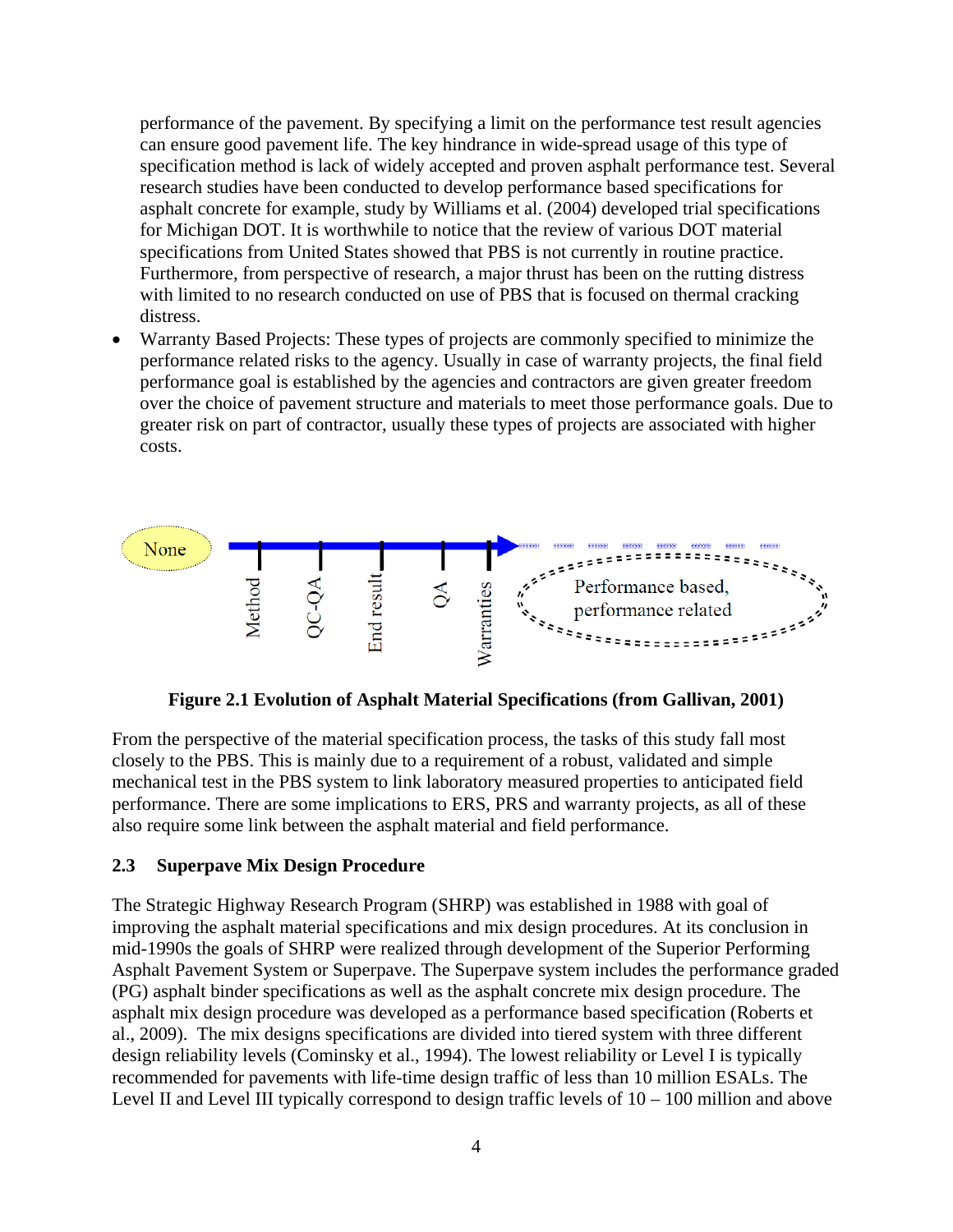100 million ESALs. The basic premise with different design levels is that Level 1 relies primarily on the volumetric properties to get good field performance, Level 2 requires volumetric and performance test to improve upon the reliability and finally, Level 3 includes proof tests in addition to volumetric and performance tests to yield the greatest level of reliability. The requirements of various levels of Superpave mix design procedure are presented in the following discussion. More details on these can be found in the SHRP project report by Cominsky et al. (1994).

The design approach for Superpave Level I mix design procedure can be summarized as,

- Use of suitable asphalt binder according to the Superpave PG grading system;
- Use of good aggregate structure as dictated by the aggregate source and consensus properties, and gradation control zones;
- Selection of optimal asphalt content using various volumetric measures;
- Use of Superpave gyratory compactor to simulate field compaction; and
- Determining moisture damage sensitivity of the mix by use of AASHTO T-283 test procedure to determine the tensile strength ratio.

For the Superpave Level II mix design, in addition to the above requirements, a series of performance tests and performance models are utilized to improve upon the reliability of good field performance. The performance tests and models were developed for each of the three popular asphalt distresses, rutting or permanent deformation, fatigue cracking and thermal or low temperature cracking. The required performance tests for Superpave Level II mix design are as follows,

- Permanent Deformation Distress: Series of tests conducted using the Superpave Shear tester (SST). Tests include: repeated shear as constant stress ratio, simple shear at constant height and frequency sweep test at one temperature.
- Fatigue Cracking Distress: Tests conducted using SST include: simple shear at constant height and frequency sweep test at one temperature. Indirect tensile strength measured using the indirect tensile test (IDT) is also required.
- Low Temperature Cracking Distress: A series of IDT tests include: indirect tensile creep at three temperatures and indirect tensile strength at one temperature. The creep stiffness and slope parameters from the bending beam rheometer (BBR) testing of asphalt binder is also required.

The test results from above shown list are used as inputs to three performance models, one for each primary distress. The design process recommends that each set of tests be conducted at three asphalt binder contents, thus giving designer a full picture of the effect of binder content on the predicted performance of pavement.

The Superpave Level III mix design procedure recommends the performance tests of Level II design with greater extent of test parameters (test temperatures, loading frequencies etc.) as well as adds few additional testing requirements. The added requirements for Level III performance tests are following: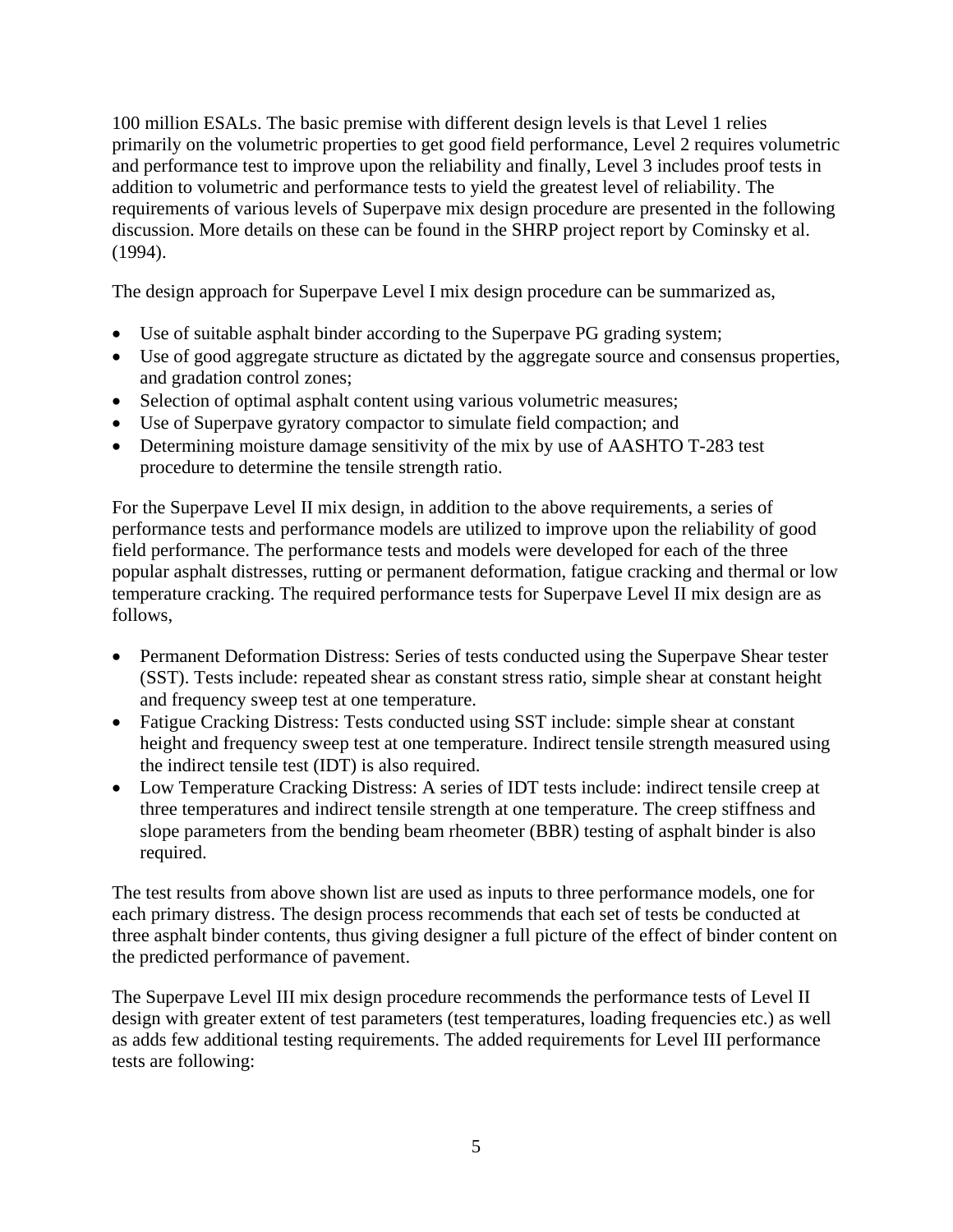- Permanent Deformation Distress: Using the SST device, uniaxial strain tests at three temperatures, frequency sweep at three temperatures and simple shear at constant height at three temperatures. Additionally, mix volumetric measurements are required to be taken at three temperatures.
- Fatigue Cracking Distress: Frequency sweep using SST at three temperatures and indirect tensile strength using IDT at three temperatures.
- Low Temperature Cracking Distress: Both indirect tensile creep and indirect tensile strength at three temperatures using IDT.

Once again, the performance test results were used as inputs to the performance prediction models which were used to finalize the mix design. The level III design procedure also recommends a series of proof tests as means to validate the performance of mix. The recommended proof tests are as follows,

- Permanent Deformation Distress: Wheel tracking test.
- Fatigue Cracking Distress: Flexural beam fatigue test.
- Low Temperature Cracking Distress: Thermal stress restrain specimen test (TSRST).

More details on the various test procedures described in the preceding section is presented in the next chapter.

#### <span id="page-15-0"></span>**2.4 Review of State Department of Transportation Material Specifications**

#### <span id="page-15-1"></span>*2.4.1 Methodology*

One of the primary tasks of this research project is to determine the current state of the practice by State highway agencies in use of performance tests in routine usage. In order to conduct this evaluation a comprehensive review of the Standard Bridge and Road Construction Specification manuals was conducted for 51 agencies. The review included DOTs from all 50 United States as well as the District of Columbia. Following set of conditions were focused upon in order to conduct the review in timely fashion:

- The most current version of the standard specifications was reviewed. Older versions were referred in some instances, such as, citation in a reviewed literature.
- Unless otherwise indicated in this report, the thrust was on the standard specifications and not the provisional specifications. Again, if other literature indicated that provisional specifications are requiring performance test then those were reviewed.
- Testing requirements were focused for plant produced asphalt concrete. Other asphaltic materials such as surface treatments or emulsified tack-coats were not focused upon in this project.

#### <span id="page-15-2"></span>*2.4.2 Presentation of Review Results*

The information collected form review was converted into numerical data. This section presents the numerical results in form of plots and the data is summarized into key points. Appendix A contains the raw data collected from the review.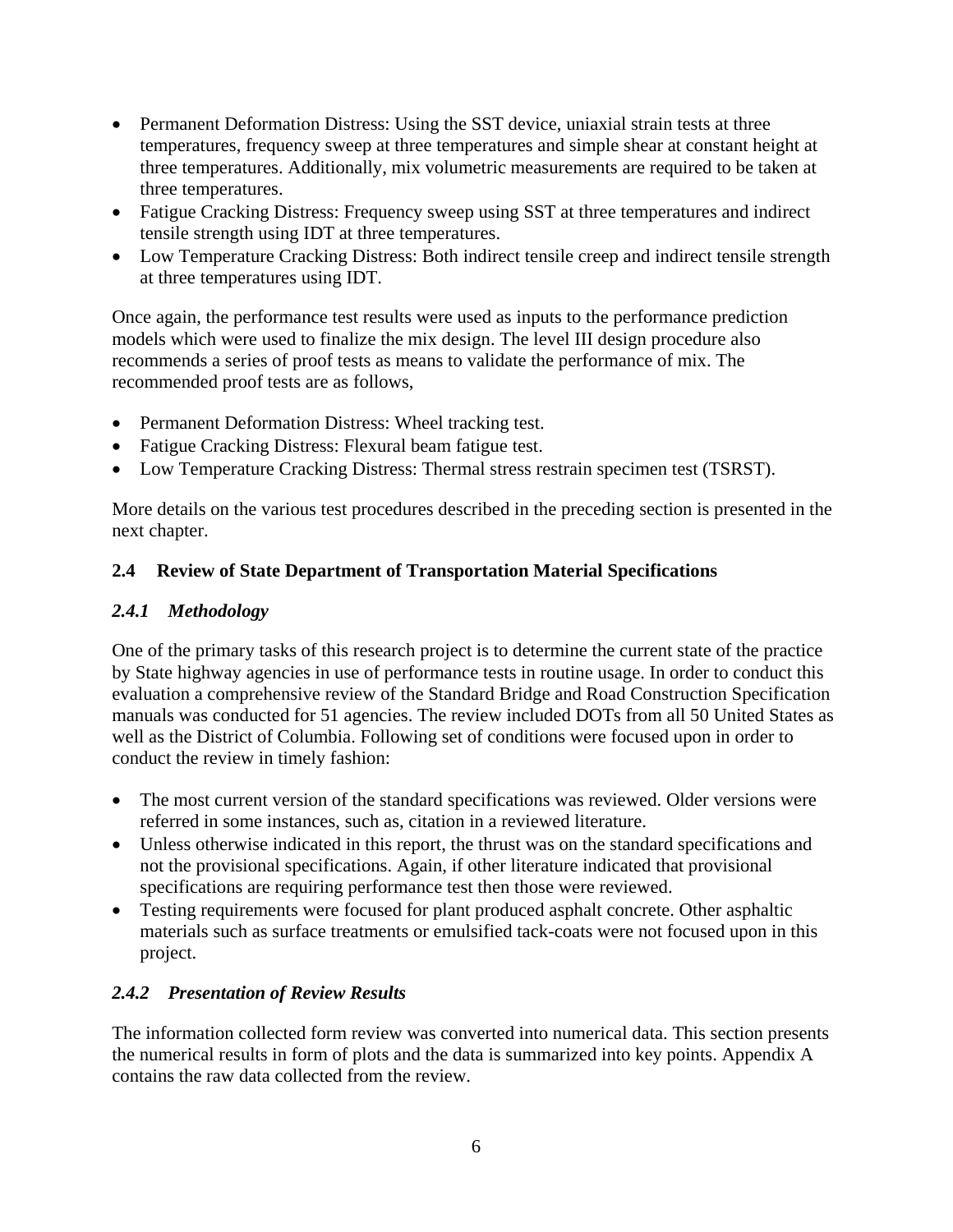The first key observation from this review is that most standard specifications describe method and QC/QA specifications and very few uses the terminology "performance related specifications (PRS)". No standard specification was found to explicitly use the term "Performance Based Specifications (PBS)". Other observation is that all 51 specifications broadly follow Superpave Level I volumetric mix design requirements. The Level II or Level III type requirements are not present in any instances.

In terms of the testing necessity, 47 DOTs have at least one mechanical test requirement. Only Delaware, Maine, Massachusetts, and New Mexico DOTs are exception. Majority of this testing requirement is to evaluate the moisture damage susceptibility of the asphalt mixture. The requirements span across variety of tests such as, tensile strength ratio (TSR), tensile strength, Hamburg wheel tracking test, asphalt pavement analyzer (APA), Marshall flow and stability tests, and others. Figure 2.2 shows the break-down of various testing requirements. As evident from this figure, a majority of DOTs require testing to evaluate the moisture damage susceptibility (total of 57%). Majority of the DOTs use TSR as the moisture damage test. While the testing procedures for TSR vary in small amounts between various agencies, in broader sense they follow the AASHTO T-283 specifications. Other than moisture damage tests, the APA testing for rutting performance is the next prevalent test, with a 10% share.



**Figure 2.2 Mechanical Testing Requirements by DOTs**

<span id="page-16-0"></span>The break-down of the remaining 21 mechanical testing requirements other than the traditional moisture damage tests is shown in Figure 2.3. Since these tests are usually required to evaluate the potential field performance of the pavement, these are referred to as performance test requirements from here onwards in this section. Of these 21 requirements:

• 6 are tensile strength limits (Determined and reported along with TSR)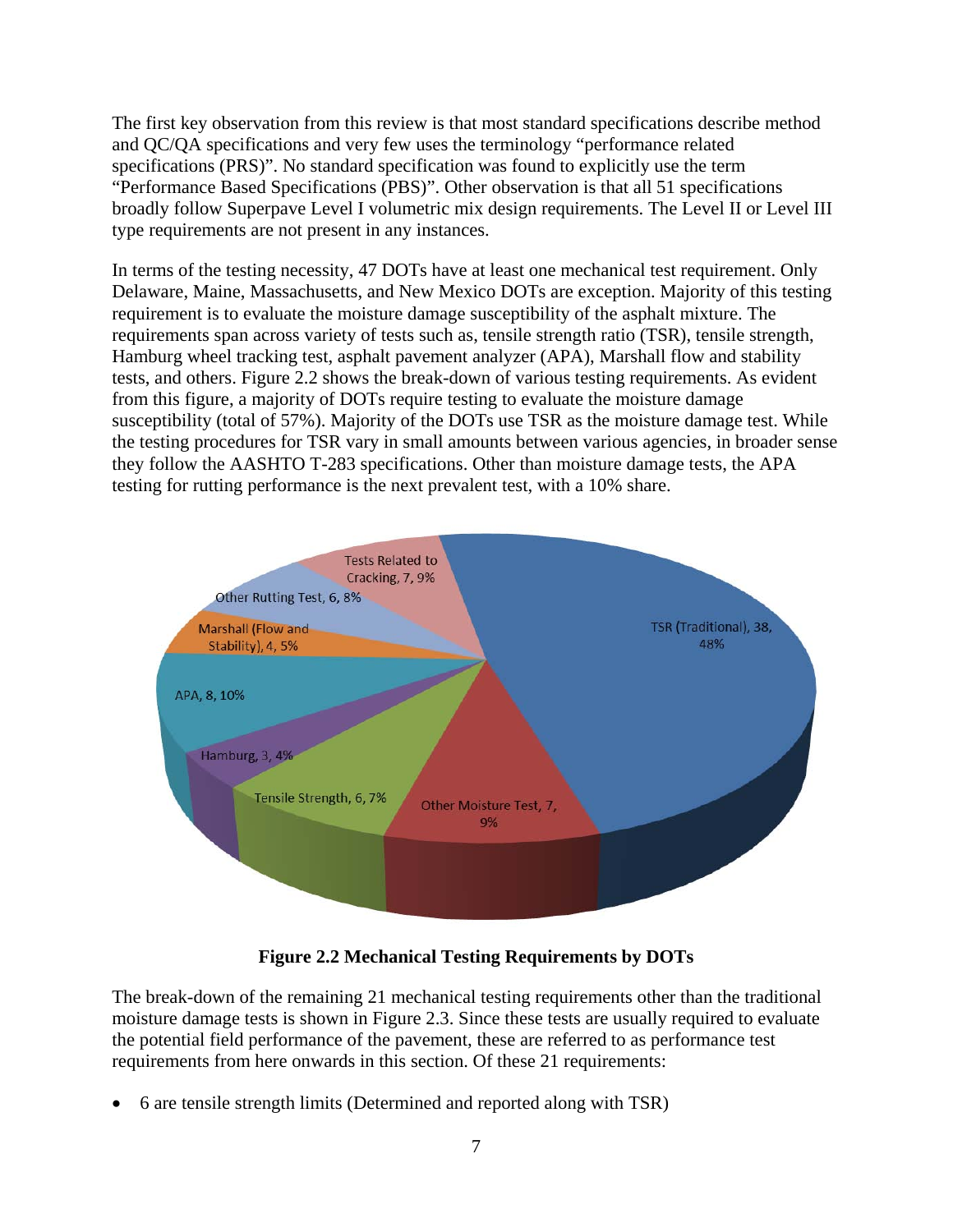- 15 are rutting or rutting and stripping testing requirements, with break-down of:
- 3 for Hamburg wheel tracking test,
- 8 for asphalt pavement analyzer (APA) test, and
- 4 Marshall flow and stability requirements.
- 6 DOTs require other non-rutting and non-moisture damage mechanical tests, these are usually cracking related performance tests.



#### **Figure 2.3 Break-Down of the Performance Testing Requirements by DOTs**

<span id="page-17-0"></span>The performance tests requirements can be further divided by the type of pavement distress that they are applicable to and in broader sense this division is done as: rutting or permanent deformation related tests and cracking related tests. The breakdown of 18 rutting test requirements is presented in Figure 2.4 and the 7 cracking related tests in Figure 2.5. Majority of cracking performance requirement is in form tensile strength, it should be noted that this tensile strength is usually available from the TSR test and does not require additional testing and specimen procurement and preparation. The other two cracking tests described in the DOTs specifications are the flexural beam fatigue test and the Texas overlay test. While the Texas overlay test is required for asphalt mixtures placed on existing deteriorated pavements in Texas, the flexural beam fatigue requirement of Georgia DOT is a recommended test which may be conducted as part of the mix design process.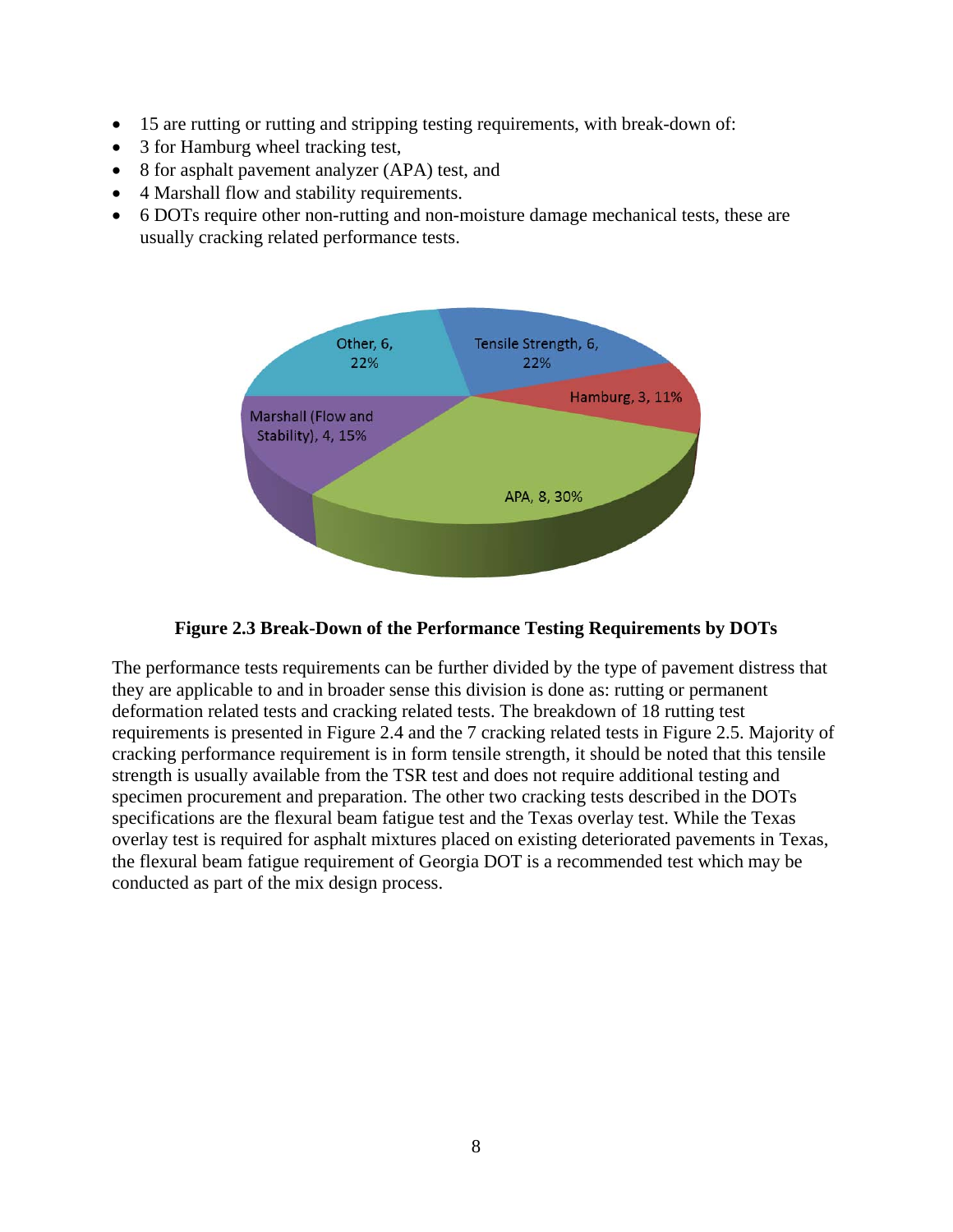

**Figure 2.4 Rutting Performance Tests Used by DOTs**

<span id="page-18-1"></span>

**Figure 2.5 Cracking Performance Tests Used by DOTs**

#### <span id="page-18-2"></span><span id="page-18-0"></span>*2.4.3 Summary of Findings*

Based on the results from the review of State DOT standard material specifications, following key points can be summarized:

- Method and QC/QA specification procedures are most widely utilized;
- Asphalt concrete mix design procedures used by DOTs follow Superpave Level I methodology with some variations;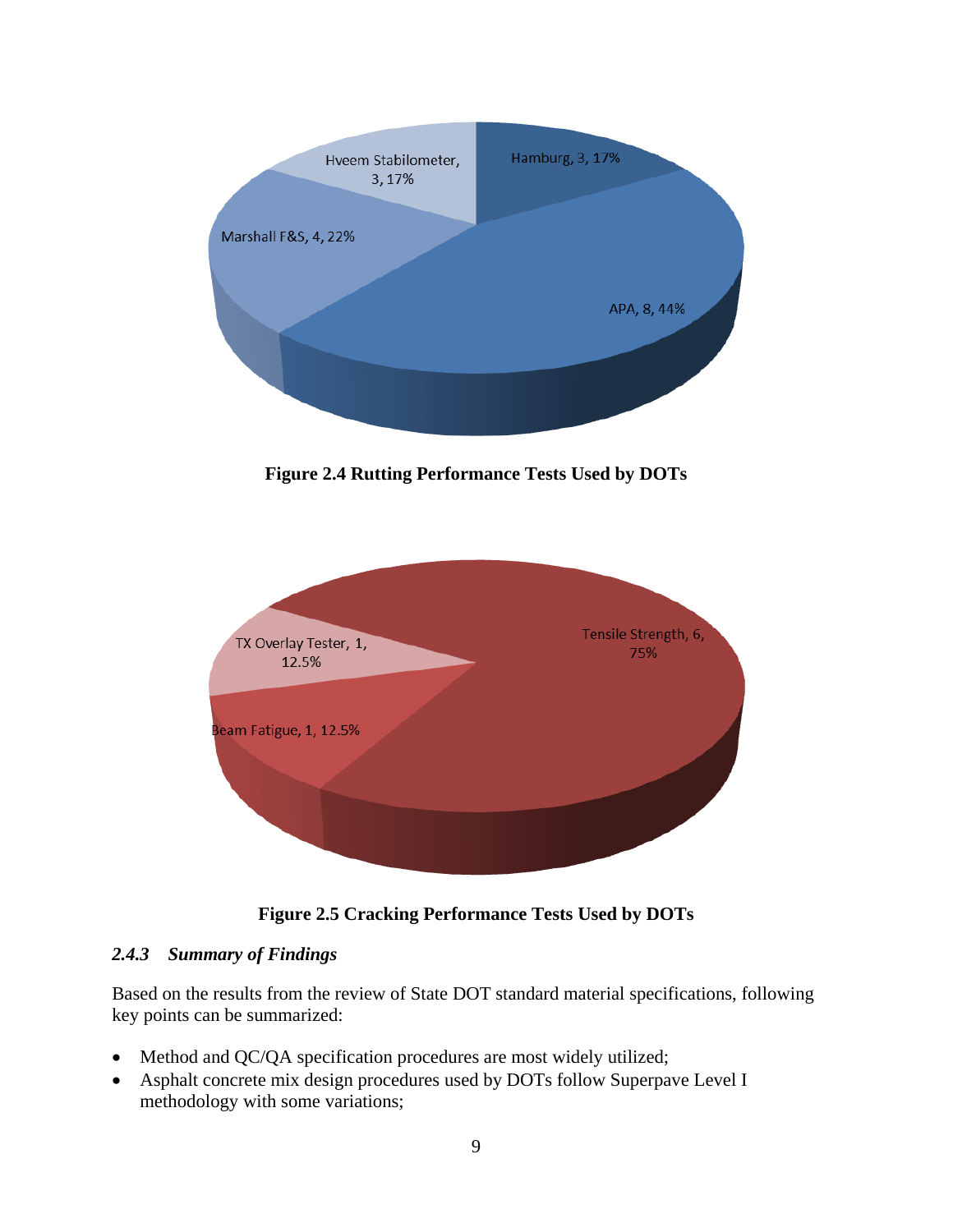- Most States require mechanical testing to ensure good performance against moisture induced damage, with tensile strength ratio (TSR) test as most widely accepted practice;
- From typical pavement distress perspective, performance tests for rutting are most common, with asphalt pavement analyzer (APA) being the test of choice;
- Very few DOTs utilize commonly used performance tests for cracking distresses; and,
- Several agencies are requiring a minimum dry tensile strength as a requirement in addition to the tensile strength ratio.

Through literature search a few provisional and demonstrative specifications were found that include a cracking related performance testing requirements. Three such cases are presented in the subsequent section.

#### <span id="page-19-1"></span><span id="page-19-0"></span>**2.5 Use of Performance-Based Specifications for Cracking Distresses**

#### *2.5.1 New Jersey DOT Performance-Based Specification Study*

The New Jersey DOT (NJDOT) conducted a research and implementation project in 2010 to use performance based specifications for a variety of asphalt pavement projects (Bennert et al., 2011). In total approximately 10% of the asphalt mixes used by NJDOT in 2010 were specified through performance based specifications. The performance testing for these projects were conducted at two levels, during the mix design stage as well as during the production. The performance based specification requirements were provided as part of the bid document along with the draft specifications. All performance testing was conducted at one approved lab for the whole State. The draft specifications from the NJDOT study were obtained from researchers at Rutgers University, which led the research side of the project. These specifications are attached in the appendix of this report. The required performance testing varied by the application of the mix, for example different type of performance tests were required for a thin wearing course versus a binder rich bottom course. Thus, the performance based specifications were developed truly in an application targeted manner rather than a blanket manner. Four set of performance based specifications were developed and implemented, these include:

- High Performance Thin Overlay: Major distress of concern is rutting and thus APA test is used as rutting performance test.
- Bridge-deck Asphalt Overlay: Both rutting and cracking are of concern. Especially due to high strain levels fatigue cracking is the expected failure mechanism. The required performance tests are APA for rutting and flexural beam fatigue test for cracking.
- Bottom Rich Base Course: The primary distress is fatigue cracking, however due to high asphalt content there is some potential for rutting. The fatigue endurance limit is used as a cracking performance measure and thus beam fatigue testing as multiple strain amplitudes is required. For rutting, APA test is required.
- Bottom Rich Intermediate Course: This type of asphalt lift is commonly used to alleviate the reflective cracking distress by acting as reflective crack relief interlayer. The primary cracking distress is reflective cracking, the Texas overlay tester is used to ensure good performance. Once again, due to high binder content of such mixes the APA test is used specified to safeguard against rutting.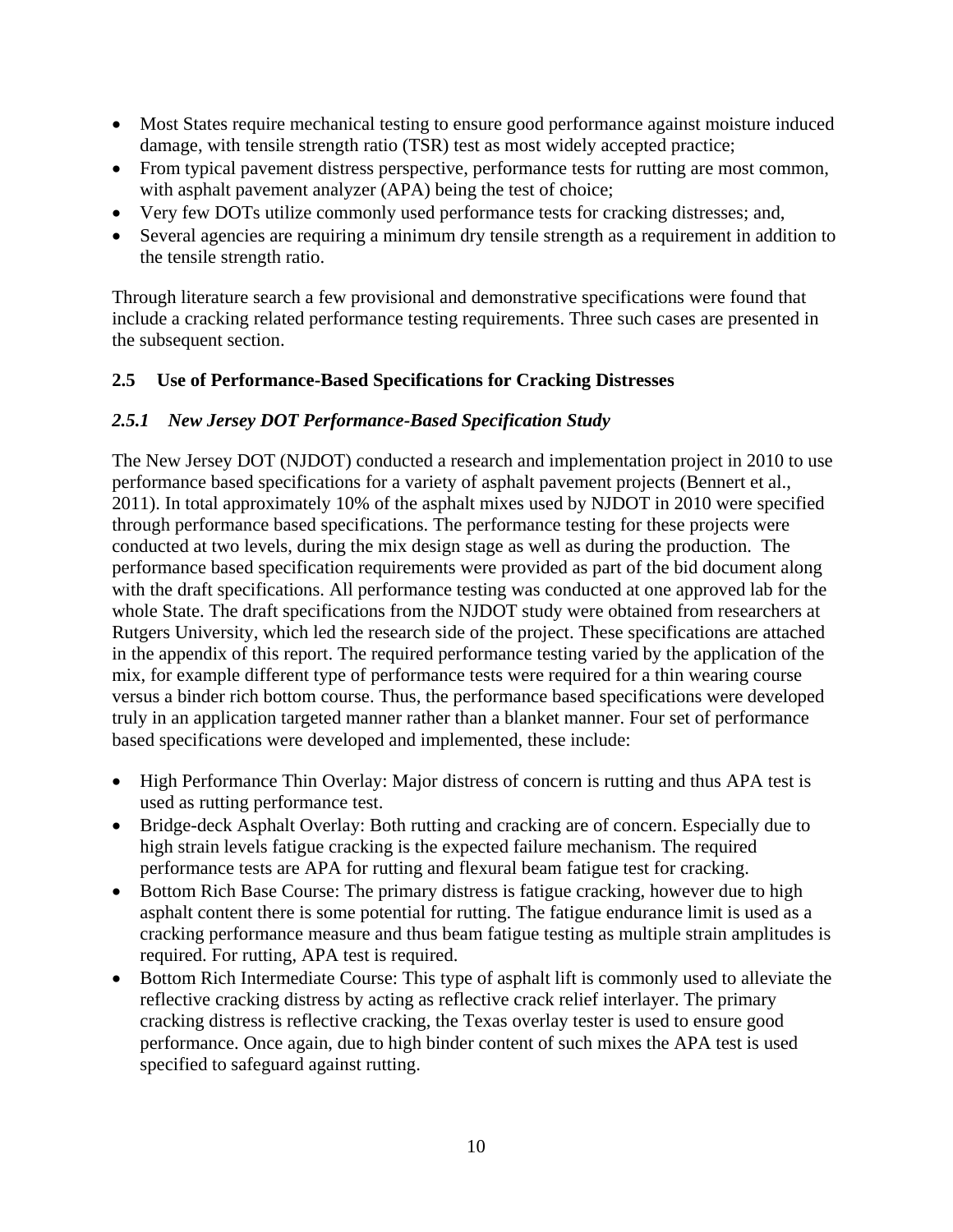#### <span id="page-20-0"></span>*2.5.2 Performance Based Specifications for Reflective Cracking*

From perspective of pavement cracking, the literature review showed that performance based specifications has been most widely tried for reflective cracking distress. For example, the Texas DOT requires that all mixes placed on existing deteriorated and cracking pavements meet a minimum reflective cracking resistance as measured through Texas overlay tester. In this case the testing is conducted as part of the mix acceptance process. Work by Blankenship et al. (2004) showed that provisional performance based specifications have been used by Kansas, Louisiana, Missouri, New York, Oklahoma, Utah, and Wisconsin DOTs for reflective crack relief interlayer mixes. These provisional specifications have required Hveem stability tests to ensure rutting performance and flexural beam fatigue testing at high strain amplitudes to confirm good cracking resistance.

#### <span id="page-20-1"></span>*2.5.3 European Asphalt Concrete Specifications*

The current specifications for the asphalt concrete from the European committee for standardization (CEN, 2006) have significant performance based component. In order for mix to meet the requirements three mechanical performance parameters are to be evaluated:

- Minimum stiffness modulus
- Resistance to fatigue cracking
- Resistance to permanent deformation.

Various agencies within Europe utilize different sets of tests to evaluate the above shown performance measures. In case of France, the requirements are application targeted, similar to the approach utilized in the NJDOT study from 2010. The French material specifications require that the performance tests be conducted for all asphalt mixes, the requirements are:

- All asphalt mixes: Minimum stiffness as measured by uniaxial compressive test;
- Base course mixes: Fatigue performance requirement measured using trapezoidal beam fatigue device; and,
- Wearing course mixes: Rutting performance requirement measured by the French rutting tester.

#### <span id="page-20-2"></span>**2.6 Synthesis of the Current State of Practice for Asphalt Performance Tests**

Through the review of DOT specifications as well as review of technical literature the current state of the practice on the asphalt performance tests can be synthesized into following points:

- Moisture damage and rutting performance tests are most prevalent
- Dry tensile strength requirement is the most commonly used cracking related performance measure
- Few pilot studies have shown that cracking performance test requirements are feasible
- Review suggests that an extensive performance test requirement such as flexural beam fatigue test or APA should be application targeted to limit the testing burden in routine practice.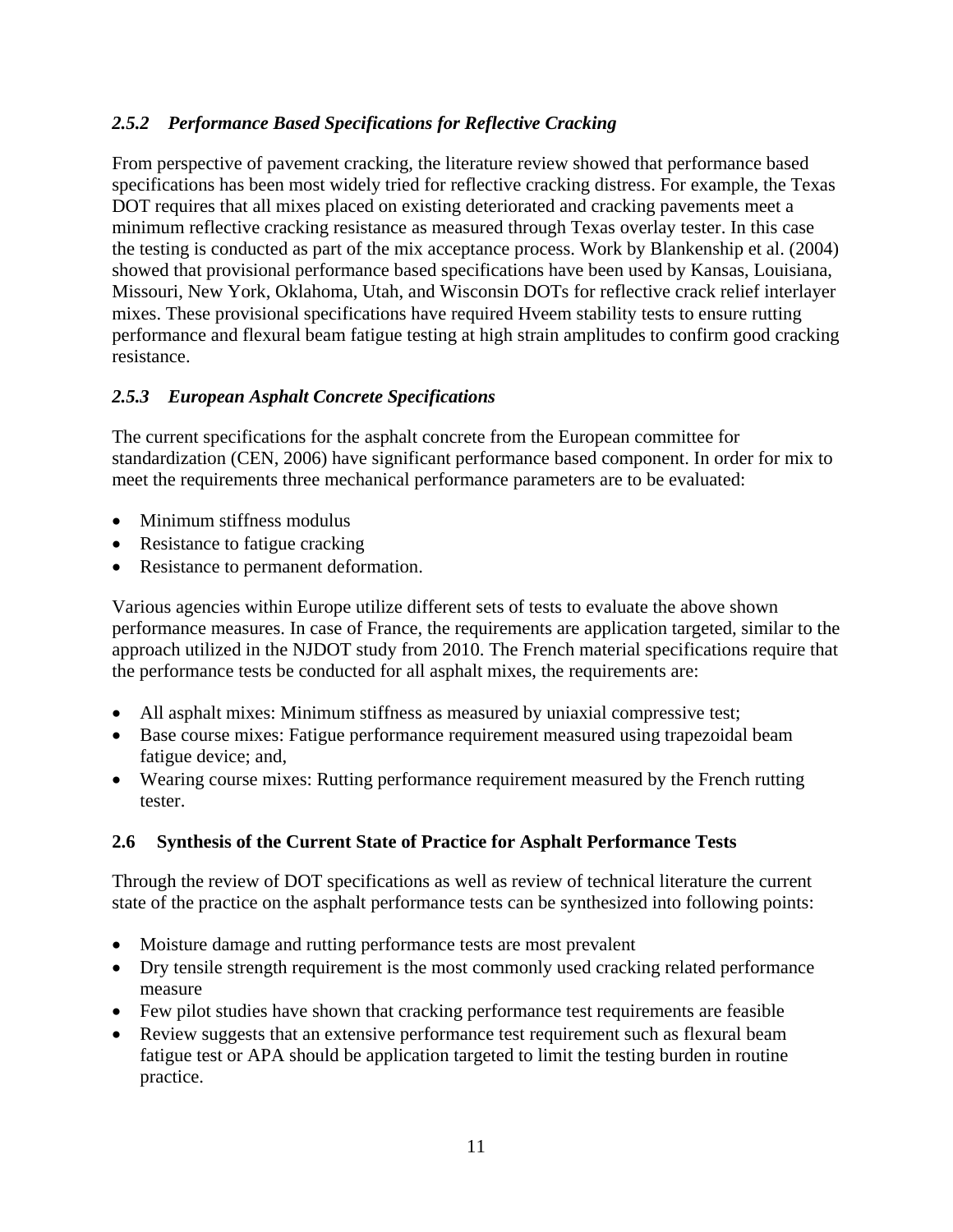#### **3 State of the Art for Asphalt Performance Tests**

#### <span id="page-21-1"></span><span id="page-21-0"></span>**3.1 Introduction**

This chapter presents summary of the state of the art in context of asphalt concrete performance tests. A comprehensive review of the literature was conducted to identify potential asphalt performance tests that may be candidate tests for MnDOT to adopt. Through published data the effectiveness of various tests in predicting field performance is qualitatively determined along with the equipment and specimen preparation needs associated them. The focus is kept at the level of capability of test in predicting performance, other details such as testing procedure, specimen preparation, data analysis etc. can be found in the cited references.

#### <span id="page-21-2"></span>**3.2 Review Methodology**

The list of performance tests proposed for asphalt concrete is exhaustive. In order to keep this study focused on the needs of MnDOT and to ensure timely completion, the review of asphalt performance tests was focused on following:

- Tests used by other DOTs
- Tests suitable for cracking distresses, as this is primary distress of concern in Minnesota
- Tests with published data on field performance. Tests with only laboratory results and no available correlation with field performance were not included.
- Tests used for plant produced hot mix asphalt concrete.

#### <span id="page-21-3"></span>**3.3 Review of Asphalt Performance Tests**

The review is broken down into two broad categories: bulk behavior tests (response characterization) and, damage and fracture tests. The bulk behavior tests are typically conducted in the linear range of material behavior to measure responses such as material stiffness or dynamic modulus etc., whereas fracture and damage tests focus on testing material's endurance towards resistance to failure. Within each of these categories a number of sub-categories were developed, primarily on basis of the mode of testing and the distresses of interest.

#### <span id="page-21-4"></span>*3.3.1 Bulk Behavior Tests*

The bulk behavior tests for asphalt concrete can be divided into two main categories based on the loading sequence used for these tests that is cyclic tests and monotonic tests.

#### *3.3.1.1 Cyclic Tests*

Cyclic tests are further divided into two categories, tests for measurement of complex modulus and resilient modulus. The complex modulus testing typically involves continuous sinusoidal loading, versus resilient modulus test introduces a rest period between consecutive load pulses (Brown et al., 2009). The complex modulus testing has gotten tremendous attention in recent years with series of National Cooperative High Research Program (NCHRP) projects (Witczak, 2005, Bonaquist, 2008) undertaken to develop an asphalt mixture performance test (AMPT).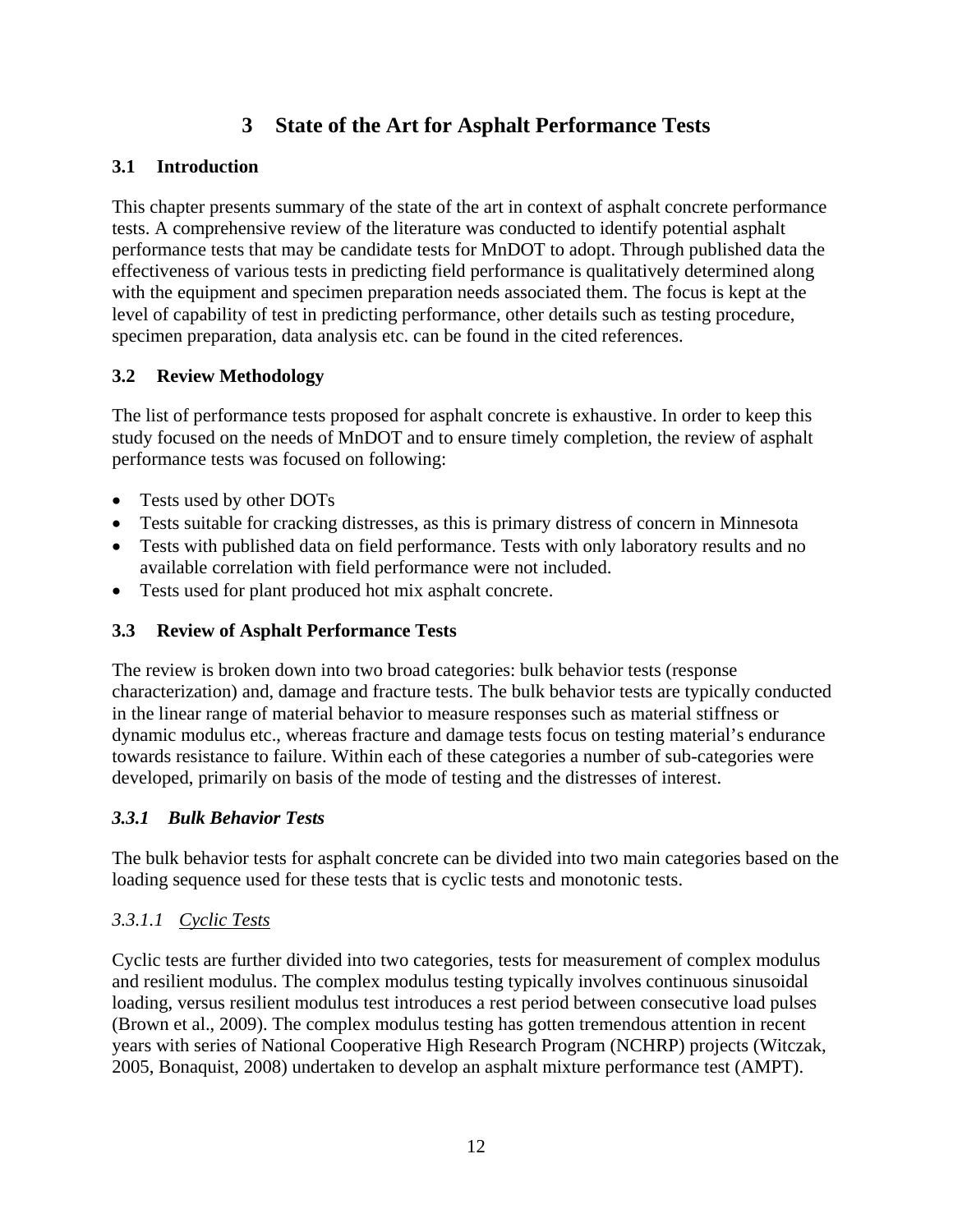Alternative tests have also been proposed and developed to conduct cyclic testing of asphalt concrete, these include dynamic mechanical analyzer (DMA) and cyclic indirect tension test.

#### *3.3.1.1.1 Asphalt Mixture Performance Test (AMPT)*

The AMPT has gained popularity in recent years as the asphalt performance test of choice. The Federal Highway Administration (FHWA) has extensively studied this test along with the previously mentioned NCHRP studies. One of the major reasons for this is the recently introduced AASHTO Mechanistic Empirical Pavement Design Guide (MEPDG), the complex modulus measurement obtained from AMPT is one of the primary inputs to MEPDG. The NCHRP 9-19 project has shown very good correlation between the measurements from AMPT and the rutting performance of the asphalt concrete. At present FHWA has undertaken a study to implement AMPT for Superpave validation as a Pooled Fund Study TPF-5(178). This pooled fund study is also tasked with development of the performance based specifications that utilize AMPT. There has been some research conducted to use the test results from AMPT for prediction of field performance. Underwood et al. (2006, 2008) and Kutay et al. (2008a) has shown that through use of computational models the results form AMPT can be utilized for prediction of fatigue cracking performance, the results have shown good correlation with cracking observed in accelerated pavement tests. One of the manufacturers of the AMPT device was contacted by the researchers of the current project, the estimated cost for the device is \$74,000. The requirements include a close-loop controlled servo-hydraulic loading frame and a minimum of three extensometers for measurement of specimen deformations.

#### *3.3.1.1.2 Dynamic Mechanical Analyzer (DMA)*

The DMA device has been widely used for cyclic testing of asphalt binder, for example work by Daly et al. (2010) to study aging of binders. The researchers at Texas A&M University and Texas Transportation Institute have used this device to conduct cyclic tests on asphalt mastics and fine graded mixes (Lytton et al., 2005, Estakhri et al., 2010). The initial results have shown that measurements from DMA can be related to field cracking performance through use of computational models.

#### *3.3.1.1.3 Cyclic Indirect Tensile Test*

Obtaining typical AMPT specimen from field sites is challenging due to requirement for 200 mm high cylindrical specimens. The cyclic indirect tension test can alleviate that by using a 50 mm thick cylindrical specimen. The testing and data analysis procedure for this geometry has been discussed by Zhang et al. (1997). In recent years, Kim et al. (2004) have used this test to obtain material parameters similar to AMPT. Thus, this test can serve as good alternative to AMPT and should have similar capabilities in effectiveness of field performance prediction.

#### *3.3.1.2 Monotonic (Creep) Tests*

Monotonic tests for asphalt concrete are commonly conducted at low and intermediate temperatures. Similar to cyclic bulk tests, the main objective is to measure the response of material under a loading condition without inducing significant damage to the material. Various types of test geometries have been proposed for creep testing.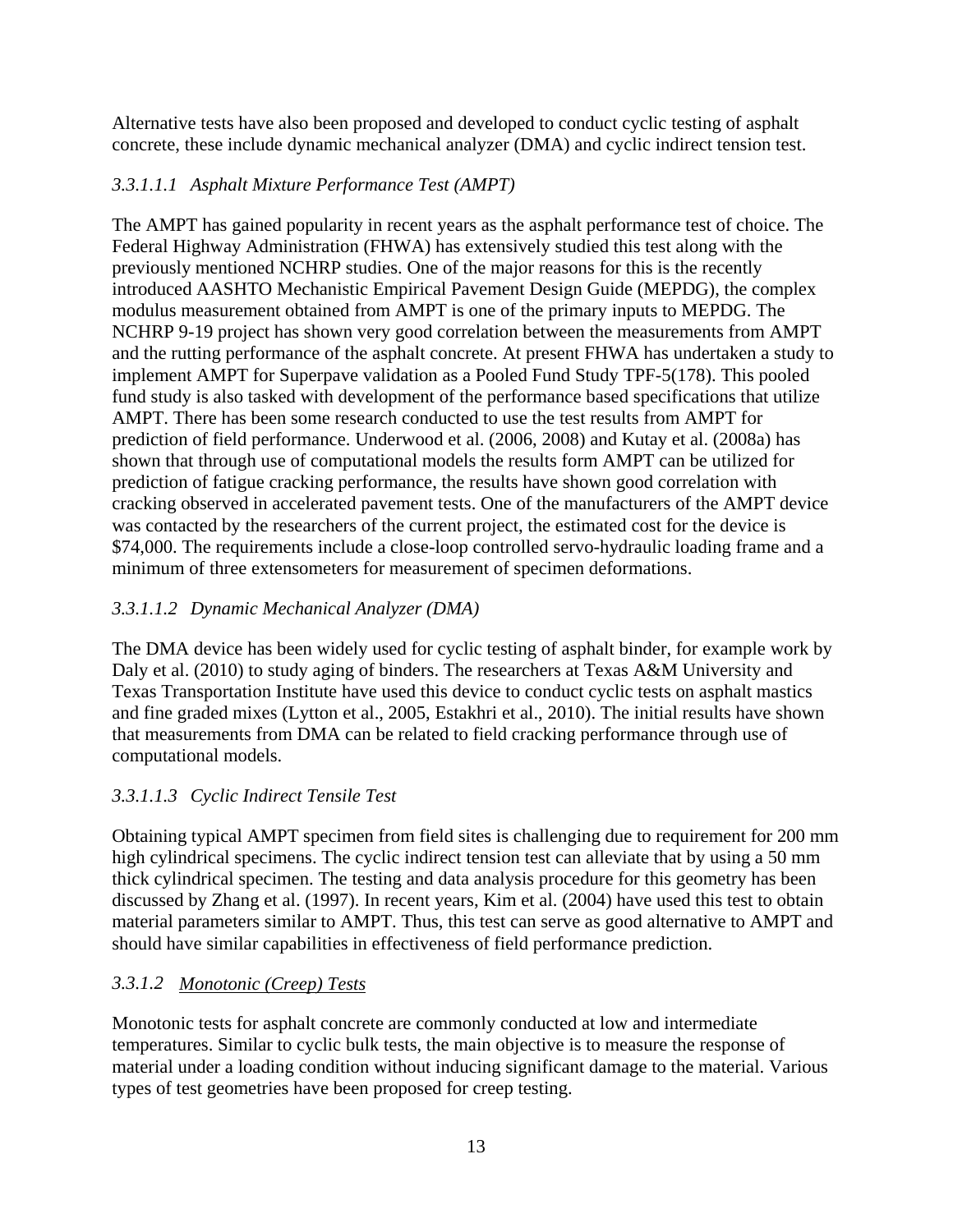#### *3.3.1.2.1 Indirect Tension Creep Test (IDT Creep)*

The IDT creep tests are the most popular for evaluation of viscoelastic modulus of asphalt concrete at low temperatures. The test procedure and analysis method was refined and standardized by Buttlar and Roque (1992) for its use in the Superpave mix design procedure. The properties obtained from this test along with its counterpart in the strength test regime (IDT Strength Test) have been extensively utilized for evaluating of thermal cracking performance of asphalt pavements (Roque et al., 1995a, 1995b). A good correlation has been observed between field cracking and the performance predictions from this test through use of computational model, commonly referred to as TCModel (Hiltunen and Roque et al., 1994). The equipment requirements for this test are comparable to AMPT with a need for close-loop controlled loading frame and four sets of extensometers.

#### *3.3.1.2.2 Bending Beam Rheometer Asphalt Mix Test (Mix BBR Creep Test)*

The extensive equipment and specimen requirements have been noted by several researchers. As an alternative to IDT creep test with reduced equipment and specimen needs, Zofka et al. (2005) have proposed use of the bending beam rheometer (BBR) device to determine the creep properties of asphalt concrete. Romero et al. (2011) also reported similar findings as the work by Zofka et al. (2005) for test conducted on production mixes from Utah. Very good match between results from this test is observed with the IDT creep test. Thus, while direct comparisons between field performance and test results are not available, good performance prediction capabilities are expected.

#### *3.3.1.2.3 Torsion Bar Dynamic Shear Rheometer (DSR) Test*

The torsion bar DSR test proposed by Reinke and Glidden (2004) also utilizes a smaller sized asphalt mix samples like the Mix BBR test. The test procedure involves conducting a creep test on asphalt concrete sample in shear mode. The work by Reinke and Glidden (2004) has shown very good correlation between field rutting performance and results from this test. Furthermore, the test has been proposed as an alternative to the Superpave shear tester (SST).

#### *3.3.1.2.4 Uniaxial Creep Test*

As compared to other creep test geometries the simplest one is the uniaxial testing configuration. While not many researchers have used this type of geometry for study of cracking, some work has been conducted in Europe to use the uniaxial creep test for measurement of rutting performance of asphalt concrete (Khanzada, 2000). The uniaxial test with monotonic loading is also commonly used to measure the stiffness of asphalt concrete for purposes of specifying material using the European standards (CEN, 2006).

#### *3.3.1.3 Comparison of Bulk Behavior Asphalt Performance Tests*

In order to make comparisons between various bulk behavior tests, the findings from this literature review are presented in form of a table (c.f. Table 3.1). Please note that the test standardization is also added to this table, whereby if the test procedure has been standardized by with AASHTO to ASTM it is noted. The availability of test standardization is beneficial since the standardization process usually includes test ruggedness as well as test variability measures.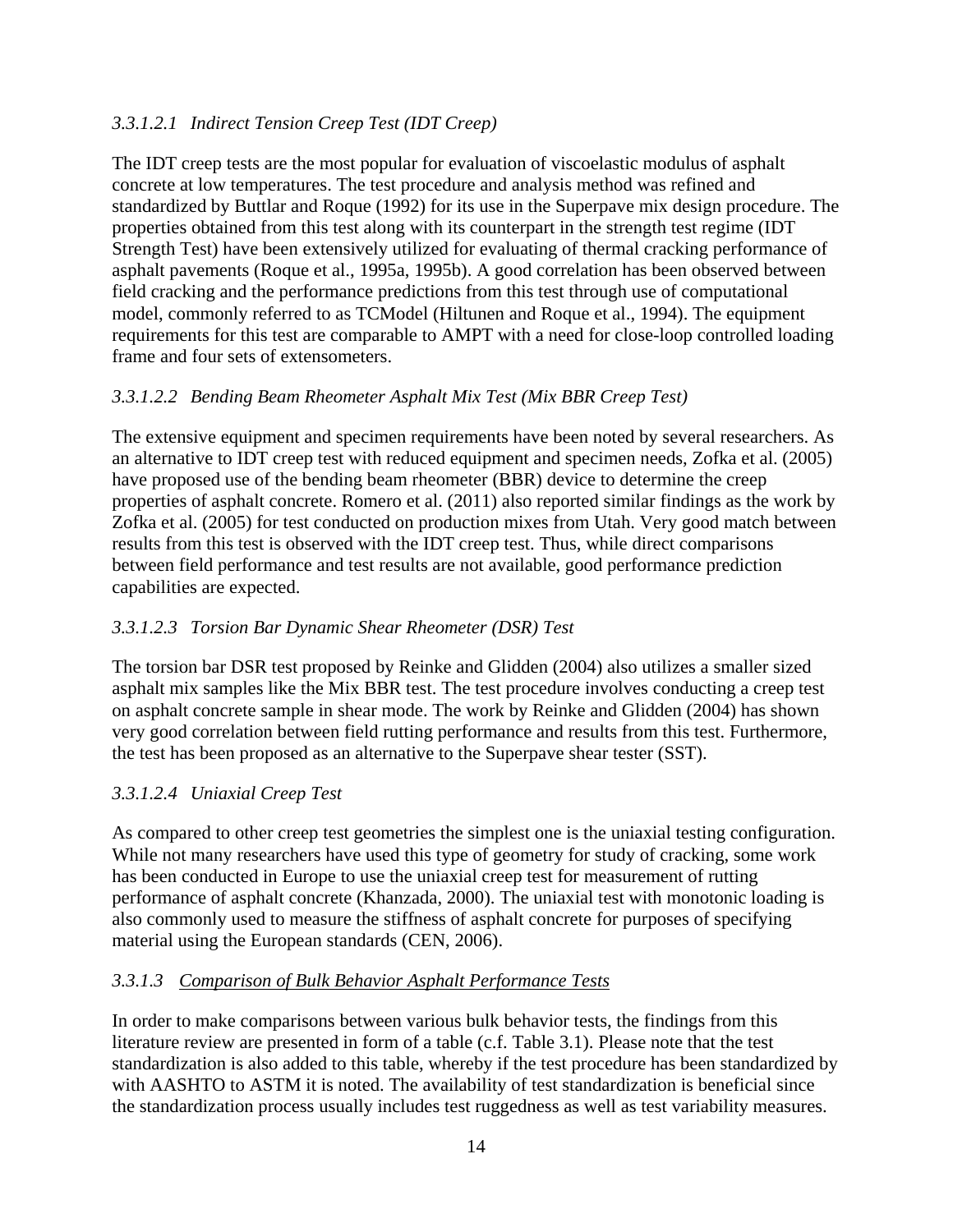The findings in Table 3.1 indicate that of various bulk tests reviewed herein none show capability to have direct correlation with field cracking performance. Several tests have shown to be able to provide good correlation with field cracking through use of computational models. Both AMPT and Superpave IDT creep tests have high amounts of equipment and specimen needs, but are most widely accepted with well documented correlation between test results and field performance.

<span id="page-24-1"></span>

| <b>Test</b>                      | <b>Link to Performance</b> |                                              | <b>Test</b>                   | <b>Equipment and</b>  |  |
|----------------------------------|----------------------------|----------------------------------------------|-------------------------------|-----------------------|--|
|                                  | Rutting                    | Cracking                                     | <b>Standardization</b>        | <b>Specimen Needs</b> |  |
| AMPT (SPT)                       | Yes                        | Indirect<br>(using model)                    | <b>AASHTO</b> and <b>ASTM</b> | Moderate              |  |
| <b>DMA</b>                       | N <sub>0</sub>             | Indirect<br>(using model)                    | Not Standardized              | Moderate              |  |
| Cyclic IDT                       | Yes                        | Indirect<br>(using model)                    | Not Standardized              | Mod.-High             |  |
| Superpave IDT<br>(Creep)         | N <sub>o</sub>             | Indirect<br>(using model)                    | AASHTO and ASTM               | Mod.-High             |  |
| <b>Torsion Bar</b><br><b>DSR</b> | Yes                        | N <sub>0</sub>                               | <b>ASTM</b>                   | Moderate              |  |
| Mix BBR Test                     | N <sub>0</sub>             | Indirect<br>(related to<br>Superpave<br>IDT) | Not Standardized              | Moderate              |  |
| Uniaxial Creep                   | Yes                        | N <sub>0</sub>                               | Not Standardized              | Low - Mod.            |  |

**Table 3.1 Comparison of Bulk Behavior Asphalt Performance Tests**

#### <span id="page-24-0"></span>*3.3.2 Damage and Fracture Tests*

As previously described, the damage and fracture tests can be distinguished from the bulk behavior or response test such that these tests usually involve loading mechanisms and measurements in regions of material damage and failure. Depending on the type of damage induced by the test these can be broadly divided as: strength tests, fatigue tests, fracture tests, simulative tests and bulk damage tests. Brief description of each category along with various candidate tests in each are presented in subsequent subsections.

#### *3.3.2.1 Strength Tests*

As the name suggests the strength tests are typically conducted to measure the strength of the material. Strength typically corresponds to a maximum stress level that material can undergo before onset of damage or failure. Various tests have been proposed to measure strength in different loading modes (tension versus compression) as well as different test conditions (test temperature, specimen conditioning etc.). The tensile strength of asphalt concrete has been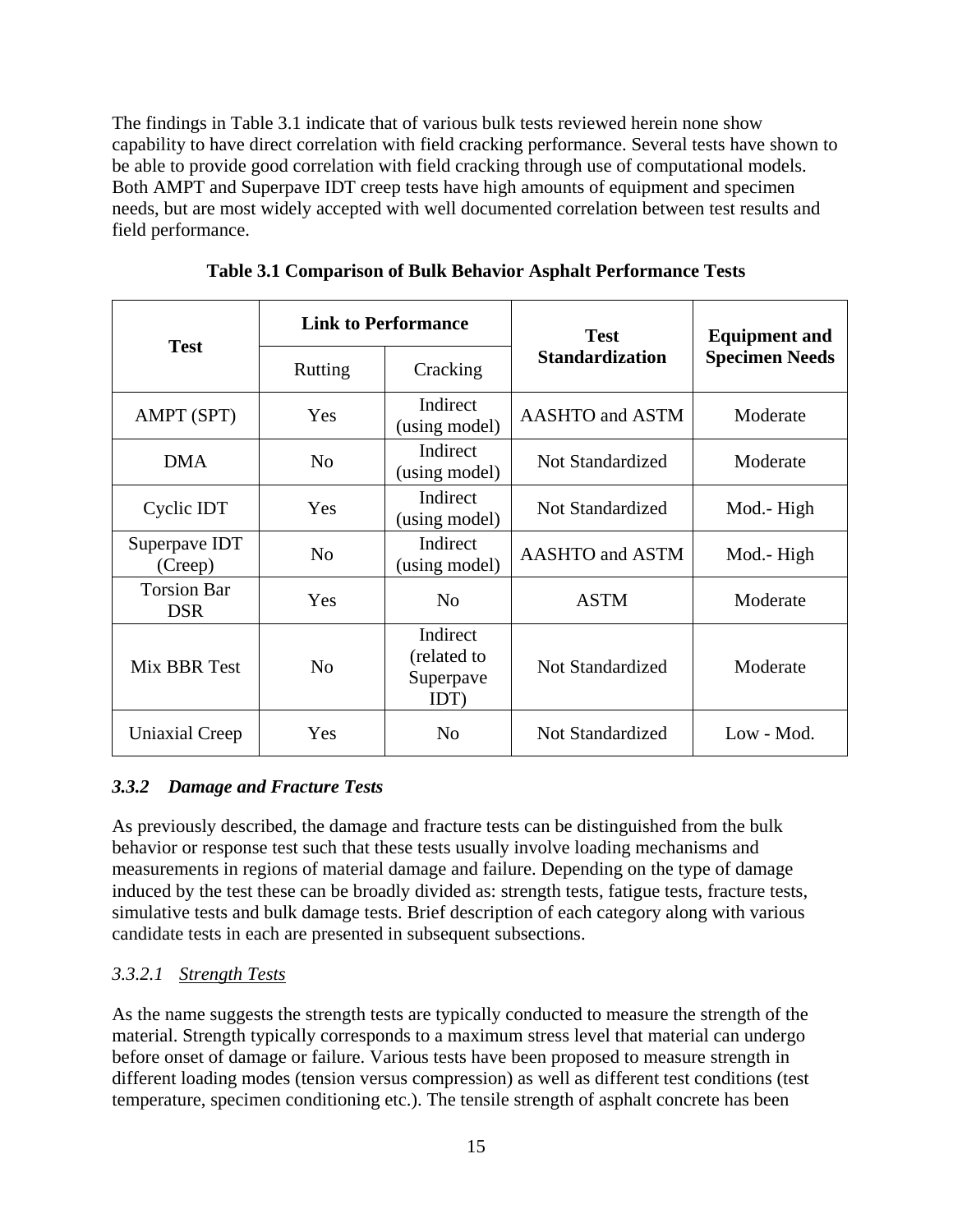commonly associated with cracking performance of the pavement. Various tensile strength tests are discussed here.

#### *3.3.2.1.1 Indirect Tensile Strength Test (IDT Strength)*

The indirect tensile strength test for asphalt concrete has been used very extensively, as discussed in Chapter 2 of this report, the indirect tensile strength is also required by several DOTs as part of mix acceptance criteria. There has been quite large variation amongst the agencies, researchers and practitioners as far as the testing procedure and data analysis is concern for the IDT strength test. These variations include test temperatures, loading rate, displacement measurements, and selection of load corresponding to the failure, and specimen preparation and conditioning procedures. The two variants that are most popular are the Superpave IDT test procedure specified as AASHTO T-322 and the indirect tensile strength determined for calculation of tensile strength ratio (TSR) as specified by AASHTO T-283 test procedure.

The Superpave IDT strength test was developed in conjunction with the Superpave asphalt mix design process. The result from this test is one of the key inputs to the SHRP thermal cracking prediction model or TCModel. Through use of TCModel very good correlation has been shown between pavement cracking and the IDT strength (Roque et al., 1995a, 1995b). The testing complexity and equipment needs for the Superpave IDT strength is relatively high. Typically, a close loop loading system with 100 kN capacity is needed along with four extensometers and data acquisition system. Typically the testing is conducted to obtain results for IDT creep and strength simultaneously.

On the other end of complexity spectrum is the tensile strength measurement from the AASHTO T-283 procedure. The equipment and measurement requirements are quite low in this case. A single peak load measurement is typically needed as test measure and there is minimal need for data post-processing. One of the biggest benefits of this test is that it is already being utilized by most agencies including MnDOT. At present, most agencies use only one parameter form this test and that is, the ratio of tensile strengths for samples before and after moisture conditioning. If the requirement for tensile strength is added, no further testing efforts will be needed. The potential drawback is that the effectiveness of this tensile strength measure to predict field performance is not established from previous studies.

#### *3.3.2.1.2 Bending Beam Rheometer Mix Tensile Strength (Mix BBR Strength)*

The bending beam rheometer device commonly used for testing of asphalt binders has been modified by researchers at the University of Minnesota Twin Cities to measure tensile strength of the mixture by conducting a flexural strength test. The preliminary results show good correlation between the mix BBR strength and the Superpave IDT strength. Thus, the mix BBR strength test can be used as a simpler alternative to the Superpave IDT with expectation that similar efficiency in field cracking performance prediction will be obtained.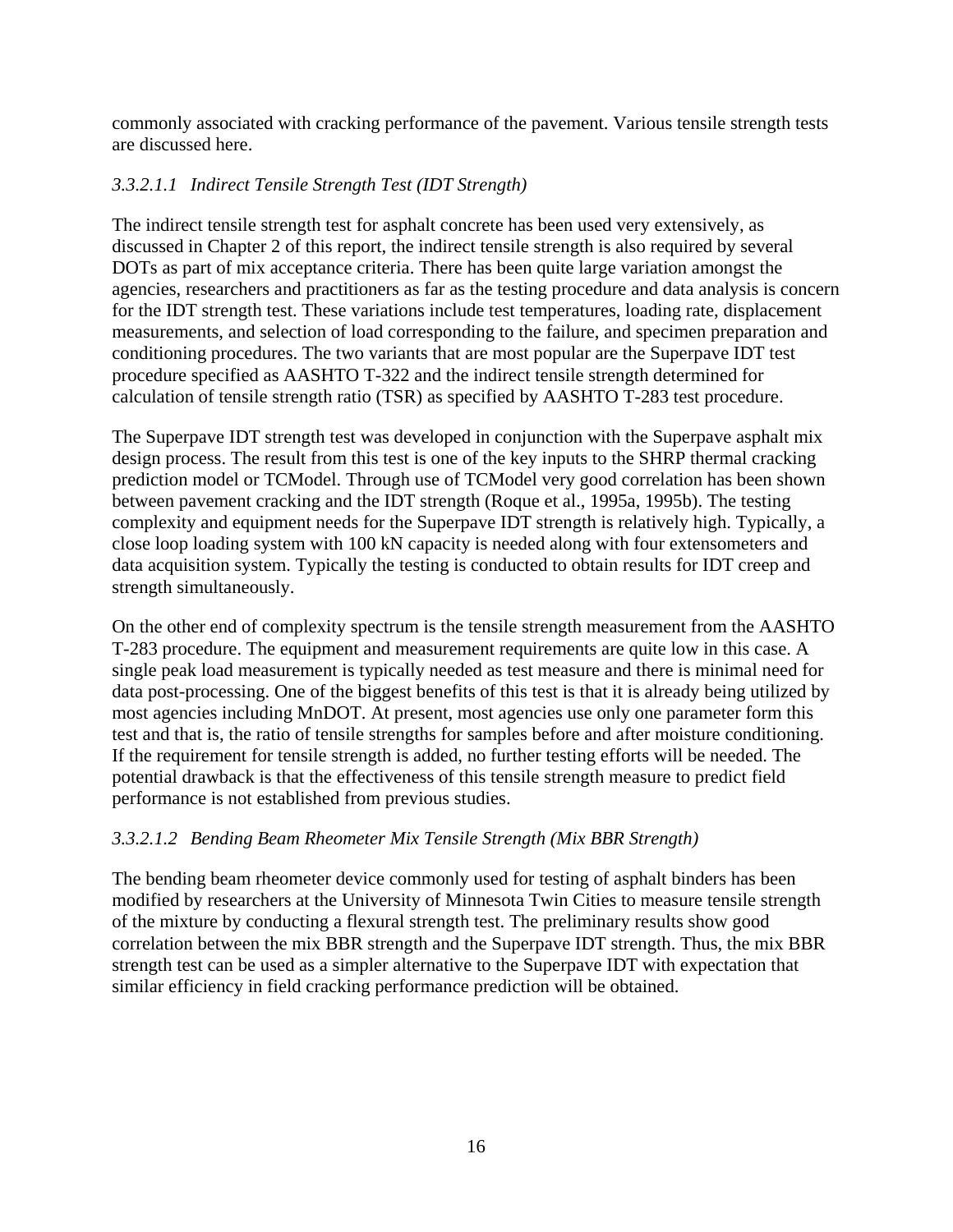#### *3.3.2.2 Fatigue Tests*

The fatigue tests are typically designed to simulate failure in material due to accumulation of damage due to high number of load repetitions. In some sense these tests are geared towards emulating accumulation of damage in pavements due to repetition of traffic loading.

#### *3.3.2.2.1 Four Point Bending (4PB) Beam Fatigue Test*

The 4PB beam fatigue test is most commonly utilized asphalt pavement fatigue evaluation test. Several researchers have shown the efficiency of the 4PB beam fatigue test in predicting the pavement life, for example work by Tangella et al. (1990) and Willis and Timm (2009). Over the period of years a wide range of test variations have been proposed. Commonly varying parameters include: test control method (stress control versus strain control), test amplitude, and test temperature. The evaluation criteria has also varied quite significantly, early research work focused on number of cycles to failure (Epps and Monismith, 1969), whereas in recent years the focus has moved to use of fatigue endurance limits (Prowell et al., 2010). The 4PB fatigue test is also a recommended proof test for Superpave Level III mix design procedure; the test is standardized as AASHTO T-321 specification. Additionally, it is also one of the most commonly used test in the performance based provisional specifications to ensure good pavement cracking resistance.

#### *3.3.2.2.2 Uniaxial Cyclic Fatigue Test (Uniaxial Push-Pull Test)*

In order to simplify the test geometry of the 4PB beam fatigue and to reduce the test equipment requirements Soltani and Anderson (2005) proposed a uniaxial fatigue test. The 4PB beam fatigue test requires a square beam sample that is difficult to manufacture in lab or obtains from actual pavement. The uniaxial cyclic fatigue test utilizes specimen similar to the one used in AMPT. The results from Soltani et al. (2006) show that this test is a viable alternative to the 4PB beam fatigue test. Kutey et al. (2008) showed a good correlation between the results obtained from uniaxial cyclic fatigue test and accelerated field tests through use of computational models. At present this test procedure is not standardized.

#### *3.3.2.2.3 Trapezoidal Beam Fatigue Test (Two Point Bend Fatigue Test)*

The trapezoidal or cantilever beam fatigue test is another alternative to the 4PB beam fatigue test. This test has been widely utilized in the Europe for study of fatigue cracking in asphalt pavements and is currently the only standardized asphalt material fatigue test as per the European test specifications (CEN, 2006). One of the major limitations of this test is the requirement of a specimen that is trapezoidal in shape making it difficult to use on routine basis.

#### *3.3.2.3 Fracture Tests (DCT, SCB, SENB)*

The fracture tests for asphalt concrete are relatively new. Contrary to strength tests the fracture tests focus on measurement of the necessary amount of energy that is required to propagate a crack through the material rather than focus on the amount of stress necessary to initiate a crack. In the case of materials that exhibit quasi-brittle and ductile failure behavior this property is of particular interest. This is primarily due to the fact that material has significant capacity to carry load once the peak capacity, as commonly indicated by tensile strength, is reached. The material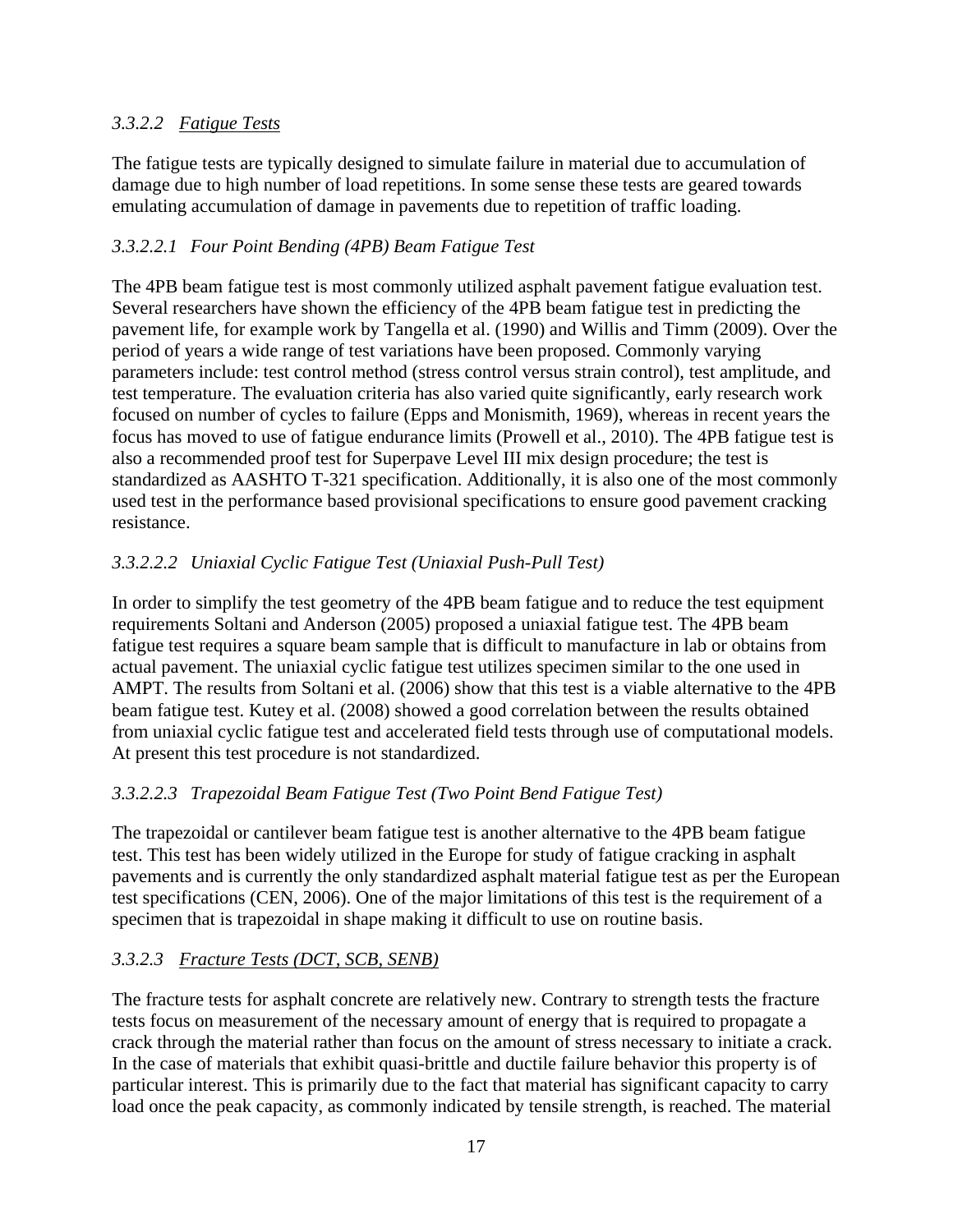behavior past the peak load is commonly referred to as "softening" behavior. Like other test categories, different test procedures have also been proposed for fracture tests. The primary differences are the rate of loading and the specimen geometry. The three most popular tests are: the disk shaped compact tension (DCT) (Wagoner et al., 2005a), semi-circular bend (SCB) (Li et al., 2006a) and single edge notch beam (SENB) (Wagoner et al., 2005b). All three of these tests have been used to study cracking in asphalt concrete with major thrust on thermal and reflective cracking. With these three DCT and SCB allow for use of 6 inch diameter cylindrical asphalt concrete sample, this type of specimens are often readily available from lab and field. Brief descriptions of DCT and SCB test are presented in subsequent subsections.

#### *3.3.2.3.1 Disk-Shaped Compact Tension (DCT) Test*

The disk-shaped compact tension (DCT) test standardized as the ASTM D7313-07 test procedure. The test is controlled to obtain a constant rate of crack mouth opening displacement or CMOD. As per ASTM D7313-07 specifications a constant CMOD rate of 0.0167 mm/s (or 1 mm/minute) is used. Study on low temperature cracking by Marasteanu et al. (2007) showed very good capability of fracture tests (DCT, SCB and SENB) in predicting thermal cracking as compared to the IDT strength test. Paulino et al. (2006) showed good correlation between results from DCT test and field reflective cracking performance. A current FHWA pooled fund study (TPF-5(132)) will validate use of fracture tests for prediction of field cracking and also develop draft performance-based specifications for limiting low temperature cracking.

#### *3.3.2.3.2 Semi-Circular Bend (SCB) Test*

The semi-circular bend (SCB) has been widely utilized for evaluation of cracking potential in asphalt concrete. Li et al. (2006a, 2006b) and Marasteanu et al. (2007) have determined fracture energy and critical stress intensity factor of asphalt concrete from the SCB test. Both of these parameters have shown good correlation with low temperature cracking in asphalt pavements. As described above, both SCB and DCT have been used extensively on two Pooled Fund Studies (TPF 776 and TPF-5(132)) on low temperature cracking in asphalt pavements. Several asphalt mixtures from Minnesota have been used in both of these studies. Especially SCB tests have been conducted on mixtures from most recently constructed MnROAD test sections.

#### *3.3.2.4 Simulative Tests*

The majority of tests described so far in this chapter fall under category of fundamental or engineering tests. Whereby, the testing conditions are optimized to measure either a fundamental or an engineering material property. The simulative tests differ in that sense as to they are usually designed to simulate the loading and failure conditions that occur in field rather than focus on measurement of a certain material property. Typically the output of simulative test is needed to be calibrated and validated for a given set of field conditions. While a number of simulative tests have been proposed the three most commonly used tests for prediction of cracking in pavements is discussed in following sub-sections.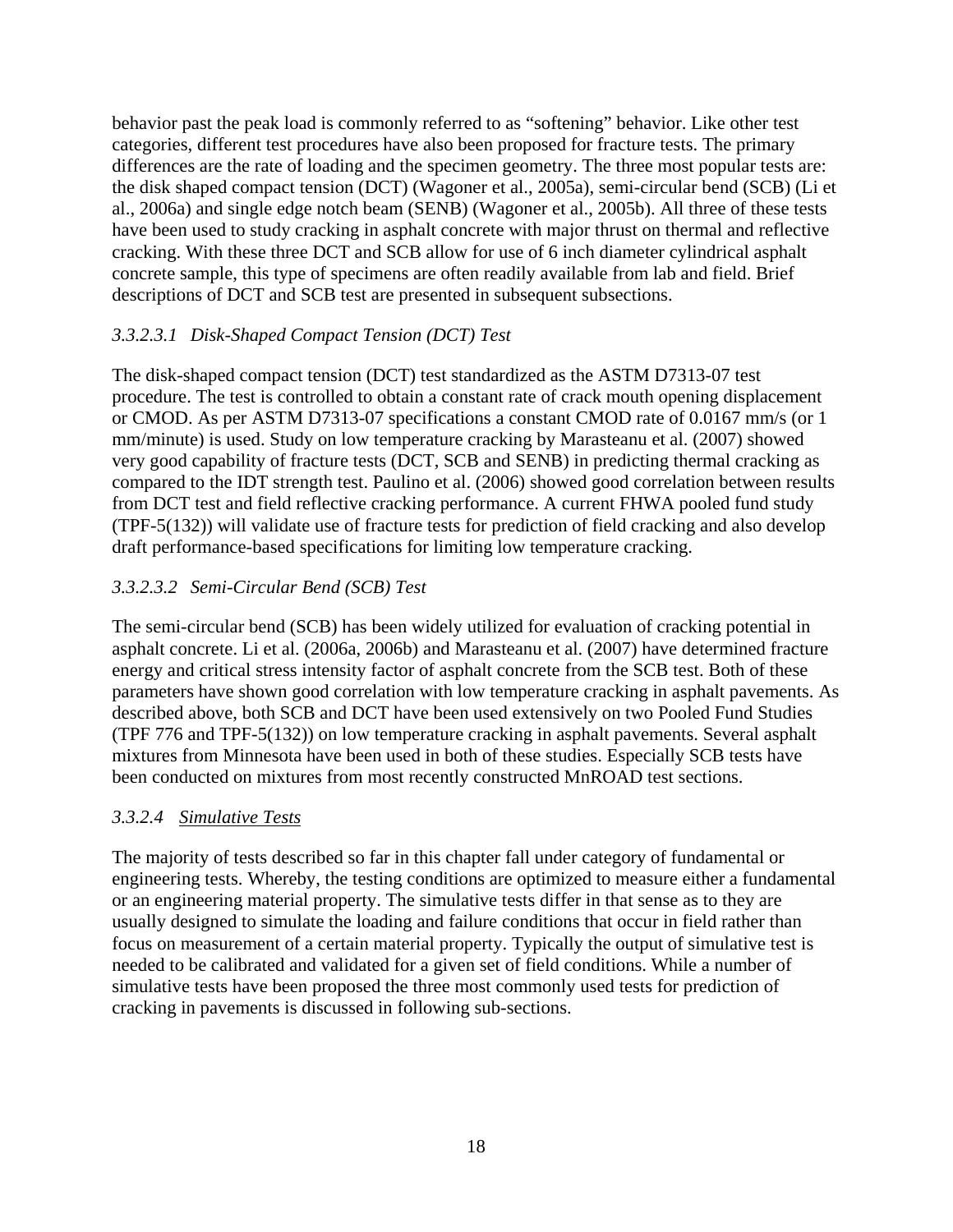#### *3.3.2.4.1 Texas Overlay Tester (TxOT)*

The TxOT was developed by Zhou et al. (2004) at the Texas Transportation Institute (TTI) as a simulative test for reflective cracking in overlays. Since its development the test has been used in conjunction with computational models to predict fatigue cracking performance of the pavements (Zhou et al., 2007). A preliminary validation of this test was presented by Zhou et al. (2004) where the test results showed good qualitative comparisons with the field cracking of three pavement test cells at MnROAD facility. The comparisons were made with total transverse cracking, details are not known whether the thermally induced cracking or fatigue cracking were predominant.

#### *3.3.2.4.2 Thermal Stress Restrain Specimen Test (TSRST)*

TSRST is another simulative test that was developed through the SHRP program as part of the Superpave performance based mix design process (Jung and Vinson, 1994). This test was developed as a proof test for low temperature cracking performance in the Level III mix design procedure. Good correlation has been observed between TSRST and low temperature cracking (Zubeck et al., 1996). The requirement for beam samples for this test makes it difficult to use on routine basis along with need for dedicated equipment that cannot be shared with other tests.

#### *3.3.2.4.3 Asphalt Concrete Cracking Device (ACCD)*

The ACCD was developed as an extension to a conceptually similar device for evaluation of low temperature performance of asphalt binders (Kim et al, 2009). This test procedure significantly reduces equipment requirements of TSRST while providing similar information about the low temperature cracking performance of asphalt concrete. The test procedure is relatively recent and initial results have shown very good correlation between this test and TSRST (Kim et al., 2009). Direct comparison of test results from this ACCD and field cracking performance is not available.

#### *3.3.2.5 Bulk Damage Tests*

The tests in this category are usually designed to measure the resistance of material to permanent and excessive deformations under the given loading conditions. Usually these tests measure the stability of the asphalt concrete by measuring the resistance to plastic flow under loaded conditions. Three set of bulk damage tests are presented here which encompass fundamental, simulative and empirical tests.

#### *3.3.2.5.1 Superpave Shear Tester (SST)*

Like many other asphalt performance tests, the SST device was developed through SHRP as part of Superpave test suite. As described in Chapter 2 for Level II and Level II mix design a number of tests are recommended to be conducted using SST. The SST focuses on determining fundamental material properties associated with shearing of asphalt mixture. The main distresses tackled by these tests are rutting and fatigue cracking. This test has not been widely accepted due to excessive equipment requirements. The NCHRP 9-19 project indicated that the AMPT is capable of predicting pavement performance with similar rigor as the SST (Witczak, 2005). The test procedure for SST is standardized as AASHTO T-320 specification.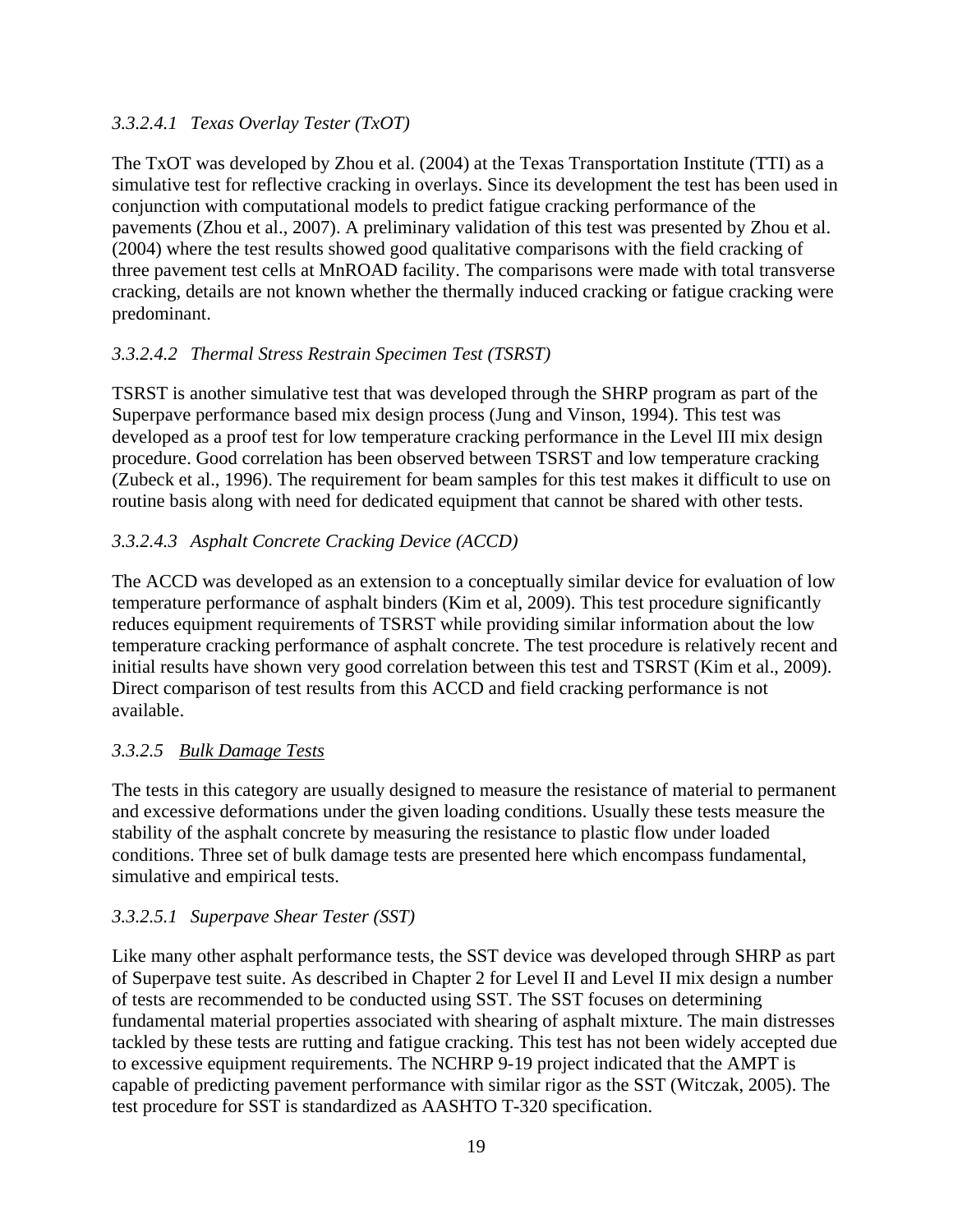#### *3.3.2.5.2 Simulative Rutting Tests*

The simulative rutting tests are similar in nature as the simulative cracking tests presented earlier, with the main difference that these focus on rutting performance of the pavement. The two test procedures that are most widely used include: Hamburg wheel tracking device and the asphalt pavement analyzer (APA). Both of these test procedures are standardized by AASHTO and ASTM. Several DOTs have adopted them to ensure good rutting performance (c.f. Chapter 2). Hall and Williams (1999) and Cooley et al. (2000) have shown viability of the Hamburg wheel tracking device in its capability to evaluate rutting and moisture stripping performance of asphalt concrete. Similarly for APA researchers have shown that it could be successfully used as a proof test for rutting performance (Kandhal and Cooley, 2002).

#### *3.3.2.5.3 Empirical Mix Stability Tests*

Prior to implementation of the Superpave mix design process on wide-spread basis the Marshall and Hveem mix design approaches were most commonly used. Both of these mix design methodologies require stability testing of the designed mix to ensure good rutting performance. While many agencies have transitioned to simulative rutting tests, there are still significant number of DOTs that require Marshall stability test in the mix acceptance criteria. Both Marshall and Hveem stability tests have also been used for evaluating the moisture damage potential of asphalt concrete, for example by Arkansas and California DOTs.

#### *3.3.2.6 Comparison of Fracture and Damage Tests*

The various tests presented in this section are compared in manner similar to the comparison of bulk behavior tests. Table 3.2 presents qualitative comparisons of various fracture and damage tests with information based on the published literature regarding link of test to performance, availability of test standardization and typical equipment, specimen and specimen conditioning needs.

Based on the information provided in the table as well as the review of the literature few key points about fracture and damage tests for asphalt performance evaluation can be made:

- The tensile strength measures show good links to field cracking performance, especially low temperature cracking. The complexity of test varies from low to high depending on the particular type of test configuration. Once again the simple indirect tensile strength is most readily available parameter that is usually determined as part of mix design process. While it is not clear from literature if this tensile strength value has same rigor in predicting pavement cracking as most complicated Superpave IDT strength, it is definitely one of the easiest performance test requirement to add to existing material specifications. The mix BBR test can be a good alternative to Superpave IDT, however the test is still in development stage and needs further validation.
- Various fatigue tests have shown good correlation to field cracking with four point beam bending test being most widely accepted and used. This test has also been used for several provisional performance based specifications. A major drawback in use of fatigue tests in performance based specification is the amount of time associated with each test. Typically a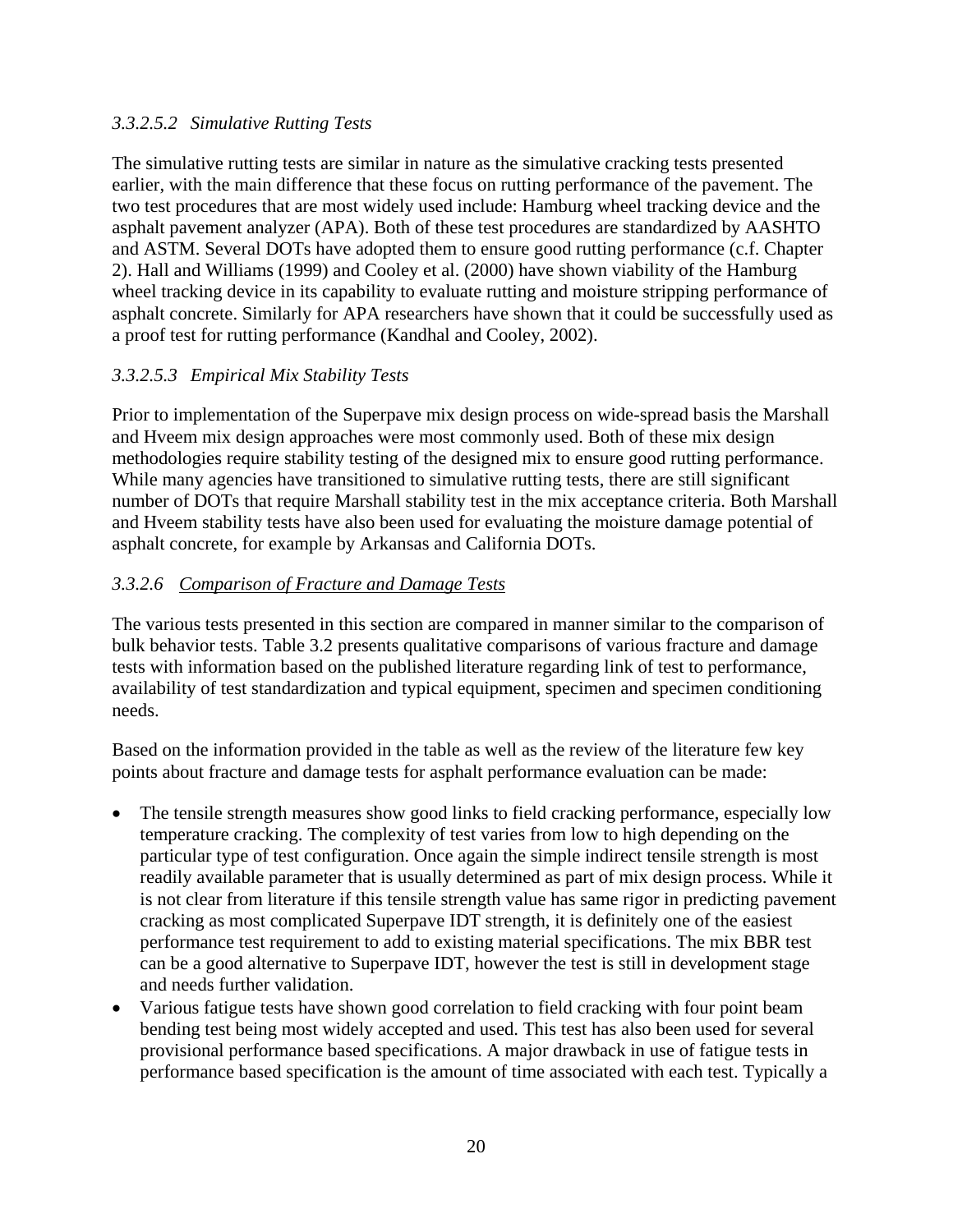fatigue test spans across a number of days to complete and thus its use on wide-spread basis is not efficient.

- Fracture tests are relatively new to the field of asphalt performance evaluation. Initial studies have shown great potential in them. Fracture tests (DCT and SCB) are the only tests that have shown good validation against thermal and reflective cracking in pavements. Furthermore, significant numbers of previous studies have used these tests to characterize asphalt mixtures from Minnesota. The testing requirements for DCT and SCB are generally on high to moderate side due to associated equipment needs as well as complexity in preparation of the test specimens. If test simplification is possible, then these tests will be optimal candidates for development of performance based specifications in Minnesota.
- The TxOT shows good potential for evaluation of cracking performance in pavements. It should be noted that there has been limited amount of results to demonstrate suitability of this test in colder climatic conditions. Also being a simulative test, a calibration and validation effort will need to be undertaken if this test is to be used in performance based specification in Minnesota. The ACCD is the next best suited simulative test due to lower equipment requirement; however it has been used even scarcely than TxOT to have enough confidence in its ability for predicting field cracking performance.
- The simulative rutting tests have shown very good potential in predicting rutting performance of the pavement and are widely accepted.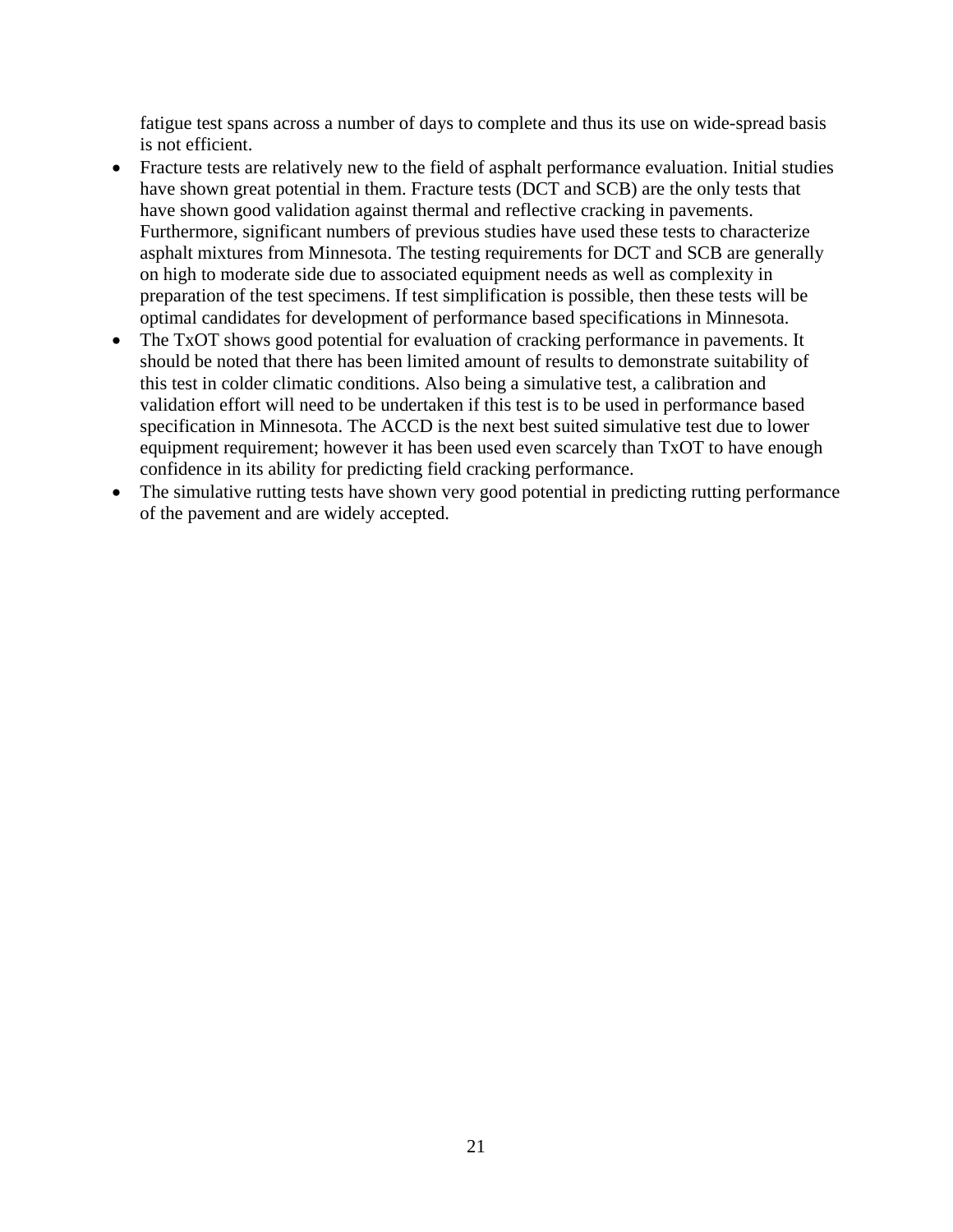<span id="page-31-1"></span>

|                                       | <b>Link to Performance</b> |                                               | <b>Test</b>                        | <b>Equipment and</b>  |  |
|---------------------------------------|----------------------------|-----------------------------------------------|------------------------------------|-----------------------|--|
| <b>Test</b>                           | <b>Rutting</b>             | Cracking                                      | <b>Standardization</b>             | <b>Specimen Needs</b> |  |
| <b>IDT</b> Strength                   | N <sub>0</sub>             | Yes                                           | <b>AASHTO</b> and ASTM             | $Low - High$          |  |
| Mix BBR<br>Strength                   | N <sub>0</sub>             | Yes<br>(correlated to<br><b>IDT</b> Strength) | <b>Not Standardized</b>            | Moderate              |  |
| 4PB Beam<br>Fatigue                   | N <sub>o</sub>             | Yes                                           | <b>AASHTO</b> and ASTM             | High                  |  |
| Uniaxial Cyclic<br>Fatigue            | N <sub>o</sub>             | Yes                                           | <b>Not Standardized</b>            | $Mod. - High$         |  |
| <b>Fracture Tests</b>                 | N <sub>o</sub>             | Yes                                           | <b>ASTM (AASHTO in</b><br>process) | Mod. - High           |  |
| <b>Texas Overlay</b><br><b>Tester</b> | N <sub>0</sub>             | Yes                                           | ASTM in process                    | $Mod. - High$         |  |
| <b>TSRST</b>                          | N <sub>0</sub>             | Yes                                           | <b>AASHTO</b>                      | High                  |  |
| <b>ACCD</b>                           | N <sub>o</sub>             | Yes<br>(correlated to<br>TSRST)               | <b>Not Standardized</b>            | $Low - Mod.$          |  |
| <b>SST</b>                            | Yes                        | Yes                                           | <b>AASHTO</b>                      | High                  |  |
| Simulative<br><b>Rutting Tests</b>    | Yes                        | N <sub>0</sub>                                | <b>AASHTO</b> and ASTM             | Mod. - High           |  |
| Empirical<br><b>Stability Tests</b>   | Yes                        | N <sub>0</sub>                                | <b>AASHTO</b> and ASTM             | $Low - Mod.$          |  |

#### **Table 3.2 Comparison of Fracture and Damage Tests**

#### <span id="page-31-0"></span>**3.4 Synthesis of the Current State of the Art for Asphalt Performance Tests**

The current state of the art for the asphalt performance tests can be synthesized into following points:

- Significant number of mechanical tests have been proposed as asphalt performance tests, relatively low number have actually shown good correlation between the test results and field performance. This is especially true for pavement cracking distresses.
- Of those tests that have shown good correlation to field cracking distress very few are used on routine basis. At present, beam fatigue and Texas overlay tester are the only ones that are part of standard material specifications for a DOT.
- Large number of tests with good correlation to field performance relies on use of computational and analytical models to achieve these correlations.
- Very few tests fall in category where they can be used on routine basis, require minimal data post-processing and show good correlation to field performance.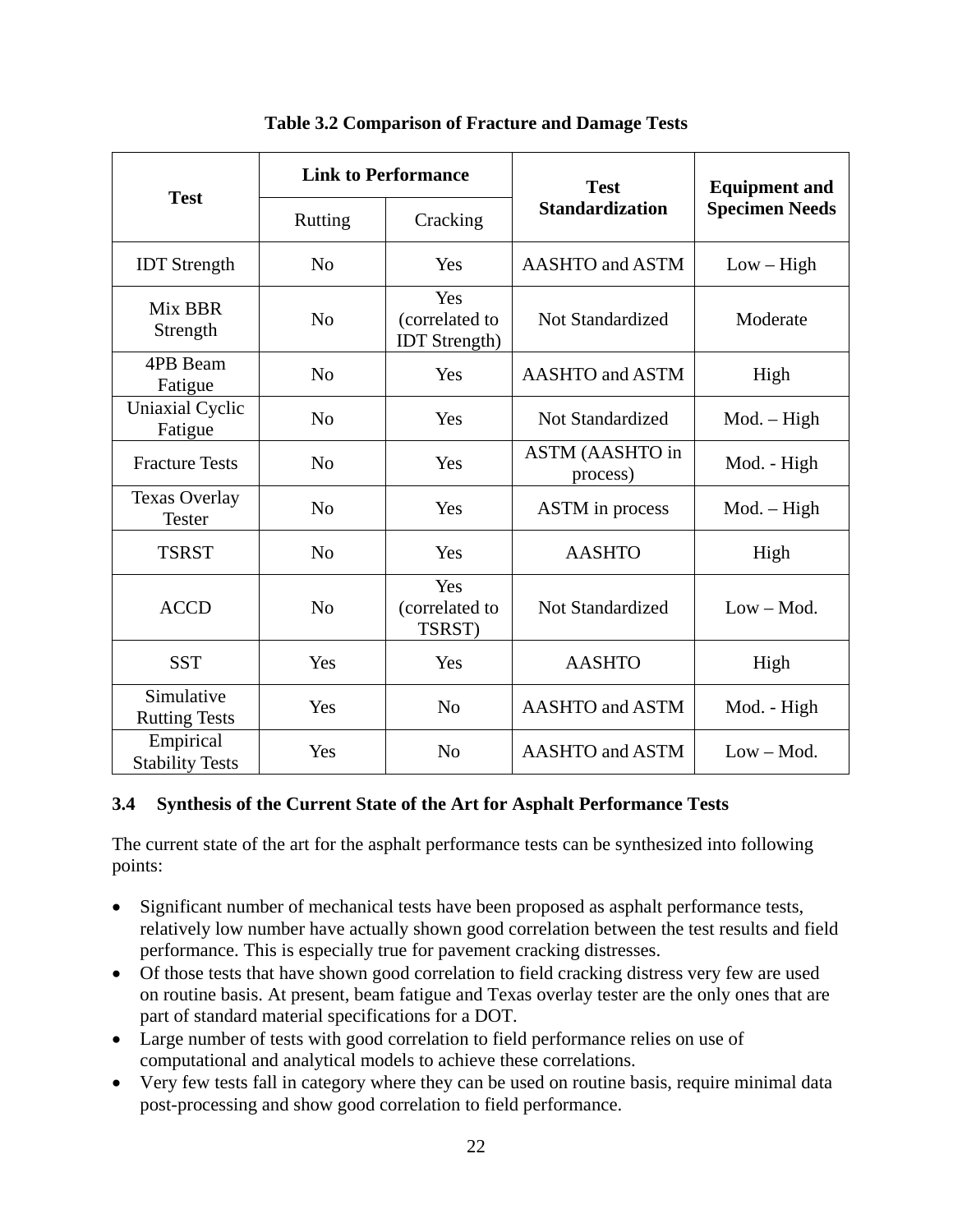- The AMPT has been research very extensively in recent years and is continuing to gain acceptance from researchers and agencies. The test has great potential in predicting pavement rutting performance and also has good potential in predicting fatigue cracking by means of computational models. The suitability of test in terms of low temperature cracking has not been evaluated and thus limits its suitability for use in Minnesota.
- Bulk property tests are usually complicated to use in a performance based specifications, they are better suited for pavement design purposes.
- Some strength tests have good potential for use in performance based specifications; however, they may be limited due to testing complexities.
- Fracture tests, particularly DCT and SCB, have shown very good correlation with cracking performance of pavements. Significant data is already available for several mixtures and pavements in Minnesota for both of these tests. These tests have also being recommended for routine use to screen mixtures for thermal cracking performance. The only limitations for these tests are their complexity, which may hinder their widespread and routine use.
- Simulative tests may be viable options for use in developing performance based specifications and to serve as proof tests. A mature and simple simulative test for low temperature cracking is not available. Furthermore, use of simulative tests will require a local calibration and validation process. Typically testing requirements are also quite elaborate and lengthy.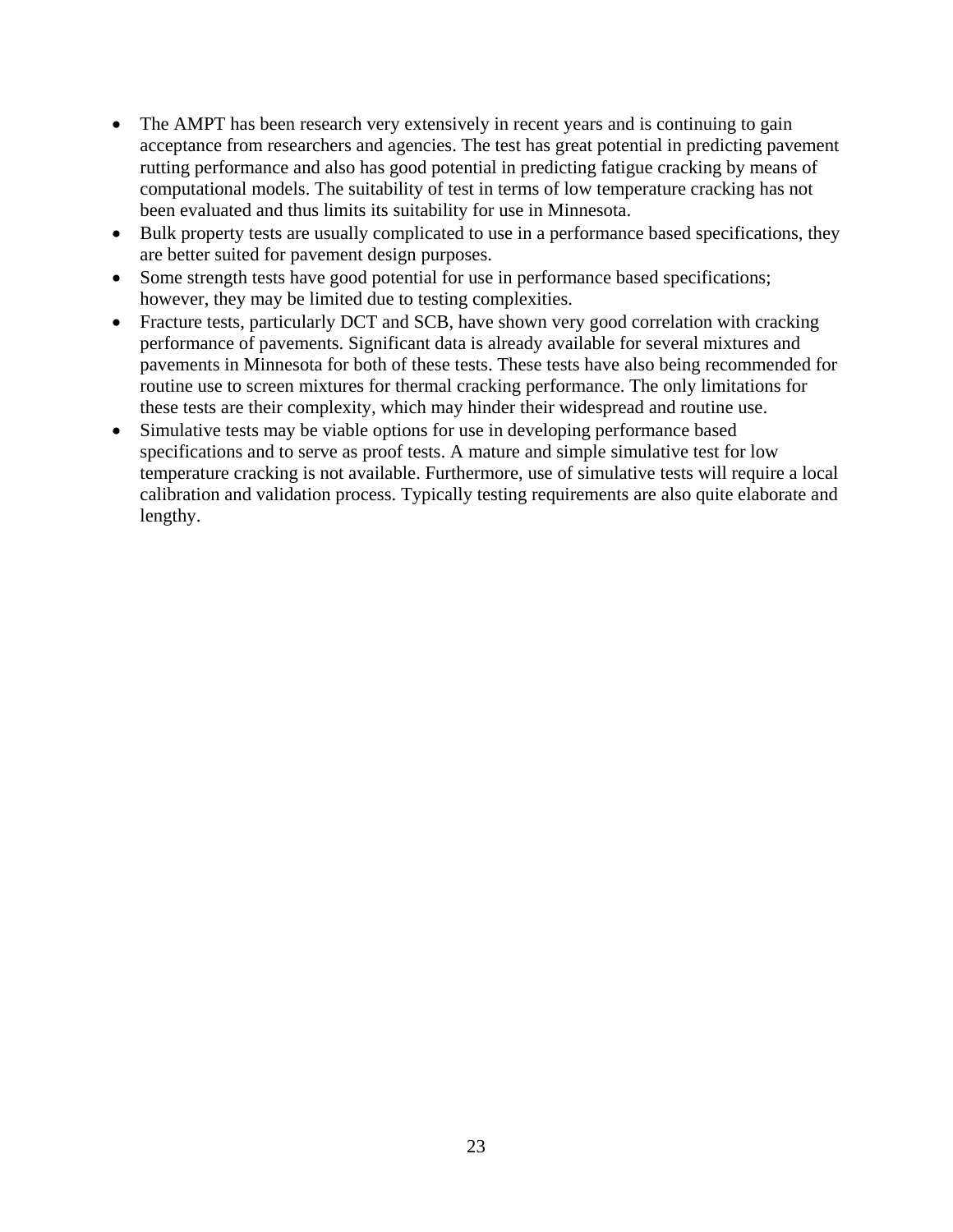#### <span id="page-33-0"></span>**4 Review of Previous MnDOT Projects on Asphalt Performance Testing**

#### <span id="page-33-1"></span>**4.1 Introduction and Motivation**

In 2010 alone, the MnDOT Research Services program spent nearly 10 million dollars on transportation research. Topics researched have been extremely diverse including traffic and safety, materials and construction, and environmental research. Research Services supports Minnesota's transportation industry by meeting the innovation and information needs of transportation practitioners and the transportation community.

Using decade's worth of compiled knowledge on asphalt performance testing from MnDOT research only helps the efforts of this project. It gives this project additional information that can be expanded upon in future tasks to fully exploit the efforts of this project and leverage upon the related efforts that were undertaken in the previous projects.

#### <span id="page-33-2"></span>**4.2 Methodology**

A literature review was performed to collect findings from past research on performance-based asphalt tests. The benefit of reviewing previous projects from Minnesota ensures that every report available already relates to Minnesota pavements and failure characteristics. Three hundred and ninety-three research publications about MnROAD, pavement, and materials research were reviewed with varying levels of scrutiny. The focus was kept on reports that include asphalt pavement field performance as well as test results.

Several projects were selected for review. The review projects covered variety of asphalt lab tests including: Asphalt Pavement Analyzer, Indirect Tensile Test, and the Thermal Stress Restrained Specimen Test (TSRST). Data from lab tests were also correlated in some of the reports such as: coefficient of thermal contraction, Poisson's ratio, complex modulus, resilient modulus, and relaxation modulus.

#### <span id="page-33-4"></span><span id="page-33-3"></span>**4.3 Review of Previous Projects**

#### *4.3.1 Diametral Compression Test*

The research by Drescher, et al. (1996), gives an overview of the diametral compression test (aka IDT) for asphalt concrete. It discusses the test, and its possible correlations with pavement performance. The work also discusses the procedures to obtain complex modulus, resilient modulus and Poisson's ratio of asphalt concrete using the diametral compression test. The key findings from this project are as follows,

- The resilient modulus and Poisson's ratio are insufficient in correlating viscoelastic properties of an asphalt mix.
- These parameters can be useful indications of mix quality and deformation ability, but are not useful for predicting specific material response to in-field use.
- In the case of traffic-induced loading, the viscoelastic properties of an asphalt mix can be quantified by the complex modulus.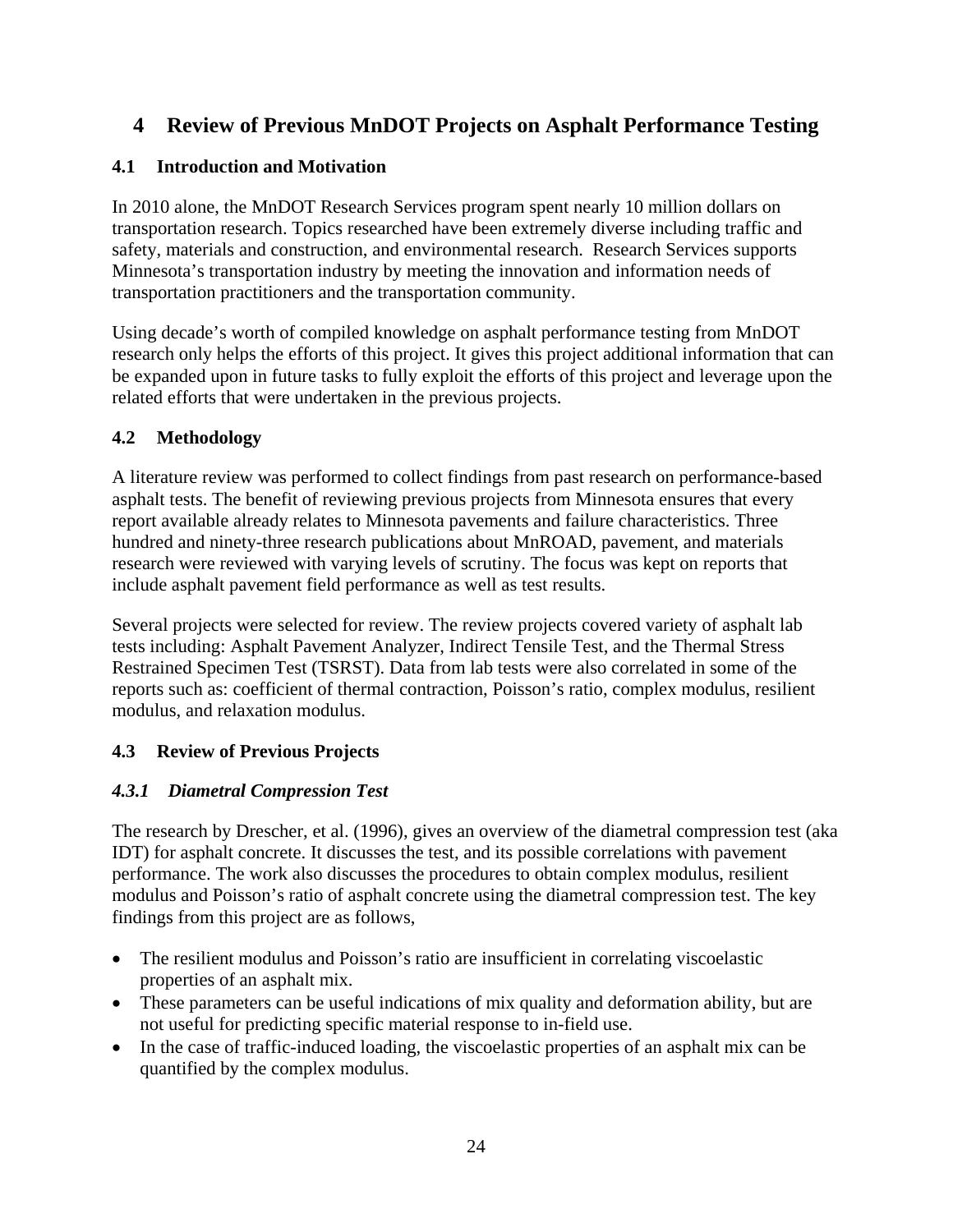- The pulse/rest test from resilient modulus test is unsuitable for determining the viscoelastic properties of an asphalt mix.
- The viscoelastic properties of an asphalt mix can be quantified by the relaxation modulus for non-periodic loading.
- Fair correlation is observed between field performance and complex modulus as well as field performance and relaxation modulus.

#### <span id="page-34-0"></span>*4.3.2 Evaluation of Asphalt Pavement Analyzer*

This research on rutting performance evaluation by Skok, et al. (2002), describes MnDOT's research of the Asphalt Pavement Analyzer (APA). The research was centered on whether or not the APA is a useful tool for analyzing hot-mix asphalt concrete used in Minnesota. The project yielded following recommendations:

- Specific criteria for APA test specimens should be developed.
- A specific relationship can be developed between APA rut depth and dynamic modulus.
- A comprehensive database for APA measurements of Minnesota asphalt mixtures should be developed.
- APA is a viable tool for evaluation of rutting performance of typical mixes used in Minnesota. A database of APA measurements for mixtures from Minnesota has been developed by MnDOT. This database is in process of being populated through testing of mixtures.

#### <span id="page-34-1"></span>*4.3.3 Study of Low Temperature Cracking*

A number of studies have been sponsored by MnDOT on topic of low temperature cracking in asphalt pavements. The primary findings on asphalt performance testing were obtained from work by Marasteanu et al. (2004, 2007) and Li et al. (2006b). The cumulative findings from these studies are as follows,

- Fracture energy and fracture toughness of asphalt concrete is related to the pavement low temperature cracking and has potential to predict cracking.
- Fracture energy measurements are preferred screening measure for evaluation of low temperature cracking potential of mixtures.
- Aggregate type, binder grade and aging amongst other factor have significant effect on fracture energy of asphalt concrete.
- The indirect tensile test (IDT) provides useful data for complete evaluation of low temperature cracking, but it is not a preferred as simple screening test.
- With some refinement, the thermal stress restrained specimen test (TSRST) can be a useful tool in analyzing stress development in low temperature mixtures.
- The coefficient of thermal contraction of asphalt mixture is a critical parameter in estimation of field performance. The test to find this coefficient is difficult; the project suggests the creation of a database to reduce routine testing.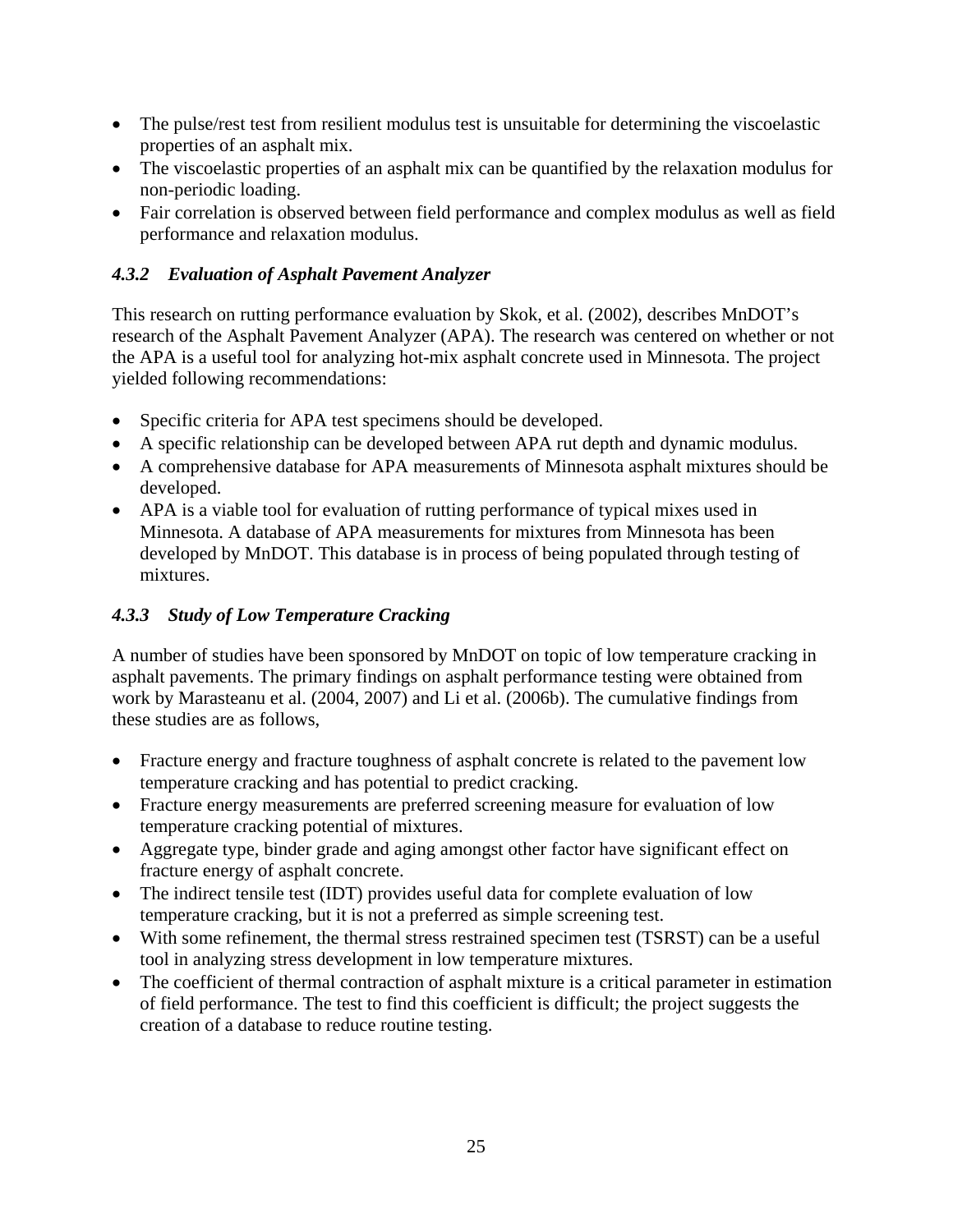#### <span id="page-35-0"></span>*4.3.4 Complex (Dynamic) and Resilient Modulus Testing*

Two recent projects have been conducted by MnDOT that utilize complex and resilient modulus testing for evaluation of various asphalt mixes (Clyne et al., 2003, Johnson and Olson, 2009). While, field performance is not discussed in these project they give good overview of complex and resilient modulus testing as performance indicator.

#### <span id="page-35-1"></span>**4.4 Findings from Previous MnDOT Research**

The findings from various research projects related to asphalt performance testing conducted by MnDOT is presented in this section. Table 4.1 presents the summary of findings. For each test type and the corresponding test parameter, the observations in terms of their suitability in linking field performance are shown. The strength of the correlation is also provided. Within the scope of this project it was not possible to quantify the strength of correlations between test measurements and field performance. Qualitative comparisons were made using the information provided in the reports. While there is some variability between qualitative comparisons, typically good correlation had coefficient of determination of 0.6 or greater. It can be seen that a number of tests show correlation with field performance with the fracture tests showing the best association. Also, it should be noted that the findings from previous MnDOT projects are in agreement with the review of asphalt performance tests provided in Chapter 2 and 3.

<span id="page-35-2"></span>Apart from these observations about the suitability of test in predicting performance this preliminary review also showed that significant amount of test results and field performance data is available. The laboratory test results and field performance data for all pavement sections tested at MnROAD facility are readily available. If this data is compiled in to a single database, great deal of observations can be made. Things such as effects of material selection (binder type, aggregate gradation etc.), pavement structure, and effect of recycled components or additives can be quantified through this type of compiled database. It could also significant reduce the future testing needs and allow practitioners and researchers to estimate of a variety of material properties using known parameters.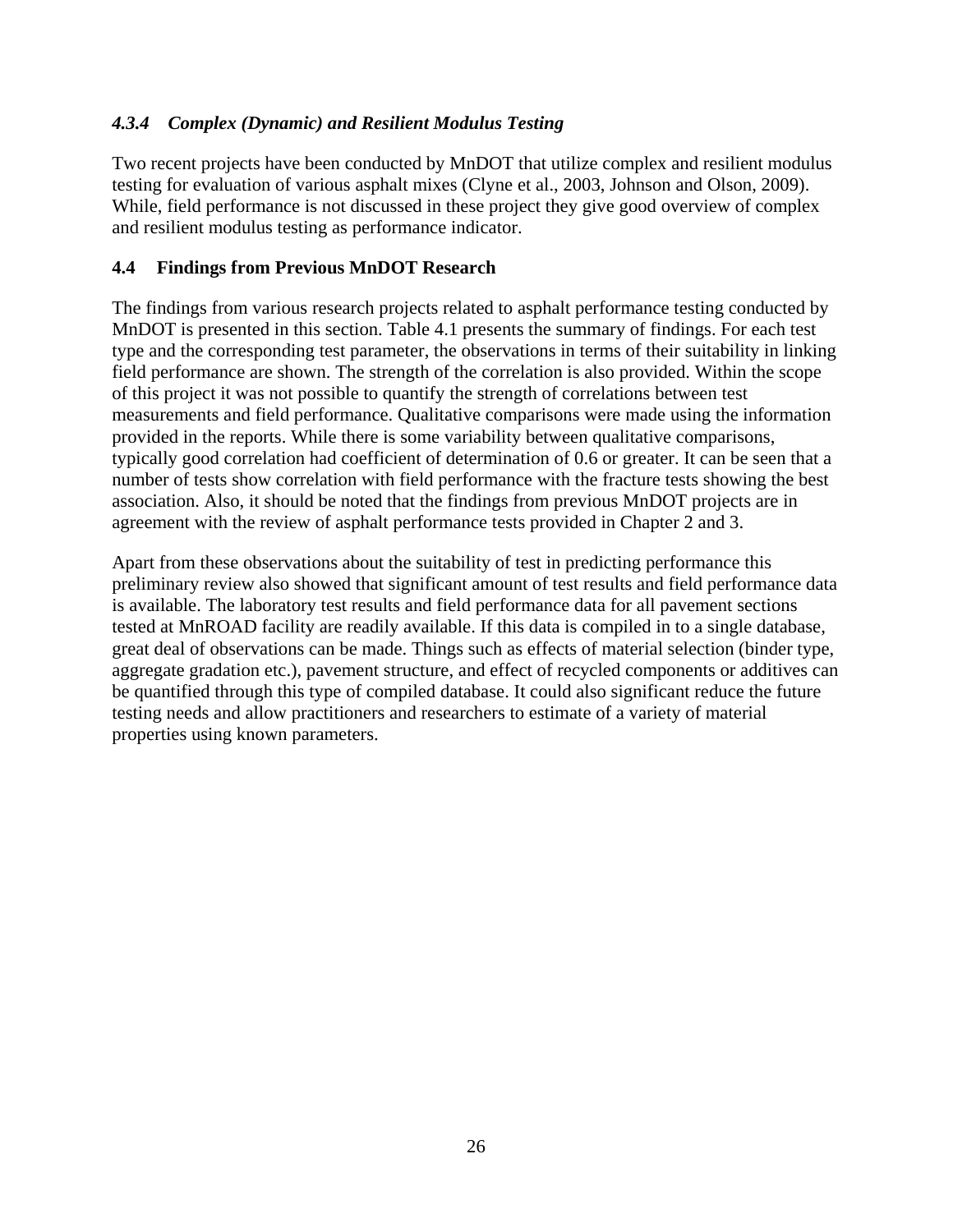|                                          | <b>Test Parameter</b>                   |         | <b>Link to Performance</b> | <b>Strength of</b> |
|------------------------------------------|-----------------------------------------|---------|----------------------------|--------------------|
| <b>Test Type</b>                         |                                         | Rutting | Cracking                   | <b>Correlation</b> |
|                                          | <b>Resilient Modulus</b>                |         | N <sub>o</sub>             |                    |
| Diametral<br>Compression                 | Poisson's Ratio                         |         | N <sub>o</sub>             |                    |
|                                          | <b>Complex Modulus</b>                  |         | Yes                        | Fair               |
|                                          | Relaxation<br>Modulus                   |         | Yes                        | Fair               |
| <b>Fracture Tests</b>                    | <b>Fracture Energy</b>                  |         | Yes                        | Good               |
|                                          | <b>Fracture Toughness</b>               |         | Yes                        | Good               |
| <b>TSRST</b>                             | <b>Critical Cracking</b><br>Temperature |         | Yes                        | Fair               |
| Coefficient of<br>Thermal<br>Contraction |                                         | ---     | Yes                        | Fair               |
| <b>APA</b>                               | Number of Cycles<br>to Failure          | Yes     |                            | Good               |

**Table 4.1 Asphalt Performance Test Findings from Previous MnDOT Research**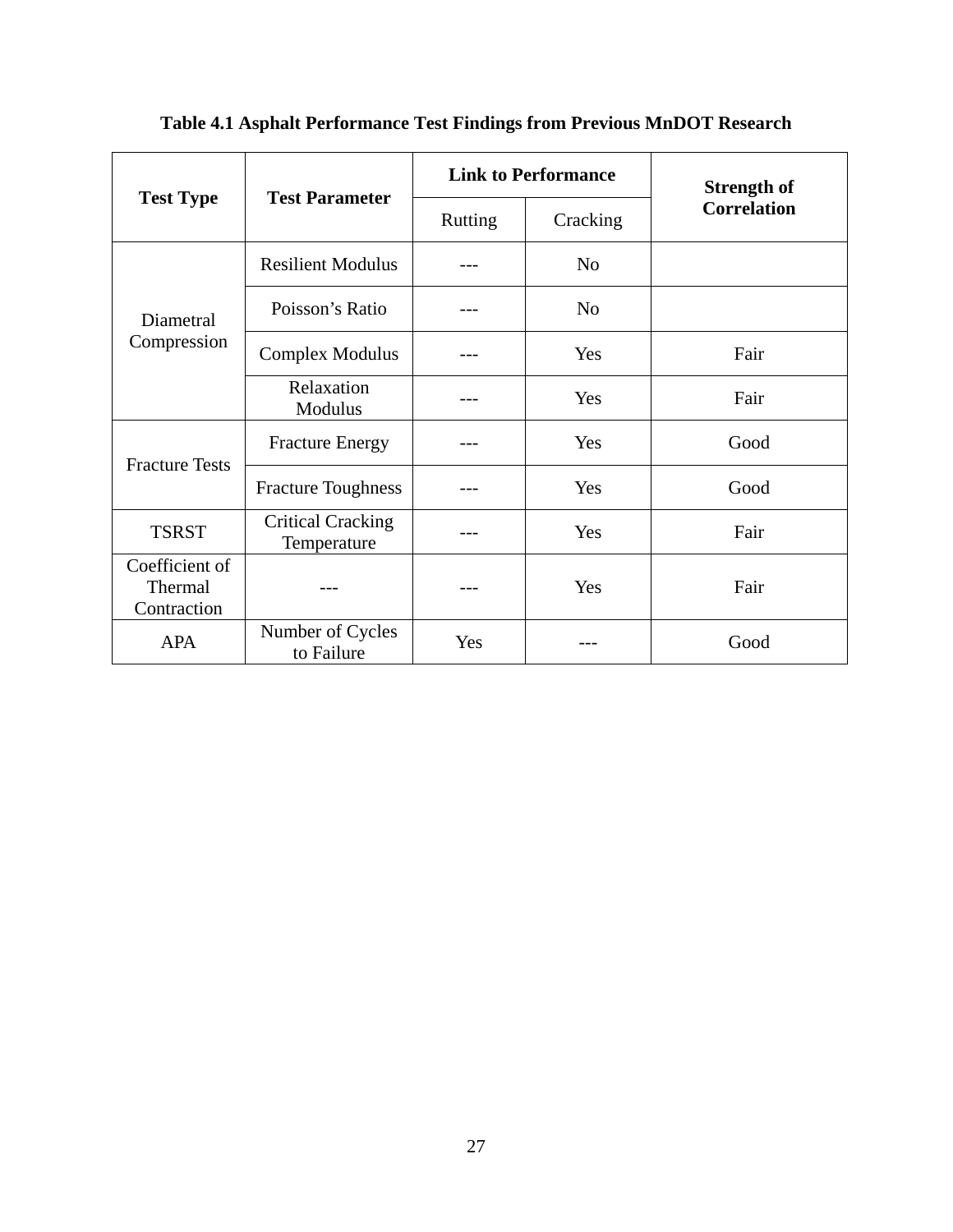# **5 Summary, Conclusions and Recommendations**

# **5.1 Project Summary**

This research project undertook the task of synthesizing the topic of performance testing for asphalt concrete. In order to conduct such evaluation the project was divided into three tasks. The three tasks focused on evaluating the state of the practice and state of the art for asphalt performance tests and conducting preliminary review of previous MnDOT sponsored projects on asphalt performance testing. The current state of the practice on asphalt performance tests was quantified by review of various State Highway Agency (SHA) standard specifications. The performance test requirements from those were analyzed along with some provisional performance-based specifications. The state of the art review was focused on technical literature that presents comparisons between performance tests and their effectiveness in predicting actual field performance. Qualitative comparisons were made between various candidate performance tests. Based on such comparison a few tests are short listed for future evaluation. Finally, a preliminary review of previous MnDOT research projects was conducted. The findings from the review are in agreement with the findings from the other two tasks. Specific summaries and findings of each task are presented in the corresponding chapters. The key conclusions and recommendations from this research present in subsequent sections.

# **5.2 Conclusions**

Based on the findings from this research project following conclusions can be drawn:

- Performance tests are being required by several State Departments of Transportation (DOTs) on routine basis through standard material specifications. At present, the performance test requirements are primarily limited to rutting distress.
- Few pilot studies have shown that use of performance test based specifications to reduce risk of pavement cracking is feasible.
- Implementation of application targeted performance-based specifications for asphalt concrete may be suitable. This allows for focus on specific performance test requirement that is most related to the distress that a mix will encounter during pavement service. The application target could be selected on basis of location of lift in pavement, type of pavement, traffic level or other variables.
- Significant amount of effort has been put nationally to develop the asphalt material performance test (AMPT). However, its applicability for direct use to determine pavement cracking performance is not given due priority, this is especially true for thermally induced pavement cracking.
- Number of cracking performance tests are available, based on this review the tests that show greatest potential for use in performance based material specifications are: indirect tensile strength, especially from moisture damage evaluation tests; fracture tests such as semicircular bend tests or disk-shaped compact tension test; Texas overlay tester; and four point bending beam fatigue test.
- Significant amount of test and field performance data is available from previous MnDOT projects. The preliminary review agrees with general findings on asphalt performance testing.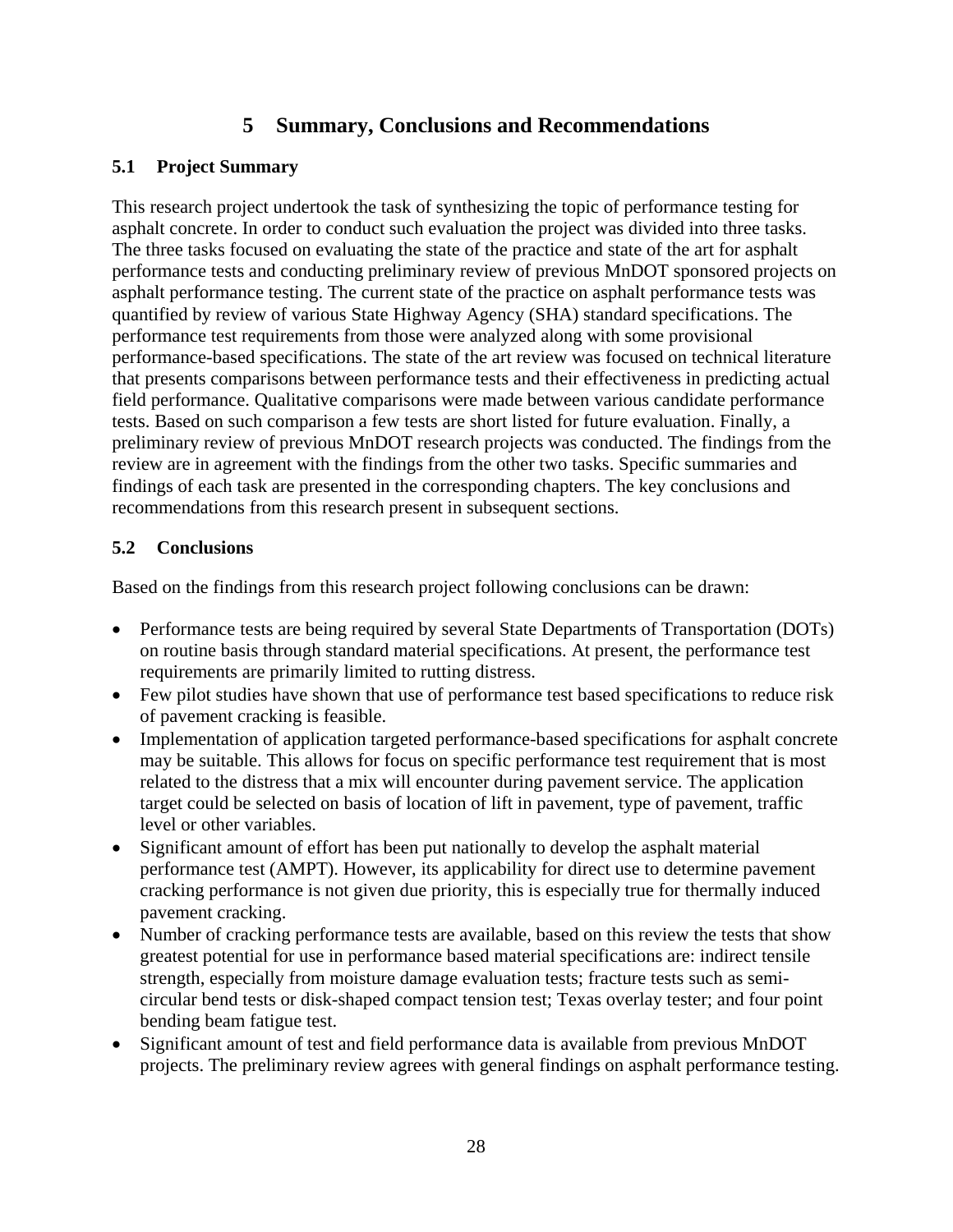# **5.3 Recommendations**

The objective of this research project was to conduct a review of current state of asphalt performance testing. Apart from identification of few candidate performance tests, several recommendations were identified. Several of these recommendations point towards future research efforts that will enable extension of the present effort into a fruitful and implementable outcome. The recommendations from the present research study are following:

- The use of indirect tensile strength measure from the moisture susceptibility testing should be evaluated to determine if it can be used as a performance measure. Already significant amount of lab data is available for this measurement and minimal research effort will be necessary to determine if this parameter can be used. Furthermore, it is most widely used requirement in DOT specifications.
- Fracture tests (disk-shaped compact tension and semi-circular bend tests) show great potential as suitable performance tests, they should be evaluated for asphalt mixtures and field sections from Minnesota and to evaluate possibility of their widespread and routine usage.
- The testing requirements in terms of equipment, specimens and data post-processing should be quantified to inform the selection of asphalt performance test.
- Trial projects should be undertaken to evaluate feasibility of using performance based specifications.
- A compilation of all available laboratory tests data and field performance data should be generated. Significant amount of field performance data is available through pavement management system. This database can really inform the decision regarding the selection of asphalt performance test.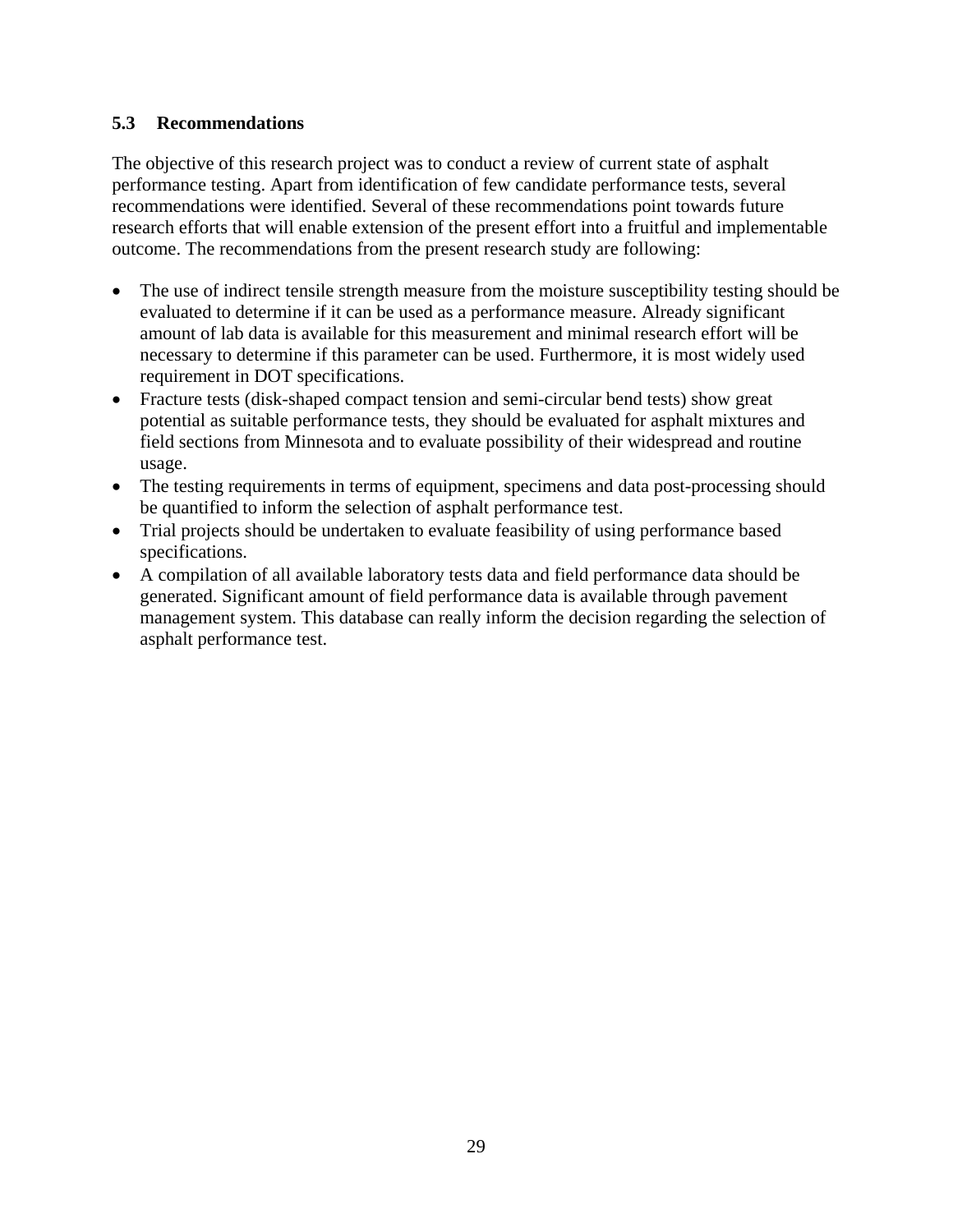# **References**

- [1] S.D. Anderson, and J.S. Russell, *Guidelines for Warranty, Multi*‐*Parameter, and Best Value Contracting*, Washington, D.C.: National Cooperative Highway Research Program, Report No. 451, 2001.
- [2] T. Bennert, "Implementation of Performance-Based HMA Mixtures in NJ." Presentation, Presented at Annual Meeting of the Association of Asphalt Paving Technologists, Tampa, FL, March, 2011.
- [3] P. Blankenship, N. Iker, and J. Drbohlav, "Interlayer and Design Considerations to Retard Reflective Cracking," *Transportation Research Record,* no. 1896 (2004), 177- 186.
- [4] R. Bonaquist, *Refining the Simple Performance Tester for Use in Routine Practice,*  Washington, D.C.: National Cooperative Highway Research Program, Report No. 614, 2008.
- [5] E.R. Brown, P.S. Kandhal, F.L. Roberts, Y.R. Kim, D.-Y. Lee, and T.W. Kennedy, *Hot Mix Asphalt Materials, Mixture Design and Construction* Lanham, MD: National Asphalt Pavement Association, 2009.
- [6] W.G. Buttlar and R. Roque, "The Development of a Measurement and Analysis System to Accurately Determine Asphalt Concrete Properties Using the Indirect Tensile Mode," *Journal of Association of Asphalt Paving Technologists,* vol. 61 (1992), 304-332.
- [7] W.G. Buttlar and A. Manik, *Evaluation of Risk in End-Result Specifications for Asphalt Pavement Construction* Urbana, IL: Illinois Center for Transportation, Report No. FHWA-ICT-07-013, October 2007.
- [8] *Material Specifications Asphalt Concrete* Brussels, Belgium: European Committee for Standardization, Standard No. 13108-1, 2006.
- [9] R.J. Cominsky, G.A. Huber, T.W. Kennedy, and M. Anderson, *The Superpave Mix Design Manual for New Construction and Overlays,* Washington, D.C.: Strategic Highway Research Council, National Research Council, Report No. SHRP-A-407, 1994.
- [10] L.A. Cooley, Jr., P.S. Kandhal, M.S. Buchanan, F. Fee, and A. Epps, *Loaded Wheel Testers in the United States: State of the Practice,* Auburn, AL: Auburn University, National Center for Asphalt Technology, 2000.
- [11] W.H. Daly, I.I. Negulescu, L.N. Mohammad, and I. Chiparus, *The Use of DMA to Characterize the Aging of Asphalt Binder,* Baton Rouge, LA: Louisiana Department of Transportation and Development, Louisiana Transportation Research Center, Report No. FHWA/LA.07/46, 2010.
- [12] J.A. Deacon, C.L. Monismith, and J.T. Harvey, *Pay Factors for Asphalt-Concrete Construction: Effect of Construction Quality on Agency Costs,* Berkeley, CA: University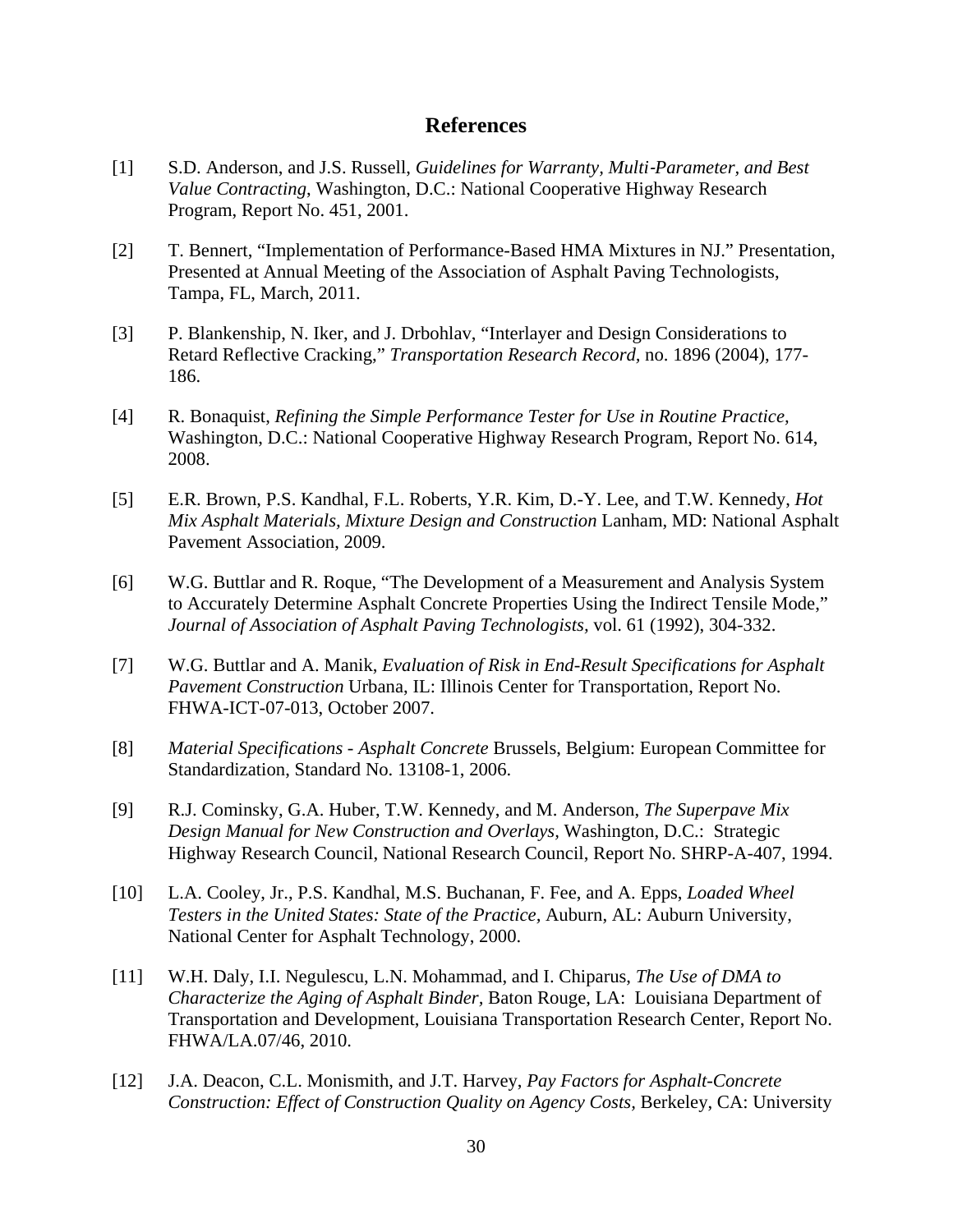of California, Pavement Research Center, Report No. TM-UCB-CAL/APT-97-1, April 1997.

- [13] A. Drescher, D. Newcomb, and W. Zhang, *Reassessment of Diametral Compression Test on Asphalt Concrete,* Minneapolis, MN: University of Minnesota, Minnesota Department of Transportation, 1996.
- [14] J.A. Epps, and C.L. Monismith, "Influence of Mixture Variables on the Flexural Fatigue Properties of Asphalt Concrete," *Journal of Association of Asphalt Paving Technologists,* vol. 38 (1969).
- [15] C. Estakhri, J. Button, and A.E. Alvarez, *Field and Laboratory Investigation of Warm Mix Asphalt in Texas* College Station, TX:Texas A&M University, Texas Transportation Institute, Report No. 0-5597-2, July 2010.
- [16] V. Gallivan, *Development of Warranty Programs for Hot-Mix Asphalt Pavements,* Washington, D.C.: Transportation Research Board, Transportation Research Circular E-C154, June 2011.
- [17] K.D.Hall and S.G. Williams, *Acquisition and Evaluation of Hamburg Wheel-Tracking Device,* Fayetteville, AR: University of Arkansas, Mack-Blackwell Transportation Center, 1999.
- [18] D.R. Hiltunen, and R. Roque, "A Mechanics-Based Prediction Model for Thermal Cracking of Asphaltic Concrete Pavement." *Journal of the Association of Asphalt Paving Technologists*, vol. 63 (1994), 81-108.
- [19] D.H. Jung, and T.S. Vinson, *Low Temperature Cracking: Test Selection* Washington, D.C.: Strategic Highway Research Council, National Research Council, Report No. SHRP-A-400, 1994.
- [20] P.S. Kandhal, and L.A. Cooley Jr., *Evaluation of Permanent Deformation of Asphalt Mixtures Using Loaded Wheel Tester* Auburn, AL: Auburn University, National Center for Asphalt Technology, 2002.
- [21] S. Khanzada, *Permanent Deformation in Bituminous Mixtures,* Nottingham, UK: University of Nottingham, 2000.
- [22] S.-S. Kim, S. Sargand, and A. Wargo, *A Simple Test Procedure for Evaluating Low Temperature Crack Resistance of Asphalt Concrete,* Athens, OH: Ohio University, Ohio Research Institute for Transportation and the Environment, Report No. FHWA/OH-2009/5, November 2009.
- [23] Y.R. Kim, Y. Seo, M. King, and M. Momen, "Dynamic Modulus Testing of Asphalt Concrete in Indirect Tension Mode," *Transportation Research Record*, no. 1891 (2004), 163-173.
- [24] M.E. Kutay, N.H. Gibson, and J. Youtcheff, "Conventional and Viscoelastic Continuum Damage (VECD) Based Fatigue Analysis of Polymer Modified Asphalt Pavements," *Journal of Association of Asphalt Paving Technologists,* vol. 77 (2008a), 395-434.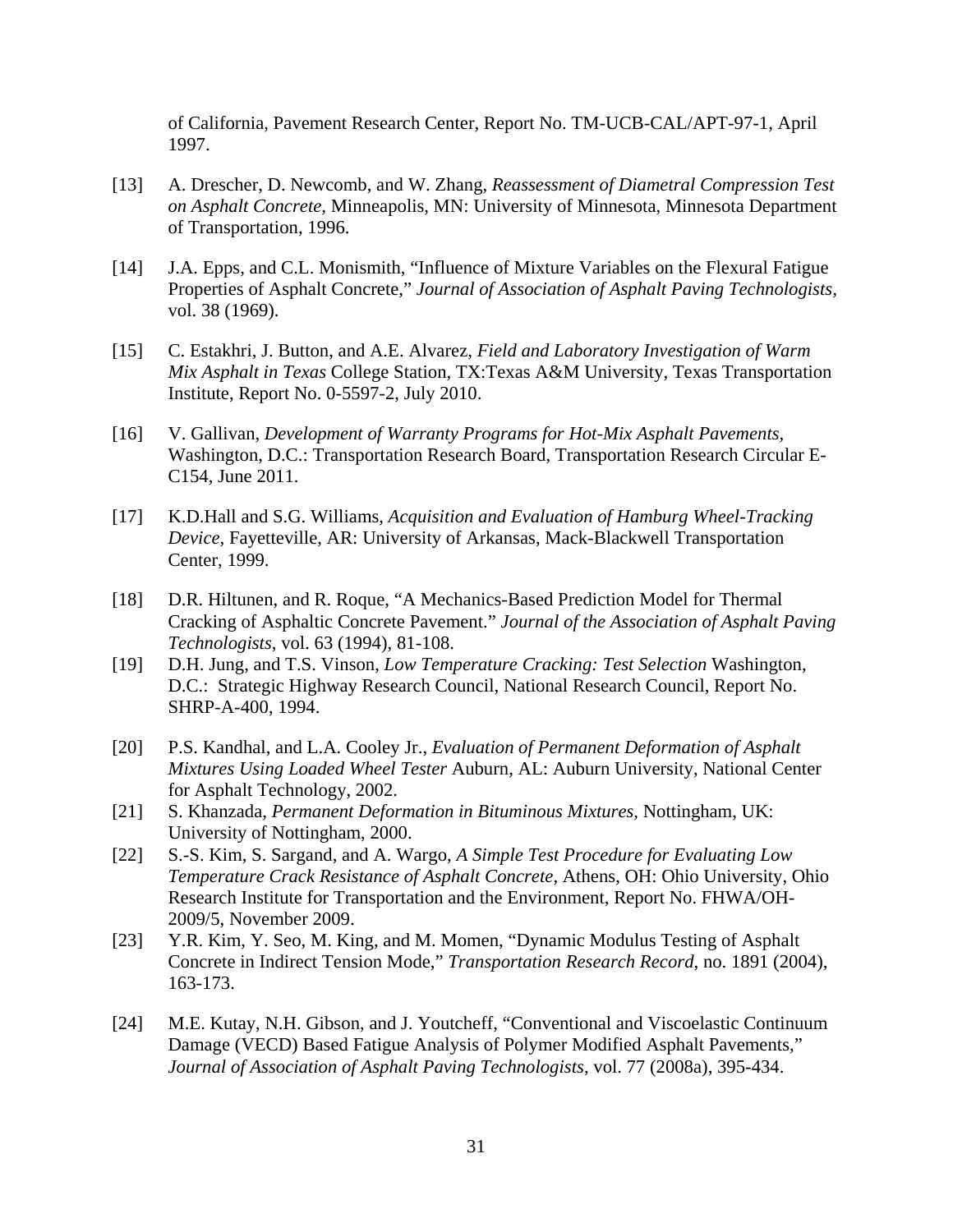- [25] M.E. Kutay, N.H. Gibson, and J. Youtcheff, "Use of Pseudostress and Pseudostrain Concepts for Characterization of Asphalt Fatigue Tests," *Pavement Cracking: Mechanisms, Modeling, Detection, Testing and Case Histories,* vol. 1 (2008b), 305-314.
- [26] X. Li, M.O. Marasteanu, N. Iverson, and J.F. Labuz, "Observation of Crack Propagation in Asphalt Mixtures with Acoustic Emission," *Transportation Research Record,* no. 1970 (2006a), 171-177.
- [27] X. Li, A. Zofka, X. Li, M.O. Marasteanu, and T.R. Clyne, *Investigation of the Low-Temperature Fracture Properties of Three MnROAD Asphalt Mixtures,* Minneapolis, MN: University of Minnesota, Minnesota Department of Transportation, 2006b.
- [28] R.L. Lytton, E. Masad, C. Zollinger, R. Bulut, and D. Little, *Measurements of Surface Energy and its Relationship to Moisture Damage,* College Station, TX: Texas A&M University, Texas Transportation Institute, Report No. FHWA/TX-05/0-4524-2, 2005.
- [29] M.O. Marasteanu, X. Li, T.R. Clyne, V.R. Voller, D.H. Timm, and D.E. Newcomb, *Low Temperature Cracking of Asphalt Concrete Pavements* Minneapolis, MN: University of Minnesota, Minnesota Department of Transportation, 2004.
- [30] M. Marasteanu, A. Zofka, M. Turos, X. Li, R. Velasquez, and X. Li, *Investigation of Low Temperature Cracking in Asphalt Pavements* St. Paul, MN: Minnesota Department of Transportation, Final report, Pooled Fund Study 776, March 2007.
- [31] G.H. Paulino, W.G. Buttlar, P.B. Blankenship, M.P. Wagoner, S.H. Song, and E.V. Dave, *Reflective Crack Control Treatment and Design Procedures: A New Integrated Approach,* Washington, D.C.: National Science Foundation, Final Report NSF-GOALI Project - CMS:0219566, 2006.
- [32] B.D. Prowell, E.R. Brown, R.M. Anderson, J.S. Daniel, A.K. Swamy, H.V. Quintus, S. Shen, S.H. Carpenter, S. Bhattacharjee, and S. Maghsoodloo, *Validating the Fatigue Endurance Limit for Hot Mix Asphalt,* Washington, DC: National Cooperative Highway Research Program, Report No. 646, 2010.
- [33] P. Romero, C.-H. Ho, and K. VanFrank, *Development of Methods to Control Cold Temperature and Fatigue Cracking for Asphalt Mixtures,* Salt Lake City, UT: University of Utah, UDOT Research Division, Report No. UT-10.08, May 2011.
- [34] G. Reinke, and S. Glidden, *Development of Mixture Creep Performance Tests using a Dynamic Shear Rheometer,* Washington, D.C.: Transportation Research Board, Transportation Research E-Circular, No. E-C068, 1-43, 2004.
- [35] R. Roque, D.H. Hiltunen, W.G. Buttlar, and T. Farwana, "Development of the SHRP Superpave Mixture Specification Test Method to Control Thermal Cracking Performance of Pavements," *ASTM Special Technical Publication,* no. 1265 (1995a), 55-73.
- [36] R. Roque, D.H. Hiltunen, and W.G. Buttlar, "Thermal Cracking Performance and Design of Mixtures Using Superpave™," *Journal of Association of Asphalt Paving Technologists,* vol. 64 (1995b), 718-735.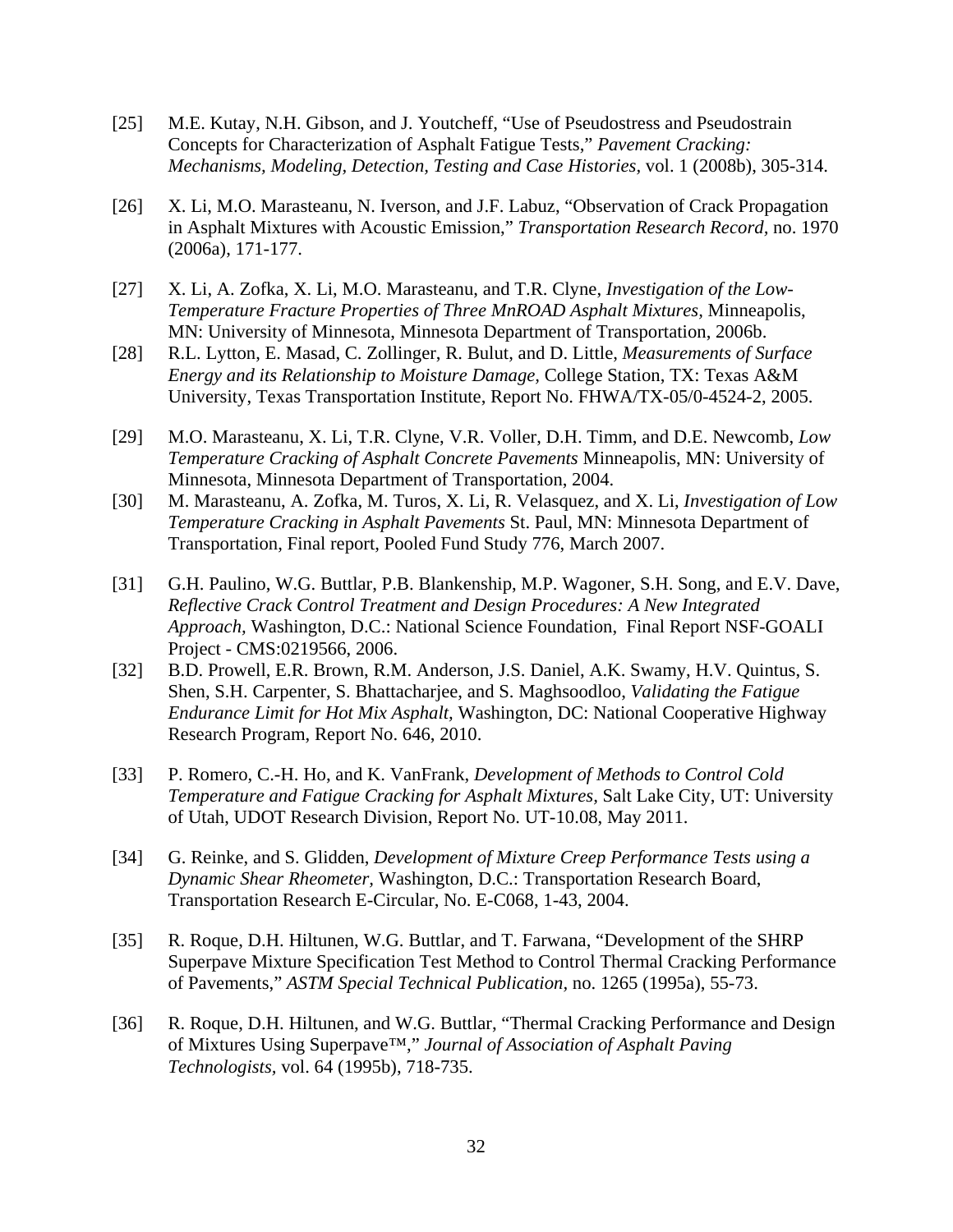- [37] E.L. Skok, E. Johnson, and A. Turk, *Asphalt Pavement Analyzer (APA) Evaluation,* Minneapolis, MN: University of Minnesota, Minnesota Department of Transportation, 2002.
- [38] A. Soltani, and D.A. Anderson, *Uniaxial Fatigue of Asphalt Mixes: A New Approach,*  State College, PA: The Pennsylvania State University, Pennsylvania Transportation Institute, Report No. PTI 2003-13, January 2005.
- [39] A. Soltani, M. Solaimanian, and D.A. Anderson, *An Investigation of the Endurance Limit of Hot-Mix Asphalt Concrete Using a New Uniaxial Fatigue Test Protocol,* University Park, PA: The Pennsylvania State University, Pennsylvania Transportation Institute, Report No. FHWA-HIF-07-002, May 2006.
- [40] S.C.S.R. Tangella, J. Craus, J.A. Deacon, and C.L. Monismith, *Summary Report on Fatigue Response of Asphalt Mixtures,* Berkley, CA: University of California, SHRP A-003-A, Report No. TM-UCB-A-003A-89-3, 1990.
- [41] B.S. Underwood, Y.R. Kim, and M.N. Guddati, "Characterization and Performance Prediction of ALF Mixtures Using a Viscoelastoplastic Continuum Damage Model," *Journal of Association of Asphalt Paving Technologists,* vol. 75 (2006), 577-636.
- [42] B.S. Underwood, Y.R. Kim, M.N. Guddati, S. Thirunavukkarasu, and S. Savadatti, "Responses and Fatigue Performance Modeling of ALF Pavements Using 3-D Finite Element Analysis and a Simplified Viscoelastic Continuum Damage Model," *Journal of Association of Asphalt Paving Technologists,* vol. 78 (2009), 829-868.
- [43] M.P. Wagoner, W.G. Buttlar, and G.H. Paulino, "Disk-Shaped Compact Tension Test for Asphalt Concrete Fracture," *Experimental Mechanics*, vol. 45 (2005a), 270–277.
- [44] M.P. Wagoner, W.G. Buttlar, and G.H. Paulino, "Development of a Single-Edge Notched Beam Test for Asphalt Concrete Mixtures," *Journal of Testing and Evaluation*, vol. 33, no. 6 (2005b), 452-460.
- [45] R.C. Williams, D. Hill, K. Hofmann, M. Zelenock, and J. Bausano, *Development of Laboratory Performance Test Procedures and Trial Specifications for Hot Mix Asphalt,* Houghton, MI: Michigan Technological University, Report No. RC-1410, October 2004.
- [46] J.R. Willis, and D.H. Timm, *Field-Based Strain Thresholds for Flexible Perpetual Pavement Design,* Auburn, AL: Auburn University, National Center for Asphalt Technology, Report No. 09-09, September 2009.
- [47] M. Witczak, *Simple Performance Tests: Summary of Recommended Methods and Database,* Washington, D.C.: National Cooperative Highway Research Program, Report No. 547, 2005.
- [48] W. Zhang, A. Drescher, and D. Newcomb, "Viscoelastic Analysis of Diametral Compression of Asphalt Concrete," *Journal of Engineering Mechanics,* vol. 123, no. 6 (1997), 596-603.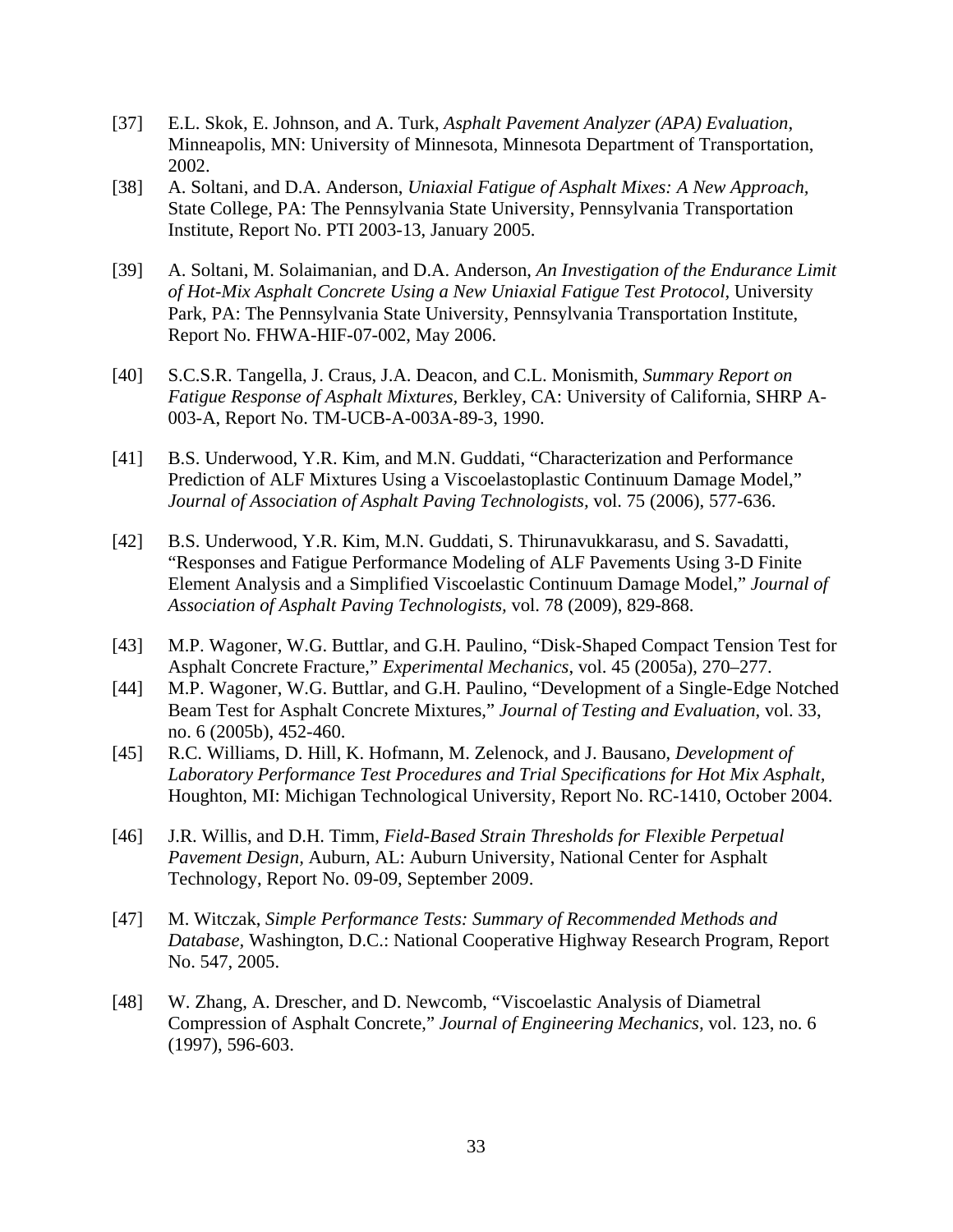- [49] F. Zhou, and T. Scullion, *Overlay Tester: A Rapid Performance Related Crack Resistance Test,* College Station, TX: The Texas A&M University, Texas Transportation Institute, Report No. 0-4467-2, March 2005.
- [50] F. Zhou, S. Hu, and T. Scullion, *Development and Verification of the Overlay Tester Based Fatigue Cracking Prediction Approach,* College Station, TX: The Texas A&M University, Texas Transportation Institute, Report No. 9-1502-01-8, January 2007.
- [51] A. Zofka, M.O. Marasteanu, X. Li, T.R. Clyne, and J. McGraw, "Simple Method to Obtain Asphalt Binders Low Temperature Properties from Asphalt Mixtures Properties," *Journal of the Association of Asphalt Paving Technologists*, vol. 74 (2005), 255-282.
- [52] H.K. Zubeck, H. Zeng, T.S. Vinson, and V.C. Janoo, "Field Validation of Thermal Stress Restrained Specimen Test: Six Case Histories," *Transportation Research Record*, no. 1545 (1996), 67-74.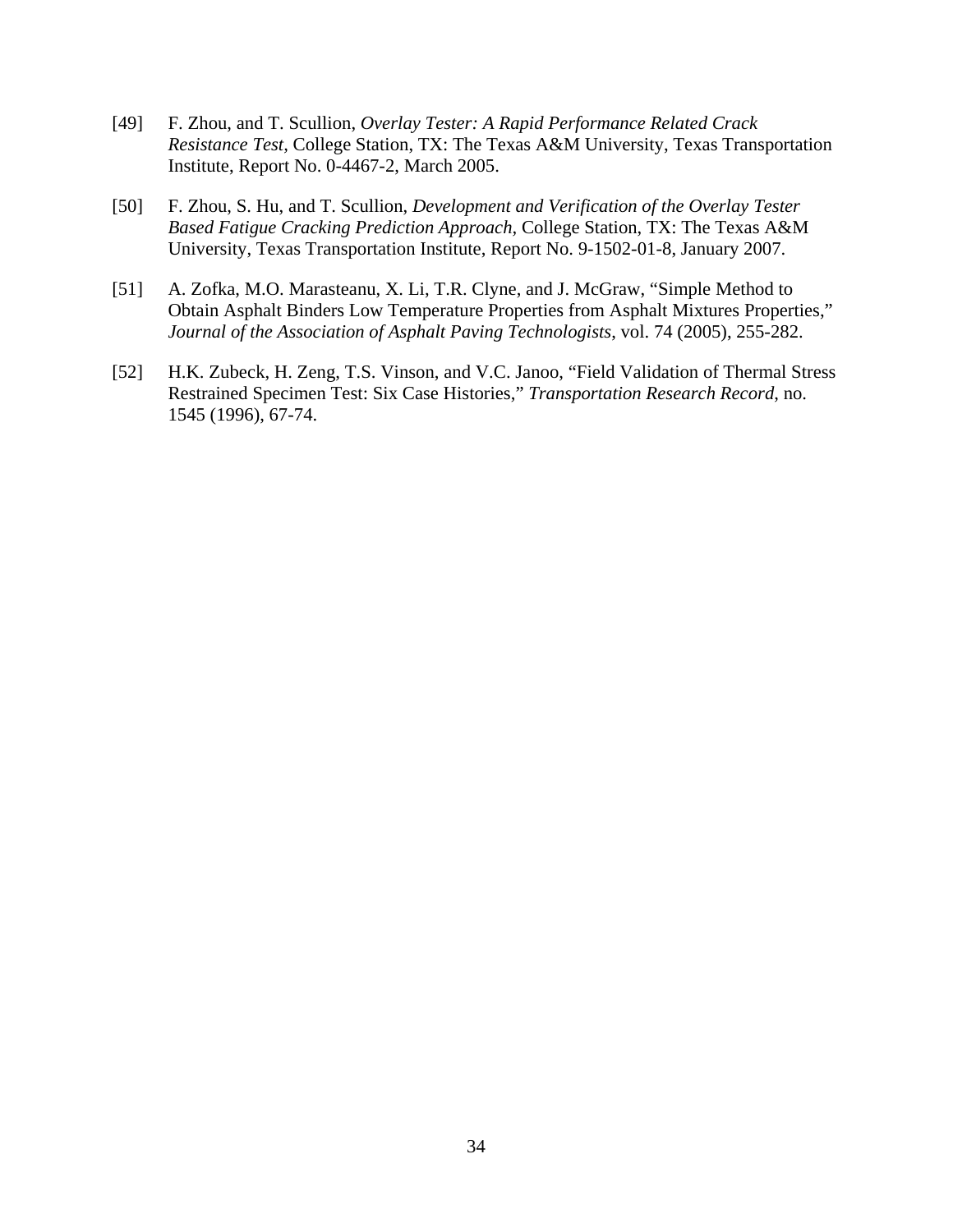**Appendix A: Review of State Department of Transportation Specifications**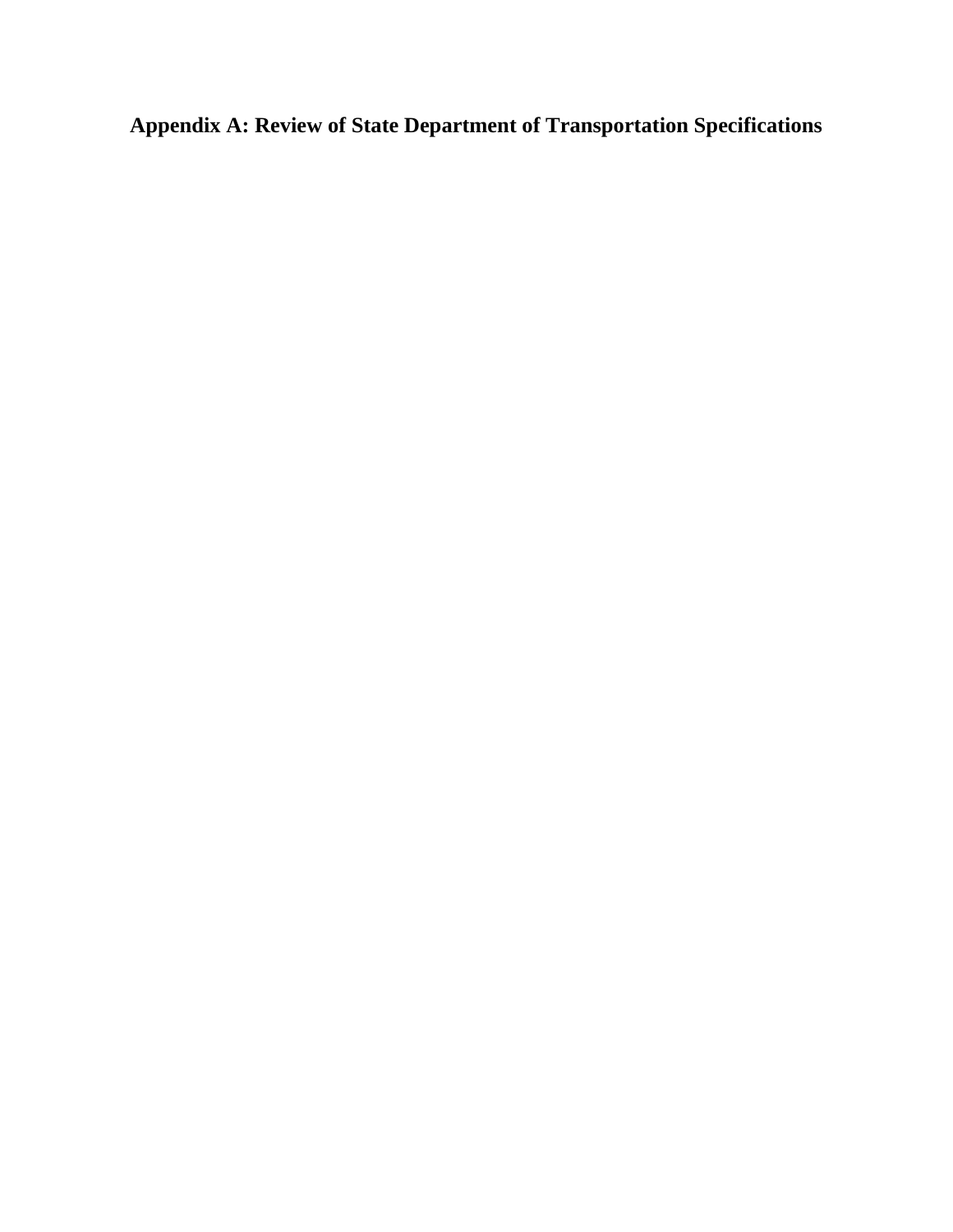The mechanical testing requirements as required by the material specifications for each State DOT are listed:

- (1) Alabama: AASHTO T 283: TSR
- (2) Alaska: AASHTO T-245: Marshall Flow and Stability
- (3) Arizona:

Method Based Material: AASHTO T-245: Marshall Stability and Flow. End Result Materials with Marshall Method: Marshall Stability and Flow **plus** TSR and End Result Material with Superpave Method: TSR and Wet or Conditioned Tensile Strength (AASHTO T-283). 60% retained strength in TSR (70% if mix is placed above elevation of 3500 ft). Wet or Conditioned Tensile Strength (AASHTO T-283). 60% retained strength in TSR (70% if mix is placed above elevation of 3500 ft).

- (4) Arkansas: ATHD 480: Loaded Wheel Tester (a.k.a. Asphalt Pavement Analyzer). Link: http://www.arkansashighways.com/materials\_division/A--FIELDMAN.pdf ATHD 455 (Water Sensitivity): Marshall Stability determined using modified Lottman moisture conditioning procedure. Link: [http://www.arkansashighways.com/materials\\_division/A--FIELDMAN.pdf](http://www.arkansashighways.com/materials_division/A--FIELDMAN.pdf) Optional QC test: AASHTO T 245: Marshall Stability
- (5) California: 2006 Specifications: Moisture Swell Test CTM 305 Link: [http://www.dot.ca.gov/hq/esc/ctms/pdf/CT\\_305.pdf](http://www.dot.ca.gov/hq/esc/ctms/pdf/CT_305.pdf) Moisture Vapor Susceptibility in Stabilometer CTM 307 Link: [http://www.dot.ca.gov/hq/esc/ctms/pdf/CT\\_307.pdf](http://www.dot.ca.gov/hq/esc/ctms/pdf/CT_307.pdf) Hveem Stabilometer CTM 366 Link: [http://www.dot.ca.gov/hq/esc/ctms/pdf/CT\\_366.pdf](http://www.dot.ca.gov/hq/esc/ctms/pdf/CT_366.pdf)  2010 Specifications: Stabilometer Value CTM 366 Link: AASHTO T-283: TSR [http://www.dot.ca.gov/hq/esc/ctms/pdf/CT\\_366.pdf](http://www.dot.ca.gov/hq/esc/ctms/pdf/CT_366.pdf)
- (6) Colorado: AASHTO T-283: TSR
- (7) Connecticut: AASHTO T 245: Marshall Stability and Flow
- (8) Delaware: AASHTO T 245: Marshall Stability and Flow (For Marshall Mixes) For Superpave Mixes no mechanical test is required.
- (9) Florida: AASHTO T-283: TSR. Minimum Indirect Tensile Strength (unconditioned sample): 100 psi FM 1-T 283 (TSR) Link: [http://www.dot.state.fl.us/statematerialsoffice/administration/resources/library/publicatio](http://www.dot.state.fl.us/statematerialsoffice/administration/resources/library/publications/fstm/methods/fm1-t283.pdf) [ns/fstm/methods/fm1-t283.pdf](http://www.dot.state.fl.us/statematerialsoffice/administration/resources/library/publications/fstm/methods/fm1-t283.pdf)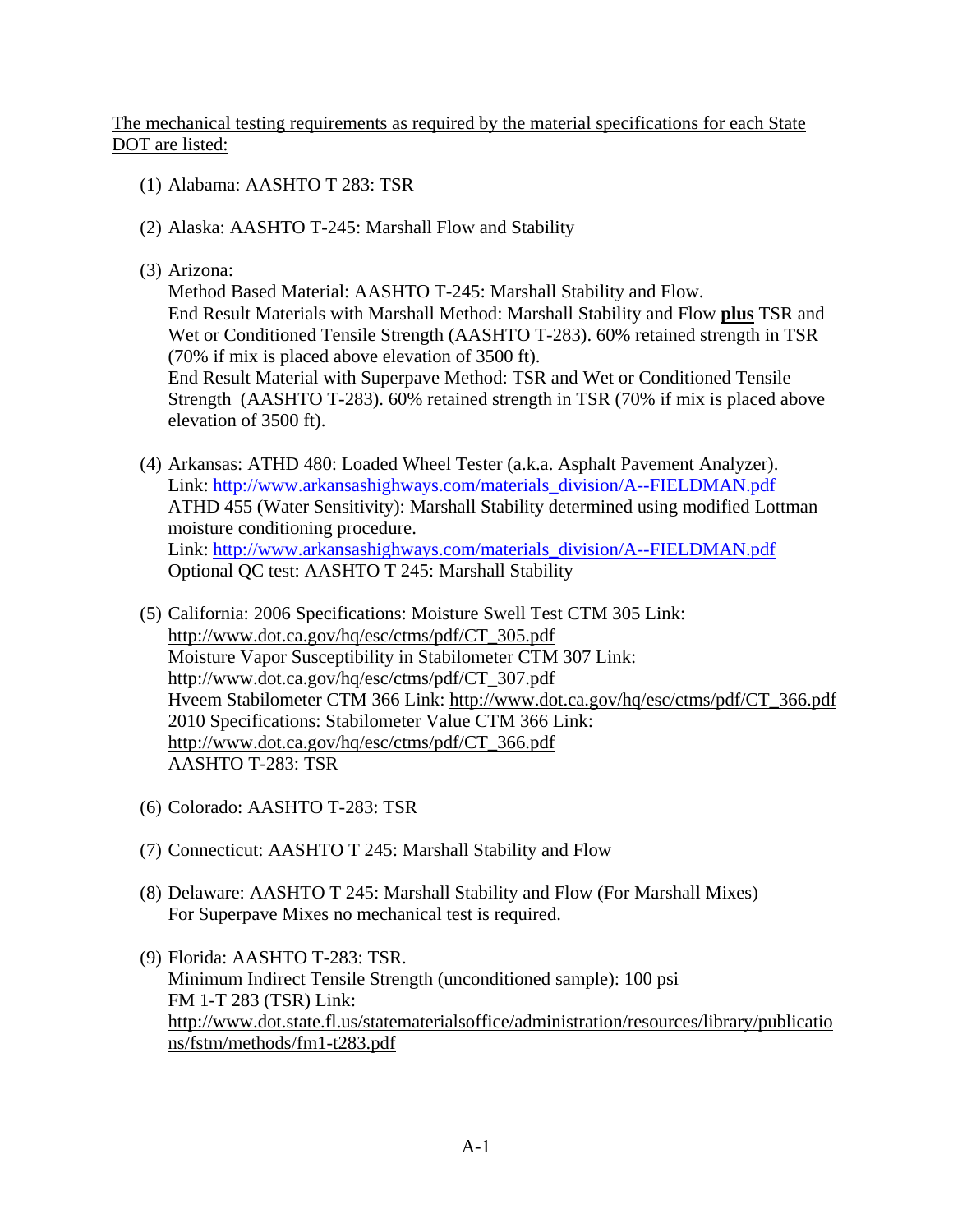- (10) Georgia: Beam Fatigue Testing: AASHTO TP 8-94 (fatigue testing, not mandatory but may be imposed) Asphalt Pavement Analyzer: GDT 115: Determining Rutting Susceptibility Using the TSR: AASHTO T-283. Link: <http://www.dot.state.ga.us/doingbusiness/TheSource/gdt/gdt066.pdf>
- (11) Hawaii: Marshall (Stability and flow) or Hveem Stabilometer Test (contractor's choice)
- (12) Idaho: AASHTO T-165: Effect of Water on Cohesion of Compacted Bituminous Paving Mixtures as determined using Hveem Deformation and Cohesion Device Note: Asphalt Film Thickness is used for mix design
- (13) Illinois: TSR: Modified AASHTO T-283 (no freezing) Minimum unconditioned indirect tensile strength
- (14) Indiana: TSR: AASHTO T-283 (Loose mixes will be oven aged using AASHTO R 30 method).
- (15) Iowa: TSR: AASHTO T-283
- (16) Kansas: TSR: AASHTO T-283
- (17) Kentucky: TSR: ASTM D 4867 (Mix saturated to approximately 65% prior to Freezing)
- (18) Louisiana: TSR: LADOTD Procedure (similar to AASHTO T-283), 55 80% saturation prior to freezing.
- (19) Maine: No mechanical testing requirement
- (20) Maryland: TSR: AASHTO T 283
- (21) Massachusetts: No mechanical testing requirement (Volumetrics only) Note: Specifications have not been updated since 1995; there are supplemental specs from 2006 and 2010.
- (22) Michigan: TSR: AASHTO T 283
- (23) Minnesota: TSR: AASHTO T-283
- (24) Mississippi: TSR: AASHTO T-283 Boiling Water Stripping Test: Link: [http://www.gomdot.com/Divisions/Highways/Resources/Research/pdf/Reports/Interim](http://www.gomdot.com/Divisions/Highways/Resources/Research/pdf/Reports/InterimFinal/SS167.pdf) [Final/SS167.pdf](http://www.gomdot.com/Divisions/Highways/Resources/Research/pdf/Reports/InterimFinal/SS167.pdf)
- (25) Missouri: TSR: AASHTO T-283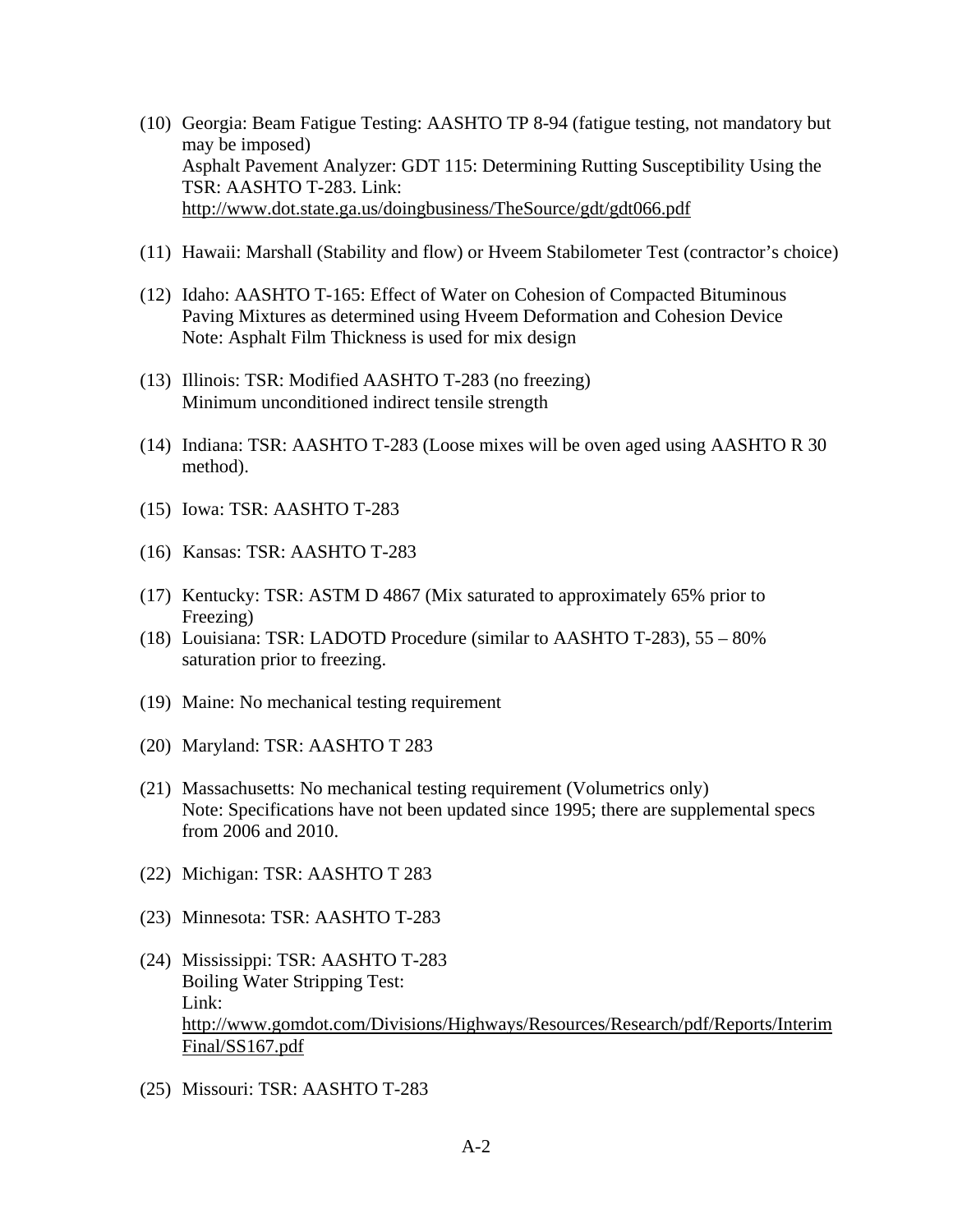- (26) Montana: Hamburg Wheel Tracking Test (Used for determination of moisture damage/stripping)
- (27) Nebraska: TSR: AASHTO T-283
- (28) Nevada: TSR: AASHTO T-283 (Nev. T341) Minimum Unconditioned Indirect Tensile Strength (T-283), 50-65 psi Hveem Stabilometer Value (Nev. T303)
- (29) New Hampshire: TSR: AASHTO T-283
- (30) New Jersey: TSR: AASHTO T-283 (only if required by ME)
- (31) New Mexico: No mechanical testing requirement.
- (32) New York: TSR: AASHTO T-283
- (33) North Carolina: TSR: AASHTO T-283
- (34) North Dakota: Marshall Mixes: AASHTO T 245: Marshall Stability and Flow Superpave Mixes: TSR: AASHTO T-283
- (35) Ohio: Marshall Mixes: AASHTO T 245: Marshall Stability and Flow Superpave Mixes: TSR: AASHTO T-283
- (36) Oklahoma: TSR: AASHTO T-283 APA: AASHTO TP 63 (OHD L-43)
- (37) Oregon: TSR: AASHTO T-283 APA: AASHTO TP 63 (If required for the project)
- (38) Pennsylvania: TSR: AASHTO T-283
- (39) Rhode Island: AASHTO T 245: Marshall Stability and Flow AASHTO T 182: Static Water Immersion (Boiling Water Stripping Test)
- (40) South Carolina: TSR: Modified AASHTO T-283 (SC T 70) Indirect Tensile Strength of Wet Conditioned Samples (SC T 70) Asphalt Pavement Analyzer: AASHTO TP 63
- (41) South Dakota: TSR: AASHTO T-283 Asphalt Pavement Analyzer: AASHTO TP 63
- (42) Tennessee: TSR: AASHTO T-283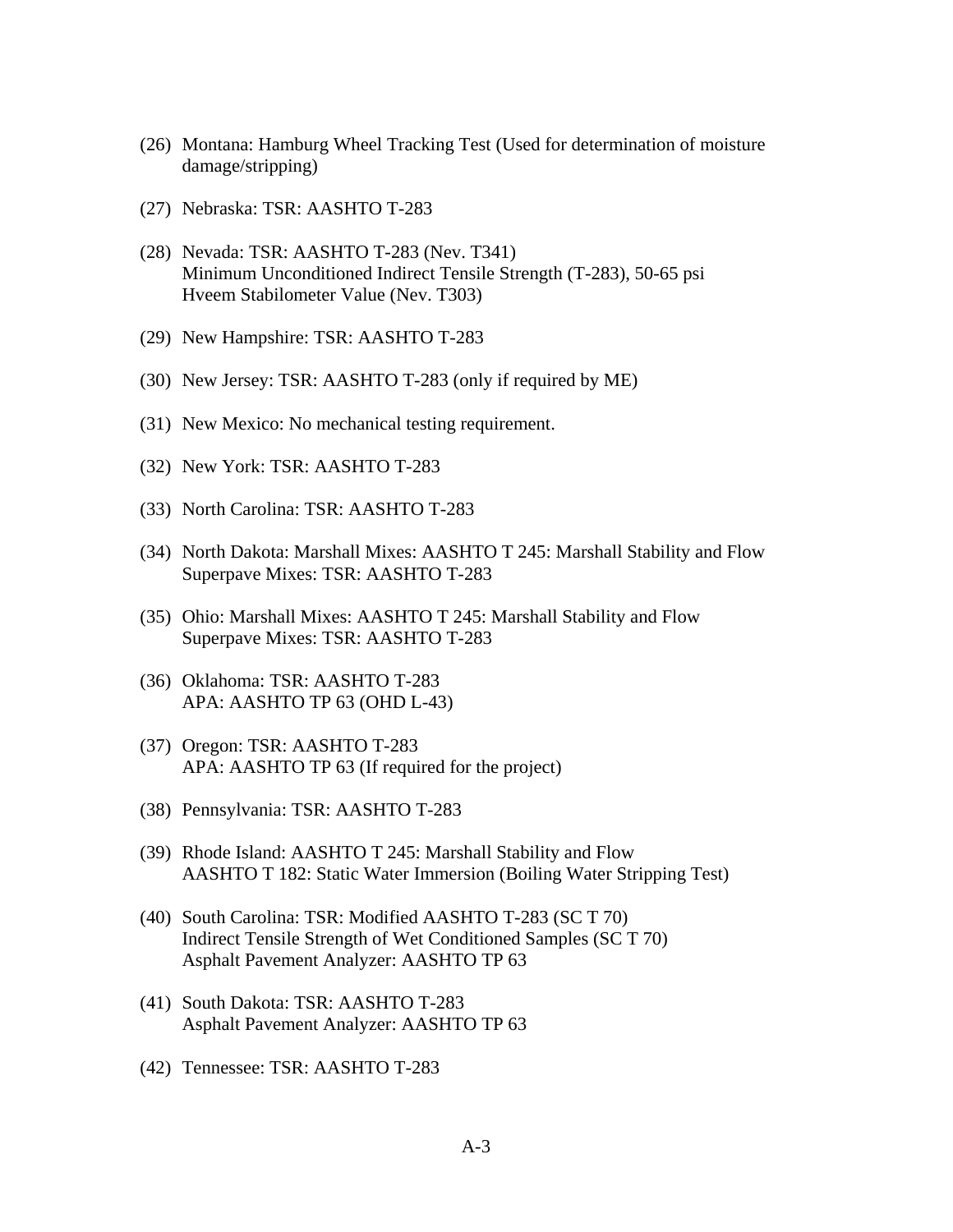Asphalt Pavement Analyzer: AASHTO TP 63 (Only for SMAs, not required but if material is available the DOT Central Lab will conduct test)

- (43) Texas: Method Specification: Indirect Tensile Strength (Low and High Limit) Boil Test QC/QA Specification: Indirect Tensile Strength Hamburg Wheel Test Boil Test Special Provisions: Texas Overlay Tester for Overlay Mixes
- (44) Utah: Hamburg Wheel Test
- (45) Vermont: Marshall mixes: AASHTO T 245: Marshall Stability and Flow Superpave Mixes: TSR: AASHTO T-283
- (46) Virginia: TSR: AASHTO T-283 Asphalt Pavement Analyzer: AASHTO TP 63
- (47) Washington: TSR: AASHTO T-283
- (48) Washington D.C.: TSR: AASHTO T-283 For Stone filled sheet asphalt: AASHTO T-245: Marshall Stability and Flow
- (49) West Virginia: TSR: AASHTO T-283
- (50) Wisconsin: TSR: AASHTO T-283
- (51) Wyoming: TSR: AASHTO T-283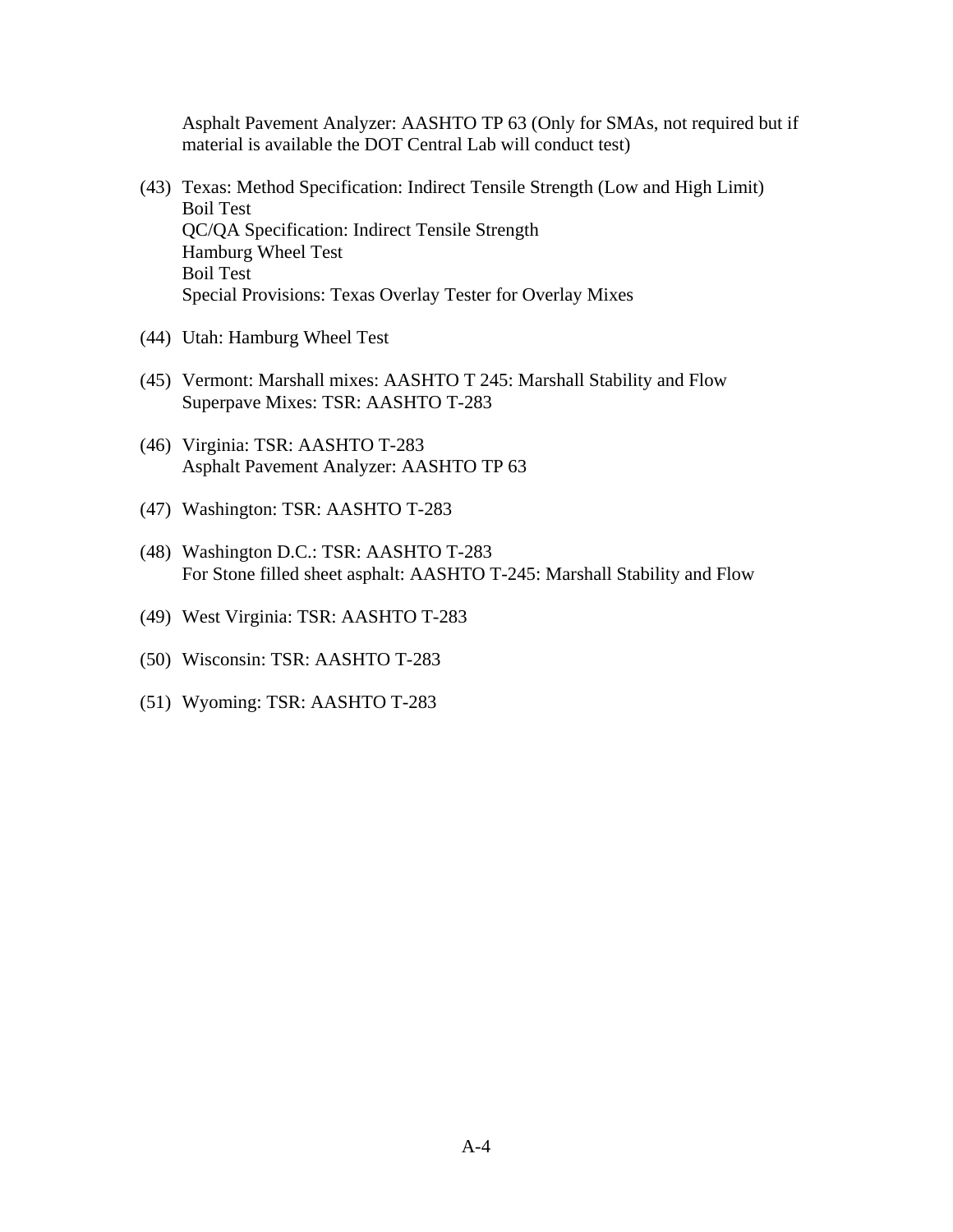# **Appendix B: Provisional Performance-Based Specifications from NJDOT Study**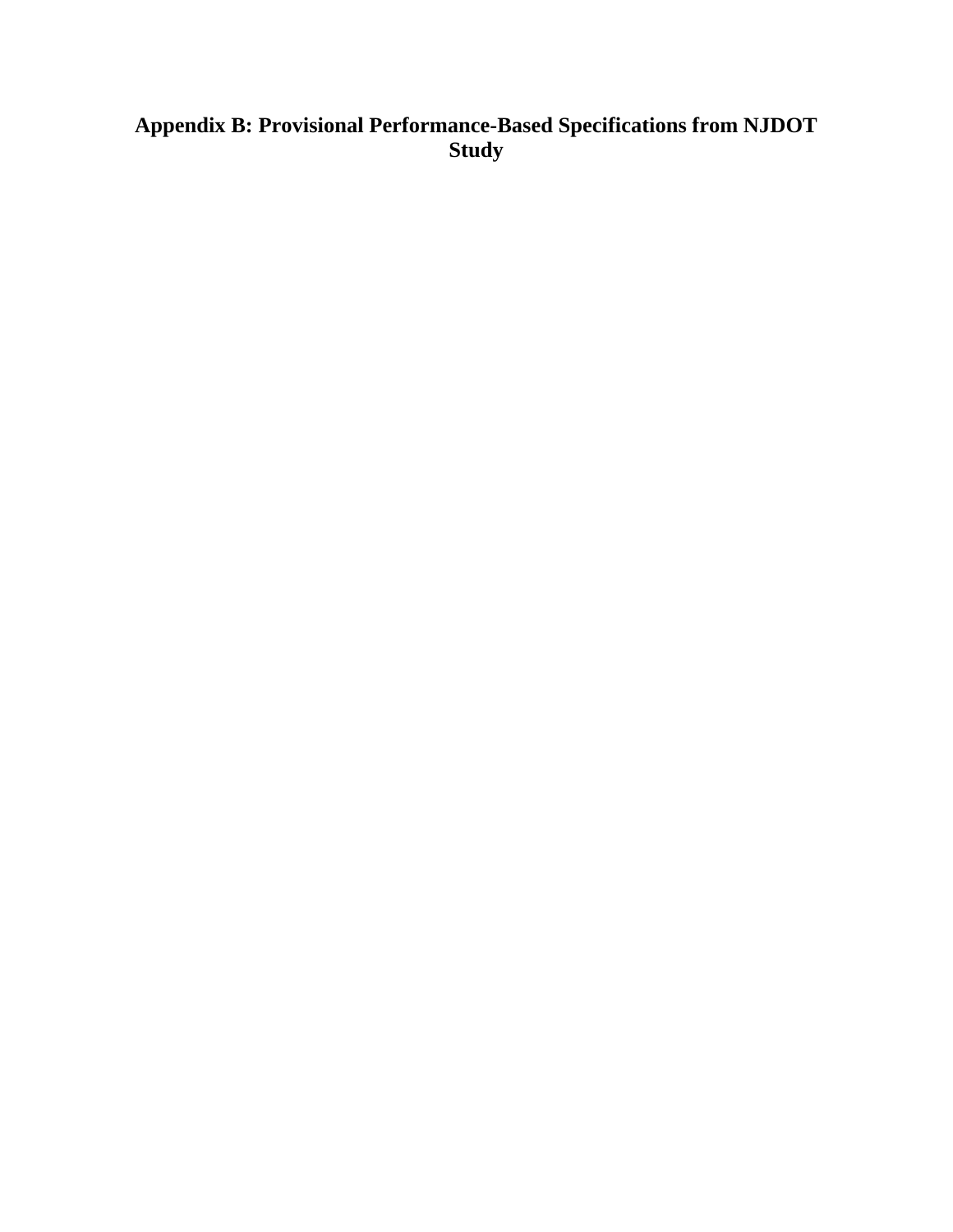### Section 555 - Bridge Deck asphalt overlays

### 555.01 DESCRIPTION

This Section describes the requirements for constructing bridge deck waterproof surface course (BDWCS), asphaltic plug joint system and retrofit strip seal joint system to be used for bridge deck rehabilitation projects.

#### 555.02 MATERIALS

#### 555.02.01 Materials

Provide materials as specified:

| Tack Coat: |  |
|------------|--|
|            |  |
|            |  |
|            |  |
|            |  |

- **A. BDWSC.** Provide BDWSC mixture that is produced at an HMA plant that is listed on the QPL and meets the requirements specified in 1009.01. Ensure that the BDWSC mixture meets the following requirements:
	- **1. Composition of Mixtures.** Composition of the mixture for BDWSC is coarse aggregate, fine aggregate, and asphalt binder, and may also include mineral filler and crumb rubber. Do not use Reclaimed Asphalt Pavement (RAP), Ground Bituminous Shingle Material, Remediated Petroleum Contaminated Soil Aggregate, or Crushed Recycled Container Glass (CRCG) in BDWSC.

Use an asphalt binder that is storage-stable, pre-blended, homogeneous, polymer modified asphalt cement using Styrene-Butadiene (SB), Styrene-Butadiene-Styrene (SBS), or Styrene-Butadiene-Rubber (SBR) formulations. Modified binders that graded out as a PG 82-34 were found to be adequate to produce mixtures that pass the mixture performance tests. Similar modified asphalts that are at least a PG 76-28 and that produce mixtures that meet the mixture performance tests are permitted. Alternately, the Contractor may use a concentrated thermoplastic polymeric asphalt modifier, integrated during the hot mix asphalt mixing process.

Use coarse aggregate that conforms to 901.05.01 and is classified as argillite, gneiss, granite, quartzite, or trap rock as defined in 901.03.01. Use fine aggregate that is stone sand as specified in 901.05.02 and has an uncompacted void content of at least 45 percent when tested according to AASHTO T 304, Method A. In addition, ensure that the minimum sand equivalent is 45 percent when tested according to AASHTO T 176. Ensure that mineral filler, if used, conforms to 901.05.03.

**2. Mix Design.** At least 45 days before initial production, submit a JMF for the BDWSC on forms supplied by the Department. Include a statement naming the source of each component and a report confirming the results meet the criteria specified in Tables 555.02.01-1 and 555.02.01-2.

Establish the percentage of dry weight of aggregate passing each required sieve size and an optimum percentage of asphalt binder based upon the weight of the total mix. Determine the optimum percentage of asphalt binder according to AASHTO R 35 and M 323 with an  $N_{\text{des}}$  of 50 gyrations. Before maximum specific gravity testing or compaction of specimens, condition the mix for 2 hours according to the requirements for conditioning for volumetric mix design in AASHTO R 30, Section 7.1. If the absorption of the combined aggregate is more than 1.5 percent according to AASHTO T 84 and T 85, short term condition the mix for 4 hours according to AASHTO R 30, Section 7.2 prior to compaction of specimens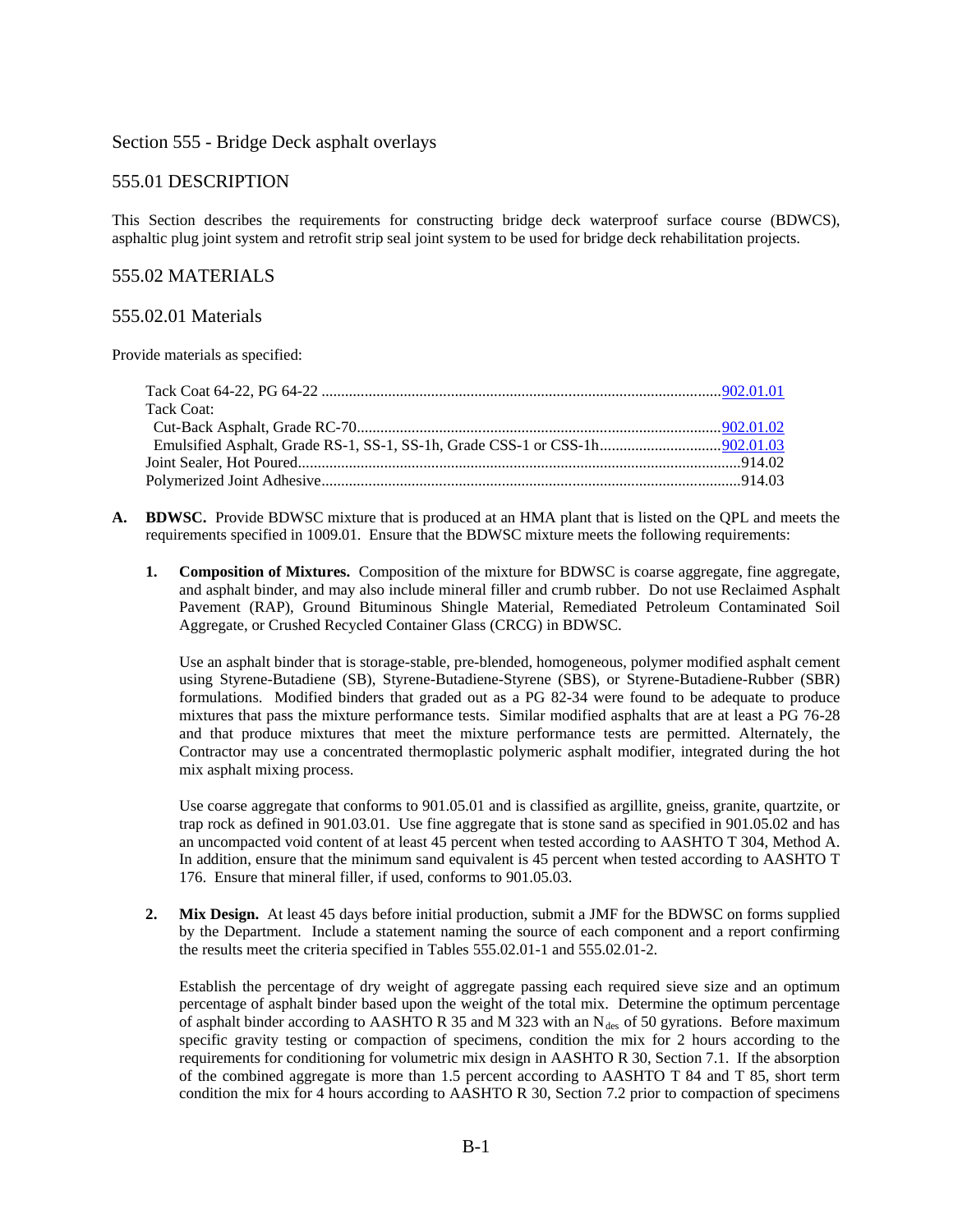(AASHTO T 312) and determination of maximum specific gravity (AASHTO T 209). Ensure that the JMF is within the master range specified in, Table 555.02.01-1.

Ensure that the mixture meets a minimum tensile strength ratio (TSR) of 90 percent when tested according to AASHTO T 283 with the following exceptions:

- 1. Before compaction, condition the mixture for 2 hours according to AASHTO R 30 Section 7.1.
- 2. Compact specimens with 40 gyrations according to AASHTO T 312.
- 3. Extrude specimens as soon as possible without damaging.
- 4. Use AASHTO T 269 to determine void content.
- 5. Record the void content of the specimens.
- 6. If less than 55 percent saturation is achieved, the procedure does not need to be repeated, unless the difference in tensile strength between duplicate specimens is greater than 25 pounds per square inch.
- 7. If visual stripping is detected, modify or readjust the mix.

For each mix design, submit 3 gyratory specimens and one loose sample corresponding to the composition of the JMF, including the design asphalt content, with the mix design forms. The ME will use these samples for verification of the properties of the job mix formula. Compact the specimens to the design number of gyrations  $(N_{des})$ . To be acceptable, all three gyratory specimens must comply with the gradation and asphalt content requirements in Table 555.02.01-1 and with the control requirements in Table 555.02.01-2. The ME reserves the right to be present at the time of molding the gyratory specimens.

In addition, submit 6 gyratory specimens and two (2) 5-gallon buckets of loose mix to the ME. The ME will use these additional samples for performance testing of the BDWSC mix. Ensure that the additional gyratory specimens are compacted according to AASHTO T 312, are 77 mm high, and have an air void content of  $1.5 \pm 0.5$  percent. The ME will test the specimens using an Asphalt Pavement Analyzer according to AASHTO TP 63 at 64°C, 100 psi hose pressure, and 100 lb. wheel load. The ME will use the supplied loose mix to compact two (2) samples to an air void content of  $1.5 \pm 0.5$  percent for Flexural Beam Fatigue testing. The ME will test the fatigue specimens according to AASHTO T 321 at 15°C, 10 Hz loading frequency, and 1,500 micro-strains. The ME will approve the JMF if the average rut depth for the 6 specimens in the asphalt pavement analyzer testing is not more than 3 mm in 8,000 loading cycles and the fatigue life, as determined by AASHTO T 321, is greater than 100,000 cycles. If the JMF does not meet the APA and Flexural Beam Fatigue criteria, redesign the BDWSC mix and submit for retesting.

The JMF for the BDWSC mixture is in effect until modification is approved.

When unsatisfactory results for any specified characteristic of the work make it necessary, the Contractor may establish a new JMF for approval. In such instances, if corrective action is not taken, the ME may require an appropriate adjustment to the JMF.

Should a change in sources be made or a change in the properties of materials occur, the ME will require that a new JMF be established and approved before production can continue.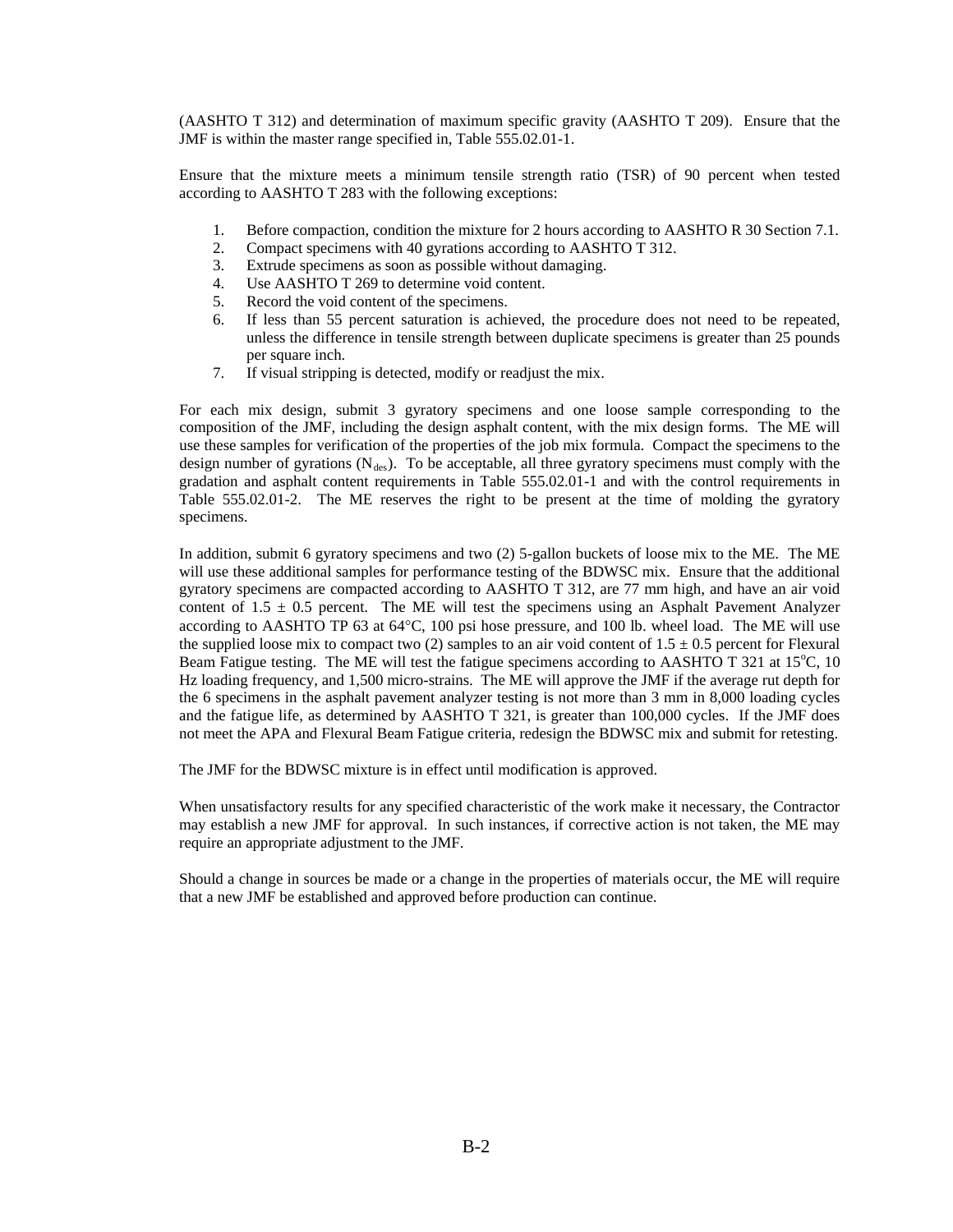| Table 555.02.01-1 Job Mix Formula Requirements for BDWSC |                                |  |
|----------------------------------------------------------|--------------------------------|--|
| <b>Sieve Size</b>                                        | <b>Percent Passing by Mass</b> |  |
| $\frac{1}{2}$                                            | 100                            |  |
| 3/8"                                                     | 80-100                         |  |
| #4                                                       | 55-85                          |  |
| $\#8$                                                    | 32-42                          |  |
| #16                                                      | 20-30                          |  |
| #30                                                      | 12-22                          |  |
| #50                                                      | $7 - 16$                       |  |
| #100                                                     | $3 - 12$                       |  |
| #200                                                     | $2.0 - 6.0$                    |  |
| Minimum Percent Asphalt<br>Binder by Mass of Total Mix   | 7.0                            |  |

٦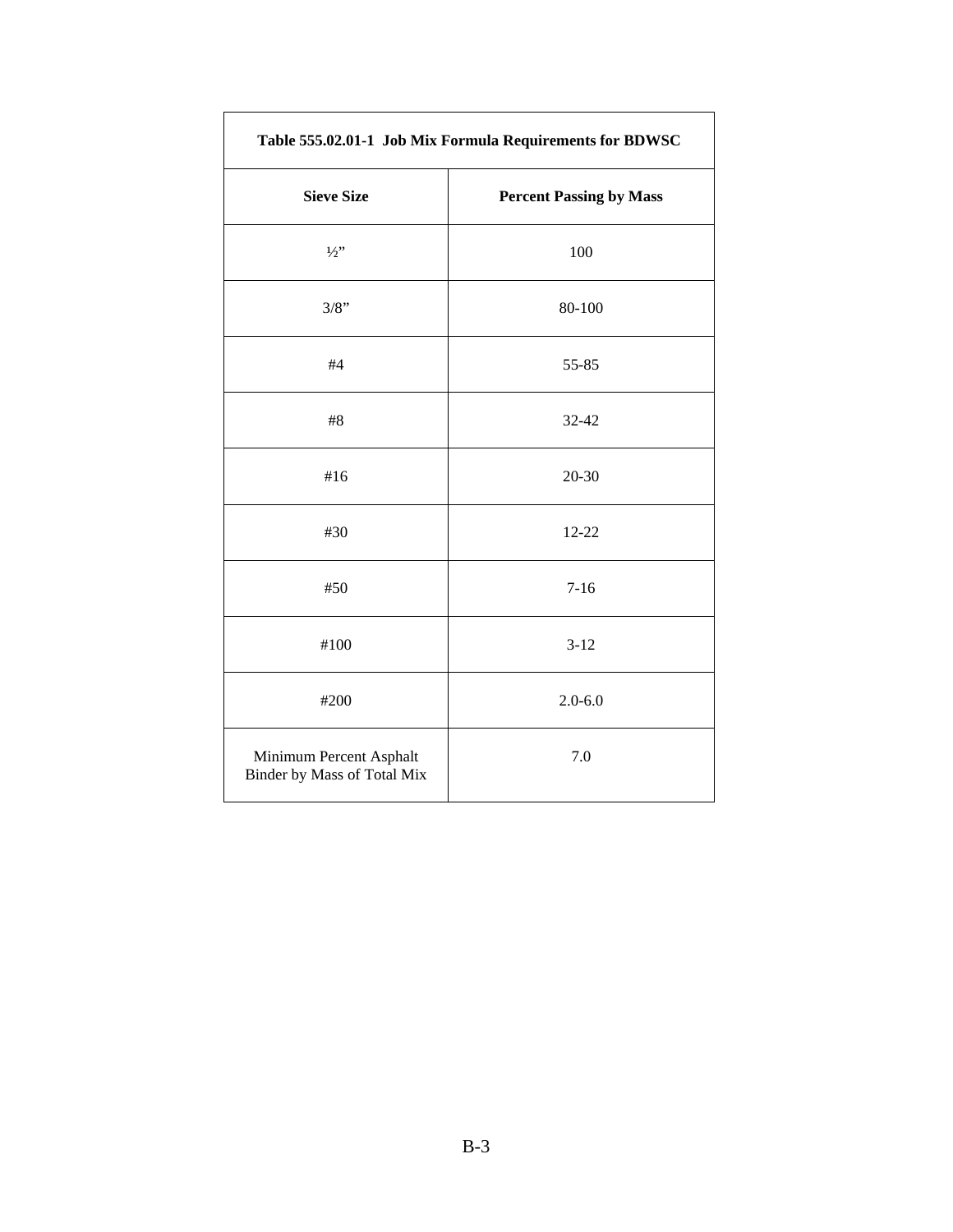| Table 555.02.01-2 Volumetric Requirements for Design and Control of BDWSC |                                                  |                                               |                                                |                                |                                         |
|---------------------------------------------------------------------------|--------------------------------------------------|-----------------------------------------------|------------------------------------------------|--------------------------------|-----------------------------------------|
|                                                                           | <b>Required</b><br>Density (% of<br>Max Sp. Gr.) | <b>Voids Filled</b><br>with<br><b>Asphalt</b> | Voids in<br><b>Mineral</b><br><b>Aggregate</b> | Dust to<br><b>Binder Ratio</b> | <b>Draindown</b><br><b>AASHTO T 305</b> |
|                                                                           | $N_{des}$ (50<br>gyrations)                      | (VFA)                                         | (VMA)                                          |                                |                                         |
| <b>Design</b><br><b>Requirements</b>                                      | 99                                               | $90 - 100$                                    | $>18.0\%$                                      | $0.3 - 0.9$                    | $\leq 0.1 \%$                           |
| <b>Control</b><br><b>Requirements</b>                                     | $98 - 100$                                       | $90 - 100$                                    | $>18.0\%$                                      | $0.3 - 0.9$                    | $0.1\%$                                 |

| Table 555.02.01-3 Performance Testing Requirements for BDWSC   |                    |  |  |
|----------------------------------------------------------------|--------------------|--|--|
| Test<br>Requirement                                            |                    |  |  |
| $APA \n\textcircled{a} 8,000$ loading cycles<br>(AASHTO TP 63) | $<$ 3 mm           |  |  |
| Flexural Fatigue Life<br>(AASHTO T 321)                        | $> 100,000$ cycles |  |  |

#### **3. Sampling and Testing**

**a. General Acceptance Requirements.** The RE or ME may reject and require disposal of any batch or shipment that is rendered unfit for its intended use due to contamination, segregation, improper temperature, lumps of cold material, or incomplete coating of the aggregate. For other than improper temperature, visual inspection of the material by the RE or ME is considered sufficient grounds for such rejection.

Ensure that the temperature of the mix at discharge from the plant or storage silo meets the recommendation of the supplier of the asphalt binder or supplier of the asphalt modifier.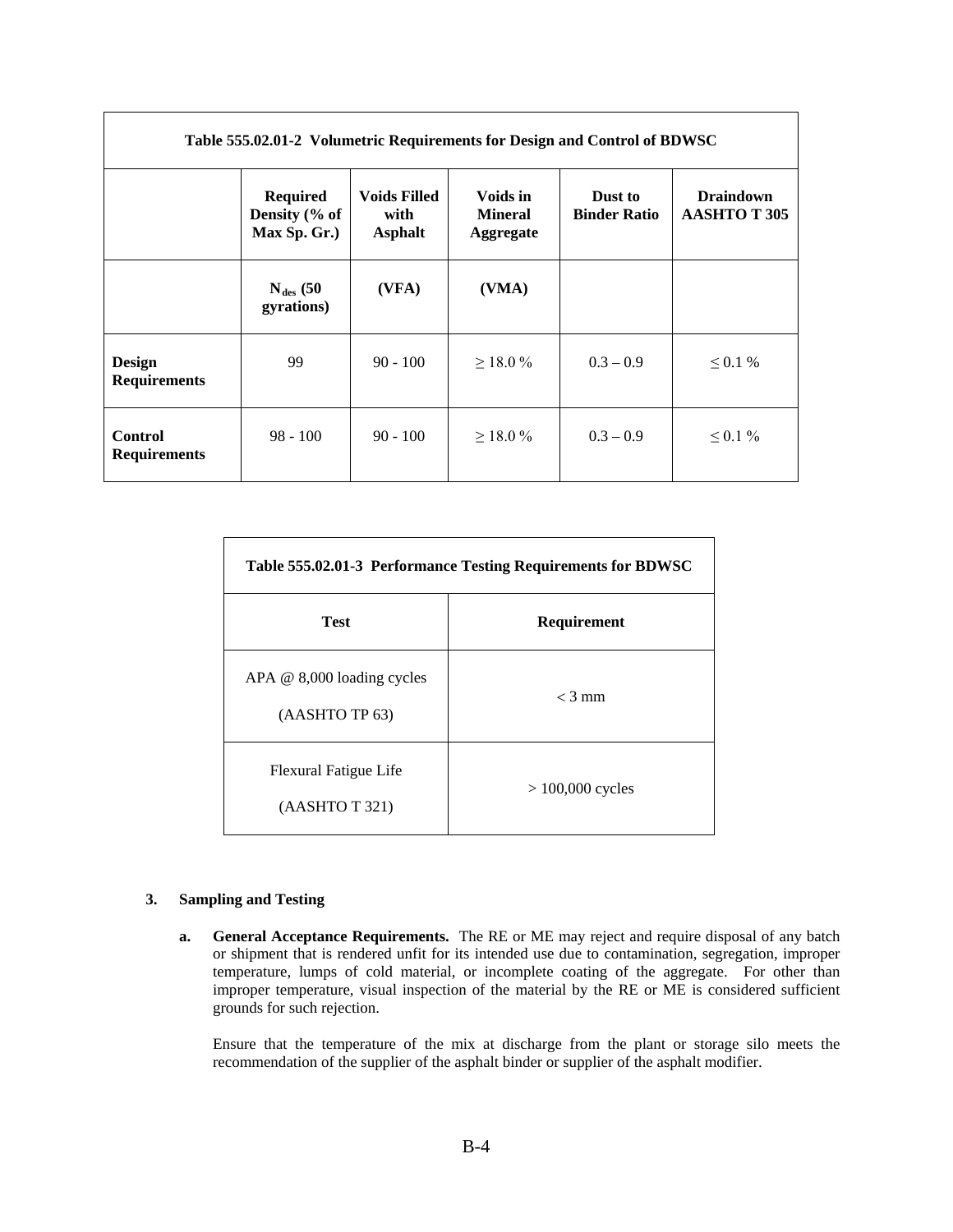Combine and mix the aggregates and asphalt binder to ensure that at least 95 percent of the coarse aggregate particles are entirely coated with asphalt binder as determined according to AASHTO T 195. If the ME determines that there is an on-going problem with coating, the ME may obtain random samples from 5 trucks and will determine the adequacy of the mixing on the average of particle counts made on these 5 test portions. If the requirement for 95 percent coating is not met on each sample, modify plant operations, as necessary, to obtain the required degree of coating.

- **b. Sampling.** Perform sampling as specified in 902.02.04.B.
- **c. Quality Control Testing.** Perform quality control testing as specified in 902.02.04.C.
- **d. Acceptance Testing and Requirements.** The ME will determine volumetric properties at  $N_{\text{des}}$  for acceptance from samples taken, compacted, and tested at the HMA plant. The ME will compact HMA to the 50 design gyrations ( $N_{des}$ ), using equipment according to AASHTO T 312. The ME will determine bulk specific gravity of the compacted sample according to AASHTO T 166. The ME will use the most current QC maximum specific gravity test result in calculating the volumetric properties of the BDWSC.

The ME will determine the dust-to-binder ratio from the composition results as tested by the QC technician.

Ensure that the HMA mixture conforms to the requirements specified in Table 555.02.01-1 and 555.02.01-2. If 2 samples in a lot fail to conform to the gradation or volumetric requirements, immediately initiate corrective action.

The ME will test a minimum of 1 sample per lot for moisture, basing moisture determinations on the weight loss of an approximately 1600-gram sample of mixture heated for 1 hour in an oven at 280  $\pm$ 5°F. Ensure that the moisture content of the mixture at discharge from the plant does not exceed 1.0 percent.

- **e. Performance Testing.** Provide five (5) 5-gallon buckets of loose mix to the ME for testing in the Asphalt Pavement Analyzer (APA) and the Flexural Beam Fatigue device. Ensure that the first sample is taken in the first lot of production. Thereafter, sample every second lot. The ME may stop production of BDWSC if a sample does not meet the design criteria for performance testing as detailed in Table 555.02.01-3.
- **B. Asphaltic Plug Joint System.** Use one of the following asphaltic plug joint systems:

Deery FBJ-6297 Flexible Asphaltic Plug Joint System as supplied by Deery American Corporation P.O. Box 4099 Grand Junction, CO 81502 Telephone: 970-858-3678

Thorma-Joint as supplied by Dynamic Surface Applications, Ltd. 373 Village Road Pennsdale, PA 17756 Telephone: 800-491-5663

Ensure that the asphaltic plug joint conforms with ASTM D 6297.

Use closure plates that are mild steel plate and minimum 1/8 inch thick by eight (8) inch wide by 3 foot in length with pre-drilled holes at 1 (one) foot on center for the locating pins.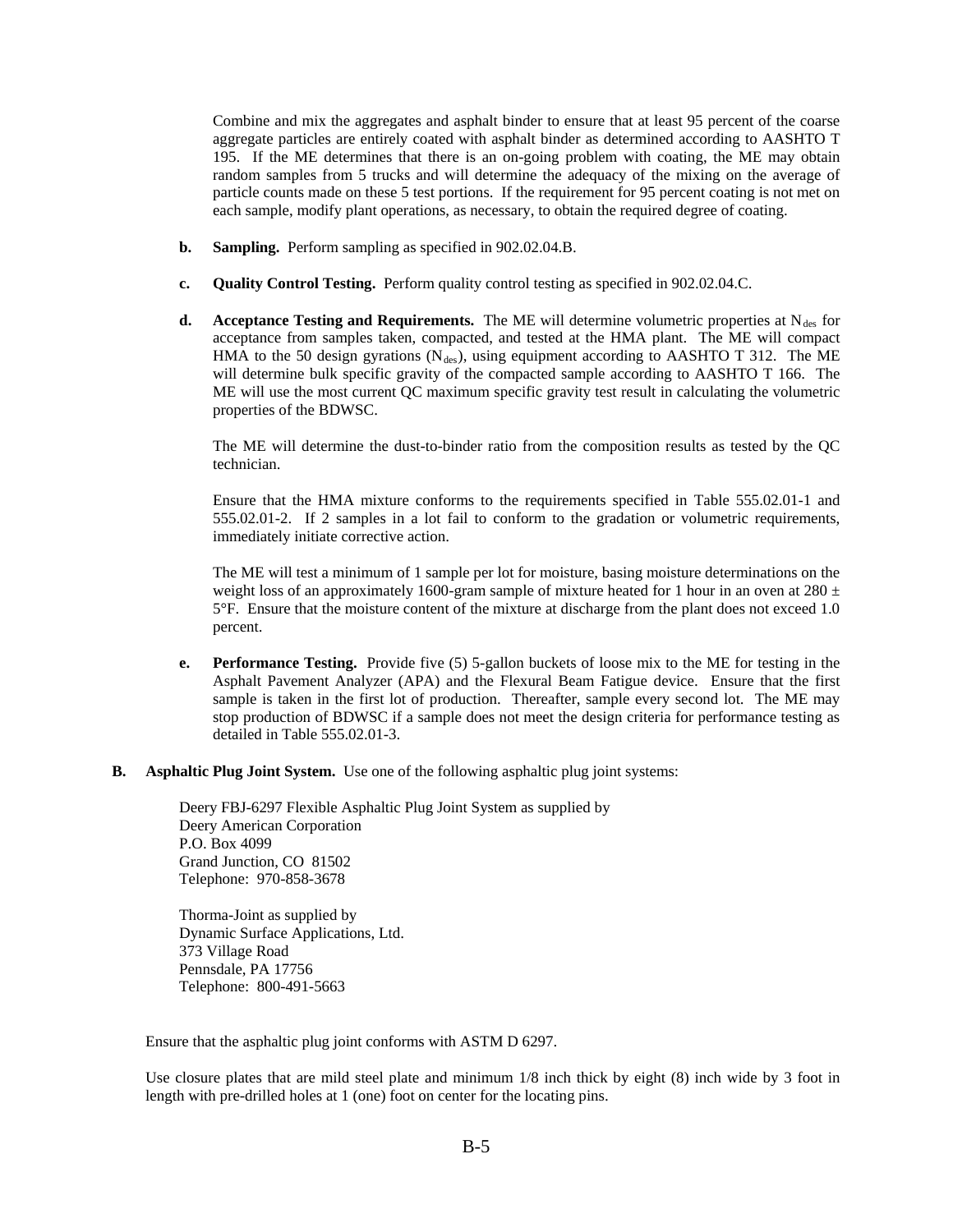For the open joints in barrier curbs, parapets and sidewalks adjacent to asphaltic plug joints, use a cold applied silicone joint sealer conforming to ASTM D 5893, Type NS.

**C. Retrofit Strip Seal Joint System.** Use a strip seal joint system that builds up the joint using elastomeric or polymer concrete and seals the joint using a strip seal expansion joint. Ensure that the joint system includes a method for securing the strip seal with the elastomeric or polymer concrete.

Ensure that the strip seal joint system is capable of being constructed within the allowable lane closure hours for the project and compatible with installation in an asphalt overlay.

Use strip seal gland that is a neoprene strip seal gland according to 914.04.02.B or a preformed silicon strip seal meeting the criteria in Table 555.02.01-4.

| Table 555.02.01-4 Requirements for Preformed Silicon Strip Seal |                    |                                     |  |
|-----------------------------------------------------------------|--------------------|-------------------------------------|--|
| <b>Property</b>                                                 | <b>Test Method</b> | Requirement                         |  |
| Durometer (Shore A)                                             | <b>ASTM D 2240</b> | $55 \pm 5$                          |  |
| Tensile (psi)                                                   | ASTM D 412         | 550 minimum                         |  |
| Elongation                                                      | ASTM D 412         | 350% minimum                        |  |
| Tear (die B ppi)                                                | ASTM D 624         | 80 minimum                          |  |
| Compression Set @ $350^{\circ}$ F, 22 hrs.                      | ASTMD 395          | 30% maximum                         |  |
| Operating Temperature Range <sup>1</sup>                        |                    | $-60^{\circ}$ F to $+450^{\circ}$ F |  |
| Specific Gravity                                                |                    | 1.51                                |  |
| Color                                                           |                    | <b>Black</b>                        |  |
|                                                                 |                    |                                     |  |

1. The heat age data at temperatures above 300°F does not apply in this application but in general, tested at 302°F and 437°F, no degradation occurs causing functional concern. The operating temperature range indicates the material remains elastomeric in nature at the above temperatures.

## 555.02.02 Equipment

Provide equipment as specified: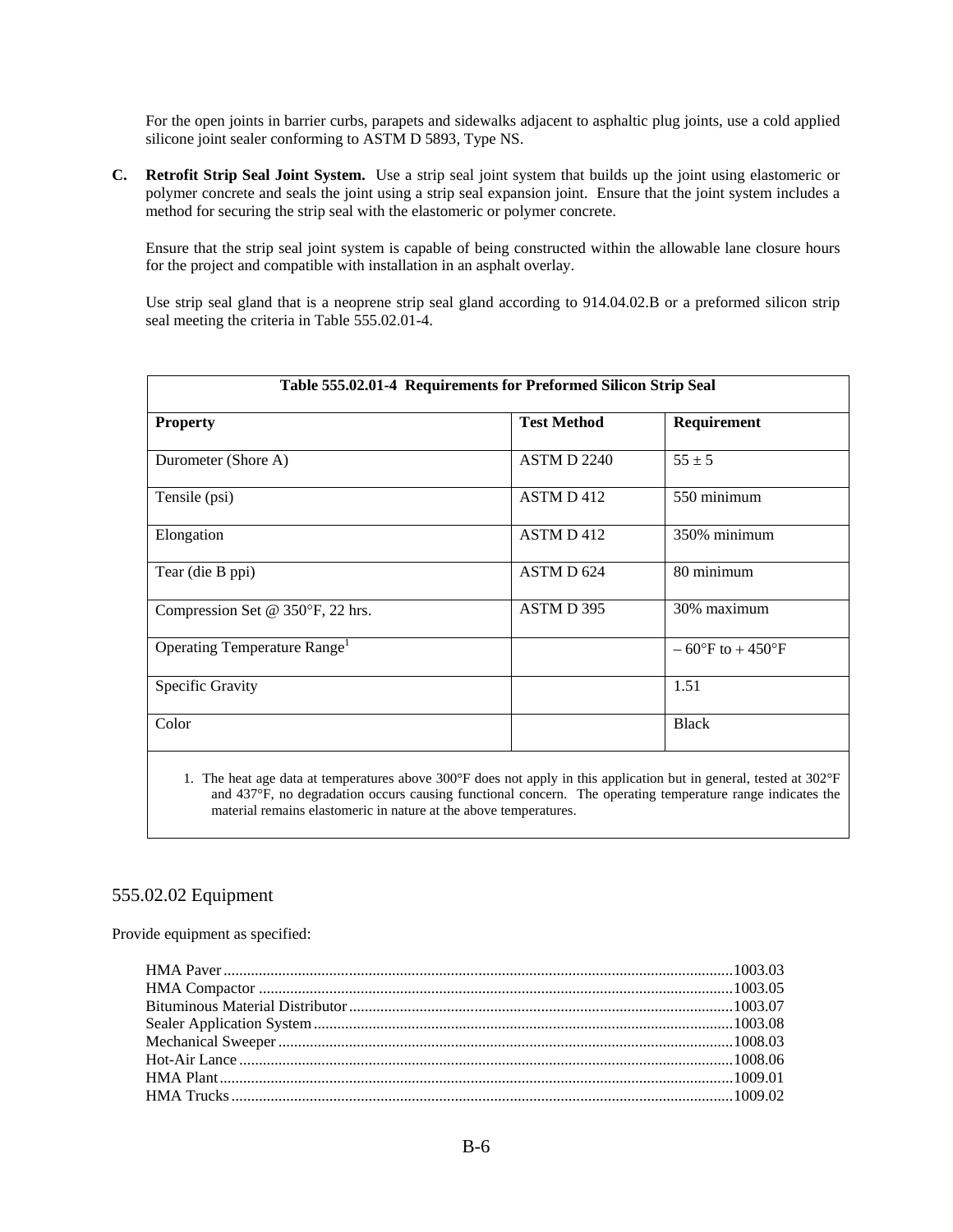Provide a thin-lift nuclear density gauge according to ASTM D 2950.

For the asphaltic plug joint, provide a single unit equipped with thermostatic controls and continuous reading of the temperature of both the asphaltic material and the heat transfer medium. Ensure that material vat is oil jacketed, double walled with the space between the inner and outer shells filled with oil or other heat transfer medium. Ensure that unit has full sweep, horizontal agitation that lifts the material from the bottom of the reservoir and turns the material over. Agitation shall be capable of mixing and suspending aggregate filled materials having a specific gravity as high as 3.0.

### 555.03 CONSTRUCTION

#### 555.03.01 BDWSC

- **A. Paving Plan.** At least 20 days before the start of placing the BDWSC, submit to the RE for approval a detailed plan of operation as specified in 401.03.03.A. Include in the paving plan a proposed location for the test strip.
- **B. Weather Limitations.** Do not place BDWSC if it is precipitating. Do not allow trucks to leave the plant when precipitation is imminent. The Contractor may resume operations when the precipitation has stopped and the surface is free of water.

Do not pave if the base temperature is below 50 °F.

- **C. Test Strip.** Construct a test strip of the BDWSC at a location agreed upon with the RE. Ensure that the tack coat or prime coat has been placed as specified in 555.03.01.D, before placing BDWSC. Transport and deliver, spread and grade, and compact as specified in 555.03.01.E, 555.03.01.F, and 555.03.01.G, respectively, and according to the approved paving plan. Construct a test strip of at least 60 Tons. While constructing the test strip, record the following information and submit to the RE:
	- **1. Ambient Temperature.** Measure ambient temperature at the beginning and end of each day's paving operation.
	- **2. Base Temperature.** Measure the surface temperature of the existing base before paving.
	- **3. HMA Temperature.** Measure the temperature of the HMA immediately after placement.
	- **4. Roller Pattern.** Provide details on the number of rollers, type, and number of passes used on the test strip.
	- **5. Nuclear Density Gauge Readings.** Obtain the maximum density from the plant, and input it into the nuclear density gauge. Use the nuclear density gauge to read the bulk density and percent air voids.
	- **6. Quality Control Core Density Test Results.** Take 5 randomly selected quality control cores to test for the bulk specific gravity and the maximum specific gravity.

Use drilling equipment with a water-cooled, diamond-tipped, masonry drill bit that shall produce 6-inch nominal diameter cores for the full depth of the pavement. Remove the core from the pavement without damaging it. After removing the core, remove all water from the hole. Fill the hole with HMA or cold patching material, and compact the material so that it is 1/4 inch above the surrounding pavement surface.

Compare the nuclear density gauge readings and the core test results to establish a correlation. Use this correlation as a guide for the continued use of the nuclear density gauge for density control.

If the test strip does not meet requirements, make adjustments and construct a second test strip. If the second test strip does not meet requirements, suspend paving operations until written approval to proceed is received.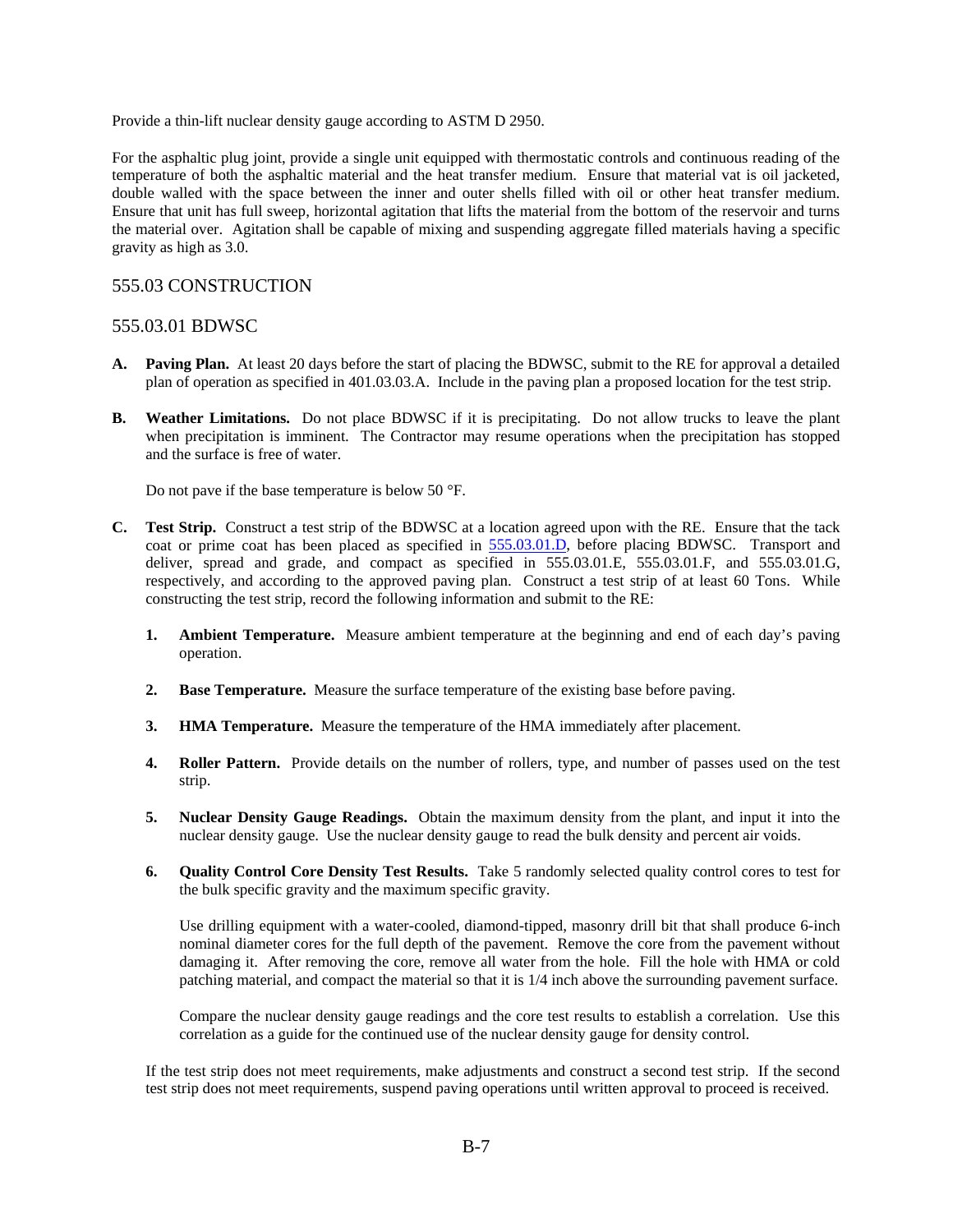Before making adjustments to the paving operations, notify the RE in writing.

- **D. Tack Coat.** Clean the surface and apply tack coat as specified in 401.03.02. Use the same tack coat material as required for adjacent roadway paving on the Project. Ensure that the tack coat is full cured prior to placing the BDWSC. Apply a 1/8-inch thick, uniform coating of polymerized joint adhesive to vertical contact surfaces of curbing, gutters, scuppers, parapets and other structures before the placing of the BDWSC against them. Apply the polymerized joint adhesive slowly to ensure an even coating thickness.
- **E. Transportation and Delivery of HMA.** Transport and deliver BDWSC as specified in 401.03.03.D except that the use of an MTV is not required.
- **F. Spreading and Grading.** Ensure that required deck repairs have been completed before placing the BDWSC. Place BDWSC at the laydown temperature recommended by the supplier of the asphalt binder or the supplier of the asphalt modifier if the dry mix modified process is used. Spread and grade BDWSC as specified in 401.03.03.E.
- **G. Compacting.** Compact as specified in 401.03.03.F. Operate rollers in static mode only.
- **H. Opening to Traffic.** Remove loose material from the traveled way, shoulder, and auxiliary lanes before opening to traffic. Do not allow traffic or construction equipment on the BDWSC until the surface temperature is less than 170 °F.
- **I. Air Void Requirements.** Use a thin-lift nuclear density gauge to measure in-place bulk specific gravity. Correct the reading using correction factor developed during the test strip. Calculate the air voids using the maximum specific gravity supplied by the QC technician at the HMA plant. Compact the mixture so that the air voids are a maximum of 3 percent.
- **J.** Ride Quality Requirements. The Department may evaluate the surface course placed in the traveled way as specified in 401.03.03.J using the equations for ramps and shoulders in Table 401.03.03-7.
- **K. Treatment of Fixed-End Deck Joints**. Verify that the fixed-end joint and the type of header.
	- 1. If the joint is an armored joint, affix a 1/8 inch thick galvanized steel plate over the open joint using intermittent welding of at least 1 inch in every 12 inches on the leading edge just before placing the BDWSC. Ensure that the plate is wide enough to extend at least 2 inches over the opening of the armored joint. After the BDWSC is installed, saw and seal over the trailing edge of the plate. Perform the sawcutting and sealing according to 401.03.04 except make the width of cut 1/2 inch and the depth of cut 1 1/2 inches.
	- 2. If the joint is not armored, repair the concrete header and end of the deck, if necessary. Use Hilti gun or some other means to attach plate to concrete header or deck on the leading edge. Ensure that the plate is wide enough to extend at least 2 inches over the opening of the joint. After the BDWSC is installed, saw and seal over the trailing edge of the plate. Perform the sawcutting and sealing according to 401.03.04 except make the width of cut 1/2 inch and the depth of cut 1 1/2 inches.
	- 3. If there is no header, repair the end of the deck before the BDWSC overlay. After the BDWSC overlay, saw and seal the overlay over the joint interface between the end of the deck and the roadway HMA. Perform the sawcutting and sealing according to 401.03.04 except make the width of cut 1/2 inch and the depth of cut 1 1/2 inches.

### 555.03.02 Asphaltic Plug Joint System

**A. Manufacturer's Representative and Recommendations.** Submit two copies of written installation procedures and material certifications two weeks prior to the first scheduled installation to the RE. Arrange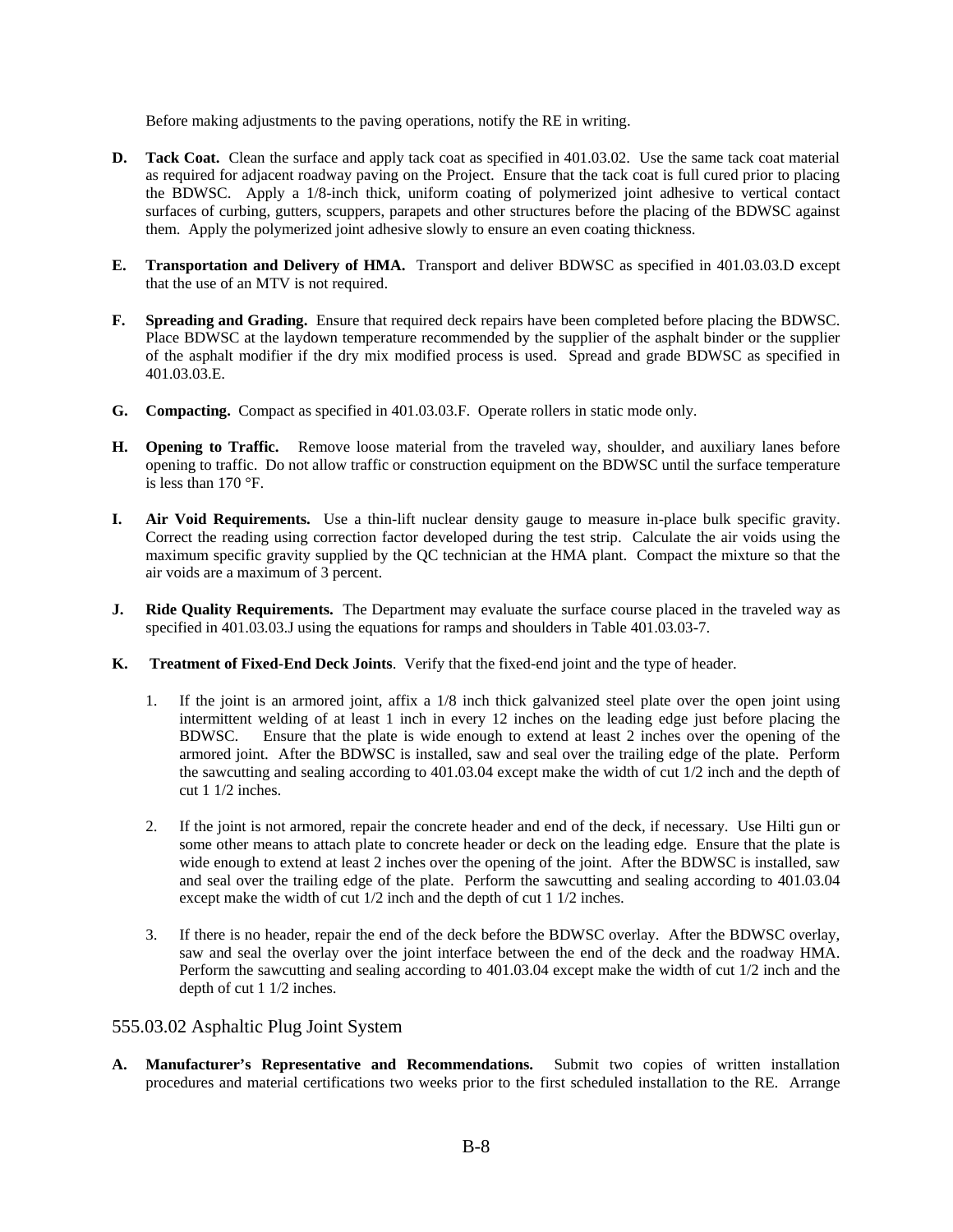with the manufacturer of the joint system to assign a representative who is completely knowledgeable and competent in all aspects with the joint systems materials and installation procedures.

Ensure that the representative is present during each joint system installation to assure proper construction, material preparation, installation and curing. The representative is responsible to advise the RE and the Contractor that the correct installation methods are being followed, to train assigned personnel in the correct methods of installation, and to verify proper installation of the joint in writing to the RE.

**B.** Weather Limitations. Do not install the asphaltic plug joints when wet conditions exist or frost planes are present on the surrounding structure. If within the 12 hours before placement the National Weather Service locally forecasts a 60 percent chance or greater of precipitation during the scheduled placement, postpone the placement of asphaltic plug joint. Do not place asphaltic plug joints if there is precipitation or when precipitation is imminent. Resume installation operations when the chance of precipitation is less than 60 percent and the surface is dry.

Do not place asphaltic plug joints if the surface temperature of the pavement is below 50 ˚F.

**C. Preparation.** Center the joint installation over the existing expansion joint gap and to the width determined by the manufacturer. Variation in the width of the joint may be necessary to accommodate site conditions.

Saw cut the pavement transversely at the determined width along the joint to a two (2) inch minimum depth. To permit the new joint system to be installed, remove all material, including wearing surface, masking or covering material, waterproofing membrane, concrete header, and old joint material between the saw cuts. This will form the blockout for the asphaltic plug joint. Ensure that the bottom surface of the blockout, is parallel with the plane of the roadway surface (true and flat). If it is necessary to remove concrete, use only hand held tools. Remove existing materials without damaging existing sound concrete that is to remain. Repair any damage to sound concrete in accordance with Subsection 551.03.01.

Grit blast all joint surfaces, dry and free of dust, dirt, grease, loose materials and any other matter that will inhibit bonding. Clean the concrete surface to the satisfaction of the manufacturer's representative. Remove all dust and dry the area and at least 6 inches on either side of the area using a hot air lance.

**D. Installation of Backer Rod and Closure Plate.** If joint material is missing, place backer rod into the joint opening at a minimum depth of one (1) inch, followed by an application of asphaltic mastic material as recommended by the manufacturer. Apply the asphaltic mastic onto the blockout. Avoid filling the bridge joint if elastomeric compression seal is in place.

Center and place the closure plate over the entire length of the joint opening into the asphaltic mastic. Sit the closure plate flush on the bottom of the joint blockout to prevent asphaltic plug joint material from entering the joint opening. Butt the plates together and do not overlap them. Secure the plates by placing centering pins through pre-stamped holes into the backer rod, unless recommended otherwise by the manufacturer. Ensure that the closure plate follows the deck at grade breaks by bending the plate or butting two plates at the grade break. If field cuts are required to accommodate grade breaks, repair hot dipped galvanized coating according to ASTM A 780.

Immediately coat the bridging plates with asphaltic mastic making sure that they are encapsulated by the adhesive. Coat all exposed areas of the blockout area on the horizontal, vertical and closure plate surfaces with asphaltic mastic to form a monolithic waterproofing membrane.

**E. Heating, Mixing, and Applying Asphaltic Plug Joint Material.** Do not use dry radiant or direct flame heating on the asphaltic binder. Mix the asphalt binder and aggregates according to manufacturer's recommendations. Heat the material to the manufacturer's recommended application temperature (minimum of 350 ºF). Determine temperature at the discharge chute with infrared thermometer.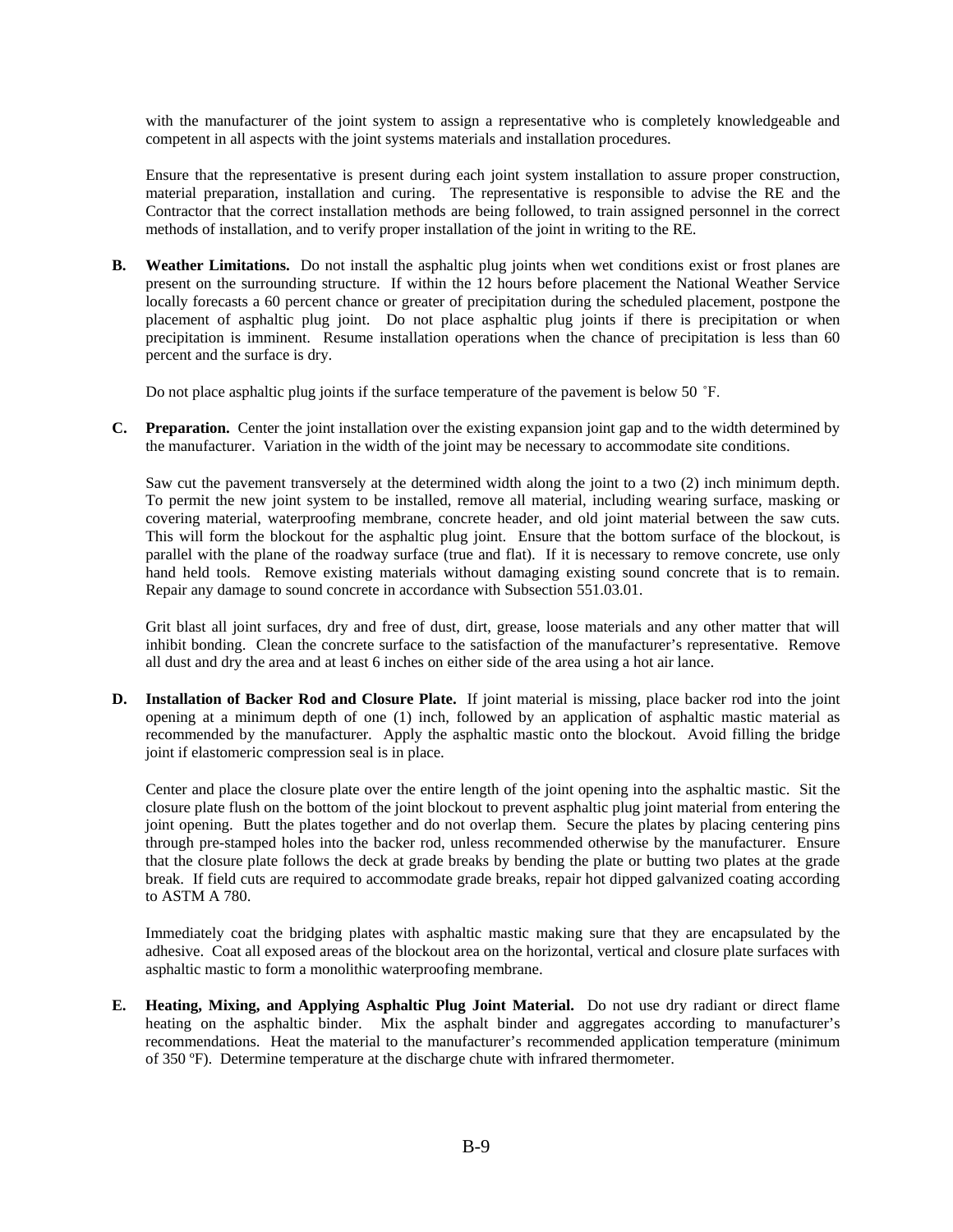Install the asphaltic bridge joint material according to manufacturer's recommendations. Compact the asphaltic bridge joint material according to the manufacturer's recommendations.

**F.** Opening to Traffic. Open the asphaltic plug joint after it has cooled sufficiently and according to the manufacturer's recommendation.

#### 555.03.03 Retrofit Strip Seal Joint System

- **A. Working Drawings**. Submit working drawings for certification for the retrofit strip seal joint system as per section 105.05. As a minimum include the following information of the working drawings:
	- 1. Manufacturer's requirements for materials in the joint system.
	- 2. Method of installation including sequence of installation, temperature restrictions, materials handling requirements.
	- 3. Ensure that the removal and reinstallation of the strip seal can be accomplished from above the joint without full closure of the roadway.
	- 4. Method to be used to ensure that the strip seal does not protrude above the top of the joint.
- **B Manufacturer's Representative and Recommendations.** Submit two copies of written installation procedures and material certifications two weeks prior to the first scheduled installation to the RE. Arrange with the manufacturer of the joint system to assign a representative who is completely knowledgeable and competent in all aspects with the joint systems materials and installation procedures.

Ensure that the representative is present during each joint system installation to assure proper construction, material preparation, installation and curing. The representative is responsible to advise the RE and the Contractor that the correct installation methods are being followed, to train assigned personnel in the correct methods of installation, and to verify proper installation of the joint in writing to the RE.

- **C. Weather Limitations.** Follow the manufacturer's recommendations regarding weather limitations.
- **D. Preparation.** Center the joint installation over the existing expansion joint gap and to the width determined by the manufacturer. Variation in the width of the joint may be necessary to accommodate site conditions.

Saw cut the pavement transversely at the determined width along the joint to a two (2) inch minimum depth. To permit the new joint system to be installed, remove all material, including wearing surface, masking or covering material, waterproofing membrane, concrete header, and old joint material between the saw cuts. If it is necessary to remove concrete, use only hand held tools. Remove existing materials without damaging existing sound concrete that is to remain. Use elastomeric or polymer concrete to repair any damage to sound concrete.

Grit blast all joint surfaces, dry and free of dust, dirt, grease, loose materials and any other matter that will inhibit bonding. Clean the concrete surface to the satisfaction of the manufacturer's representative.

- **E. Installation Elastomeric or Polymer Concrete.** Form the joint and install hardware, if necessary. If hardware is installed to mechanically hold the strip seal gland, ensure that it is placed at the proper depth for the joint. Mix and place the elastomeric or polymer concrete according to the manufacturer's recommendations. Open to traffic according to the manufacturer's recommendations.
- **F. Installation Strip Seal Gland.** Prepare the surfaces and the strip seal gland according to manufacturer's recommendations. Install the strip seal gland according to manufacturer's recommendations. Ensure that the strip seal gland is installed to the proper depth and does not protrude above the top of the joint. Open to traffic according to the manufacturer's recommendations.

## 555.04 MEASUREMENT AND PAYMENT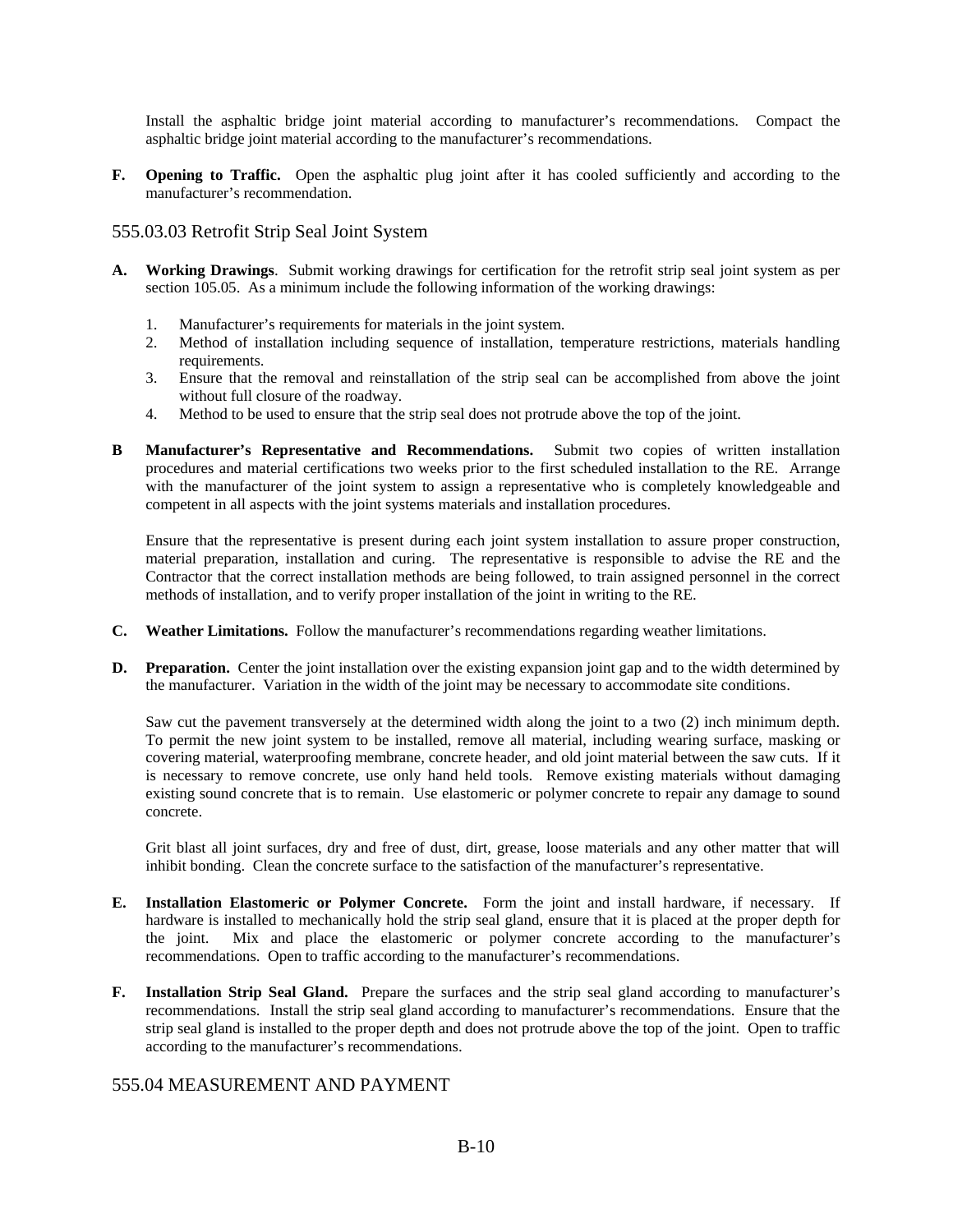The Department will measure and make payment for Items as follows:

| <i>Item</i>                           | Pay Unit    |
|---------------------------------------|-------------|
| BRIDGE DECK WATERPROOF SURFACE COURSE | <b>TON</b>  |
| ASPHALTIC BRIDGE JOINT SYSTEM         | LINEAR FOOT |
| RETROFIT STRIP SEAL JOINT SYSTEM      | LINEAR FOOT |

The Department will measure BRIDGE DECK WATERPROOF SURFACE COURSE by the ton as indicated on the certified weigh tickets, excluding unused material.

The Department will make payment for TACK COAT or TACK COAT 64-22 as specified in 401.04.

The Department will make payment for POLYMERIZED JOINT ADHESIVE as specified in 401.04.

The Department will measure ASPHALTIC BRIDGE JOINT SYSTEM and RETROFIT STRIP SEAL JOINT SYSTEM in linear feet from curb to curb along the bridge deck joint.

Section 407- Bottom Rich Base Course

### 407.01 DESCRIPTION

This Section describes the requirements for constructing bottom rich base course (BRBC).

## 407.02 MATERIALS

407.02.01 Materials

Provide materials as specified:

BRBC…………………………...…………. ……………………………………………….…902.07

Use an approved HMA surface course to fill core holes, maintaining the material hot enough to compact. The Contractor may use a commercial type of cold mixture as patching material for filling core holes if HMA surface course is not being produced when coring.

#### 407.02.02 Equipment

Provide equipment as specified:

Provide a thin-lift nuclear density gauge according to ASTM D 2950

Install a paver hopper insert with a minimum capacity of 14 tons in the hopper of the HMA Paver.

#### 407.03 CONSTRUCTION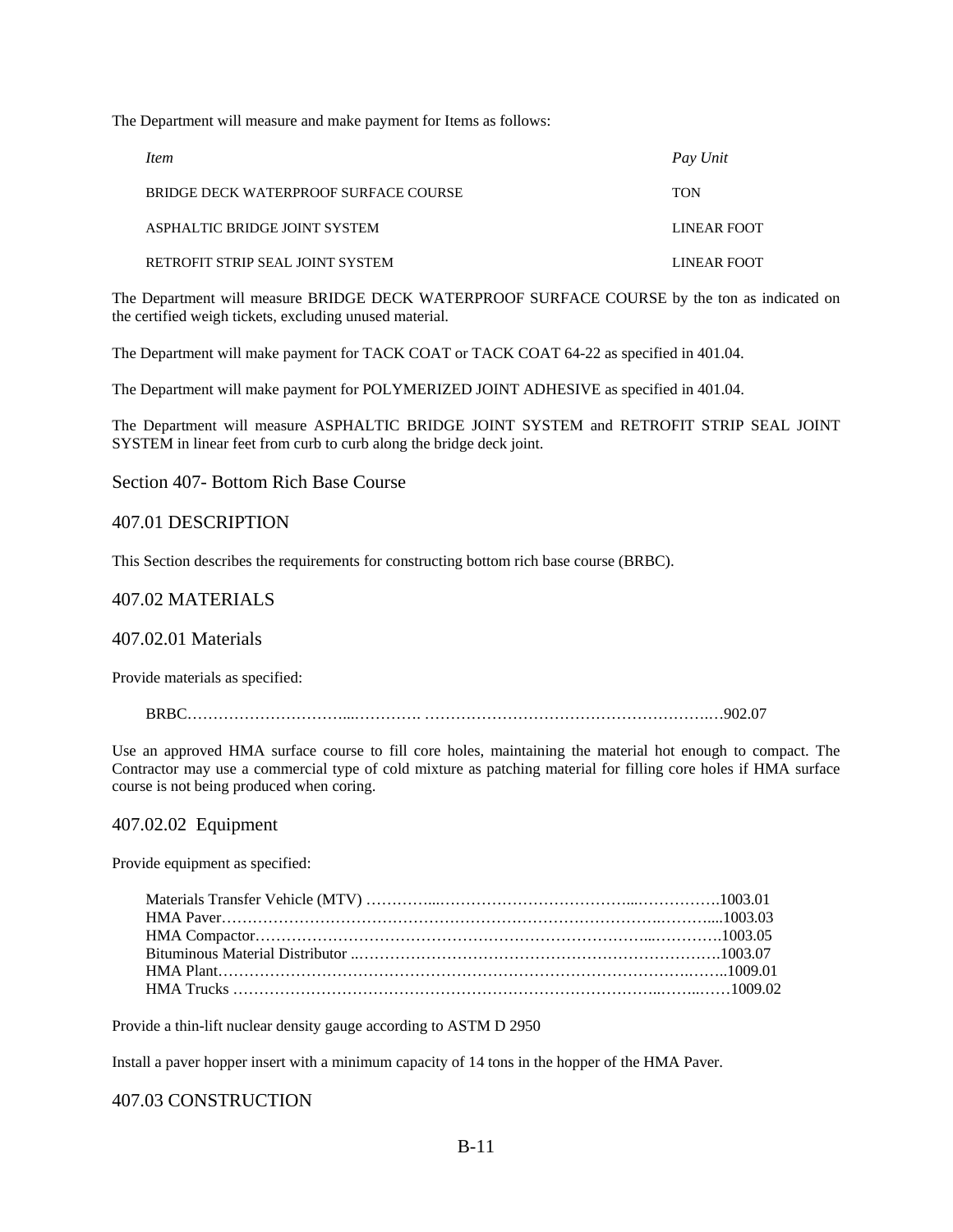### 407.03.01 BRBC

- **A. Paving Plan.** At least 20 days before the start of placing the BRBC, submit to the RE for approval a detailed plan of operation as specified in 401.03.03.A. If multiple plants are producing the BRBC, determine how material will be separated for testing and acceptance. Include in the paving plan a proposed location for the test strip.
- **B. Weather Limitations.** Do not place BRBC if it is precipitating. Do not allow trucks to leave the plant when precipitation is imminent. The Contractor may resume operations when the precipitation has stopped and the surface is free of water.

Do not pave if the base temperature is below 40 °F.

- **C. Test Strip.** At least two weeks prior to production of the BRBC, construct a test strip as specified in 401.03.03.C, except for the allowance to continue paving. Submit test strip results to the RE. The RE will analyze the test strip results in conjunction with the ME's results from the HMA plant to approve the test strip. Do not proceed with production paving until written permission is received from the RE.
- **D. Transportation and Delivery of HMA.** Transport and deliver BRBC as specified in 401.03.03.D.
- **E. Spreading and Grading.** Ensure that required compaction and grading of the underlying material has been completed before placing the BRBC. Do not start paving of the BRBC until the RE has approved the underlying surface. Place BRBC at the laydown temperature recommended by the supplier of the asphalt binder or the supplier of the asphalt modifier. Spread and grade BRBC as specified in 401.03.03.E.
- **F. Compacting.** Compact as specified in 401.03.03.F.
- **G. Opening to Traffic.** Remove loose material from the traveled way, shoulder, and auxiliary lanes before opening to traffic. Do not allow traffic or construction equipment on the BRBC until the surface temperature is less than 120 °F.
- **H. Air Void Requirements.** Drill cores as specified in 401.03.05. The Department will evaluate air void requirements as specified in 401.03.03.H except that after consistent passing results are obtained the RE may increase the maximum lot size to cover one day's paving production. If multiple plants produce the BRBC, separate lots by individual plant.
- **I. Thickness Requirements.** When required for thickness determination, drill core holes as specified in 401.03.05. The Department will evaluate thickness as specified in 401.03.03.I.

#### 407.04 MEASUREMENT AND PAYMENT

The Department will measure and make payment for Items as follows:

*Item Pay Unit*

BOTTOM RICH BASE COURSE, 19MM TON

The Department will measure BOTTOM RICH BASE COURSE, 19MM by the ton as indicated on the certified weigh tickets, excluding unused material.

The Department will make payment for CORE SAMPLES, HOT MIX ASPHALT as specified in 401.04

The Department will make payment for PRIME COAT or TACK COAT as specified in 401.04.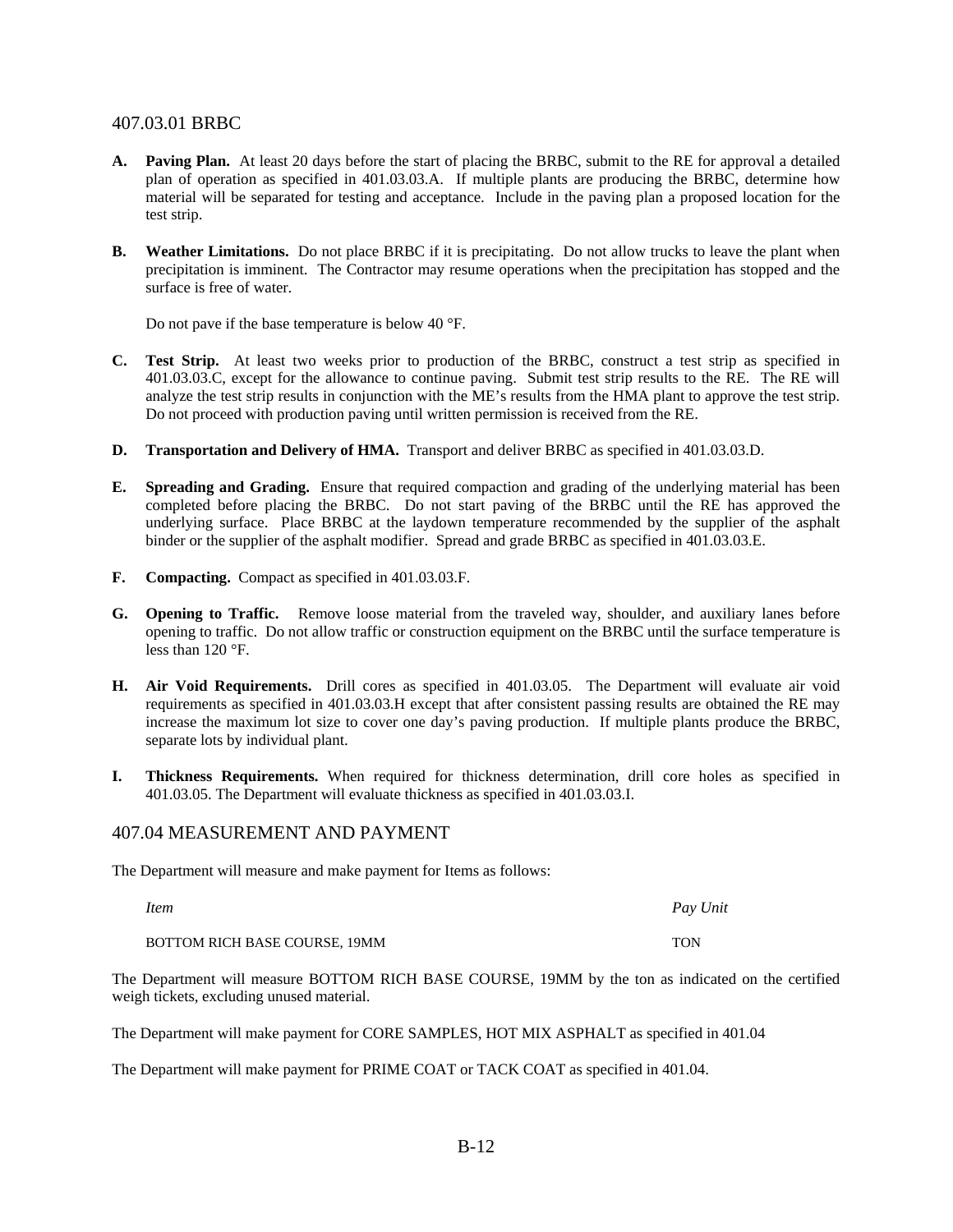--------------------------------------------------------------------------------------------------------------------- -----------------------------------------

# THE FOLLOWING SECTION IS ADDED TO DIVISION 900:

## 902.07 BOTTOM RICH BASE COURSE (brbc)

### 902.07.01 Composition of Mixture.

Mix BRBC in a plant that is listed on the QPL and conforms to the requirements for HMA plants as specified in 1009.01.

The composition of the BRBC mixture is coarse aggregate, fine aggregate, polymer modified asphalt binder, and may also include mineral filler and crumb rubber. Do not add RAP, CRCG, GBSM, or RPCSA. Ensure that the combination meets the aggregate grading and minimum binder content in Table 902.07.03-1.

Use asphalt binder for BRBC with a minimum continuos grade of PG 76-26 as specified in AASHTO M 320,. Use asphalt binder that is a storage-stable, pre-blended, homogeneous, polymer modified asphalt binder using styrenebutadiene or styrene-butadiene-styrene formulations. Ensure that the binder's rolling thin film oven test (AASHTO T 240) residue has a minimum elastic recovery (ASTM D 6084, Procedure A) of 70 percent when tested for at 25 °C. The Contractor shall adjust the binder PG grade as necessary to meet the mixture performance requirements of 902.07.02. For coarse aggregate in BRBC, use crushed stone conforming to 901.05.01.

For fine aggregate, use stone sand conforming to 901.05.02. Ensure that the combined fine aggregate in the mixture conforms to the requirements for compaction level L as specified in Table 902.02.02-2.

Use mineral filler, if necessary, that conforms to 901.05.03.

#### 902.07.02 Mix Design

At least 45 days before initial production, submit a job mix formula for the BRBC on forms supplied by the Department, to include a statement naming the source of each component and a report showing that the results meet the criteria specified in Tables 902.07.03-1, 902.07.03-2 and 902.07.03-3.

The job mix formula for the BRBC mixture establishes the percentage of dry weight of aggregate passing each required sieve size and an optimum percentage of asphalt binder based upon the weight of the total mix. Determine the optimum percentage of asphalt binder according to AASHTO R 35 and M 323 with an  $N_{des}$  of 50 gyrations. Before maximum specific gravity testing or compaction of specimens, condition the mix for 2 hours according to the requirements for conditioning for volumetric mix design in AASHTO R 30, Section 7.1. If the absorption of the combined aggregate is more than 1.5 percent according to AASHTO T 84 and T 85, ensure that the mix is short term conditioned for 4 hours according to AASHTO R 30, Section 7.2 prior to compaction of specimens (AASHTO T 312) and determination of maximum specific gravity (AASHTO T 209). Ensure that the job mix formula is within the master range specified in Table 902.07.03-1.

Ensure that the job mix formula provides a mixture that meets a minimum tensile strength ratio (TSR) of 85% when prepared according to AASTHO T 312 and tested according to AASHTO T 283 with the following exceptions:

- 1. Before compaction, condition the mixture for 2 hours according to AASHTO R 30 Section 7.1.
- 2. Compact specimens with 40 gyrations.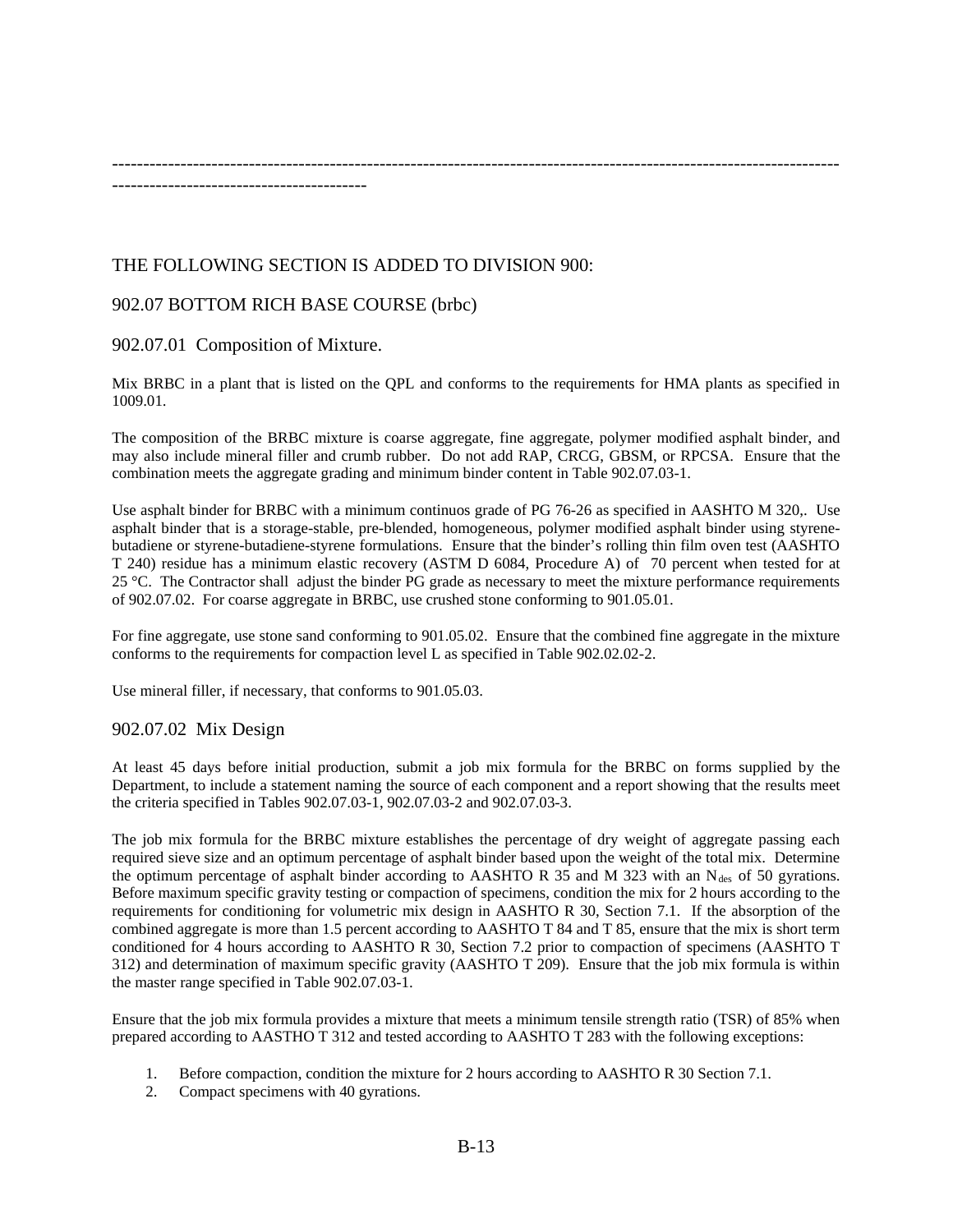- 3. Extrude specimens as soon as possible without damaging.
- 4. Use AASHTO T 269 to determine void content.
- 5. Record the void content of the specimens.
- 6. If less than 55% saturation is achieved, the procedure does not need to be repeated, unless the difference in tensile strength between duplicate specimens is greater than 25 pounds per square inch.
- 7. Report any visual stripping in accordance with AASHTO T 283 Section 11.3, modify or readjust the mix if stripping is evident.

Submit six gyratory specimens and four 5-gallon buckets of loose mix to the ME. The ME will use these samples for verification of performance properties of the BRBC mix. To be acceptable all six gyratory specimens must comply with the gradation and asphalt content requirements in Table 902.07.03-1 and with the control requirements in Table 902.07.03-2. The ME reserves the right to be present at the time of molding the gyratory specimens. Ensure that the additional gyratory specimens are compacted according to AASHTO T 312, are 77 mm high, and have an air void content of  $5.5 \pm 0.5$  percent. The ME will test the specimens using an Asphalt Pavement Analyzer according to AASHTO TP 63 at  $64^{\circ}$ C, 100 psi hose pressure, and 100 lb. wheel load. The ME will use the supplied loose mix to compact six (6) samples to an air void content of  $5.5 \pm 0.5$  percent for Flexural Beam Fatigue testing. The ME will test the fatigue specimens according to AASHTO T 321 at 15°C, and 10 Hz loading frequency. Three (3) of the compacted specimens will be tested at 400 microstrains and three (3) of the compacted specimens will be tested at 800 microstrains. The ME will predicted the endurance limit of the asphalt mixture in accordance to the methodology proposed in Section 9.3 of NCHRP Project 9-38 document, Proposed Standard Practice for Predicting the Endurance Limit of Hot Mix Asphalt (HMA) for Long-Life Pavement Design, with the exception that endurance limit is defined as 100,000,000 cycles at 100 microstrains.

The ME will approve the JMF if the average rut depth for the 6 specimens in the asphalt pavement analyzer testing is not more than 5 mm in 8,000 loading cycles and the fatigue life, as determined by Section 9.3 of NCHRP Project 9-38 document, is greater than 100,000,000 cycles. If the JMF does not meet the APA and Flexural Beam Fatigue criteria, redesign the BRBC mix and submit for retesting. The JMF for the BRBC mixture is in effect until modification is approved by the ME.

When unsatisfactory results for any specified characteristic of the work make it necessary, the Contractor may establish a new JMF for approval. In such instances, if corrective action is not taken, the ME may require an appropriate adjustment to the JMF.

Should a change in sources be made or a change in the properties of materials occurs, the ME will require that a new JMF be established and approved before production can continue.

## 902.07.03 Sampling and Testing

**A. General Acceptance Requirements.** The RE or ME may reject and require disposal of any batch or shipment that is rendered unfit for its intended use due to contamination, segregation, improper temperature, lumps of cold material, or incomplete coating of the aggregate. For other than improper temperature, visual inspection of the material by the RE or ME is considered sufficient grounds for such rejection.

For BRBC, ensure that the temperature of the mixture at discharge from the plant or surge and storage bins is at least 10 °F above the manufacturer's recommended laydown temperature. Do not allow the mixture temperature to exceed 330 °F at discharge from the plant.

Combine and mix the aggregates and asphalt binder to ensure that at least 95 percent of the coarse aggregate particles are entirely coated with asphalt binder as determined according to AASHTO T 195. If the ME determines that there is an on-going problem with coating, the ME may obtain random samples from 5 trucks and will determine the adequacy of the mixing on the average of particle counts made on these 5 test portions. If the requirement for 95 percent coating is not met on each sample, modify plant operations, as necessary, to obtain the required degree of coating.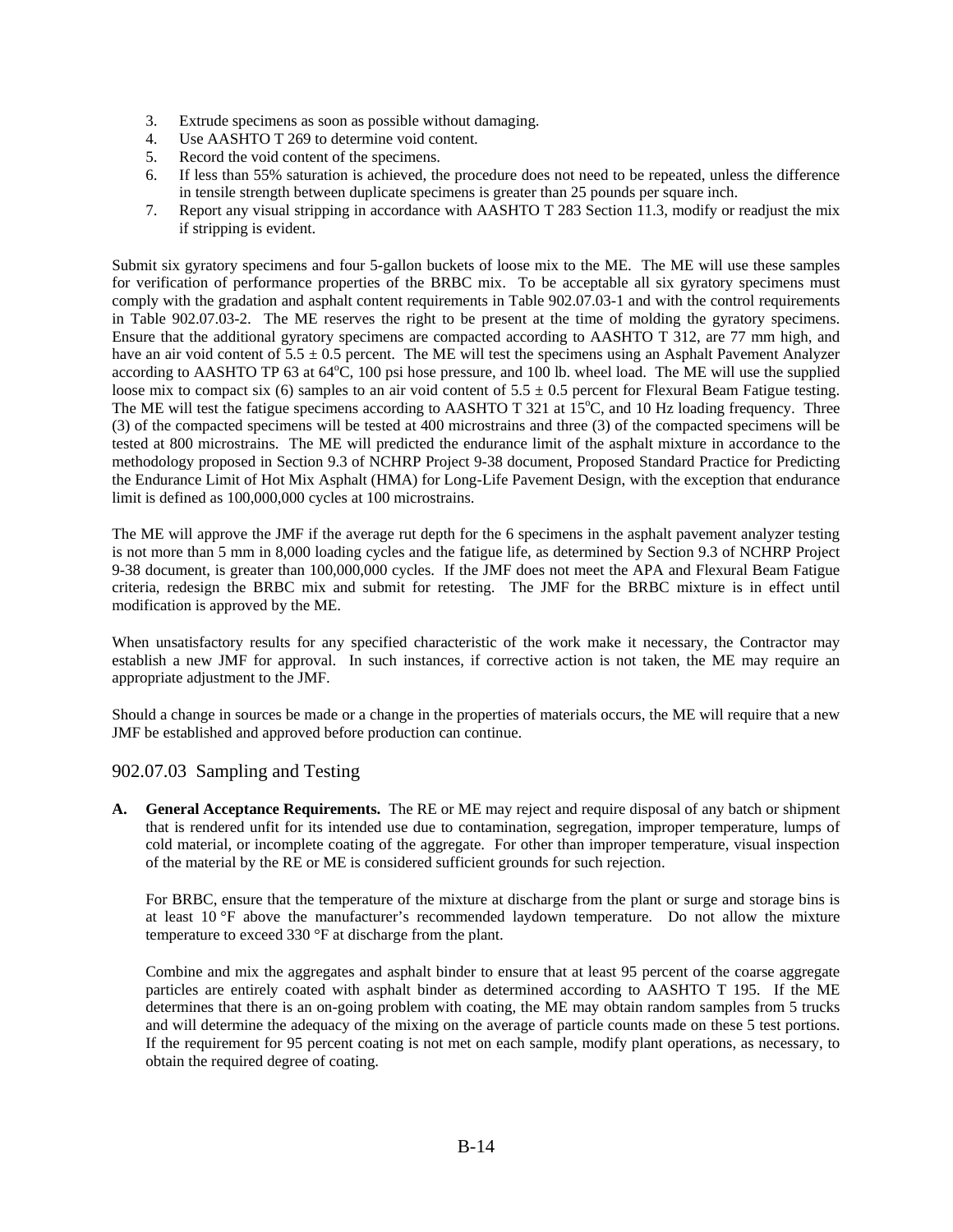**B. Sampling.** The ME will take 5 stratified random samples of HMA for volumetric acceptance testing from each lot of approximately 3500 tons of a mix. When a lot of HMA is less than 3500 tons, the ME will take samples at random for each mix at the rate of one sample for each 700 tons*.* The ME will perform sampling according to AASHTO T 168, NJDOT B-2, or ASTM D 3665.

Use a portion of the samples taken for volumetric acceptance testing for composition testing, unless composition is determined by hot bin analysis. If using hot bin analysis at a fully automated batch plant, take 5 samples from each lot corresponding to the volumetric acceptance samples, under the supervision of the ME.

**C. Quality Control Testing.** The HMA producer shall provide a quality control (QC) technician who is certified by the Society of Asphalt Technologists of New Jersey as an Asphalt Technologist, Level 2. The QC technician may substitute equivalent technician certification by the Mid-Atlantic Region Technician Certification Program (MARTCP). Ensure that the QC technician is present during periods of mix production for the sole purpose of quality control testing and to assist the ME. The ME will not perform the quality control testing or other routine test functions in the absence of, or instead of, the QC technician.

The QC technician shall perform sampling and testing according to the approved quality control plan, to keep the mix within the limits specified in Tables 902.07.03-1, 902.07.03-2, and 902.07.03-3. The QC technician may use acceptance test results or perform additional testing as necessary to control the mix.

To determine the composition, perform ignition oven testing according to AASHTO T 308. For fully automated plants, the QC technician may determine composition using hot bin analysis according to NJDOT B-5. Use only one method for determining composition within a lot.

For each acceptance test, perform maximum specific gravity testing according to AASHTO T 209 on a test portion of the sample taken by the ME. Sample and test coarse aggregate, fine aggregate, mineral filler, and RAP according to the approved quality control plan for the plant.

When using RAP, ensure that the supplier has in operation an ongoing daily quality control program to evaluate the RAP. As a minimum, this program shall consist of the following:

- 1. An evaluation performed to ensure that the material conforms to 901.05.04 and compares favorably with the design submittal.
- 2. An evaluation of the RAP material performed using a solvent or an ignition oven to qualitatively evaluate the aggregate components to determine conformance to 901.05.
- 3. Quality control reports as directed by the ME.
- **D.** Acceptance Testing and Requirements. The ME will determine volumetric properties at N<sub>des</sub> for acceptance from samples taken, compacted, and tested at the HMA plant. The ME will compact HMA to the number of design gyrations  $(N_{des})$  of 50 gyrations, using equipment according to AASHTO T 312. The ME will determine bulk specific gravity of the compacted sample according to AASHTO T 166. The ME will use the most current QC maximum specific gravity test result in calculating the volumetric properties of the HMA.

The ME will determine the dust-to-binder ratio from the composition results as tested by the QC technician.

Ensure that the HMA mixture conforms to the requirements specified in Table 902.07.03-2, and to the gradation requirements in Table 902.07.03-1. If 2 samples in a lot fail to conform to the gradation or volumetric requirements, immediately initiate corrective action.

The ME will test a minimum of 1 sample per lot for moisture, basing moisture determinations on the weight loss of an approximately 1600-gram sample of mixture heated for 1 hour in an oven at  $280 \pm 5^{\circ}$ F. Ensure that the moisture content of the mixture at discharge from the plant does not exceed 1.0 percent.

**E. Performance Testing.** Provide five (5) 5-gallon buckets of loose mix to the ME for testing in the Asphalt Pavement Analyzer (APA) and the Flexural Beam Fatigue device. Ensure that the first sample is taken during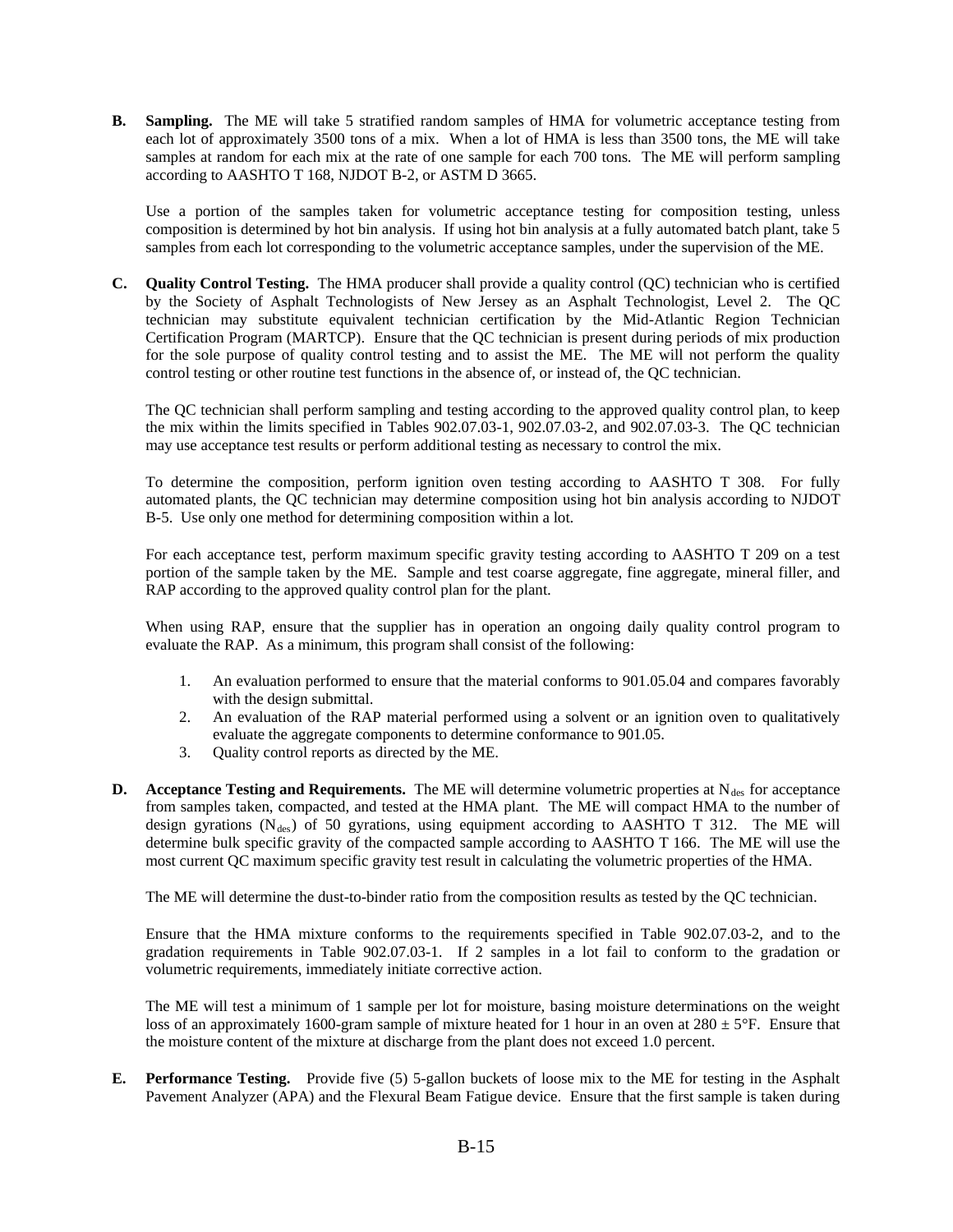the construction of the test strip as specified in 407.03.01.C. Thereafter, sample every fifth lot or as directed by the ME. The ME may stop production of BRBC if a sample does not meet the design criteria for performance testing as specified in Table 902.07.03-3.

| Table 902.07.03-1 BRBC Grading of Total Aggregate      |                                |         |  |  |
|--------------------------------------------------------|--------------------------------|---------|--|--|
| <b>Sieve Size</b>                                      | <b>Percent Passing by Mass</b> |         |  |  |
|                                                        | minimum                        | maximum |  |  |
| 1"                                                     | 100                            |         |  |  |
| $3/4$ "                                                | 90                             | 100     |  |  |
| $1/2$ "                                                |                                | 90      |  |  |
| #8                                                     | 23                             | 49      |  |  |
| #200                                                   | 2.0                            | 8.0     |  |  |
| Minimum Percent Asphalt<br>Binder by Mass of Total Mix | 5.0                            |         |  |  |

| Table 902.07.03-2 Volumetric Requirements for Design and Control of BRBC |                                               |                                     |                                             |                                |                                        |
|--------------------------------------------------------------------------|-----------------------------------------------|-------------------------------------|---------------------------------------------|--------------------------------|----------------------------------------|
|                                                                          | <b>Required Density (%</b><br>of Max Sp. Gr.) | <b>Voids Filled</b><br>with Asphalt | <b>Voids in Mineral</b><br><b>Aggregate</b> | Dust to<br><b>Binder Ratio</b> | <b>Draindown</b><br><b>AASHTOT 305</b> |
|                                                                          | $\omega$ N <sub>des</sub> (50 gyrations)      | (VFA)                               | (VMA)                                       |                                |                                        |
| <b>Design</b><br><b>Requirements</b>                                     | 96.5                                          | $70 - 80$                           | $\geq$ 13.5%                                | $0.6 - 1.2$                    | $\leq 0.1 \%$                          |
| <b>Control</b><br><b>Requirements</b>                                    | $95.5 - 97.5$                                 | $70 - 80$                           | $\geq$ 13.5%                                | $0.6 - 1.3$                    | $\leq 0.1 \%$                          |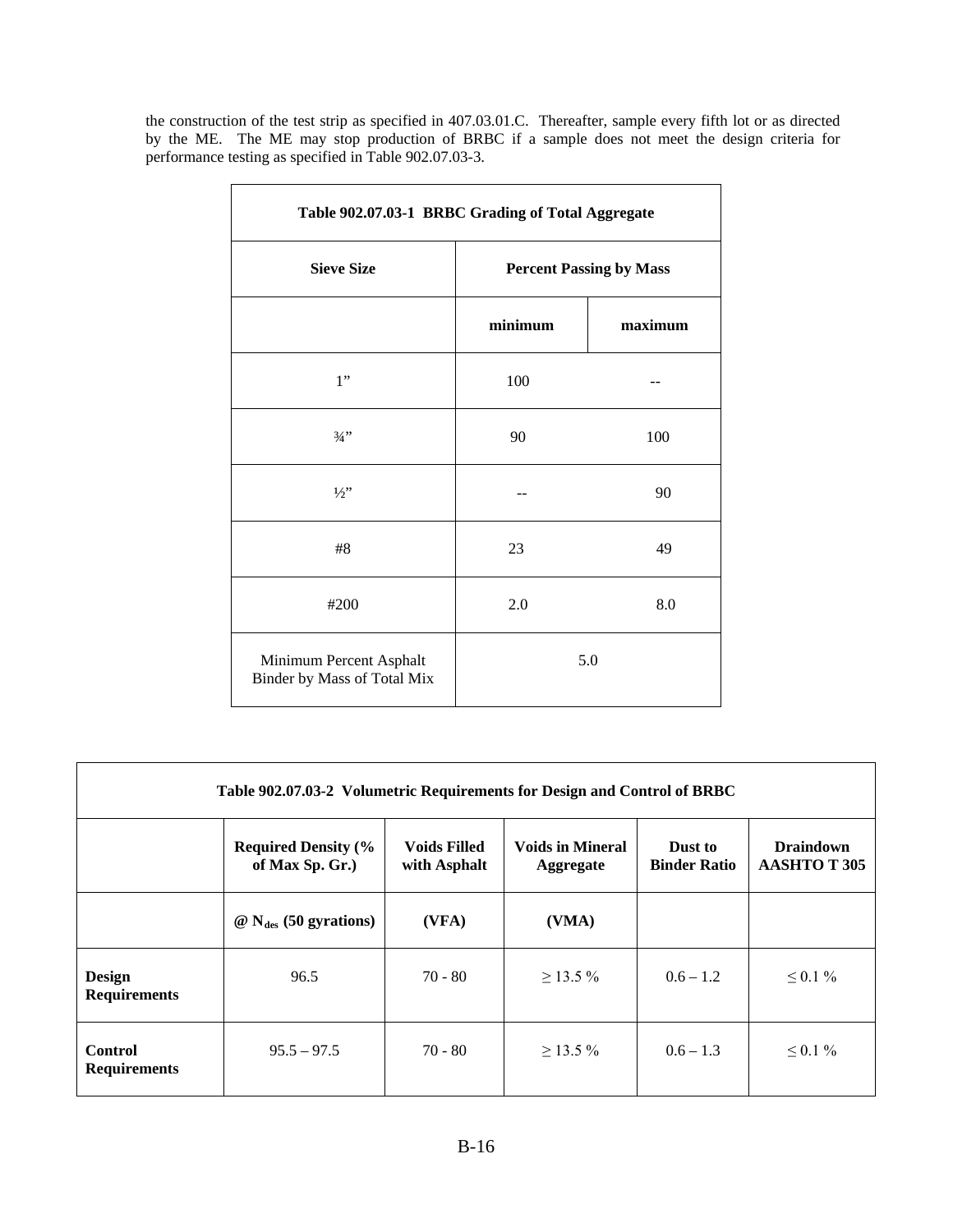| Table 902.07.03-3 Performance Testing Requirements for BRBC |                                           |  |  |
|-------------------------------------------------------------|-------------------------------------------|--|--|
| <b>Test</b>                                                 | Requirement                               |  |  |
| <b>Asphalt Pavement Analyzer</b><br>(AASHTO TP 63)          | $< 5$ mm@ 8,000 loading cycles            |  |  |
| Flexural Fatigue Life of HMA<br>(AASHTO T 321)              | $> 100,000,000$ cycles @ 100 microstrains |  |  |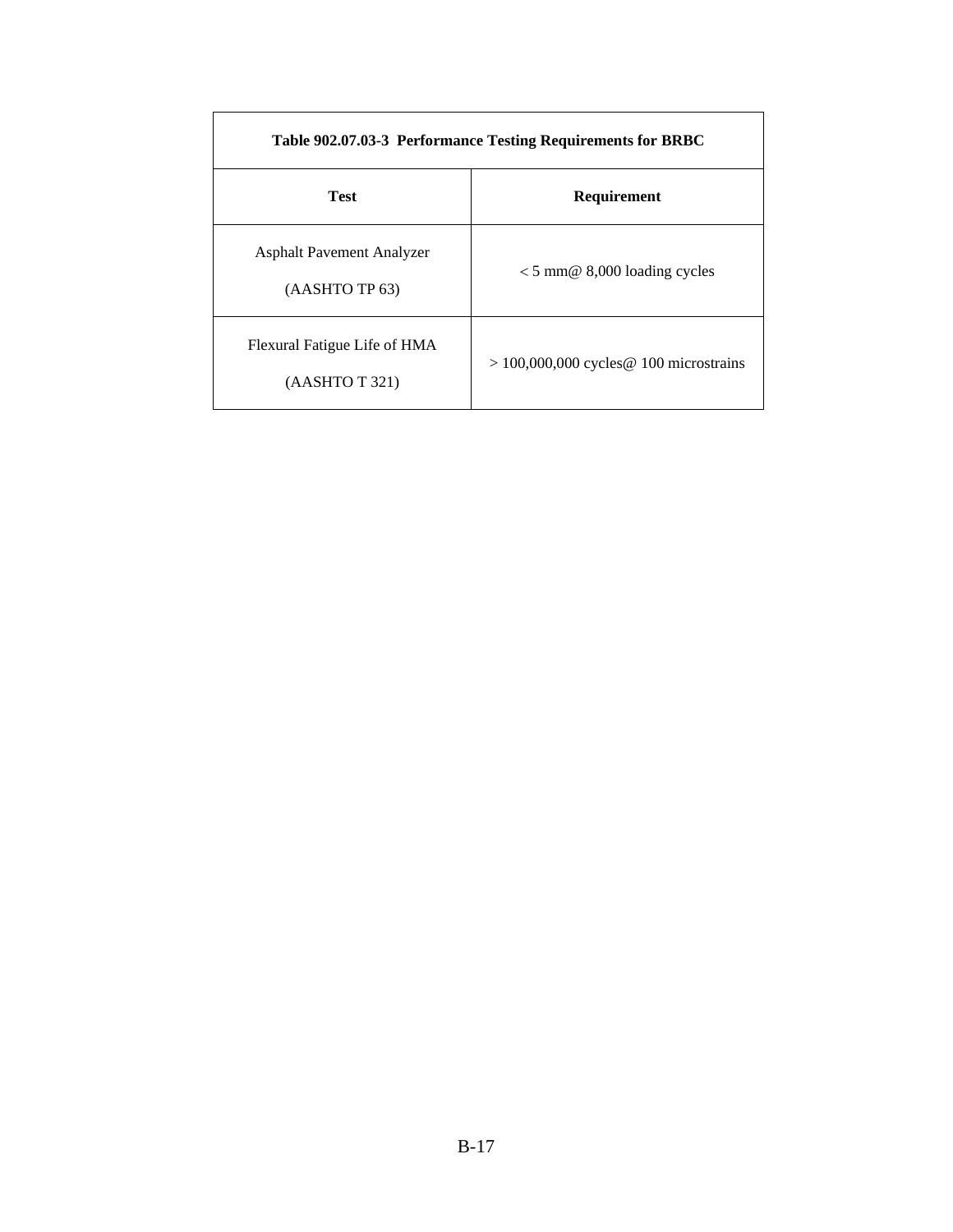Section 407 High Performance Thin Overlay (HPTO)

407.01 Description.

This work shall consist of the construction of a high performance thin HMA overlay.

#### **MATERIALS**

407.02 Materials.

The high performance thin overlay material shall conform to Section 921. All other materials shall conform to Subsection 404.02.

#### **EQUIPMENT**

407.03 Equipment.

The equipment shall be according to Subsections 404.03, 404.04, 404.06, 404.07, 404.08, 404.09, 404.10, 404.11, and 406.04.

#### **CONSTRUCTION**

407.05 Preparation of Existing Surface.

The preparation of the existing surface shall be according to Subsection 404.12.

407.06 Weather Limitations.

The limitations shall be according to Subsection 404.13.

407.07 Conditioning of Existing Surface.

The conditioning of the existing surface shall be according to Subsection 404.15 except that only Tack Coat 64 may be used

407.08 Transportation and Delivery of Mixture.

The transportation and delivery of mixture shall be according to Subsection 404.16.

407.09 Spreading and Finishing.

The spreading and finishing shall be according to Subsection 404.17 except for the following:

- 1. The thickness of the overlay shall be  $1 \pm 3/8$  inches.
- 2. Polymerized Joint Adhesive shall not be used.

407.10 Compaction.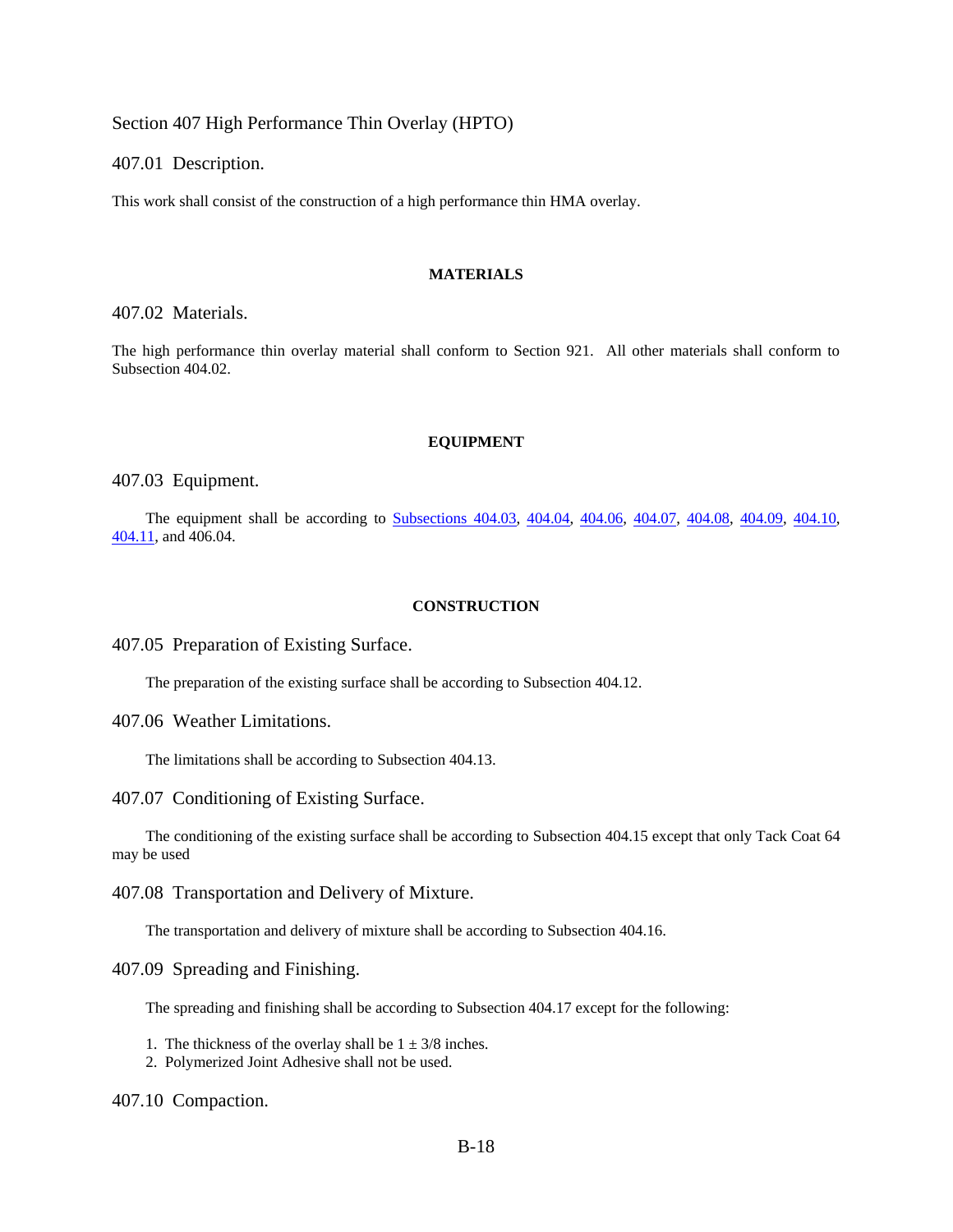The compaction of the mixture shall be according to Subsection 404.18.

#### 407.11 Air Voids Acceptance Plan.

Traveled Way lots are defined as the area covered by a day's paving production of the same lift of placed material consisting of a minimum of 1,100 tons and a maximum of 3,300 tons. Except for test strip lots, daily production areas less than 1,100 tons, will be combined with previous or subsequent production areas to meet the minimum requirements. When the maximum requirement is exceeded in a day's production, the area of material placed will be divided into two lots with approximately equal areas.

Ramp Pavement Lots are defined as the area of highway access ramps consisting of approximately 4,800 square yards of full depth uniform thickness pavement or 9,600 square yards of full depth variable thickness pavement. Ramp pavement lots will be calculated from the pavement structures within the Traveled Way of access ramps only. Ramps with less than the minimum area may be combined into a single lot. Where two or more nonadjacent ramps are included in a single lot, additional cores may be required to insure that at least one core is taken from each ramp.

Other Pavement Lots are defined as approximately 4,800 square yards of Superpave HMA of full depth, uniform thickness or 9,600 square yards of full depth, variable thickness material in shoulders and other incidental pavement construction. Shoulders less than 5 feet in width are excluded from these requirements.

Each mixture in a given lot shall be compacted so that the combined percentage of material below 2.0 percent voids or above 7.0 percent voids shall be no more than ten percent. Air voids will be determined from five drilled cores taken from each lot in random locations as directed by the Engineer. The Engineer will witness all core drilling. The drilled cores will be tested according to Subsection 920.03(G) to determine the air voids content.

Conformance with these requirements will be determined on the basis of the amount of material estimated to fall outside of the specification according to the following steps:

(1) Compute the sample mean  $(\overline{\mathbf{X}})$  and the standard deviation (S) of the N Test Results (X1, X2,..., XN):

$$
\overline{\mathbf{X}} = \underline{X1 + X2 + ... + XN}
$$
  
*N*

 $S = [(X1 - \overline{X})^2 + (X2 - \overline{X})^2 + ... + (XN - \overline{X})^2 / (N-1)]^{1/2}$ 

(2) Compute Quality Index.

QL =  $(\overline{\mathbf{X}} - 2.0)$ /S and QU =  $(7.0 - \overline{\mathbf{X}})$ /S, where "Q" is the quality index.

(3) Compute Percent Defective. (PD) Using Table 914-5 for the appropriate sample size, determine the percentage of material (PD) falling outside specification limits associated with QL (lower limit) and QU (upper limit). Add these two values to obtain the total PD.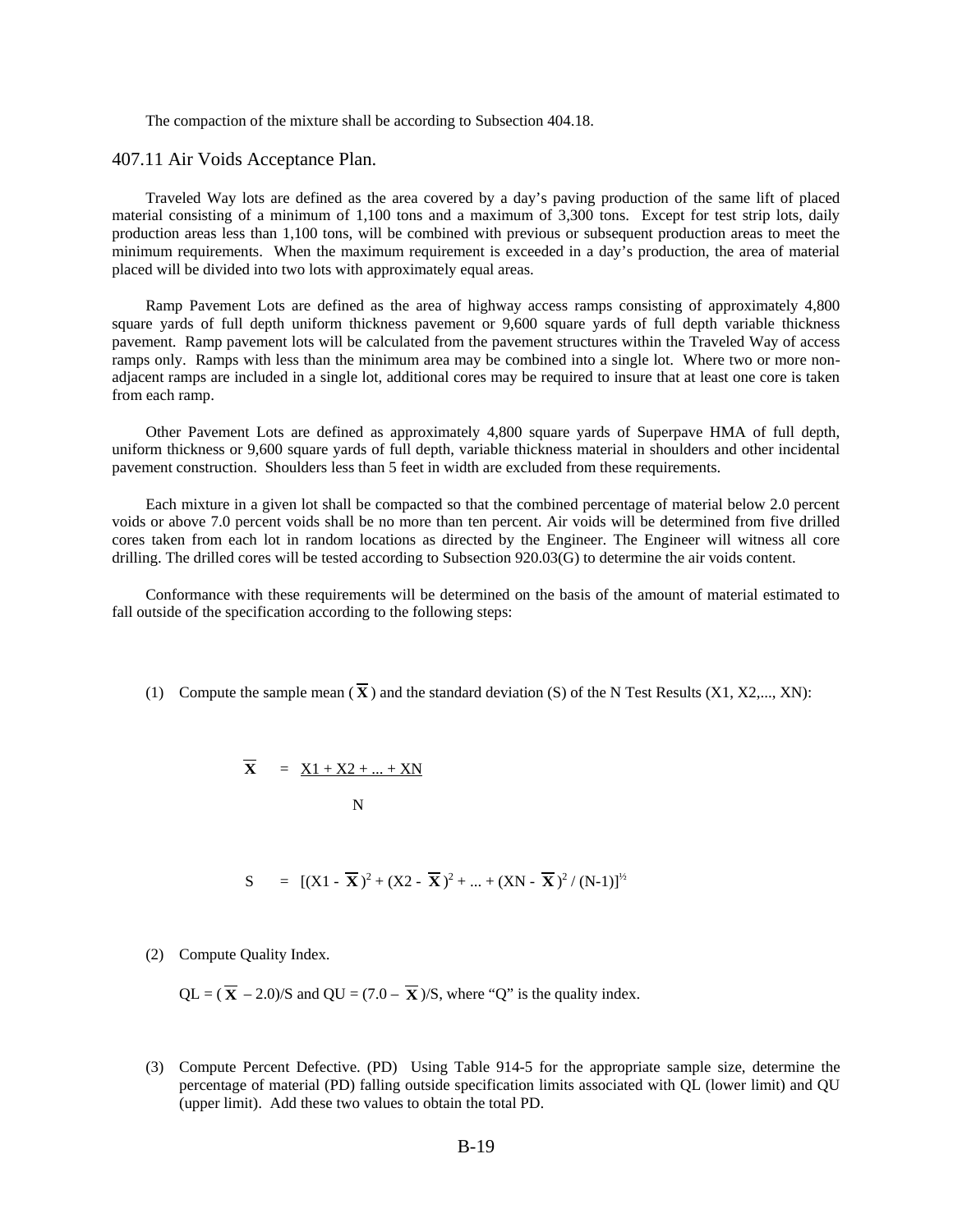If for any reason the number of available test results is different from  $N = 5$  for initial testing or  $N =$ 10 for retesting, tables for the appropriate sample size are to be used for Step 3.

- (4) Compute the percent pay adjustment (PPA) for voids for Traveled Way paving (including ramps) and newly constructed shoulders 5 feet in width or more as follows:
	- a. Surface:

| <b>QUALITY</b>     | PPA                     |         |
|--------------------|-------------------------|---------|
| PD < 10            | $PPA_V = 4 - (0.4 PD)$  | (Eq. 1) |
| $10 \leq P D < 30$ | $PPA_V = 1 - (0.1 PD)$  | (Eq. 2) |
| $PD \geq 30$       | $PPA_V = 40 - (1.4 PD)$ | (Eq. 3) |

b. Intermediate and Base:

| <b>OUALITY</b> | PPA                     |         |
|----------------|-------------------------|---------|
| PD < 30        | $PPA_v = 1 - (0.1 PD)$  | (Eq. 4) |
| $PD \geq 30$   | $PPA_V = 40 - (1.4 PD)$ | (Eq. 5) |

Compute the percent pay adjustment for voids for shoulders (other than newly constructed shoulders) 5 feet or more in width as follows:

c. Surface:

| <b>QUALITY</b> | PPA                    |         |
|----------------|------------------------|---------|
| PD < 10        | $PPA_V = 4 - (0.4 PD)$ | (Eq. 6) |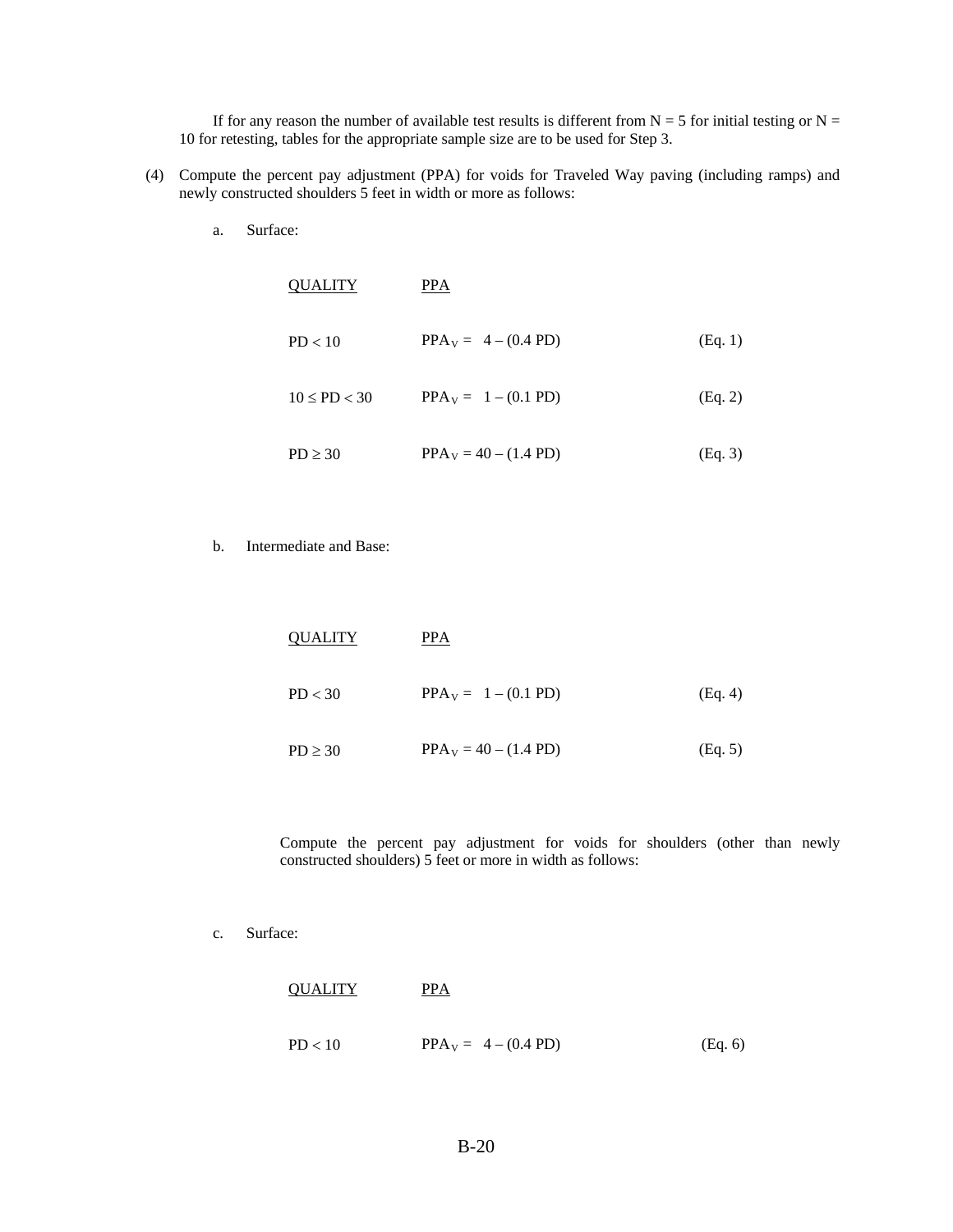$$
10 \le PD < 50 \qquad \text{PPA}_{V} = 1 - (0.1 \, PD) \tag{Eq. 7}
$$
\n
$$
PD \ge 50 \qquad \text{PPA}_{V} = 92 - (1.92 \, PD) \tag{Eq. 8}
$$

#### d. Intermediate and Base:

| <b>OUALITY</b> | PPA                              |          |
|----------------|----------------------------------|----------|
| PD < 50        | $PPA_V = 1 - (0.1 PD)$           | (Eq. 9)  |
| $PD \ge 50$    | $PPA_V = 92 - (1.92 \text{ PD})$ | (Eq. 10) |

Shoulders less than 5 feet in width are excluded from these requirements.

- (5) Retest. If the initial series of N = 5 tests produces a percent defective value of PD  $\geq$  30 for mainline paving, or PD  $\geq$  50 for shoulders, the Contractor may elect to take an additional set of N = 5 drilled cores at new random locations, as designated by the Engineer. The additional cores shall be taken within 10 Working Days of receipt of the initial core results. If the additional cores are not taken within the 10 Working Days, the initial core results  $(N = 5)$  will be used to determine the percent pay adjustment. When the additional cores are taken, Steps 1 through 3 will be repeated using the combined data set of N  $= 10$  test values to obtain the total PD estimate using Table 914 - 5, and Step 4 will be repeated to obtain the final lot percent pay adjustment using Equations 1 through 10 in Step 4, as appropriate.
- (6) Removal and Replacement. If the final lot percent defective based on the combined set of  $N = 10$  tests, or  $N = 5$  if the Contractor fails to take additional cores, is equal to or greater than PD = 75, the Department will require removal and replacement of the lot at the Contractor's expense. When replacement is made, the replaced layers are subject to the same requirements as the initial construction.
- (7) Outlier Provision. All cores will be examined for obvious physical damage at the Department Laboratory. Any core found to be damaged shall be replaced by taking an additional core within a two foot radius of the original location.

All acceptance cores will be screened for outliers using a statistically valid procedure. If an outlier is detected, that core shall be replaced by taking an additional core within a 2-foot radius of the original location. The following procedure applies only for a sample size of 5.

Step 1: Arrange the 5 core results in ascending order as follows, in which X1 represents the smallest value and X5 represents the largest value:

X1, X2, X3, X4, X5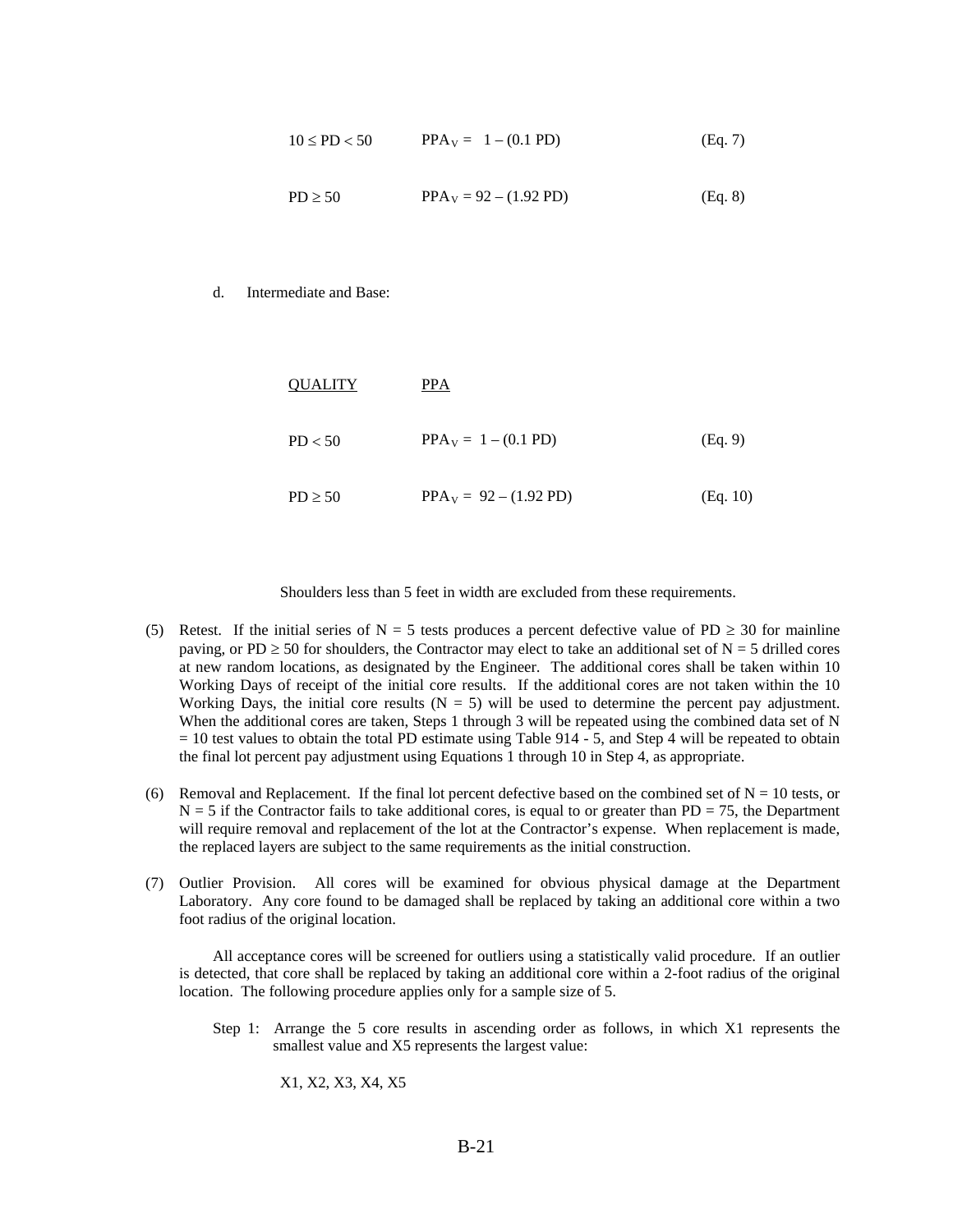Step 2: If X5 is the value suspected of being an outlier, compute:

 $R = (X5 - X4) / (X5 - X1)$ 

If X1 is suspected of being an outlier, compute:

$$
R = (X2 - X1) / (X5 - X1)
$$

Step 3: If  $R \ge 0.642$ , the value is judged to be statistically significant and the core is excluded.

407.12 Core Samples.

Core samples shall be according to Subsection 404.23.

407.13 Opening to Traffic.

The pavement shall be opened to traffic according to Subsection 404.24.

#### **COMPENSATION**

#### 407.14 Method Of Measurement.

High Performance Thin Overlay will be measured by the ton excluding wasted material and according to Subsection 404.25.

407.15 Basis of Payment.

Payment will be made under:

HIGH PERFORMANCE THIN OVERLAY TON

Payment reductions due to non-conformance to air voids requirements will be made according to Subsection 407.11.

Separate payment will not be made for Test Strips and Quality Control for Compaction, including comparison cores and nuclear density testing. All costs thereof shall be included in the prices bid for the High Performance Thin Overlay.

Payment for Surface Preparation, Tack Coat and Core Samples, HMA will be made according to Subsection 404.26.

*Pay Item Pay Unit*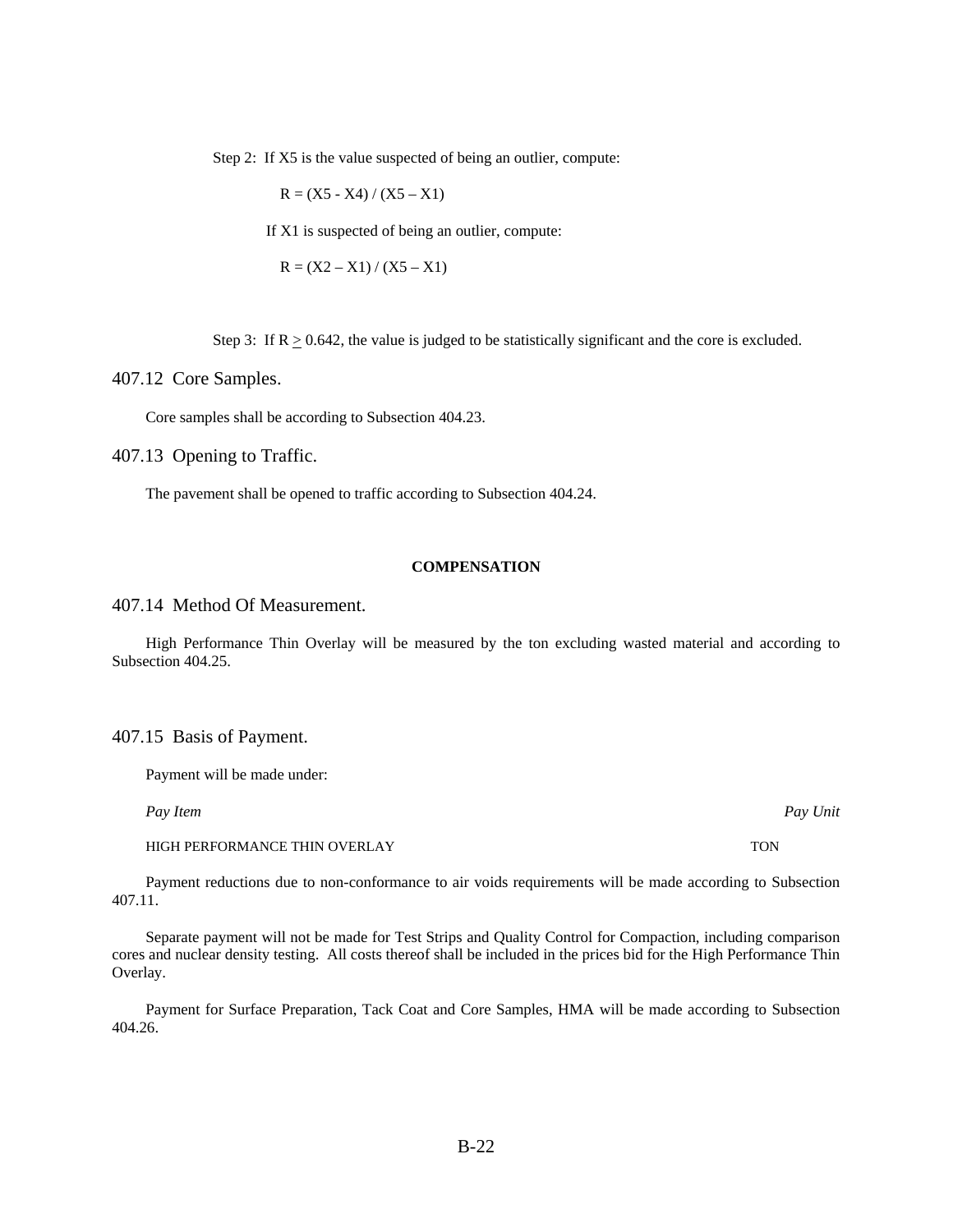### ADD THE FOLLOWING SECTION TO DIVISION 900:

#### Section 921 High Performance Thin Overlay (HPTO)

#### 921.01 Composition of Mixtures.

Composition of the mixture for HPTO shall be coarse aggregate, fine aggregate, and asphalt binder, and may also include mineral filler. Reclaimed Asphalt Pavement (RAP), Ground Bituminous Shingle Material, Remediated Petroleum Contaminated Soil Aggregate, or Crushed Recycled Container Glass (CRCG) will not be permitted.

The asphalt binder shall be PG 76-22 conforming to AASHTO M 320, Table 1 except that the PAV aged asphalt will be tested for dynamic shear at 25°C. In addition, the asphalt binder shall have the following properties:

- 1. The RTFO aged asphalt shall have an elastic recovery of at least 65 percent when tested at 25°C according to AASHTO T 301.
- 2. In the separation test, the maximum allowable difference for the original asphalt binder shall be 4.5 degrees when tested according to ASTM D 5976.

The coarse aggregate shall conform to Subsection 901.10(A) and shall be argillite, gneiss, granite, quartzite, or trap rock.

The fine aggregate shall be stone sand conforming to Subsection 901.10(C) and shall have an uncompacted void content of at least 45 percent when tested according to AASHTO T 304, Method A. In addition, the minimum sand equivalent shall be 45 percent when tested according to AASHTO T 176.

The mineral filler, if used, shall conform to Subsection 901.14.

#### 921.02 Formula for Job Mix.

At least 30 days before initial production, a job mix formula for the HPTO shall be submitted on forms supplied by the Department, which shall include a statement naming the source of each component and a report showing the results meet the criteria specified in Table 921-1 and 921-2.

The job mix formula for the HPTO mixture shall establish the percentage of dry weight of aggregate passing each required sieve size and an optimum percentage of asphalt binder based upon the weight of the total mix. The optimum percentage of asphalt binder shall be determined according to AASHTO R 35 and M 323 with an  $N_{des}$  of 50 gyrations. Before maximum specific gravity testing or compaction of specimens, the mix shall be conditioned for 2 hours according to the requirements for conditioning for volumetric mix design in AASHTO R 30, Section 7.1. If the absorption of the combined aggregate is more than 1.5 percent according to AASHTO T 84 and T 85, the mix shall be short term conditioned for 4 hours according to AASHTO R 30, Section 7.2 prior to compaction of specimens (AASHTO T 312) and determination of maximum specific gravity (AASHTO T 209). The job mix formula shall be within the master range specified in, Table 921-1.

The job mix formula shall provide a mixture that meets a minimum tensile strength ratio (TSR) of 85% when prepared according to AASTHO T 312 and tested according to AASHTO T 283 with the following exceptions:

- 1. Before compaction, condition the mixture for 2 hours according to AASHTO R 30 Section 7.1.
- 2. Compact specimens with 40 gyrations.
- 3. Extrude specimens as soon as possible without damaging.
- 4. Use AASHTO T 269 to determine void content.
- 5. Record the void content of the specimens.
- 6. If less than 55% saturation is achieved, the procedure does not need to be repeated, unless the difference in tensile strength between duplicate specimens is greater than 25 pounds per square inch.
- 7. If visual stripping is detected, modify or readjust the mix.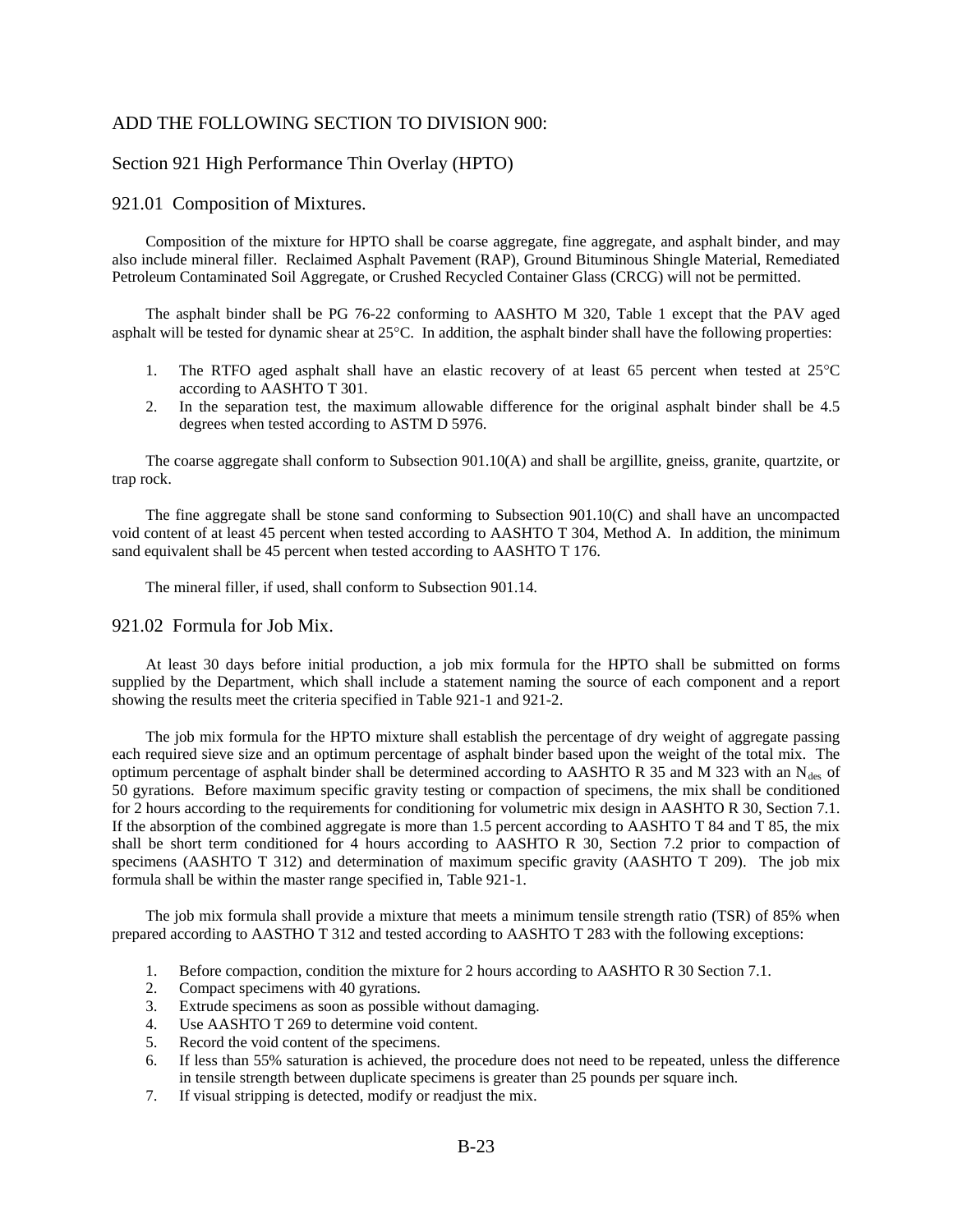For each mix design, three gyratory specimens and one loose sample corresponding to the composition of the job mix formula, including the design asphalt content, shall be submitted with the mix design forms. These will be used for verification of the properties of the job mix formula. The specimens shall be compacted to the design number of gyrations ( $N_{des}$ ). To be acceptable all three gyratory specimens must comply with the gradation and asphalt content requirements in Table 921-1 and with the control requirements in Table 921-2. The Engineer reserves the right to be present at the time of molding the gyratory specimens.

In addition, 6 gyratory specimens and a 5 gallon bucket of loose mix shall be submitted to the Engineer. The additional gyratory specimens shall be compacted according to AASHTO T 312, shall be 77 mm high, and shall have an air void content of  $5.0 \pm 0.5$  percent. These additional samples will be used for performance testing of the HPTO mix. The specimens will be tested using an Asphalt Pavement Analyzer according to AASHTO TP63 at 64°C, 100 psi hose pressure, and 100 lb. wheel load. The job mix formula will be approved if the average rut depth for the 6 specimens in the asphalt pavement analyzer testing is not more than 4 mm in 8,000 loading cycles. If the job mix formula does not meet the APA criteria, the HPTO mix shall be redesigned.

The job mix formula for the HPTO mixture shall be in effect until modification is approved.

When unsatisfactory results for any specified characteristic of the work make it necessary, a new job mix formula may be established for approval. In such instances, if corrective action is not taken, the Engineer reserves the right to require an appropriate adjustment.

Should a change in sources be made or a change in the properties of materials occur, the Engineer may require that a new job mix formula be established and approved before production can continue.

#### 921.03 Sampling and Testing

**A. General Sampling and Testing Requirements.** Acceptance testing of HPTO will be performed in a timely manner. Sampling will be performed according to AASHTO T 168, NJDOT B-2, and/or ASTM D 3665.

The temperature of the mix at discharge from the plant or storage silo shall be between 300 and 350°F.

The producer's quality control technician shall be present during periods of mix production for the sole purpose of quality control testing and to assist the Department's representative in order to ensure compliance. The Department will not perform the quality control testing or other routine test functions in the absence of or instead of the plant laboratory technician.

Acceptance testing does not preclude the Engineer from requiring disposal of any batch or shipment without further testing which is rendered unfit for its intended use due to contamination, segregation, improper temperature, or incomplete coating of the aggregate. For other than improper temperature, visual inspection of the material by the Engineer is considered sufficient grounds for such rejection.

When materials are rejected for any of the above reasons, except for improper temperature, samples will be taken for testing. Should such testing indicate that the material was erroneously rejected, payment will be made for the rejected material.

HPTO mixtures processed through a surge or storage system will be inspected visually to ensure that they are essentially free of lumps of cold material. Any batch or shipment of material found to be so contaminated will be rejected and shall be disposed of.

**B. Drum Mix Plants.** Five stratified random samples for acceptance will be taken from each lot of approximately 3,000 tons of each type of mix. When a lot of HPTO mix is necessarily less than 3,000 tons, samples will be taken at random for each type of mix at the rate of one sample for each 600 tons or fraction thereof and will be treated as a short lot*.*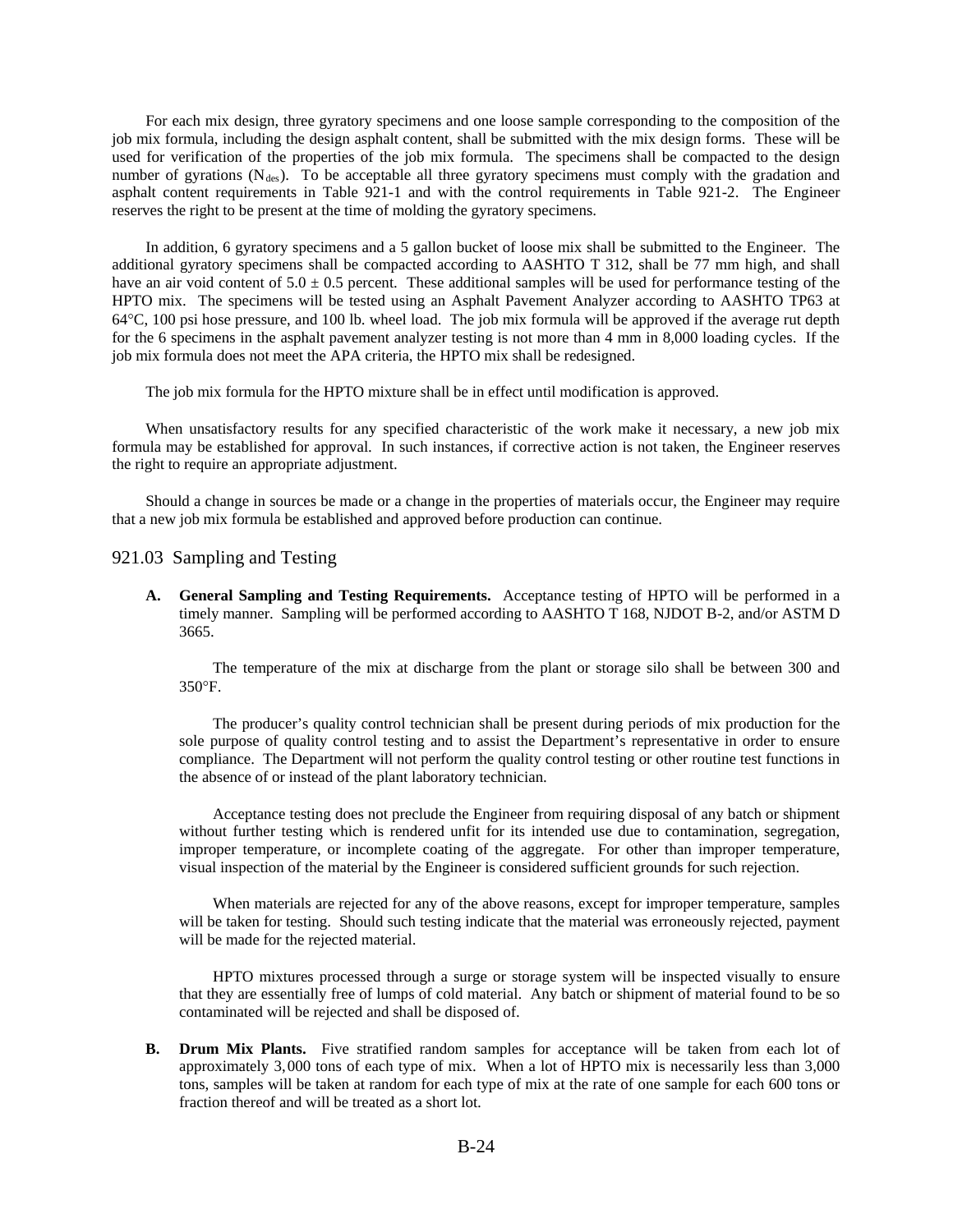To determine the quantity of binder and the gradation of the aggregate to determine volumetric properties for quality control testing purposes, extractions or ignition testing at the sampling rate specified shall be performed each day for each type mixture according to AASHTO T 164, Method A or AASHTO T 308*.*

**C. Fully Automated Batch Plants.** When using bin analysis, five stratified random samples shall be taken from each lot, under the supervision of the Engineer, otherwise sampling is done according to the requirements for drum mix plants. A lot is approximately 3,000 tons of each type of mix. When a lot of HPTO mix is necessarily less than 3,000 tons, samples shall be taken at random for each type of mix at the rate of one sample for each 600 tons or fraction thereof and will be treated as a short lot.

Quality control testing for gradation and volumetric properties shall be performed using bin samples and printed weigh tickets according to NJDOT B-5 or according to the requirements for drum mix plants.

**D. Quality Control and Acceptance Requirements.** The quality control technician at the asphalt plant shall perform sampling and testing according to the approved quality control plan for the plant, to keep the mix within the limits specified in Tables 920-1 and 920-2. Volumetric properties, dust to binder ratio, and compaction requirements at  $N_{des}$  for quality control samples shall be determined on the basis of extraction, ignition oven, or hot bin analysis, and air voids as determined by bulk specific gravity according to AASHTO T 166 and maximum specific gravity according to AASHTO T 209. The quality control technician shall use the results to control production.

Coarse aggregate, fine aggregate, mineral filler and RAP shall be sampled and tested according to the approved quality control plan for the plant.

Volumetric properties at  $N_{des}$  and dust to binder ratio will be determined for acceptance from samples taken, compacted and tested at the mixing plant. The material will be compacted to the number of design gyrations ( $N_{des}$ ) of 50, using equipment according to AASHTO T 312. The bulk specific gravity of the compacted sample will be determined according to AASHTO T 166.

Maximum specific gravity shall be tested as needed to control production and at least once per day's production by the producer's quality control technician on loose material, according to AASHTO T 209.

The HPTO mixture shall conform to all of the control requirements listed in Table 921-2, and to the gradation requirements in Table 921-1. If two samples in a lot do not conform to these requirements, corrective action shall be initiated immediately.

The moisture content of the mixture at discharge from the plant shall not exceed 1.0 percent. Moisture determinations are based on the weight loss on heating for one hour in an oven at  $280 \pm 5^{\circ}$ F of an approximately 1500 gram sample of mixture. A minimum of one sample per lot will be tested for moisture.

The total mineral aggregate and asphalt cement material shall be so combined and mixed that at least 95 percent of the coarse aggregate particles are entirely coated with asphalt binder as determined by AASHTO T 195. At the option of the Engineer, random samples will be obtained from each of five trucks, and the adequacy of the mixing will be determined on the average of particle counts made on these five test portions. If the above requirement is not fully met plant operations shall be modified as necessary to obtain the required degree of coating.

**E. Performance Testing.** Five 5 gallon buckets of loose mix shall be provided to the Engineer for testing in the Asphalt Pavement Analyzer. The first sample shall be taken in the first lot of production. Thereafter, every second lot shall be sampled. The Engineer may stop production of HPTO if a sample does not meet the design criteria for performance testing as detailed in Subsection 921.02.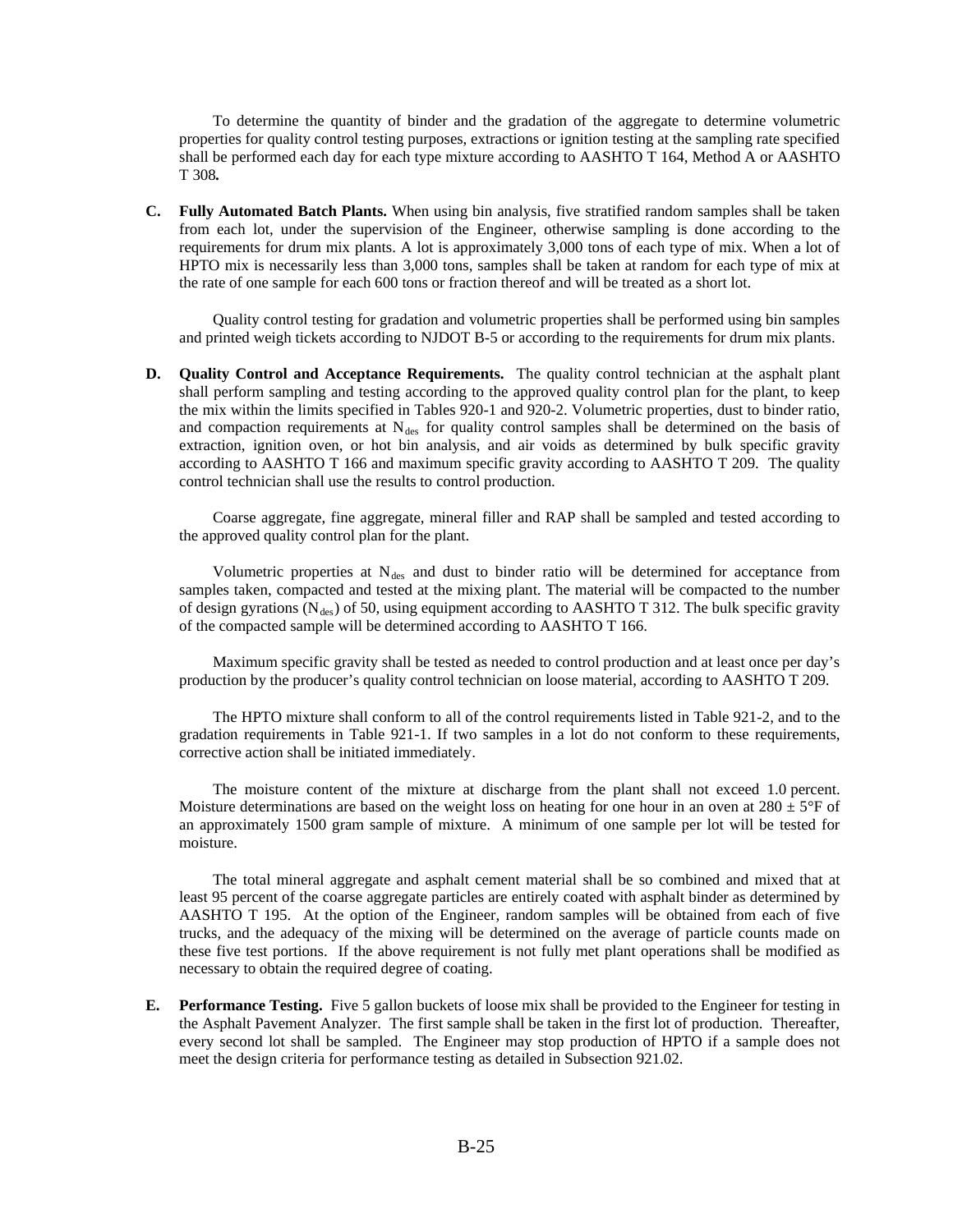# 921.04 Tables.

Tables referenced in the Specifications are as follows:

| Table 921-1 Job Mix Formula Requirements for HPTO |                                |  |
|---------------------------------------------------|--------------------------------|--|
| <b>Sieve Size</b>                                 | <b>Percent Passing by Mass</b> |  |
| 3/8"                                              | 100                            |  |
| #4                                                | 65-85                          |  |
| #8                                                | 33-55                          |  |
| #16                                               | $20 - 35$                      |  |
| #30                                               | 15-30                          |  |
| #50                                               | $10 - 20$                      |  |
| #100                                              | $5 - 15$                       |  |
| #200                                              | $5.0 - 8.0$                    |  |
| Minimum Percent Asphalt by<br>Mass of Total Mix   | 7.0                            |  |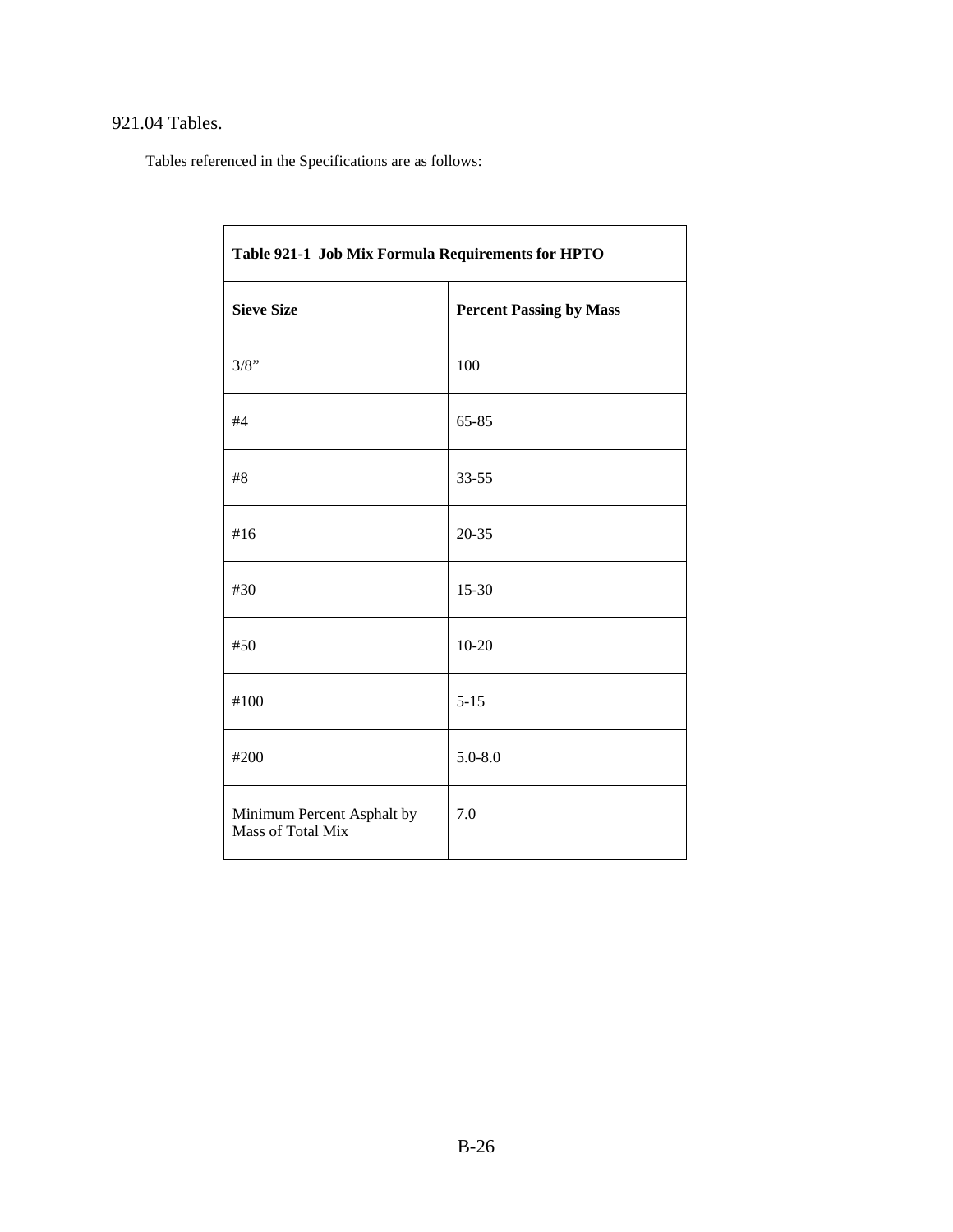| Table 921-2 Volumetric Requirements for Design and Control of HPTO |                                                   |                                     |                                                |                                |                                        |
|--------------------------------------------------------------------|---------------------------------------------------|-------------------------------------|------------------------------------------------|--------------------------------|----------------------------------------|
|                                                                    | <b>Required Density</b><br>$(\%$ of Max. Sp. Gr.) |                                     | Voids in<br><b>Mineral</b><br><b>Aggregate</b> | Dust to<br><b>Binder Ratio</b> | <b>Draindown</b><br><b>AASHTOT 305</b> |
|                                                                    | $N_{des}$ (50<br>gyrations)                       | $N_{\text{max}}$ (100<br>gyrations) | (VMA)                                          |                                |                                        |
| Design<br><b>Requirements</b>                                      | 96.5                                              | < 99.0                              | $>18.0\%$                                      | $0.6 - 1.2$                    | $0.1\%$                                |
| <b>Control</b><br><b>Requirements</b>                              | $95.5 - 97.5$                                     | < 99.0                              | $>18.0\%$                                      | $0.6 - 1.3$                    | $0.1\%$                                |

### Section 408- Bottom Rich intermediate Course

#### 408.01 DESCRIPTION

This Section describes the requirements for constructing bottom rich intermediate course (BRIC).

#### 408.02 MATERIALS

#### 408.02.01 Materials

Provide materials as specified:

BRIC…………………………...…………. ……………………………………………….…902.08

Use an approved HMA surface course to fill core holes, maintaining the material hot enough to compact. The Contractor may use a commercial type of cold mixture as patching material for filling core holes if HMA surface course is not being produced when coring.

#### 408.02.02 Equipment

Provide equipment as specified:

Provide a thin-lift nuclear density gauge according to ASTM D 2950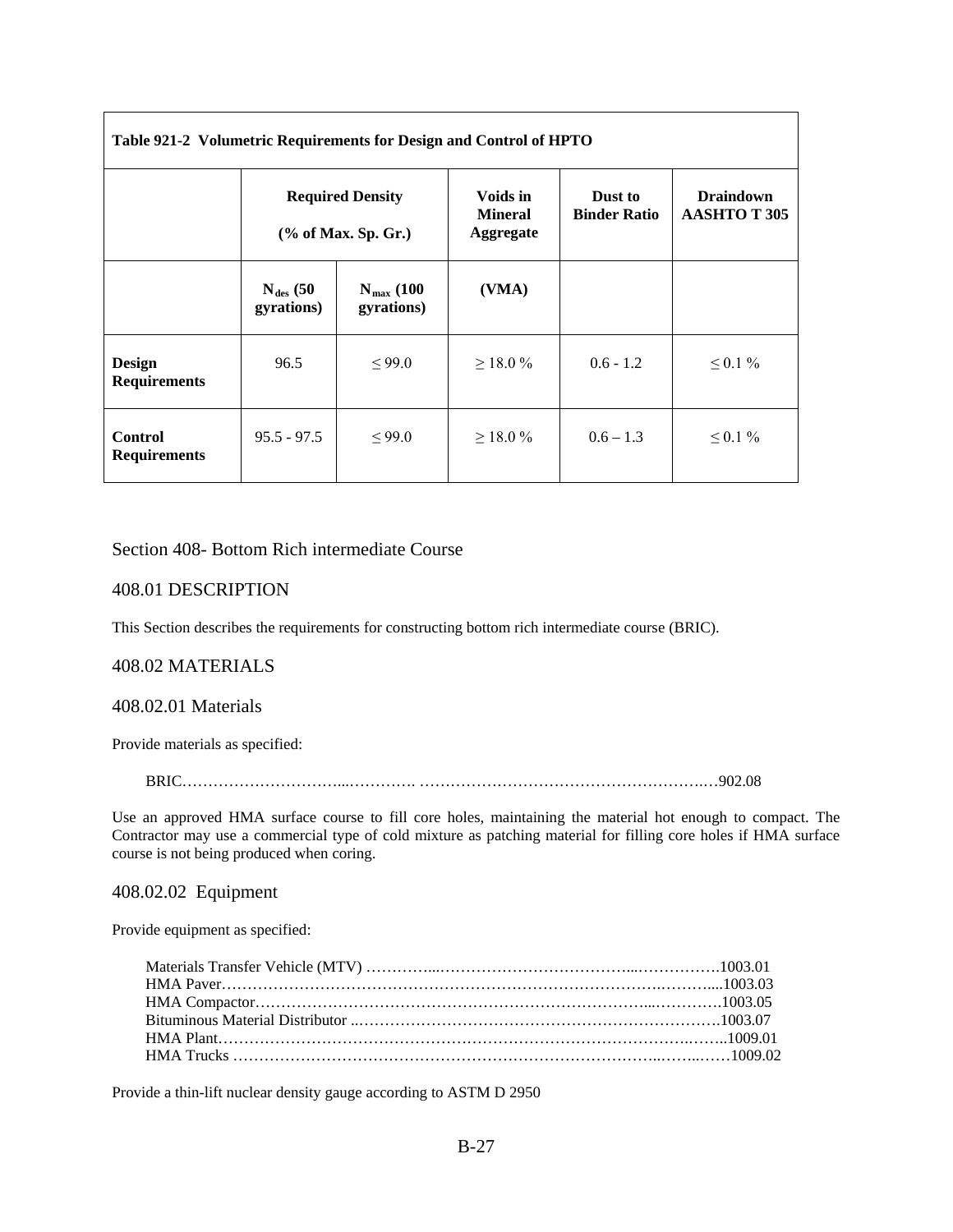Install a paver hopper insert with a minimum capacity of 14 tons in the hopper of the HMA Paver.

### 408.03 CONSTRUCTION

### 408.03.01 Preparing Existing Pavement

Prepare existing pavement as specified in 401.03.01.

### 408.03.02 Tack Coat and Prime Coat

Apply tack coat as specified in 401.03.02.

### 408.03.03 BRIC

- **A. Paving Plan.** At least 20 days before the start of placing the BRIC, submit to the RE for approval a detailed plan of operation as specified in 401.03.03.A. If multiple plants are producing the BRIC, determine how material will be separated for testing and acceptance. Include in the paving plan a proposed location for the test strip.
- **B. Weather Limitations.** Do not place BRIC if it is precipitating. Do not allow trucks to leave the plant when precipitation is imminent. The Contractor may resume operations when the precipitation has stopped and the surface is free of water.

Do not pave if the base temperature is below 50 °F.

- **C. Test Strip.** At least two weeks prior to production of the BRIC, construct a test strip as specified in 401.03.03.C except for the allowance to continue paving. Submit test strip results to the RE. The RE will analyze the test strip results in conjunction with the ME's results from the HMA plant to approve the test strip. Do not proceed with production paving until receiving written permission from the RE.
- **D. Transportation and Delivery of HMA.** Transport and deliver BRIC as specified in 401.03.03.D.
- **E. Spreading and Grading.** Do not start paving of the BRIC until the RE has approved the underlying surface. Place BRIC at the laydown temperature recommended by the supplier of the asphalt binder or the supplier of the asphalt modifier without exceeding 330ºF maximum discharge temperature. Spread and grade BRIC as specified in 401.03.03.E.
- **F. Compacting.** Compact as specified in 401.03.03.F.
- **G. Opening to Traffic.** Remove loose material from the traveled way, shoulder, and auxiliary lanes before opening to traffic. Do not allow traffic or construction equipment on the BRIC until the surface temperature is less than 120 °F.
- **H. Air Void Requirements.** Mainline lots are defined as the area covered by a day's paving production of the same job mixed formula between 1000 and 4000 tons for the traveled way and auxiliary lanes. The RE will combine daily production areas less than 1000 tons with previous or subsequent production areas to meet the minimum lot requirements. When the maximum lot requirement is exceeded in a day's production, the RE will divide the area of HMA placed into 2 lots with approximately equal areas. The RE may increase the maximum lot size to cover one day's paving production. If multiple plants produce the BRIC, ensure production is kept separate so that separate lots can be designated by the RE.

Ramp pavement lots are defined as approximately 10,000 square yards of pavement in ramps. The RE may combine ramps with less than the minimum area into a single lot. If 2 or more ramps are included in a single lot, the RE will require additional cores to ensure that at least 1 core is taken from each ramp.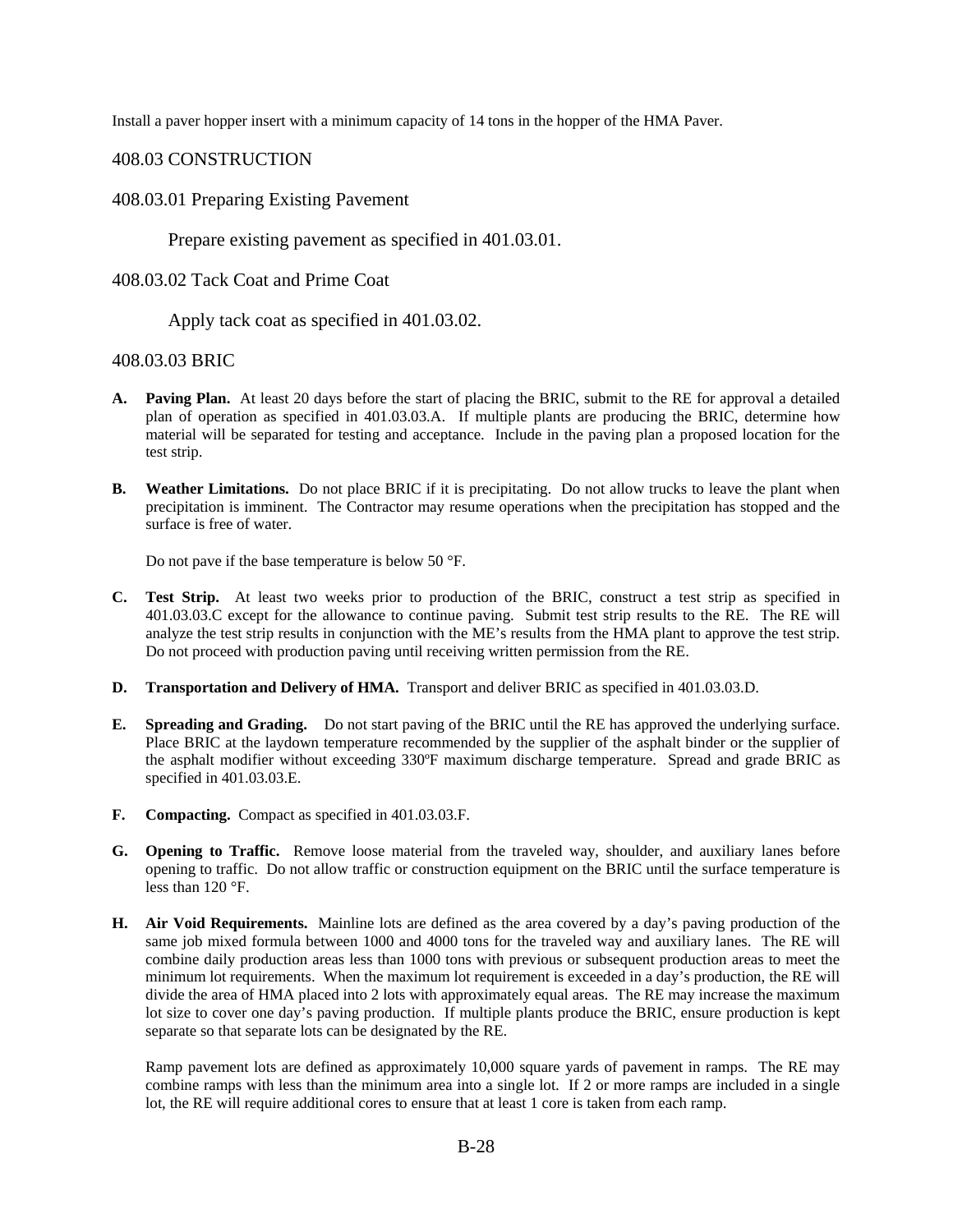Other pavement lots are defined as approximately 10,000 square yards of pavement in shoulders and other undefined areas.

The ME will calculate the percent defective (PD) as the percentage of the lot outside the acceptable range of 1 percent air voids to 6 percent air voids. The acceptable quality limit is 10 percent defective. For lots in which PD < 10, the Department will award a positive pay adjustment. For lots in which PD > 10, the Department will assess a negative pay adjustment.

The ME will determine air voids from 5 cores taken from each lot in random locations. The ME will determine air voids of cores from the values for the maximum specific gravity of the mix and the bulk specific gravity of the core. The ME will determine the maximum specific gravity of the mix according to NJDOT B3 and AASHTO T 209, except that minimum sample size may be waived in order to use a 6-inch diameter core sample. The ME will determine the bulk specific gravity of the compacted mixture by testing each core according to AASHTO T 166.

The ME will calculate pay adjustments based on the following:

#### **1. Sample Mean (** $\overline{X}$ **) and Standard Deviation (S) of the N Test Results (** $X_1, X_2, ..., X_N$ **).**

$$
\overline{X} = \frac{(X_1 + X_2 + \dots + X_N)}{N}
$$

$$
S = \sqrt{\frac{(X_1 - \overline{X})^2 + (X_2 - \overline{X})^2 + \dots + (X_N - \overline{X})^2}{N - 1}}
$$

**2. Quality Index (Q).**

$$
\mathcal{Q}_L = \frac{(\overline{X} - 1.0)}{S}
$$

$$
\mathcal{Q}_{U}=\frac{(6.0-\overline{X})}{S}
$$

- **3.** Percent Defective (PD). Using **NJDOT ST** for the appropriate sample size, the Department will determine PD<sub>L</sub> and PD<sub>U</sub> associated with  $Q_L$  and  $Q_U$ , respectively. PD = PD<sub>L</sub> + PD<sub>U</sub>
- **4.** Percent Pay Adjustment (PPA). Calculate the PPA for traveled way and ramp lots as specified in Table [401.03.03-3.](#page-79-0)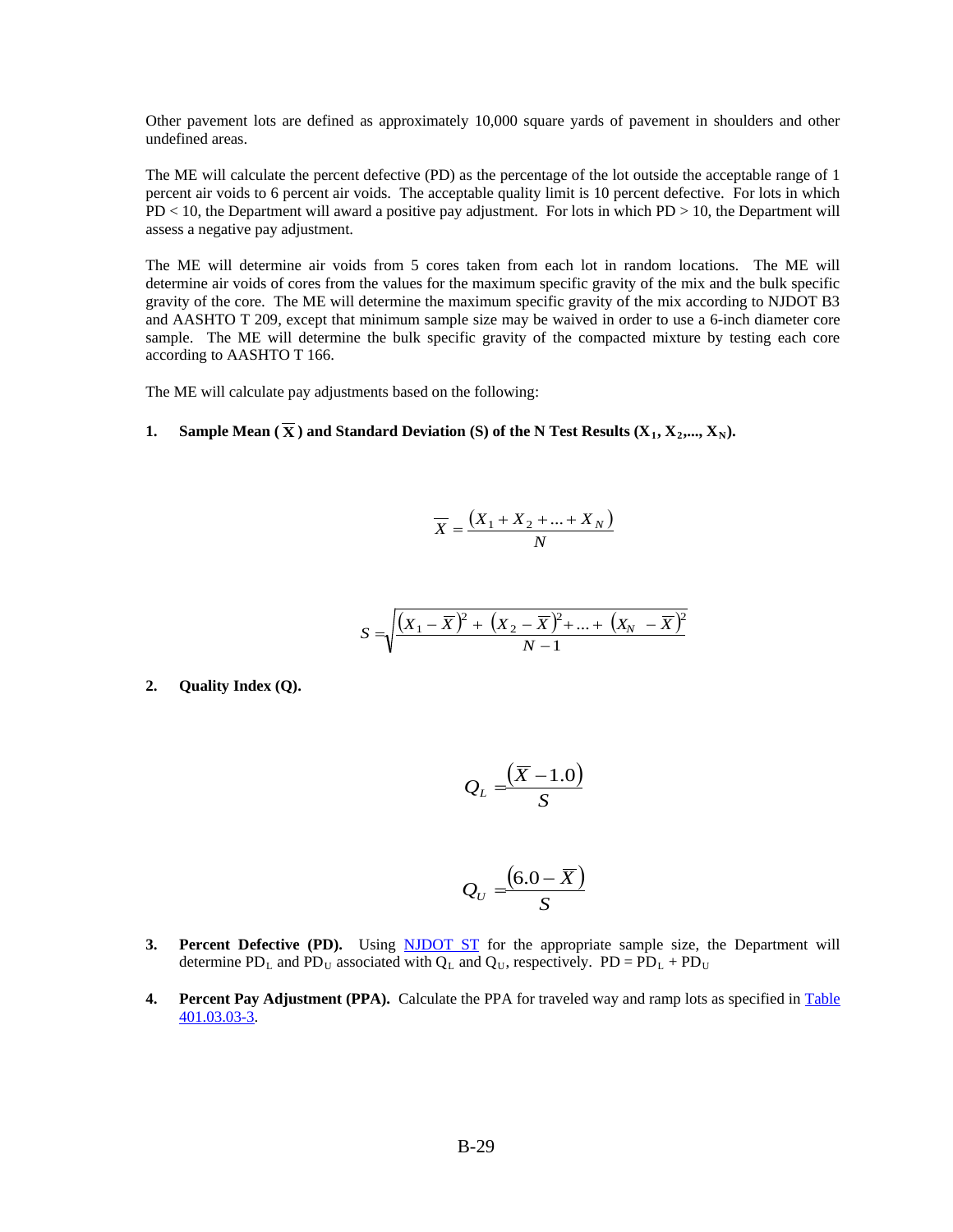#### **Table 401.03.03-3 PPA for BRIC Lots**

<span id="page-79-0"></span>

|             | Quality      | <b>PPA</b>            |
|-------------|--------------|-----------------------|
| <b>BRIC</b> | PD < 30      | $PPA = 1 - (0.1 PD)$  |
|             | $PD \geq 30$ | $PPA = 40 - (1.4 PD)$ |

Calculate the PPA for other pavement lots as specified in [Table 401.03.03-4.](#page-79-1)

- <span id="page-79-1"></span>**5. Outlier Detection.** The ME will screen all acceptance cores for outliers using a statistically valid procedure. If an outlier is detected, replace that core by taking an additional core at the same offset and within 5 feet of the original station. The following procedure applies only for a sample size of 5.
	- 1. The ME will arrange the 5 core results in ascending order, in which  $X_1$  represents the smallest value and  $X_5$  represents the largest value.
	- 2. If  $X_5$  is suspected of being an outlier, the ME will calculate:

$$
R = \frac{X_5 - X_4}{X_5 - X_1}
$$

3. If  $X_1$  is suspected of being an outlier, the ME will calculate:

$$
R = \frac{X_2 - X_1}{X_5 - X_1}
$$

- 4. If  $R > 0.642$ , the value is judged to be statistically significant and the core is excluded.
- **6. Retest.** If the initial series of 5 cores produces a percent defective value of  $PD \ge 30$  for mainline or ramp lots, or PD  $\geq$  50 for other pavement lots, the Contractor may elect to take an additional set of 5 cores at random locations chosen by the ME. Take the additional cores within 15 days of receipt of the initial core results. If the additional cores are not taken within the 15 days, the ME will use the initial core results to determine the PPA. If the additional cores are taken, the ME will recalculate the PPA using the combined results from the 10 cores.
- **7. Removal and Replacement.** If the final lot PD  $\geq$  75 (based on the combined set of 10 cores or 5 cores if the Contractor does not take additional cores), remove and replace the lot and all overlying work. The replacement work is subject to the same requirements as the initial work.
- **I. Thickness Requirements.** When required for thickness determination, drill core holes as specified in 401.03.05. The Department will evaluate thickness as specified in 401.03.03.I.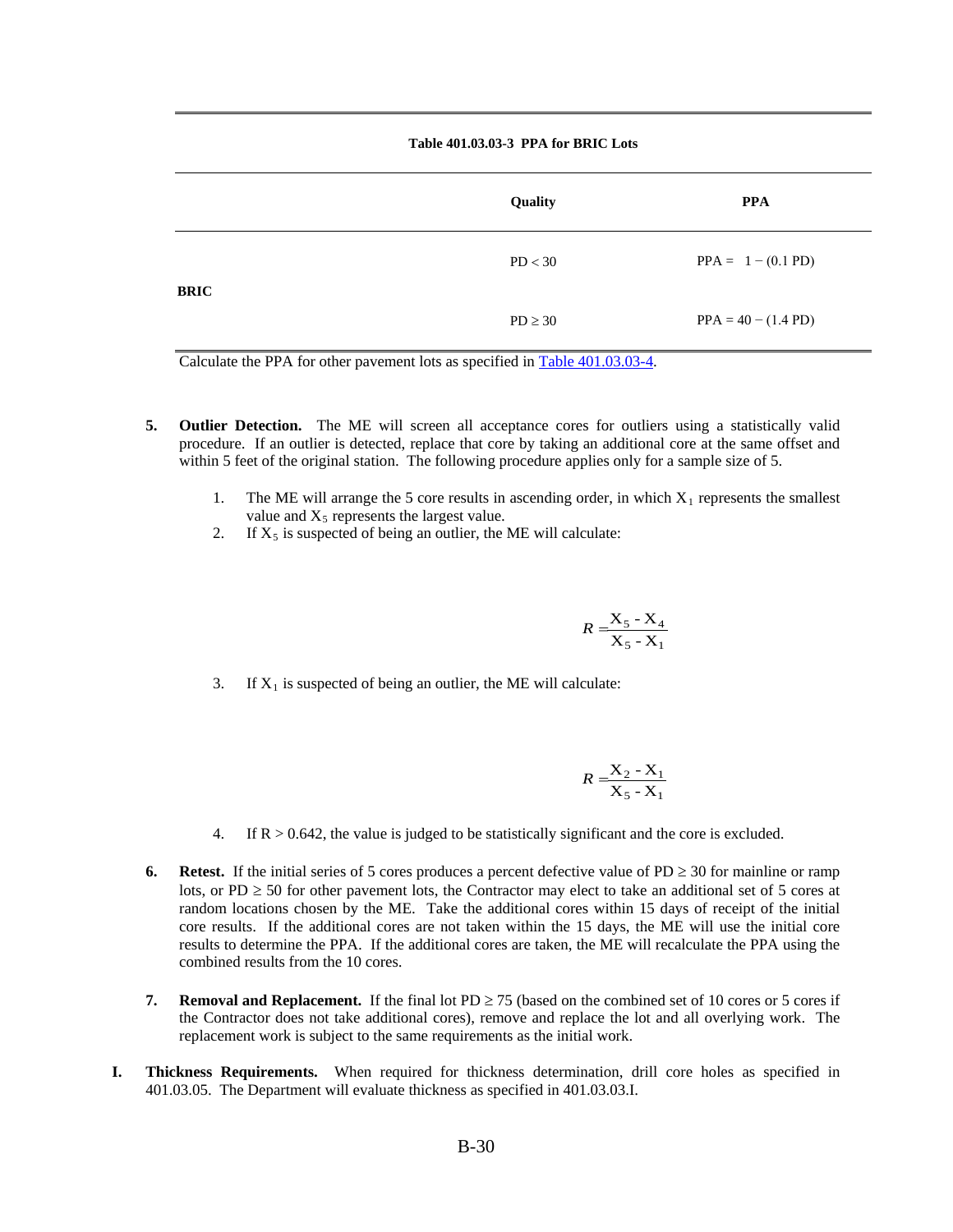### 408.04 MEASUREMENT AND PAYMENT

The Department will measure and make payment for Items as follows:

| <i>Item</i>                             | Pay Unit   |
|-----------------------------------------|------------|
| BOTTOM RICH INTERMEDIATE COURSE, 4.75MM | <b>TON</b> |

The Department will measure BOTTOM RICH INTERMEDIATE COURSE, 4.75MM by the ton as indicated on the certified weigh tickets, excluding unused material.

The Department will make payment for CORE SAMPLES, HOT MIX ASPHALT as specified in 401.04

The Department will make payment for TACK COAT as specified in 401.04.

---------------------------------------------------------------------------------------------------------------------

----------------------------------------

# THE FOLLOWING SECTION IS ADDED TO DIVISION 900:

# 902.08 BOTTOM RICH INTERMEDIATE COURSE (BRIC)

902.08.01 Composition of Mixture.

Mix BRIC in a plant that is listed on the QPL and conforms to the requirements for HMA plants as specified in 1009.01.

The composition of the BRIC mixture is coarse aggregate, fine aggregate, polymer modified asphalt binder, and may also include mineral filler, and crumb rubber. Do not add RAP, CRCG, GBSM, or RPCSA. Ensure that the combination meets the aggregate grading and minimum binder content in Table 902.08.03-1.

Use asphalt binder for BRIC that is PG 70-28 as specified in AASHTO M 320, Table 1 except that PAV aged asphalt will be tested for dynamic shear at 25°C. Ensure that the binder's rolling thin film oven test (AASHTO T 240) residue has a minimum elastic recovery (ASTM D 6084, Procedure A) of 65 percent when tested at 25 °C. In the separation test (ASTM D 5976); ensure that the maximum allowable difference for the original asphalt binder is not more than 4.5 degrees.

For coarse aggregate in BRIC, use crushed stone conforming to 901.05.01.

For fine aggregate, use stone sand conforming to 901.05.02. Ensure that the combined fine aggregate in the mixture conforms to the requirements for compaction level M as specified in Table 902.02.02-2.

Use mineral filler, if necessary, that conforms to 901.05.03.

### 902.08.02 Mix Design

At least 45 days before initial production, submit a job mix formula for the BRIC on forms supplied by the Department, to include a statement naming the source of each component and a report showing that the results meet the criteria specified in Tables 902.08.03-1 and 902.08.03-2.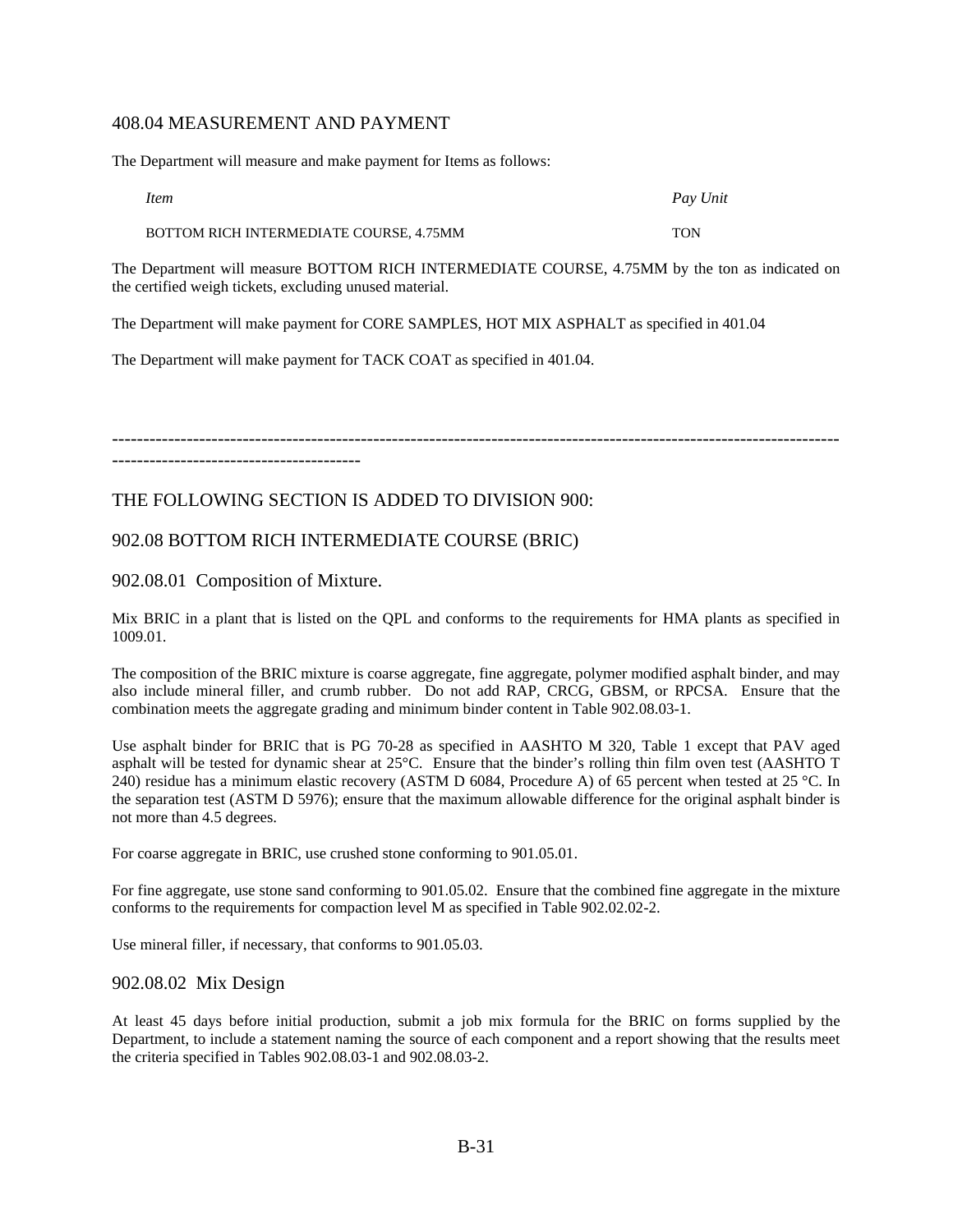The job mix formula for the BRIC mixture establishes the percentage of dry weight of aggregate passing each required sieve size and an optimum percentage of asphalt binder based upon the weight of the total mix. Determine the optimum percentage of asphalt binder according to AASHTO R 35 and M 323 with an  $N_{des}$  of 50 gyrations. Before maximum specific gravity testing or compaction of specimens, condition the mix for 2 hours according to the requirements for conditioning for volumetric mix design in AASHTO R 30, Section 7.1. If the absorption of the combined aggregate is more than 1.5 percent according to AASHTO T 84 and T 85, ensure that the mix is short term conditioned for 4 hours according to AASHTO R 30, Section 7.2 prior to compaction of specimens (AASHTO T 312) and determination of maximum specific gravity (AASHTO T 209). Ensure that the job mix formula is within the master range specified in Table 902.08.03-1.

Ensure that the job mix formula provides a mixture that meets a minimum tensile strength ratio (TSR) of 85% when prepared according to AASTHO T 312 and tested according to AASHTO T 283 with the following exceptions:

- 1. Before compaction, condition the mixture for 2 hours according to AASHTO R 30 Section 7.1.
- 2. Compact specimens with 40 gyrations.
- 3. Extrude specimens as soon as possible without damaging.
- 4. Use AASHTO T 269 to determine void content.
- 5. Record the void content of the specimens.
- 6. If less than 55% saturation is achieved, the procedure does not need to be repeated, unless the difference in tensile strength between duplicate specimens is greater than 25 pounds per square inch.
- 7. Report any visual stripping in accordance with AASHTO T 283 Section 11.3, modify or readjust the mix if stripping is evident.

For each mix design, submit with the mix design forms 3 gyratory specimens and 1 loose sample corresponding to the composition of the JMF. The ME will use these to verify the properties of the JMF. Compact the specimens to the design number of gyrations  $(N_{des})$ . For the mix design to be acceptable, all gyratory specimens must comply with the requirements specified in Tables 902.08.03-1 and 902.08.03-2. The ME reserves the right to be present at the time the gyratory specimens are molded.

In addition, submit nine gyratory specimens and five 5-gallon buckets of loose mix to the ME. The ME will use these additional samples for performance testing of the BRIC mix. The ME reserves the right to be present at the time of molding the gyratory specimens. Ensure that the additional gyratory specimens are compacted according to AASHTO T 312, are 77 mm high, and have an air void content of  $3.5 \pm 0.5$  percent. The ME will test six (6) specimens using an Asphalt Pavement Analyzer (APA) according to AASHTO TP 63 at 64°C, 100 psi hose pressure, and 100 lb. wheel load. The ME will use the remaining three (3) specimens to test using an Overlay Tester at 25°C and a joint opening of 0.025 inch.

The ME will approve the JMF if the average rut depth for the 6 specimens in the asphalt pavement analyzer testing is not more than 6 mm in 8,000 loading cycles and the number of cycles to failure in the Overlay Tester is greater than 700. If the JMF does not meet the APA and Overlay Tester criteria, redesign the BRIC mix and submit for retesting. The JMF for the BRIC mixture is in effect until modification is approved by the ME.

When unsatisfactory results for any specified characteristic of the work make it necessary, the Contractor may establish a new JMF for approval. In such instances, if corrective action is not taken, the ME may require an appropriate adjustment to the JMF.

Should a change in sources be made or any changes in the properties of materials occur, the ME will require that a new JMF be established and approved before production can continue.

The ME may verify a mix on an annual basis rather than on a project-to-project basis if the properties and proportions of the materials do not change. If written verification is submitted by the HMA supplier that the same source and character of materials are to be used, the ME may waive the requirement for the design and verification of previously approved mixes.

#### 902.08.03 Sampling and Testing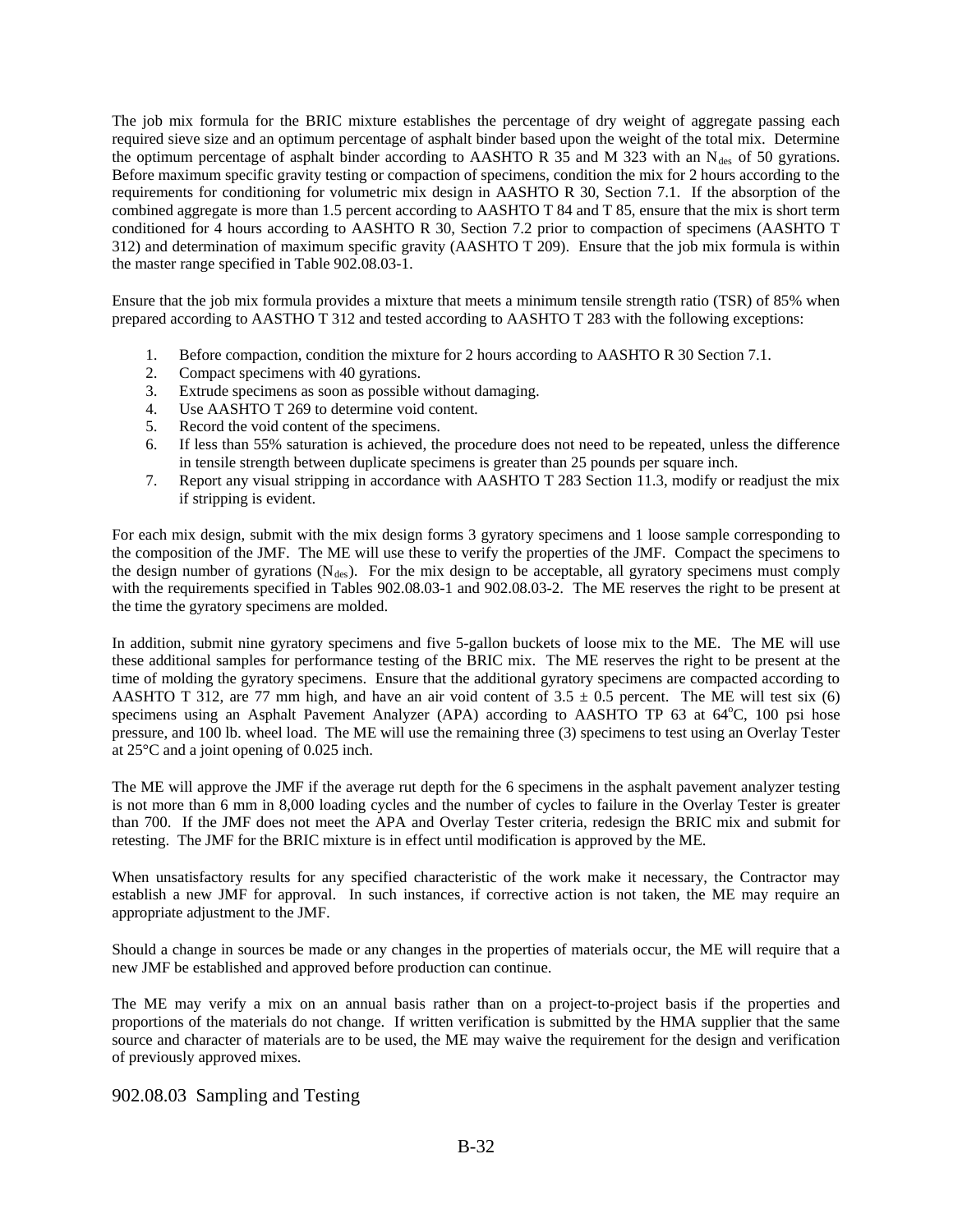**A. General Acceptance Requirements.** The RE or ME may reject and require disposal of any batch or shipment that is rendered unfit for its intended use due to contamination, segregation, improper temperature, lumps of cold material, or incomplete coating of the aggregate. For other than improper temperature, visual inspection of the material by the RE or ME is considered sufficient grounds for such rejection.

For BRIC, ensure that the temperature of the mixture at discharge from the plant or surge and storage bins is at least 10 °F above the manufacturer's recommended laydown temperature. Do not allow the mixture temperature to exceed 330 °F at discharge from the plant.

Combine and mix the aggregates and asphalt binder to ensure that at least 95 percent of the coarse aggregate particles are entirely coated with asphalt binder as determined according to AASHTO T 195. If the ME determines that there is an on-going problem with coating, the ME may obtain random samples from 5 trucks and will determine the adequacy of the mixing on the average of particle counts made on these 5 test portions. If the requirement for 95 percent coating is not met on each sample, modify plant operations, as necessary, to obtain the required degree of coating.

**B. Sampling.** The ME will take 5 stratified random samples of HMA for volumetric acceptance testing from each lot of approximately 3500 tons of a mix. When a lot of HMA is less than 3500 tons, the ME will take samples at random for each mix at the rate of one sample for each 700 tons. The ME will perform sampling according to AASHTO T 168, NJDOT B-2, or ASTM D 3665.

Use a portion of the samples taken for volumetric acceptance testing for composition testing, unless composition is determined by hot bin analysis. If using hot bin analysis at a fully automated batch plant, take 5 samples from each lot corresponding to the volumetric acceptance samples, under the supervision of the ME.

**C. Quality Control Testing.** The HMA producer shall provide a quality control (QC) technician who is certified by the Society of Asphalt Technologists of New Jersey as an Asphalt Technologist, Level 2. The QC technician may substitute equivalent technician certification by the Mid-Atlantic Region Technician Certification Program (MARTCP). Ensure that the QC technician is present during periods of mix production for the sole purpose of quality control testing and to assist the ME. The ME will not perform the quality control testing or other routine test functions in the absence of, or instead of, the QC technician.

The QC technician shall perform sampling and testing according to the approved quality control plan, to keep the mix within the limits specified in Tables 902.08.03-1, 902.08.03-2, and 902.08.03-3. The QC technician may use acceptance test results or perform additional testing as necessary to control the mix.

To determine the composition, perform ignition oven testing according to AASHTO T 308. For fully automated plants, the QC technician may determine composition using hot bin analysis according to NJDOT B-5. Use only one method for determining composition within a lot.

For each acceptance test, perform maximum specific gravity testing according to AASHTO T 209 on a test portion of the sample taken by the ME. Sample and test coarse aggregate, fine aggregate, and mineral filler, according to the approved quality control plan for the plant.

**D. Acceptance Testing and Requirements.** The ME will determine volumetric properties at  $N_{\text{des}}$  for acceptance from samples taken, compacted, and tested at the HMA plant. The ME will compact HMA to the number of design gyrations  $(N_{des})$  of 50 gyrations, using equipment according to AASHTO T 312. The ME will determine bulk specific gravity of the compacted sample according to AASHTO T 166. The ME will use the most current QC maximum specific gravity test result in calculating the volumetric properties of the HMA.

The ME will determine the dust-to-binder ratio from the composition results as tested by the QC technician.

Ensure that the HMA mixture conforms to the requirements specified in Table 902.08.03-2, and to the gradation requirements in Table 902.08.03-1. If 2 samples in a lot fail to conform to the gradation or volumetric requirements, immediately initiate corrective action.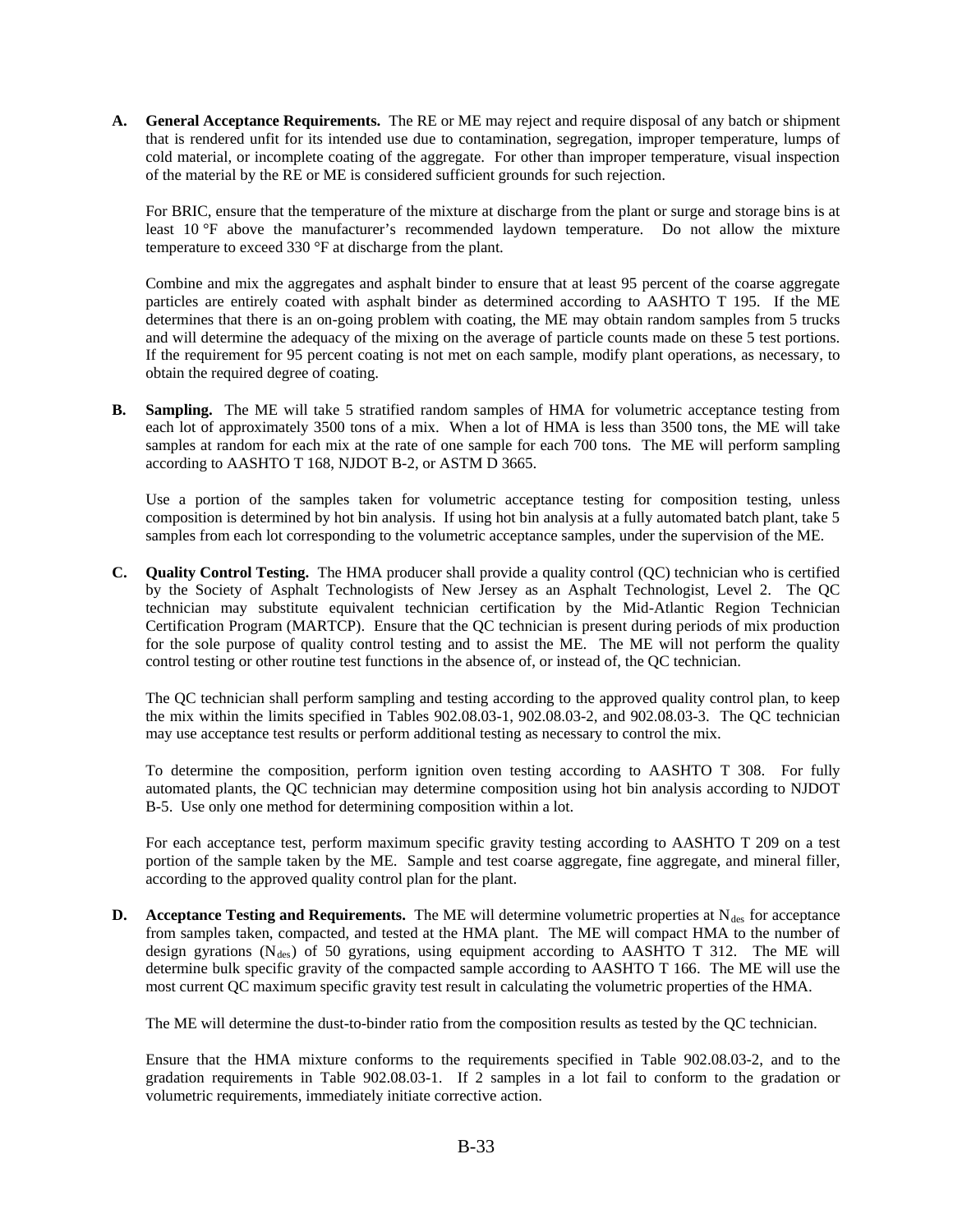The ME will test a minimum of 1 sample per lot for moisture, basing moisture determinations on the weight loss of an approximately 1600-gram sample of mixture heated for 1 hour in an oven at  $280 \pm 5^{\circ}$ F. Ensure that the moisture content of the mixture at discharge from the plant does not exceed 1.0 percent.

**E. Performance Testing.** Provide five (5) 5-gallon buckets of loose mix to the ME for testing in the Asphalt Pavement Analyzer (APA) and the Overlay Tester device. Ensure that the first sample is taken during the construction of the test strip as specified in 408.03.01.C. Thereafter, sample every second lot or as directed by the ME. The ME may stop production of BRIC if a sample does not meet the design criteria for performance testing as specified in Table 902.08.03-3.

| Table 902.08.03-1 BRIC Grading of Total Aggregate      |                                |         |  |
|--------------------------------------------------------|--------------------------------|---------|--|
| <b>Sieve Size</b>                                      | <b>Percent Passing by Mass</b> |         |  |
|                                                        | minimum                        | maximum |  |
| 3/8"                                                   | 100                            |         |  |
| #4                                                     | 90                             | 100     |  |
| #8                                                     | 55                             | 90      |  |
| #30                                                    | 20                             | 55      |  |
| #200                                                   | 4.0                            | 10.0    |  |
| Minimum Percent Asphalt<br>Binder by Mass of Total Mix |                                | 7.0     |  |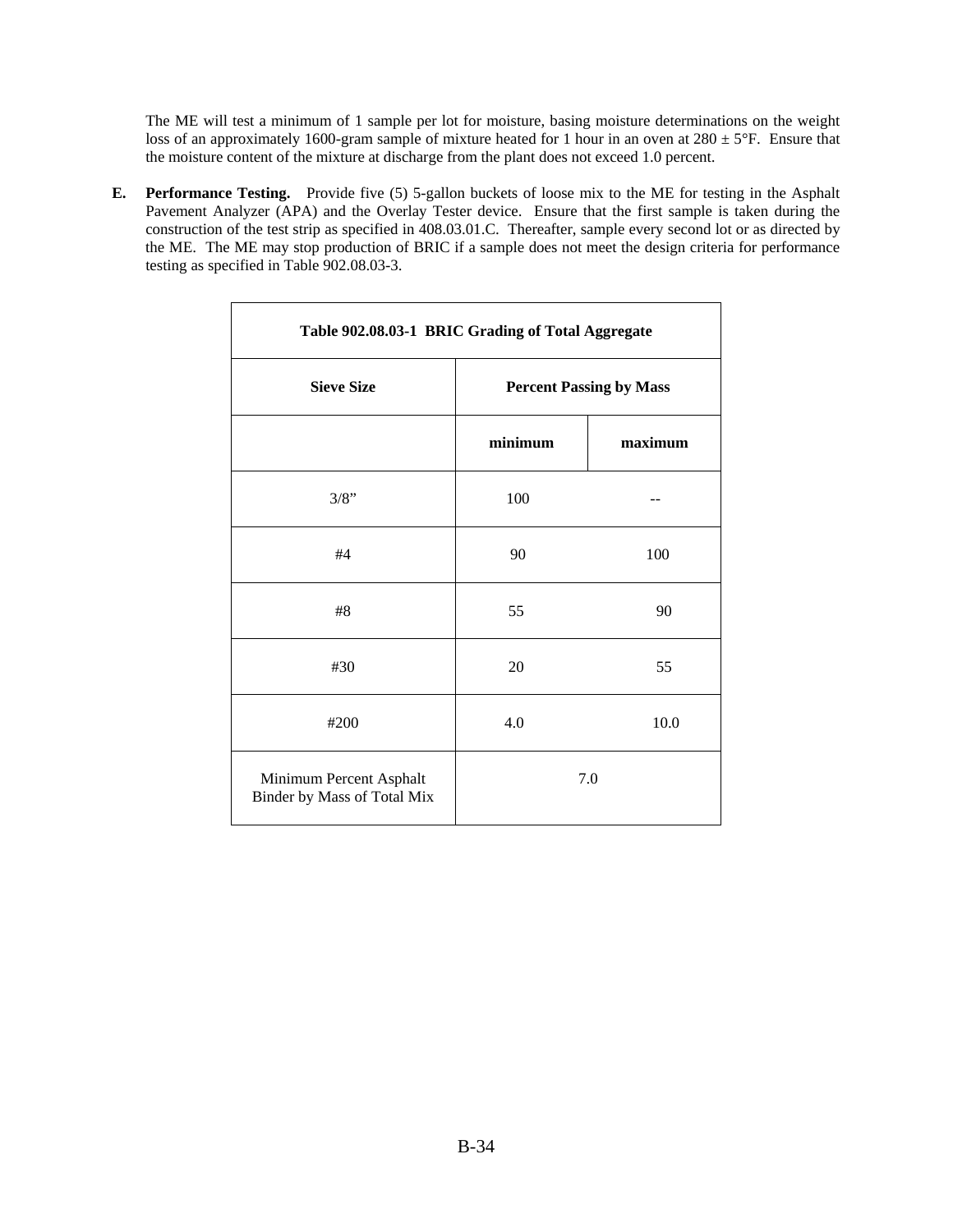| Table 902.08.03-2 Volumetric Requirements for Design and Control of BRIC |                                                  |                                                  |                                             |                                |                                        |
|--------------------------------------------------------------------------|--------------------------------------------------|--------------------------------------------------|---------------------------------------------|--------------------------------|----------------------------------------|
|                                                                          | <b>Required Density</b><br>$(\%$ of Max Sp. Gr.) |                                                  | <b>Voids in Mineral</b><br><b>Aggregate</b> | Dust to<br><b>Binder Ratio</b> | <b>Draindown</b><br><b>AASHTOT 305</b> |
|                                                                          | $\omega$ N <sub>des</sub> (50)<br>gyrations)     | $\omega$ N <sub>max</sub><br>(100)<br>gyrations) | (VMA)                                       |                                |                                        |
| <b>Design</b><br><b>Requirements</b>                                     | 97.5                                             | $\leq$ 99.0                                      | $\geq$ 18.0 %                               | $0.6 - 1.2$                    | $\leq 0.1 \%$                          |
| <b>Control</b><br><b>Requirements</b>                                    | $96.5 - 98.5$                                    | $\leq$ 99.0                                      | $\geq$ 18.0 %                               | $0.6 - 1.3$                    | $\leq 0.1 \%$                          |

| Table 902.08.03-3 Performance Testing Requirements for BRIC |                                |  |  |
|-------------------------------------------------------------|--------------------------------|--|--|
| <b>Test</b>                                                 | Requirement                    |  |  |
| <b>Asphalt Pavement Analyzer</b><br>(AASHTO TP 63)          | $< 6$ mm@ 8,000 loading cycles |  |  |
| <b>Overlay Tester</b><br>$(NJDOT B-10)$                     | $> 700$ cycles                 |  |  |

NJDOT B-10 – Overlay test for Determining Crack Resistance of HMA

Scope. This test method is used to determine the susceptibility of HMA specimens to fatigue or reflective cracking. This test method measures the number of cycles to failure.

Apparatus. Use the following apparatus: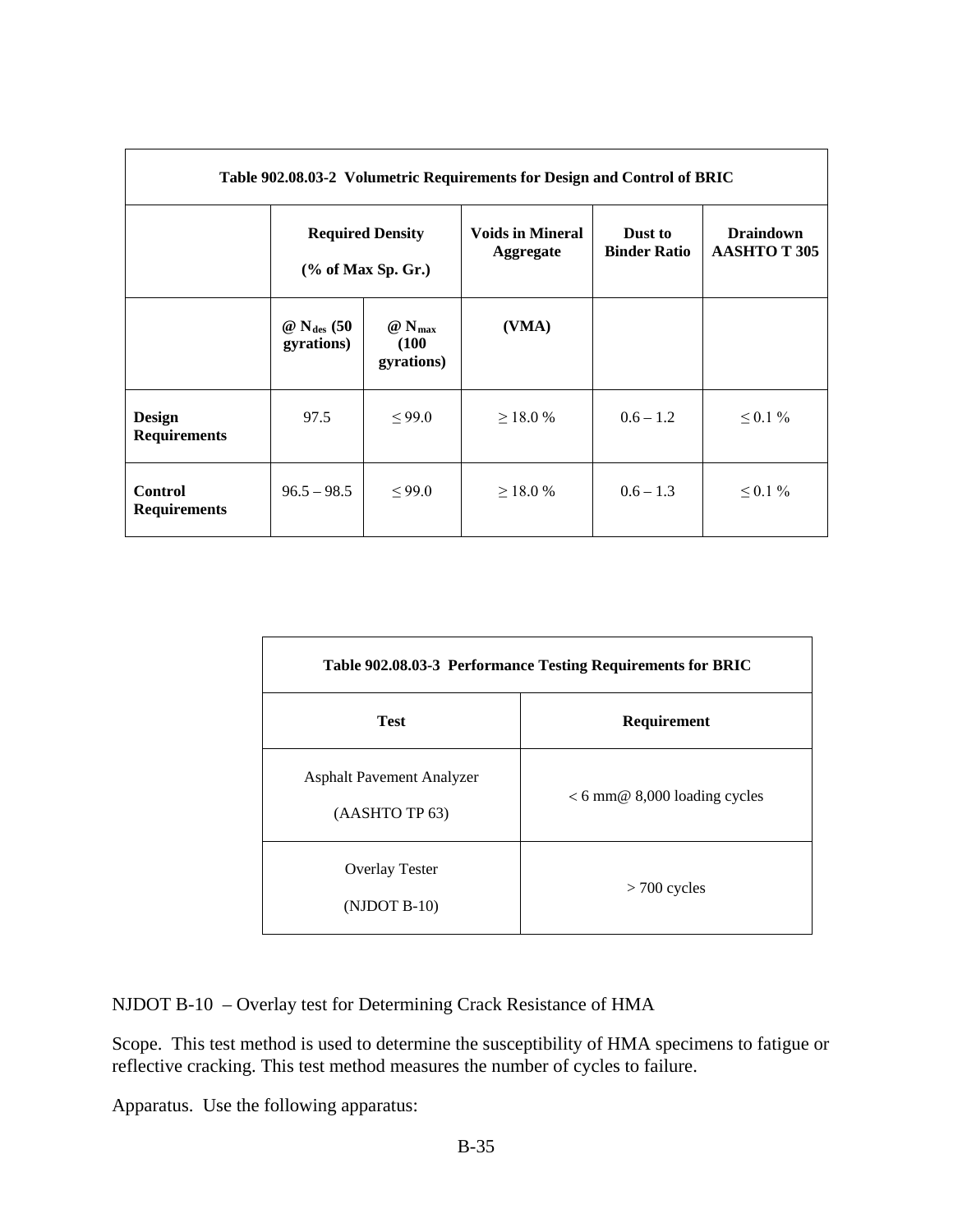1. Overlay Tester. An electro-hydraulic system that applies repeated direct tension loads to specimens. The machine features two blocks, one is fixed and the other slides horizontally. The device automatically measures and records loads, displacement, and temporary every 0.1 sec.

The sliding block applies tension in a cyclic triangular waveform to a constant maximum displacement of 0.06 cm (0.025 in.). This sliding block reaches the maximum displacement and then returns to its initial position in 10 sec. (one cycle).

- 2. Temperature Control System. The temperature chamber must be capable of controlling the test temperature with a range of 32 to 95 $\rm{^{\circ}F}$  (0 to 35 $\rm{^{\circ}C}$ ).
- 3. Measurement System. Fully automate data acquisition and test control system. Load, displacement, and temperature are simultaneously recorded every 0.1 sec.
- 4. Linear Variable Differential Transducer. Use to measure the horizontal displacement of the specimen  $(+/- 0.25 \text{ in.})$ . Refer to manufacturer for equipment accuracy for LVDT.
- 5. Electronic Load Cell. Use to measure the load resulting from the displacement (5000 lb capacity). Refer to manufacturer for equipment accuracy for load cell.
- 6. Specimen Mounting System. Use two stainless steel base plates to restrict shifting of the specimen during testing. The mounting jig holds the two stainless steel base plates for specimen preparation.
- 7. Cutting Template. Refer to Figure 1.
- 8. Two Part Epoxy. Two part epoxy with a minimum 24 hour tensile strength of 600 psi (4.1 MPa) and 24 hour shear strength of 2,000 psi (13.8 MPa).
- 9. 10 lb weight (4.5 kg). Used to place on top of specimens while being glued to specimen platens**.**
- 10. ¼ inch Width Adhesive Tape. Placed over gap in plates to prevent from being epoxied together.
- 11. Paint or Permanent Marker. Used to outline specimens on platens for placement of epoxy.
- 12. 3/8-in. Socket Drive Handle with a 3-in. (7.6 cm) extension.

**Procedure.** Perform the following steps:

- 13. **Sample Preparation.**
	- a. *Laboratory Molded Specimens* Use cylindrical specimens that have been either compacted using the gyratory compactor (AASHTO T312). Specimen diameter must be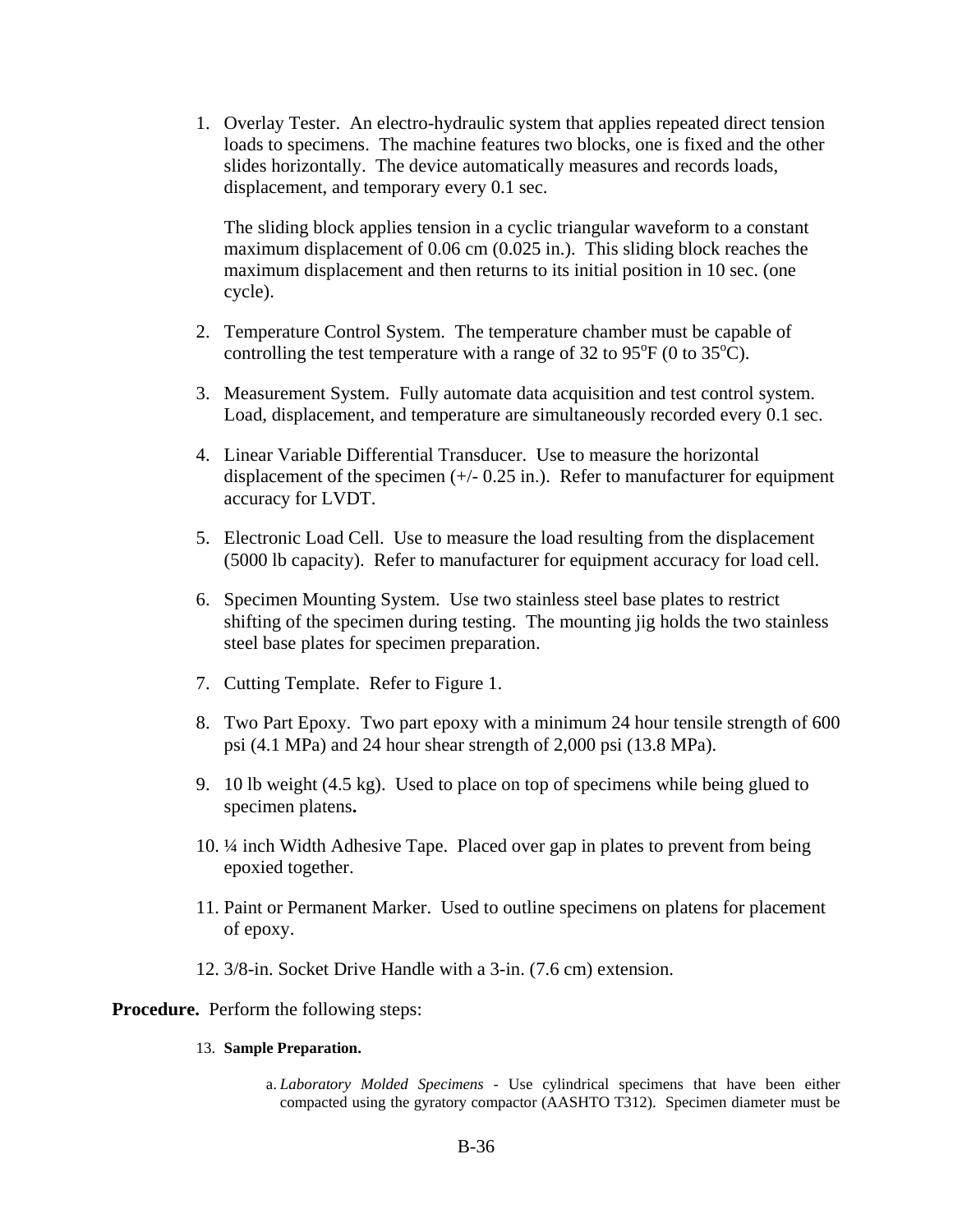6 inches (150 mm) and a specimen height must be 4.5 inches  $+/- 0.2$  inches (115  $+/- 5$ mm).

Note 1 - Experience has shown that molded laboratory specimens of a known density usually result in a greater density (or lower air voids) after being trimmed. Therefore, it is recommended that the laboratory technician produce molded specimens with an air void level slightly higher than the targeted trimmed specimen. Determine the density of the final trimmed specimen in accordance with AASHTO T166.

- b.*Core Specimens* Specimen diameter must be 6 inches +/- 0.1 inch (150  $mm +/- 2 mm$ ). Determine the density of the final trimmed specimen in accordance with AASHTO T166.
- 14. **Trimming of Cylindrical Specimen.** Before starting, refer to the sawing device manufacturer's instructions for cutting specimens.
	- a.Place the cutting template on the top surface of the laboratory molded specimen or roadway core. Trace the location of the first two cuts by drawing lines using paint or a permanent maker along the sides of the cutting template.
	- b.Trim the specimen ends by cutting the specimen perpendicular to the top surface following the traced lines. Discard specimen ends.
	- c.Trim off the top and bottom of the specimen to produce a sample with a height of (1.5 inches  $+/- 0.02$  inches (38 mm  $+/- 0.5$  mm).

**Note 2** – Refer to Figure 2.

- d.Measure the density of the trimmed specimen in accordance with AASHTO T166. Discard and prepare a new specimen if it does not meet the density requirement provided by the New Jersey Department of Transportation.
- e.Air dry the trimmed specimen to constant mass, where constant mass is defined as the weight of the trimmed specimen not changing by more than 0.05% in a 2 hour interval.

### 15. **Mounting Trimmed Specimen to Base Plates (Platens).**

a.Mount and secure the base plates (platens) to the mounting jig. Cut a piece of adhesive tape approximately 4.0 inches (102 mm) in length. Center and place the piece of tape over the gap between the base plates.

b.Prepare the epoxy following manufacturer's instructions.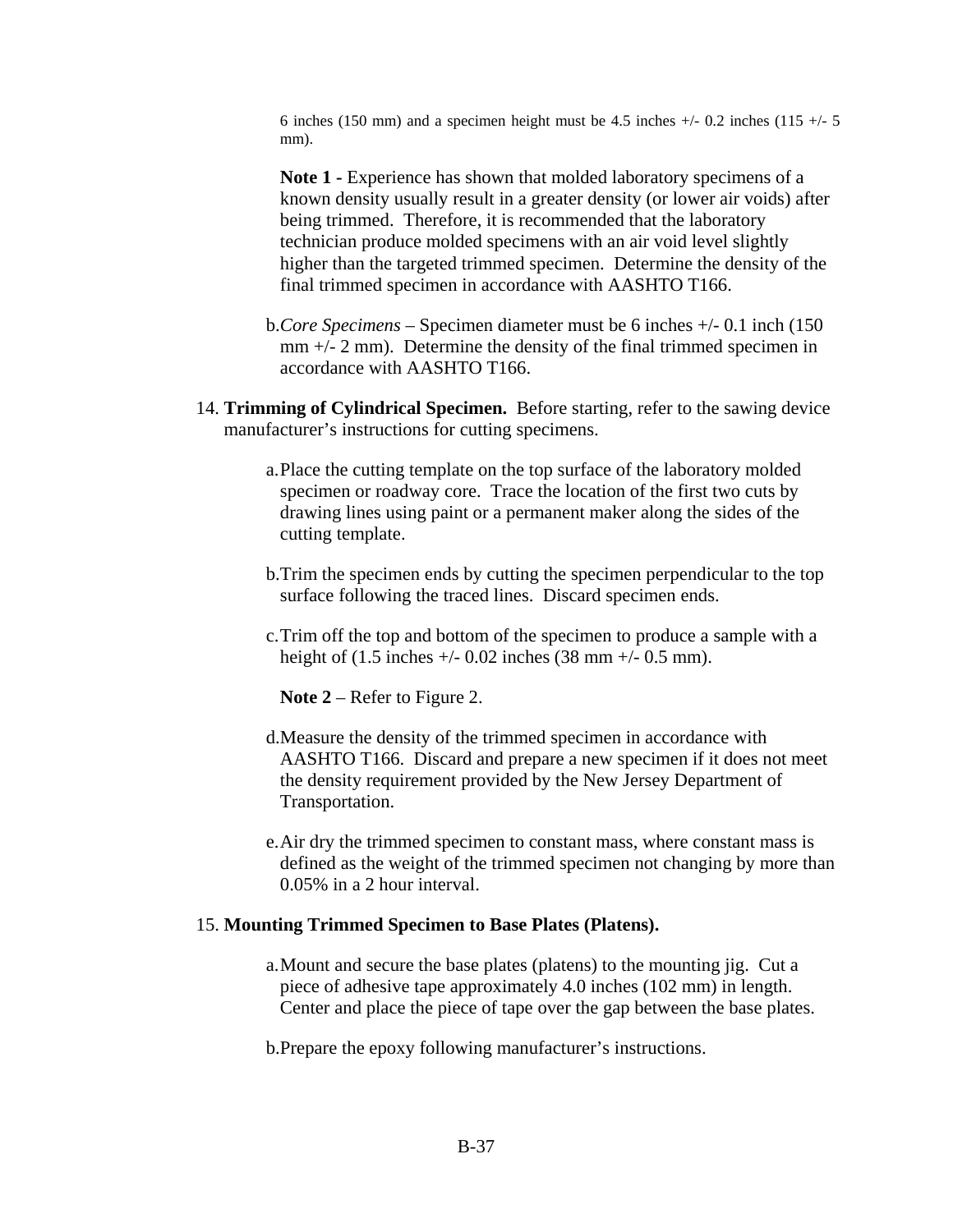- c.Cover a majority of the base plates (platens) with epoxy, including the tape. Glue the trimmed specimen to the base plates.
- d.Place a 10 lb (4.5 kg) weight on top of the glued specimen to ensure full contact of the trimmed specimen to the base plates. Allow the epoxy to cure for the time recommended by the manufacturer. Remove the weight from the specimen after the epoxy has cured.
- e.Turn over the glued specimen so the bottom of the base plates faces upward. Using a hacksaw, cut a notch through the epoxy which can be seen through the gap in the base plates. The notch should be cut as evenly as possible and should just begin to reach the specimen underneath the epoxy. Great care should be taken not to cut more than 1/16 inch (1.58 mm) into the specimen.
- f. Place the test sample assembly in the Overlay Tester's environmental chamber for a minimum of 1 hour before testing.
- 16. **Start Testing Device.** Please refer to manufacturer's equipment manual prior to operating equipment.
	- a.Turn on the Overlay Tester. Turn on the computer and wait ensure communication between the computer and the Overlay Tester occurs.
	- b.Turn on the hydraulic pump using the Overlay Tester's software. Allow the pump to warm up for a minimum of 20 minutes.
	- c.Turn the machine to load control mode to mount the sample assembly.
- 17. **Mounting Specimen Assembly to Testing Device.** Ensure to enter the required test information into the Overlay Tester software for the specimen to be tested.
	- a.Mount the specimen assembly onto the machine according to the manufacturer's instructions and the following procedural steps.
		- 1. Clean the bottom of the base plates and the top of the testing machine blocks before placing the specimen assembly into the blocks. If all four surfaces are no clean, damage may occur to the machine, the specimen, or the base plates when tightening the base plates.
		- 2. Apply 15 lb-in of torque for each screw when fastening the base plates to the machine.

### 18. **Testing Specimen.**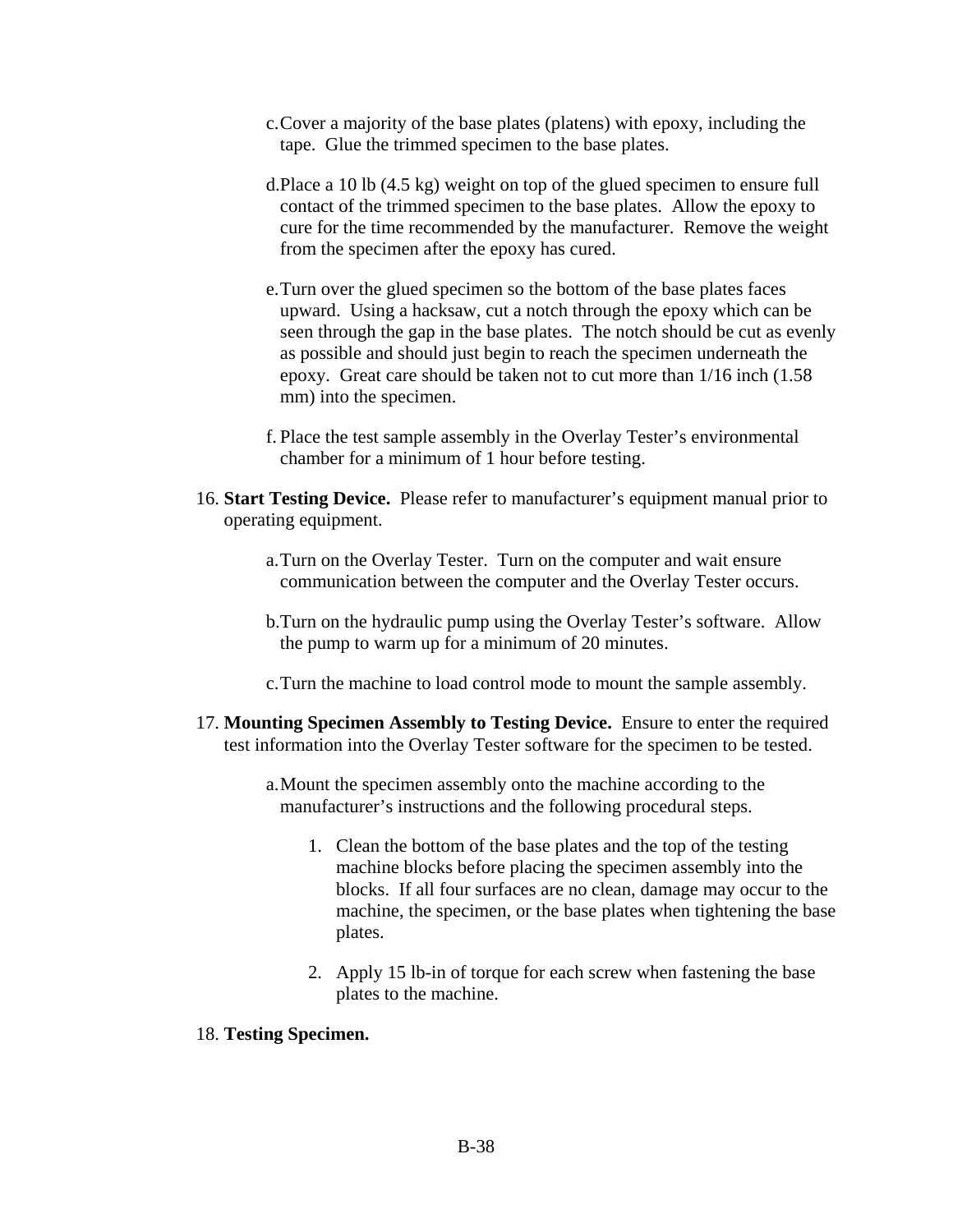a.Perform testing at a constant temperature recommended by the New Jersey Department of Transportation for the mixture in question. This is typically either 59 $\mathrm{^oF}$  (15 $\mathrm{^oC}$ ) or 77 $\mathrm{^oF}$  (25 $\mathrm{^oC}$ ).

**Note 3** – Ensure the trimmed specimen has also reached the constant temperature required.

- b.Start the test by enabling the start button on the computer control program. Perform testing until a 93% reduction or more of the maximum load measured from the first opening cycle occurs. If 93% is not reached, run the test until a minimum of 1,200 cycles.
- c.After the test is complete, remove the specimen assembly from the Overlay Tester machine blocks.

**Report.** Include the following items in the report:

- 19. Date and time molded or cored.
- 20. NJDOT mixture identification.
- 21. Trimmed specimen density.
- 22. Starting Load.
- 23. Final Load.
- 24. Percent decline (or reduction) in Load.
- 25. Number of cycles until failure.
- 26. Test Temperature.



**Figure 1 – Cutting Template**